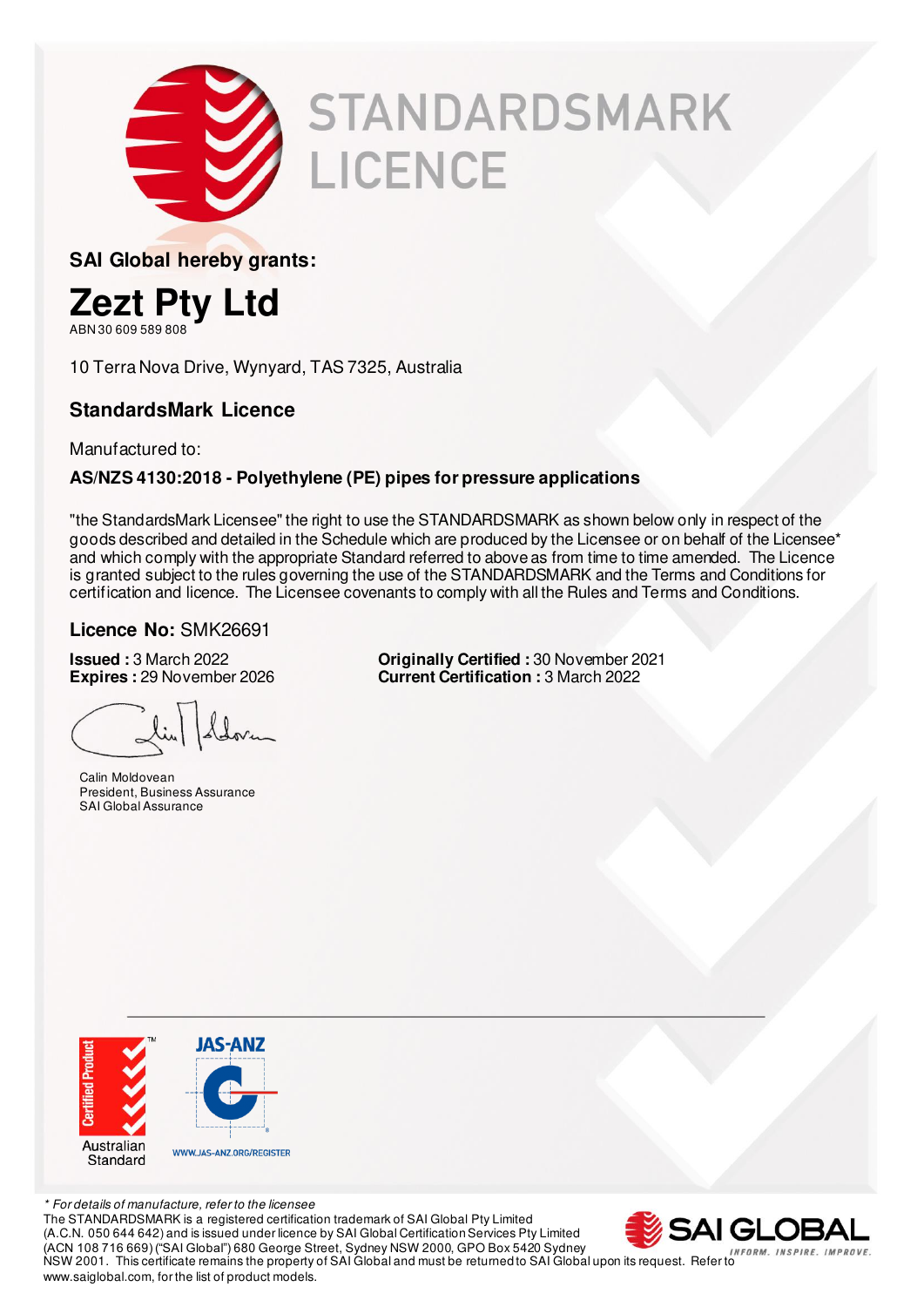#### **SAI Global hereby grants:**

## **Zezt Pty Ltd**

10 Terra Nova Drive, Wynyard, TAS 7325, Australia

#### StandardsMark Licence

#### Manufactured to:

#### **AS/NZS 4130:2018 - Polyethylene (PE) pipes for pressure applications**

Model identification of the goods on which the STANDARDSMARK may be used:

| Model<br>Identification | Model<br><b>Name</b>                                    | Brand<br><b>Name</b>                                                                       | Product<br><b>Description</b>                | Product<br>Application           | Product<br>Type | Pipe<br><b>Series</b> | Compound<br>Designation | Nominal<br>Size (DN) | <b>SDR</b> | <b>Pressure</b><br>Classification<br>(PN) | Colour/Striping/Jacket | Date<br><b>Endorsed</b> |
|-------------------------|---------------------------------------------------------|--------------------------------------------------------------------------------------------|----------------------------------------------|----------------------------------|-----------------|-----------------------|-------------------------|----------------------|------------|-------------------------------------------|------------------------|-------------------------|
| MM001956                | <b>DN 20</b><br>SDR<br>13.6<br>Blue<br>Stripe<br>200m   | Zezt,<br>Vinidex,<br>Huon<br>Aqua,<br>Mitchell<br>Plastic<br>Welding,<br>Property<br>of TI | <b>DN 20 SDR</b><br>13.6 Blue<br>Stripe 200m | Potable And<br>Drinking<br>Water | Pipe            | S <sub>1</sub>        | PE100                   | 20                   | 13.6       | 12.5                                      | <b>Blue Stripe</b>     | 28 Nov<br>2021          |
| MM001961                | <b>DN 25</b><br>SDR<br>13.6<br>Blue<br>Stripe<br>200m   | Zezt,<br>Vinidex,<br>Huon<br>Aqua,<br>Mitchell<br>Plastic<br>Welding,<br>Property<br>of TI | <b>DN 25 SDR</b><br>13.6 Blue<br>Stripe 200m | Potable And<br>Drinking<br>Water | Pipe            | S <sub>1</sub>        | PE100                   | 25                   | 13.6       | 12.5                                      | <b>Blue Stripe</b>     | 28 Nov<br>2021          |
| MM001962                | <b>DN 25</b><br><b>SDR 11</b><br>Blue<br>Stripe<br>200m | Zezt,<br>Vinidex,<br>Huon<br>Aqua,<br>Mitchell<br>Plastic<br>Welding,<br>Property<br>of TI | <b>DN 25 SDR</b><br>11 Blue Stripe<br>200m   | Potable And<br>Drinking<br>Water | Pipe            | S1                    | PE100                   | 25                   | 11         | 16                                        | <b>Blue Stripe</b>     | 28 Nov<br>2021          |
| MM001966                | <b>DN 32</b><br>SDR<br>13.6<br>Blue<br>Stripe<br>200m   | Zezt,<br>Vinidex,<br>Huon<br>Aqua,<br>Mitchell<br>Plastic<br>Welding,<br>Property<br>of TI | DN 32 SDR<br>13.6 Blue<br>Stripe 200m        | Potable And<br>Drinking<br>Water | Pipe            | S1                    | PE100                   | 32                   | 13.6       | 12.5                                      | <b>Blue Stripe</b>     | 28 Nov<br>2021          |
| MM001967                | <b>DN 32</b><br><b>SDR 11</b><br>Blue<br>Stripe<br>200m | Zezt,<br>Vinidex.<br>Huon<br>Aqua,<br>Mitchell<br>Plastic<br>Welding,<br>Property<br>of TI | DN 32 SDR<br>11 Blue Stripe<br>200m          | Potable And<br>Drinking<br>Water | Pipe            | S1                    | PE100                   | 32                   | 11         | 16                                        | <b>Blue Stripe</b>     | 28 Nov<br>2021          |
| MM001971                | DN 40<br><b>SDR</b><br>13.6<br>Blue<br>Stripe<br>150m   | Zezt,<br>Vinidex,<br>Huon<br>Aqua,<br>Mitchell<br>Plastic<br>Welding,<br>Property<br>of TI | DN 40 SDR<br>13.6 Blue<br>Stripe 150m        | Potable And<br>Drinking<br>Water | Pipe            | S1                    | PE100                   | 40                   | 13.6       | 12.5                                      | <b>Blue Stripe</b>     | 28 Nov<br>2021          |

 **Licence No:** SMK26691 **Issued Date:** 3 March 2022

This schedule supersedes all previously issued schedules



\* For details of manufacture, refer to the licensee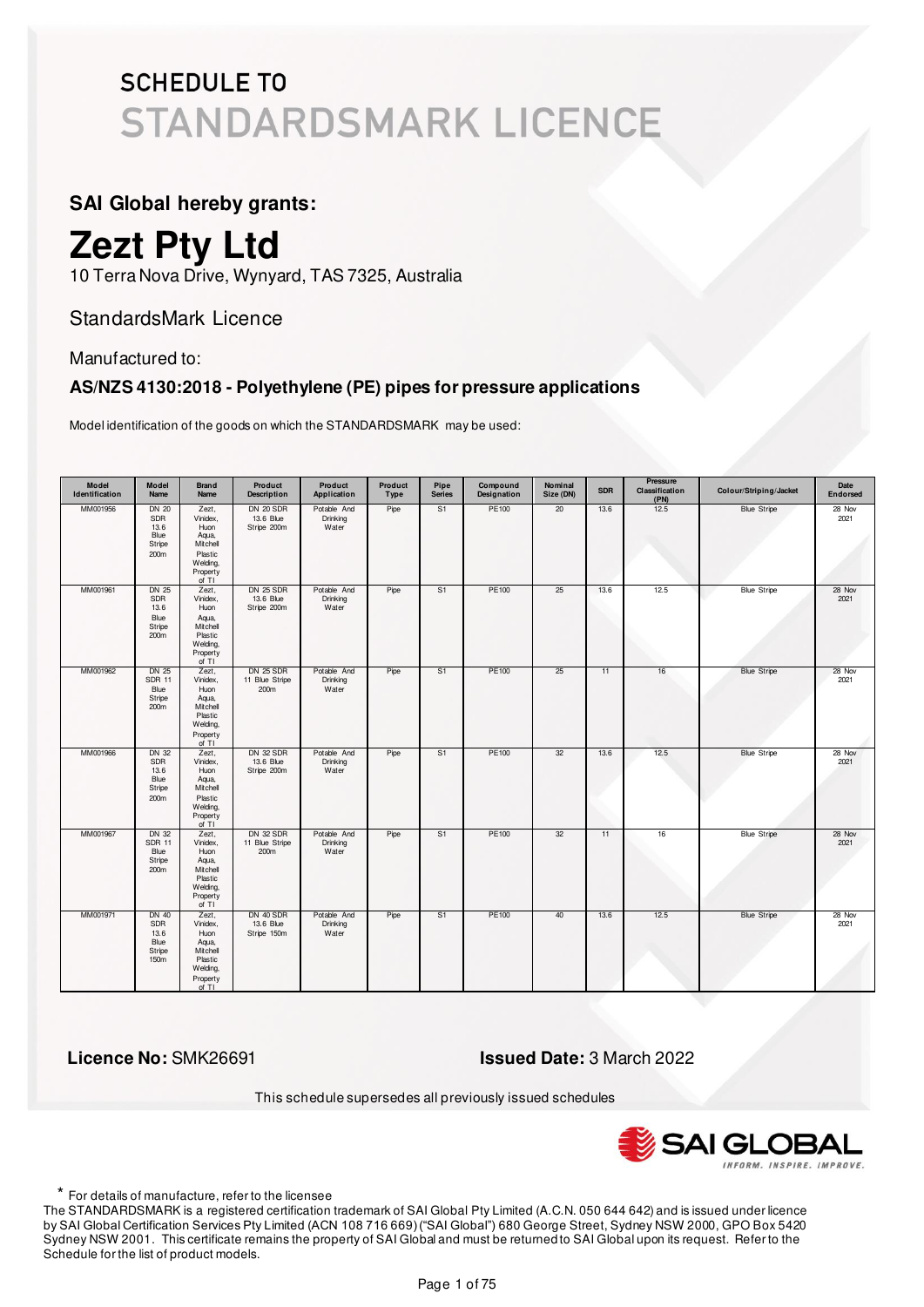| Model<br>Identification | Model<br>Name                                                | <b>Brand</b><br>Name                                                                       | Product<br><b>Description</b>              | Product<br>Application           | Product<br>Type | Pipe<br><b>Series</b> | Compound<br>Designation | Nominal<br>Size (DN) | <b>SDR</b> | <b>Pressure</b><br>Classification<br>(PN) | Colour/Striping/Jacket | Date<br>Endorsed |
|-------------------------|--------------------------------------------------------------|--------------------------------------------------------------------------------------------|--------------------------------------------|----------------------------------|-----------------|-----------------------|-------------------------|----------------------|------------|-------------------------------------------|------------------------|------------------|
| MM001972                | DN 40<br><b>SDR 11</b><br>Blue<br>Stripe<br>150m             | Zezt,<br>Vinidex,<br>Huon<br>Aqua,<br>Mitchell<br>Plastic<br>Welding,<br>Property<br>of TI | DN 40 SDR<br>11 Blue Stripe<br>150m        | Potable And<br>Drinking<br>Water | Pipe            | S <sub>1</sub>        | PE100                   | 40                   | 11         | 16                                        | <b>Blue Stripe</b>     | 28 Nov<br>2021   |
| MM001975                | DN 50<br><b>SDR 17</b><br>Blue<br>Stripe<br>150m             | Zezt,<br>Vinidex,<br>Huon<br>Aqua,<br>Mitchell<br>Plastic<br>Welding,<br>Property<br>of TI | DN 50 SDR<br>17 Blue Stripe<br>150m        | Potable And<br>Drinking<br>Water | Pipe            | S <sub>1</sub>        | PE100                   | 50                   | 17         | 10                                        | <b>Blue Stripe</b>     | 28 Nov<br>2021   |
| MM001976                | <b>DN 50</b><br>SDR<br>13.6<br>Blue<br>Stripe<br>150m        | Zezt,<br>Vinidex,<br>Huon<br>Aqua,<br>Mitchell<br>Plastic<br>Welding,<br>Property<br>of TI | DN 50 SDR<br>13.6 Blue<br>Stripe 150m      | Potable And<br>Drinking<br>Water | Pipe            | S1                    | PE100                   | 50                   | 13.6       | 12.5                                      | <b>Blue Stripe</b>     | 28 Nov<br>2021   |
| MM001977                | DN 50<br><b>SDR 11</b><br>Blue<br>Stripe<br>150 <sub>m</sub> | Zezt,<br>Vinidex,<br>Huon<br>Aqua,<br>Mitchell<br>Plastic<br>Welding,<br>Property<br>of TI | DN 50 SDR<br>11 Blue Stripe<br>150m        | Potable And<br>Drinking<br>Water | Pipe            | S1                    | PE100                   | 50                   | 11         | 16                                        | <b>Blue Stripe</b>     | 28 Nov<br>2021   |
| MM001979                | DN 63<br><b>SDR 21</b><br>Blue<br>Stripe<br>100m             | Zezt,<br>Vinidex,<br>Huon<br>Aqua,<br>Mitchell<br>Plastic<br>Welding,<br>Property<br>of TI | DN 63 SDR<br>21 Blue Stripe<br>100m        | Potable And<br>Drinking<br>Water | Pipe            | S <sub>1</sub>        | PE100                   | 63                   | 21         | $\bf8$                                    | <b>Blue Stripe</b>     | 28 Nov<br>2021   |
| MM001980                | DN 63<br><b>SDR 17</b><br>Blue<br>Stripe<br>100m             | Zezt,<br>Vinidex,<br>Huon<br>Aqua,<br>Mitchell<br>Plastic<br>Welding,<br>Property<br>of TI | DN 63 SDR<br>17 Blue Stripe<br>100m        | Potable And<br>Drinking<br>Water | Pipe            | S <sub>1</sub>        | <b>PE100</b>            | 63                   | 17         | 10                                        | <b>Blue Stripe</b>     | 28 Nov<br>2021   |
| MM001981                | DN 63<br>SDR<br>13.6<br>Blue<br>Stripe<br>100m               | Zezt,<br>Vinidex,<br>Huon<br>Aqua,<br>Mitchell<br>Plastic<br>Welding,<br>Property<br>of TI | DN 63 SDR<br>13.6 Blue<br>Stripe 100m      | Potable And<br>Drinking<br>Water | Pipe            | S1                    | PE100                   | 63                   | 13.6       | 12.5                                      | <b>Blue Stripe</b>     | 28 Nov<br>2021   |
| MM001982                | DN 63<br><b>SDR 11</b><br>Blue<br>Stripe<br>100m             | Zezt,<br>Vinidex,<br>Huon<br>Aqua,<br>Mitchell<br>Plastic<br>Welding,<br>Property<br>of TI | DN 63 SDR<br>11 Blue Stripe<br>100m        | Potable And<br>Drinking<br>Water | Pipe            | S <sub>1</sub>        | <b>PE100</b>            | 63                   | 11         | 16                                        | <b>Blue Stripe</b>     | 28 Nov<br>2021   |
| MM001984                | <b>DN 75</b><br><b>SDR 21</b><br>Blue<br>Stripe<br>100m      | Zezt,<br>Vinidex,<br>Huon<br>Aqua,<br>Mitchell<br>Plastic<br>Welding,<br>Property<br>of TI | <b>DN 75 SDR</b><br>21 Blue Stripe<br>100m | Potable And<br>Drinking<br>Water | Pipe            | S <sub>1</sub>        | PE100                   | 75                   | 21         | 8                                         | <b>Blue Stripe</b>     | 28 Nov<br>2021   |

 **Licence No:** SMK26691 **Issued Date:** 3 March 2022

This schedule supersedes all previously issued schedules



\* For details of manufacture, refer to the licensee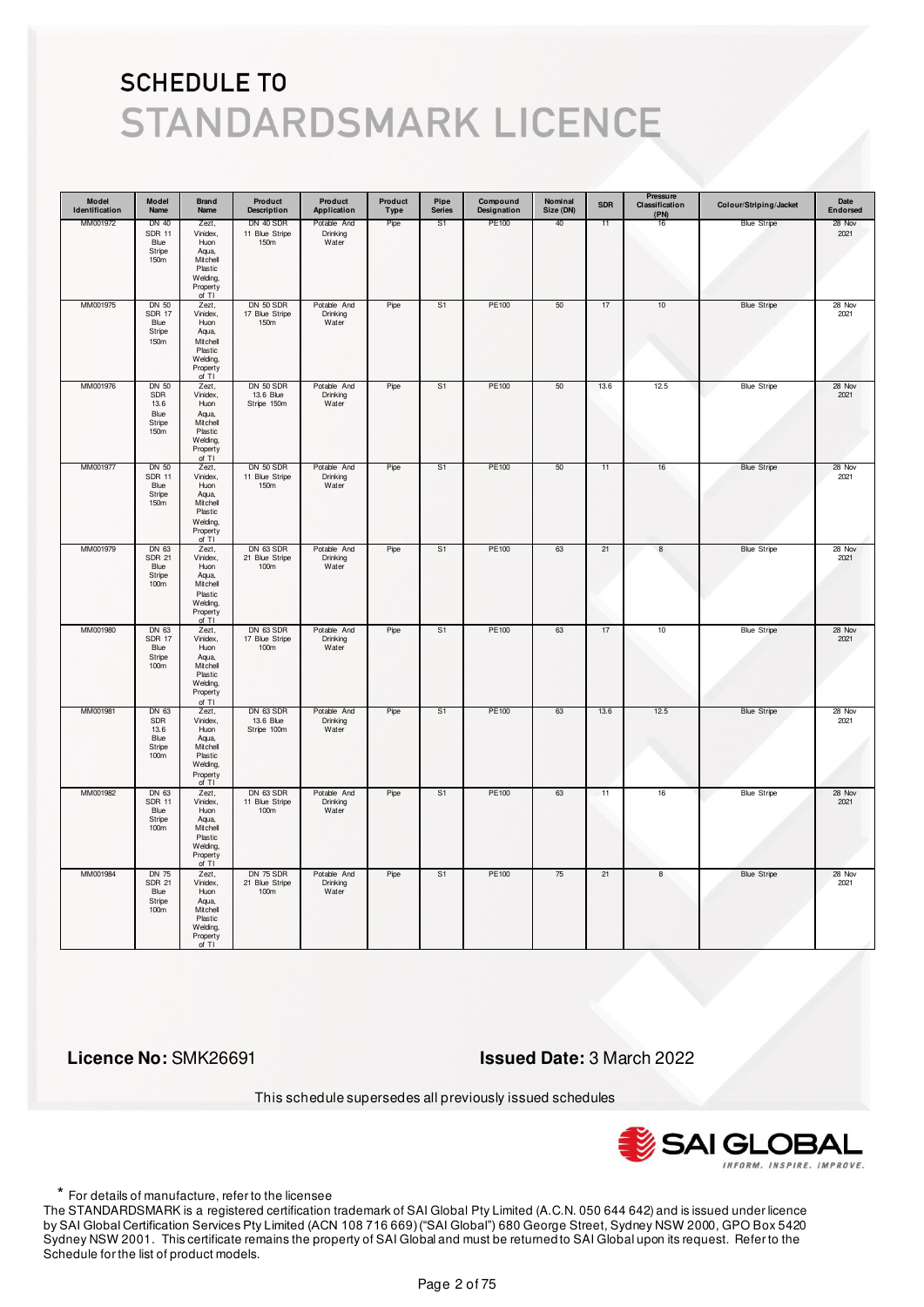| Model<br>Identification | Model<br>Name                                                         | <b>Brand</b><br>Name                                                                       | Product<br><b>Description</b>                 | Product<br>Application           | Product<br>Type | Pipe<br><b>Series</b> | Compound<br>Designation | Nominal<br>Size (DN) | <b>SDR</b> | <b>Pressure</b><br>Classification<br>(PN) | Colour/Striping/Jacket | Date<br>Endorsed |
|-------------------------|-----------------------------------------------------------------------|--------------------------------------------------------------------------------------------|-----------------------------------------------|----------------------------------|-----------------|-----------------------|-------------------------|----------------------|------------|-------------------------------------------|------------------------|------------------|
| MM001985                | DN 75<br><b>SDR 17</b><br>Blue<br>Stripe<br>100 <sub>m</sub>          | Zezt,<br>Vinidex,<br>Huon<br>Aqua,<br>Mitchell<br>Plastic<br>Welding,<br>Property<br>of TI | DN 75 SDR<br>17 Blue Stripe<br>100m           | Potable And<br>Drinking<br>Water | Pipe            | S <sub>1</sub>        | PE100                   | 75                   | 17         | 10                                        | <b>Blue Stripe</b>     | 28 Nov<br>2021   |
| MM001986                | <b>DN 75</b><br>SDR<br>13.6<br>Blue<br>Stripe<br>100m                 | Zezt,<br>Vinidex,<br>Huon<br>Aqua,<br>Mitchell<br>Plastic<br>Welding,<br>Property<br>of TI | DN 75 SDR<br>13.6 Blue<br>Stripe 100m         | Potable And<br>Drinking<br>Water | Pipe            | S <sub>1</sub>        | PE100                   | 75                   | 13.6       | 12.5                                      | <b>Blue Stripe</b>     | 28 Nov<br>2021   |
| MM001987                | <b>DN 75</b><br><b>SDR 11</b><br>Blue<br>Stripe<br>100m               | Zezt,<br>Vinidex,<br>Huon<br>Aqua,<br>Mitchell<br>Plastic<br>Welding,<br>Property<br>of TI | <b>DN 75 SDR</b><br>11 Blue Stripe<br>100m    | Potable And<br>Drinking<br>Water | Pipe            | S1                    | PE100                   | 75                   | 11         | 16                                        | <b>Blue Stripe</b>     | 28 Nov<br>2021   |
| MM001990                | DN 90<br><b>SDR 17</b><br>Blue<br>Stripe<br>100 <sub>m</sub>          | Zezt,<br>Vinidex,<br>Huon<br>Aqua,<br>Mitchell<br>Plastic<br>Welding,<br>Property<br>of TI | DN 90 SDR<br>17 Blue Stripe<br>100m           | Potable And<br>Drinking<br>Water | Pipe            | S1                    | PE100                   | 90                   | 17         | 10                                        | <b>Blue Stripe</b>     | 28 Nov<br>2021   |
| MM001991                | <b>DN 90</b><br>SDR<br>13.6<br>Blue<br>Stripe<br>100m                 | Zezt,<br>Vinidex,<br>Huon<br>Aqua,<br>Mitchell<br>Plastic<br>Welding,<br>Property<br>of TI | DN 90 SDR<br>13.6 Blue<br>Stripe 100m         | Potable And<br>Drinking<br>Water | Pipe            | S <sub>1</sub>        | PE100                   | 90                   | 13.6       | 12.5                                      | <b>Blue Stripe</b>     | 28 Nov<br>2021   |
| MM001992                | DN 90<br><b>SDR 11</b><br>Blue<br>Stripe<br>100m                      | Zezt,<br>Vinidex,<br>Huon<br>Aqua,<br>Mitchell<br>Plastic<br>Welding,<br>Property<br>of TI | DN 90 SDR<br>11 Blue Stripe<br>100m           | Potable And<br>Drinking<br>Water | Pipe            | S <sub>1</sub>        | <b>PE100</b>            | 90                   | 11         | 16                                        | <b>Blue Stripe</b>     | 28 Nov<br>2021   |
| MM001995                | DN<br>110<br><b>SDR 17</b><br>Blue<br>Stripe<br>100m                  | Zezt,<br>Vinidex,<br>Huon<br>Aqua,<br>Mitchell<br>Plastic<br>Welding,<br>Property<br>of TI | <b>DN 110 SDR</b><br>17 Blue Stripe<br>100m   | Potable And<br>Drinking<br>Water | Pipe            | S1                    | PE100                   | 110                  | 17         | 10                                        | <b>Blue Stripe</b>     | 28 Nov<br>2021   |
| MM001996                | <b>DN</b><br>110<br>SDR<br>13.6<br>Blue<br>Stripe<br>100 <sub>m</sub> | Zezt,<br>Vinidex,<br>Huon<br>Aqua,<br>Mitchell<br>Plastic<br>Welding,<br>Property<br>of TI | <b>DN 110 SDR</b><br>13.6 Blue<br>Stripe 100m | Potable And<br>Drinking<br>Water | Pipe            | S <sub>1</sub>        | PE100                   | 110                  | 13.6       | 12.5                                      | <b>Blue Stripe</b>     | 28 Nov<br>2021   |
| MM001997                | <b>DN</b><br>110<br><b>SDR 11</b><br>Blue<br>Stripe<br>100m           | Zezt,<br>Vinidex,<br>Huon<br>Aqua,<br>Mitchell<br>Plastic<br>Welding,<br>Property<br>of TI | <b>DN 110 SDR</b><br>11 Blue Stripe<br>100m   | Potable And<br>Drinking<br>Water | Pipe            | S <sub>1</sub>        | PE100                   | 110                  | 11         | 16                                        | <b>Blue Stripe</b>     | 28 Nov<br>2021   |

 **Licence No:** SMK26691 **Issued Date:** 3 March 2022

This schedule supersedes all previously issued schedules



\* For details of manufacture, refer to the licensee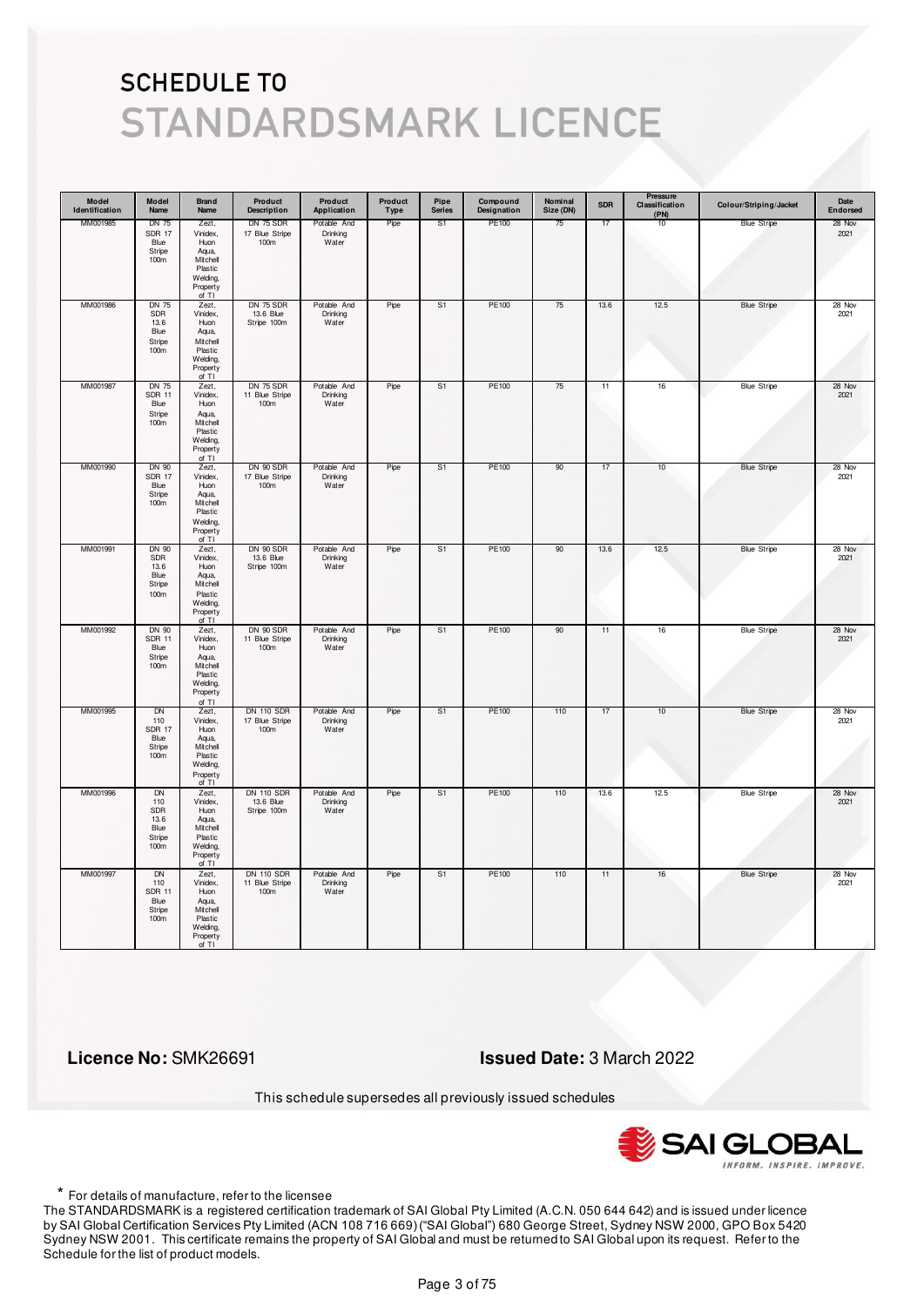| Model<br>Identification | Model<br>Name                                                           | <b>Brand</b><br>Name                                                                       | Product<br><b>Description</b>               | Product<br>Application           | Product<br>Type | Pipe<br><b>Series</b> | Compound<br>Designation | Nominal<br>Size (DN) | <b>SDR</b> | Pressure<br>Classification<br>(PN) | Colour/Striping/Jacket | Date<br>Endorsed |
|-------------------------|-------------------------------------------------------------------------|--------------------------------------------------------------------------------------------|---------------------------------------------|----------------------------------|-----------------|-----------------------|-------------------------|----------------------|------------|------------------------------------|------------------------|------------------|
| MM002000                | DN<br>125<br><b>SDR 17</b><br>Blue<br>Stripe<br>100 <sub>m</sub>        | Zezt,<br>Vinidex,<br>Huon<br>Aqua,<br>Mitchell<br>Plastic<br>Welding,<br>Property<br>of TI | DN 125 SDR<br>17 Blue Stripe<br>100m        | Potable And<br>Drinking<br>Water | Pipe            | S1                    | PE100                   | 125                  | 17         | 10                                 | <b>Blue Stripe</b>     | 28 Nov<br>2021   |
| MM002001                | <b>DN</b><br>125<br>SDR<br>13.6<br>Blue<br>Stripe<br>100m               | Zezt,<br>Vinidex,<br>Huon<br>Aqua,<br>Mitchell<br>Plastic<br>Welding,<br>Property<br>of TI | DN 125 SDR<br>13.6 Blue<br>Stripe 100m      | Potable And<br>Drinking<br>Water | Pipe            | S1                    | PE100                   | 125                  | 13.6       | 12.5                               | <b>Blue Stripe</b>     | 28 Nov<br>2021   |
| MM002002                | <b>DN</b><br>125<br><b>SDR 11</b><br>Blue<br>Stripe<br>100 <sub>m</sub> | Zezt,<br>Vinidex,<br>Huon<br>Aqua,<br>Mitchell<br>Plastic<br>Welding,<br>Property<br>of TI | <b>DN 125 SDR</b><br>11 Blue Stripe<br>100m | Potable And<br>Drinking<br>Water | Pipe            | S <sub>1</sub>        | PE100                   | 125                  | 11         | $16\,$                             | <b>Blue Stripe</b>     | 28 Nov<br>2021   |
| MM002005                | DN<br>140<br>SDR 17<br>Black<br>100m                                    | Zezt,<br>Vinidex,<br>Huon<br>Aqua,<br>Mitchell<br>Plastic<br>Welding,<br>Property<br>of TI | <b>DN 140 SDR</b><br>17 Black<br>100m       | General<br>Pupose                | Pipe            | S1                    | PE100                   | 140                  | 17         | 10                                 | Black                  | 28 Nov<br>2021   |
| MM002006                | DN<br>140<br>SDR<br>13.6<br><b>Black</b><br>100m                        | Zezt,<br>Vinidex,<br>Huon<br>Aqua,<br>Mitchell<br>Plastic<br>Welding,<br>Property<br>of TI | <b>DN 140 SDR</b><br>13.6 Black<br>100m     | General<br>Pupose                | Pipe            | S1                    | PE100                   | 140                  | 13.6       | 12.5                               | Black                  | 28 Nov<br>2021   |
| MM002007                | <b>DN</b><br>140<br><b>SDR 11</b><br>Black<br>100m                      | Zezt,<br>Vinidex,<br>Huon<br>Aqua,<br>Mitchell<br>Plastic<br>Welding,<br>Property<br>of TI | <b>DN 140 SDR</b><br>11 Black<br>100m       | General<br>Pupose                | Pipe            | S <sub>1</sub>        | <b>PE100</b>            | 140                  | 11         | 16                                 | <b>Black</b>           | 28 Nov<br>2021   |
| MM002011                | <b>DN 20</b><br><b>SDR</b><br>13.6<br>Blue<br>Stripe<br>6m              | Zezt,<br>Vinidex,<br>Huon<br>Aqua,<br>Mitchell<br>Plastic<br>Welding,<br>Property<br>of TI | DN 20 SDR<br>13.6 Blue<br>Stripe 6m         | Potable And<br>Drinking<br>Water | Pipe            | S1                    | PE100                   | 20                   | 13.6       | 12.5                               | <b>Blue Stripe</b>     | 28 Nov<br>2021   |
| MM002016                | <b>DN 25</b><br><b>SDR</b><br>13.6<br>Blue<br>Stripe<br>6m              | Zezt,<br>Vinidex,<br>Huon<br>Aqua,<br>Mitchell<br>Plastic<br>Welding,<br>Property<br>of TI | <b>DN 25 SDR</b><br>13.6 Blue<br>Stripe 6m  | Potable And<br>Drinking<br>Water | Pipe            | S <sub>1</sub>        | <b>PE100</b>            | 25                   | 13.6       | 12.5                               | <b>Blue Stripe</b>     | 28 Nov<br>2021   |
| MM002017                | <b>DN 25</b><br><b>SDR 11</b><br>Blue<br>Stripe<br>6m                   | Zezt,<br>Vinidex,<br>Huon<br>Aqua,<br>Mitchell<br>Plastic<br>Welding,<br>Property<br>of TI | <b>DN 25 SDR</b><br>11 Blue Stripe<br>6m    | Potable And<br>Drinking<br>Water | Pipe            | S <sub>1</sub>        | PE100                   | 25                   | 11         | 16                                 | <b>Blue Stripe</b>     | 28 Nov<br>2021   |

 **Licence No:** SMK26691 **Issued Date:** 3 March 2022

This schedule supersedes all previously issued schedules



\* For details of manufacture, refer to the licensee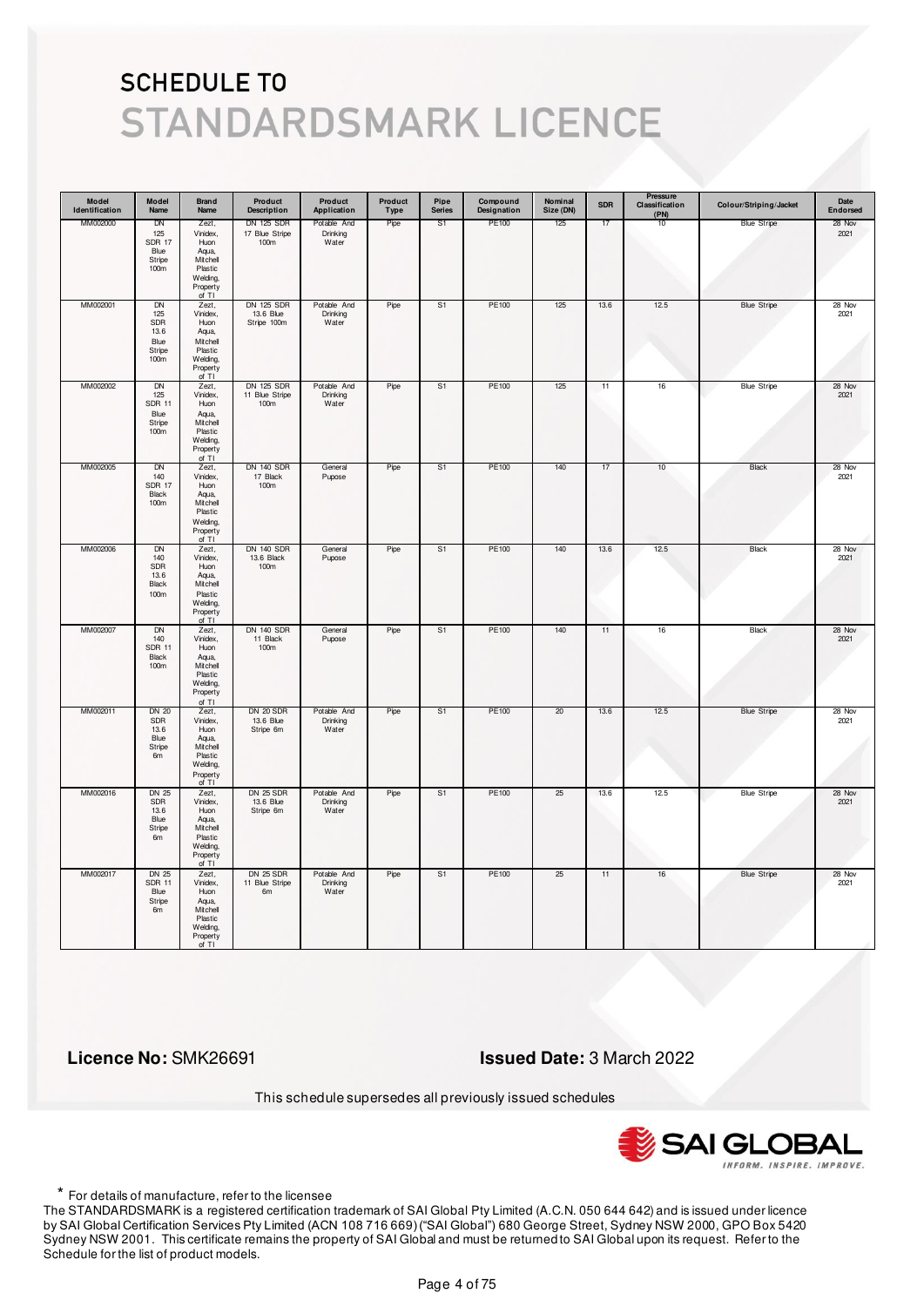| Model<br>Identification | Model<br>Name                                              | <b>Brand</b><br>Name                                                                       | Product<br><b>Description</b>                 | Product<br>Application           | Product<br>Type | Pipe<br><b>Series</b> | Compound<br>Designation | Nominal<br>Size (DN) | <b>SDR</b> | <b>Pressure</b><br>Classification<br>(PN) | Colour/Striping/Jacket | Date<br>Endorsed |
|-------------------------|------------------------------------------------------------|--------------------------------------------------------------------------------------------|-----------------------------------------------|----------------------------------|-----------------|-----------------------|-------------------------|----------------------|------------|-------------------------------------------|------------------------|------------------|
| MM002021                | DN 32<br>SDR<br>13.6<br>Blue<br>Stripe<br>6m               | Zezt,<br>Vinidex,<br>Huon<br>Aqua,<br>Mitchell<br>Plastic<br>Welding,<br>Property<br>of TI | DN 32 SDR<br>13.6 Blue<br>Stripe 6m           | Potable And<br>Drinking<br>Water | Pipe            | S <sub>1</sub>        | PE100                   | 32                   | 13.6       | 12.5                                      | <b>Blue Stripe</b>     | 28 Nov<br>2021   |
| MM002022                | <b>DN 32</b><br><b>SDR 11</b><br>Blue<br>Stripe<br>6m      | Zezt,<br>Vinidex,<br>Huon<br>Aqua,<br>Mitchell<br>Plastic<br>Welding,<br>Property<br>of TI | <b>DN 32 SDR</b><br>11 Blue Stripe<br>6m      | Potable And<br>Drinking<br>Water | Pipe            | S <sub>1</sub>        | PE100                   | 32                   | 11         | 16                                        | <b>Blue Stripe</b>     | 28 Nov<br>2021   |
| MM002026                | <b>DN 40</b><br><b>SDR</b><br>13.6<br>Blue<br>Stripe<br>6m | Zezt,<br>Vinidex,<br>Huon<br>Aqua,<br>Mitchell<br>Plastic<br>Welding,<br>Property<br>of TI | DN 40 SDR<br>13.6 Blue<br>Stripe 6m           | Potable And<br>Drinking<br>Water | Pipe            | S1                    | PE100                   | 40                   | 13.6       | 12.5                                      | <b>Blue Stripe</b>     | 28 Nov<br>2021   |
| MM002027                | <b>DN 40</b><br><b>SDR 11</b><br>Blue<br>Stripe<br>6m      | Zezt,<br>Vinidex,<br>Huon<br>Aqua,<br>Mitchell<br>Plastic<br>Welding,<br>Property<br>of TI | DN 40 SDR<br>11 Blue Stripe<br>6 <sub>m</sub> | Potable And<br>Drinking<br>Water | Pipe            | S1                    | PE100                   | 40                   | 11         | 16                                        | <b>Blue Stripe</b>     | 28 Nov<br>2021   |
| MM002031                | <b>DN 50</b><br>SDR<br>13.6<br>Blue<br>Stripe<br>6m        | Zezt,<br>Vinidex,<br>Huon<br>Aqua,<br>Mitchell<br>Plastic<br>Welding,<br>Property<br>of TI | DN 50 SDR<br>13.6 Blue<br>Stripe 6m           | Potable And<br>Drinking<br>Water | Pipe            | S <sub>1</sub>        | PE100                   | 50                   | 13.6       | 12.5                                      | <b>Blue Stripe</b>     | 28 Nov<br>2021   |
| MM002032                | DN 50<br><b>SDR 11</b><br>Blue<br>Stripe<br>6 <sub>m</sub> | Zezt,<br>Vinidex,<br>Huon<br>Aqua,<br>Mitchell<br>Plastic<br>Welding,<br>Property<br>of TI | DN 50 SDR<br>11 Blue Stripe<br>6m             | Potable And<br>Drinking<br>Water | Pipe            | S <sub>1</sub>        | <b>PE100</b>            | 50                   | 11         | 16                                        | <b>Blue Stripe</b>     | 28 Nov<br>2021   |
| MM002036                | DN 63<br>SDR<br>13.6<br>Blue<br>Stripe<br>6 <sub>m</sub>   | Zezt,<br>Vinidex,<br>Huon<br>Aqua,<br>Mitchell<br>Plastic<br>Welding,<br>Property<br>of TI | DN 63 SDR<br>13.6 Blue<br>Stripe 6m           | Potable And<br>Drinking<br>Water | Pipe            | S1                    | PE100                   | 63                   | 13.6       | 12.5                                      | <b>Blue Stripe</b>     | 28 Nov<br>2021   |
| MM002037                | DN 63<br><b>SDR 11</b><br>Blue<br>Stripe<br>6m             | Zezt,<br>Vinidex,<br>Huon<br>Aqua,<br>Mitchell<br>Plastic<br>Welding,<br>Property<br>of TI | DN 63 SDR<br>11 Blue Stripe<br>6m             | Potable And<br>Drinking<br>Water | Pipe            | S <sub>1</sub>        | <b>PE100</b>            | 63                   | 11         | 16                                        | <b>Blue Stripe</b>     | 28 Nov<br>2021   |
| MM002041                | <b>DN 75</b><br><b>SDR</b><br>13.6<br>Blue<br>Stripe<br>6m | Zezt,<br>Vinidex,<br>Huon<br>Aqua,<br>Mitchell<br>Plastic<br>Welding,<br>Property<br>of TI | DN 75 SDR<br>13.6 Blue<br>Stripe 6m           | Potable And<br>Drinking<br>Water | Pipe            | S <sub>1</sub>        | PE100                   | 75                   | 13.6       | 12.5                                      | <b>Blue Stripe</b>     | 28 Nov<br>2021   |

 **Licence No:** SMK26691 **Issued Date:** 3 March 2022

This schedule supersedes all previously issued schedules



\* For details of manufacture, refer to the licensee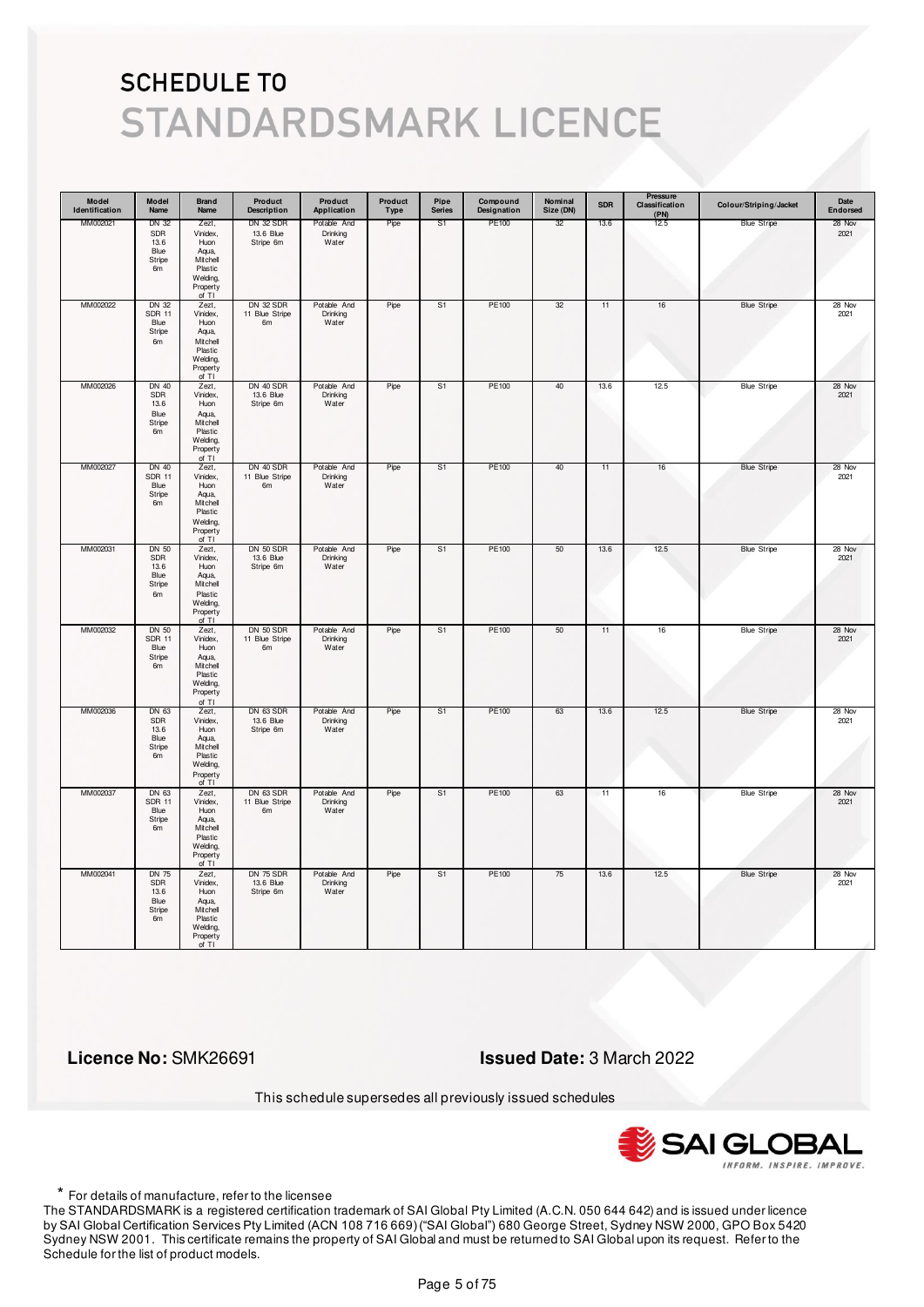| Model<br>Identification | Model<br>Name                                                | Brand<br>Name                                                                              | Product<br><b>Description</b>                         | Product<br>Application           | Product<br>Type | Pipe<br><b>Series</b> | Compound<br>Designation | Nominal<br>Size (DN) | <b>SDR</b> | <b>Pressure</b><br>Classification<br>(PN) | Colour/Striping/Jacket | Date<br>Endorsed |
|-------------------------|--------------------------------------------------------------|--------------------------------------------------------------------------------------------|-------------------------------------------------------|----------------------------------|-----------------|-----------------------|-------------------------|----------------------|------------|-------------------------------------------|------------------------|------------------|
| MM002042                | <b>DN 75</b><br><b>SDR 11</b><br>Blue<br>Stripe<br>6m        | Zezt,<br>Vinidex,<br>Huon<br>Aqua,<br>Mitchell<br>Plastic<br>Welding,<br>Property<br>of TI | DN 75 SDR<br>11 Blue Stripe<br>6m                     | Potable And<br>Drinking<br>Water | Pipe            | S <sub>1</sub>        | PE100                   | 75                   | 11         | 16                                        | <b>Blue Stripe</b>     | 28 Nov<br>2021   |
| MM002046                | <b>DN 90</b><br>SDR<br>13.6<br>Blue<br>Stripe<br>6m          | Zezt,<br>Vinidex,<br>Huon<br>Aqua,<br>Mitchell<br>Plastic<br>Welding,<br>Property<br>of TI | DN 90 SDR<br>13.6 Blue<br>Stripe 6m                   | Potable And<br>Drinking<br>Water | Pipe            | S <sub>1</sub>        | PE100                   | 90                   | 13.6       | 12.5                                      | <b>Blue Stripe</b>     | 28 Nov<br>2021   |
| MM002047                | DN 90<br><b>SDR 11</b><br>Blue<br>Stripe<br>6m               | Zezt,<br>Vinidex,<br>Huon<br>Aqua,<br>Mitchell<br>Plastic<br>Welding,<br>Property<br>of TI | DN 90 SDR<br>11 Blue Stripe<br>6 <sub>m</sub>         | Potable And<br>Drinking<br>Water | Pipe            | S1                    | PE100                   | 90                   | 11         | 16                                        | <b>Blue Stripe</b>     | 28 Nov<br>2021   |
| MM002050                | DN<br>110<br><b>SDR 17</b><br>Blue<br>Stripe<br>6m           | Zezt,<br>Vinidex,<br>Huon<br>Aqua,<br>Mitchell<br>Plastic<br>Welding,<br>Property<br>of TI | <b>DN 110 SDR</b><br>17 Blue Stripe<br>6 <sub>m</sub> | Potable And<br>Drinking<br>Water | Pipe            | S1                    | PE100                   | 110                  | 17         | 10                                        | <b>Blue Stripe</b>     | 28 Nov<br>2021   |
| MM002051                | DN<br>110<br>SDR<br>13.6<br>Blue<br>Stripe<br>6m             | Zezt,<br>Vinidex,<br>Huon<br>Aqua,<br>Mitchell<br>Plastic<br>Welding,<br>Property<br>of TI | <b>DN 110 SDR</b><br>13.6 Blue<br>Stripe 6m           | Potable And<br>Drinking<br>Water | Pipe            | S <sub>1</sub>        | PE100                   | 110                  | 13.6       | 12.5                                      | <b>Blue Stripe</b>     | 28 Nov<br>2021   |
| MM002052                | <b>DN</b><br>110<br><b>SDR 11</b><br>Blue<br>Stripe<br>6m    | Zezt,<br>Vinidex,<br>Huon<br>Aqua,<br>Mitchell<br>Plastic<br>Welding,<br>Property<br>of TI | <b>DN 110 SDR</b><br>11 Blue Stripe<br>6m             | Potable And<br>Drinking<br>Water | Pipe            | S <sub>1</sub>        | <b>PE100</b>            | 110                  | 11         | 16                                        | <b>Blue Stripe</b>     | 28 Nov<br>2021   |
| MM002056                | DN<br>125<br>SDR<br>13.6<br>Blue<br>Stripe<br>6m             | Zezt,<br>Vinidex,<br>Huon<br>Aqua,<br>Mitchell<br>Plastic<br>Welding,<br>Property<br>of TI | <b>DN 125 SDR</b><br>13.6 Blue<br>Stripe 6m           | Potable And<br>Drinking<br>Water | Pipe            | S1                    | PE100                   | 125                  | 13.6       | 12.5                                      | <b>Blue Stripe</b>     | 28 Nov<br>2021   |
| MM002057                | <b>DN</b><br>125<br><b>SDR 11</b><br>Blue<br>Stripe<br>6m    | Zezt,<br>Vinidex,<br>Huon<br>Aqua,<br>Mitchell<br>Plastic<br>Welding,<br>Property<br>of TI | <b>DN 125 SDR</b><br>11 Blue Stripe<br>6m             | Potable And<br>Drinking<br>Water | Pipe            | S <sub>1</sub>        | <b>PE100</b>            | 125                  | 11         | 16                                        | <b>Blue Stripe</b>     | 28 Nov<br>2021   |
| MM002061                | <b>DN</b><br>140<br><b>SDR</b><br>13.6<br><b>Black</b><br>6m | Zezt,<br>Vinidex,<br>Huon<br>Aqua,<br>Mitchell<br>Plastic<br>Welding,<br>Property<br>of TI | <b>DN 140 SDR</b><br>13.6 Black 6m                    | General<br>Pupose                | Pipe            | S <sub>1</sub>        | PE100                   | 140                  | 13.6       | 12.5                                      | <b>Black</b>           | 28 Nov<br>2021   |

 **Licence No:** SMK26691 **Issued Date:** 3 March 2022

This schedule supersedes all previously issued schedules



\* For details of manufacture, refer to the licensee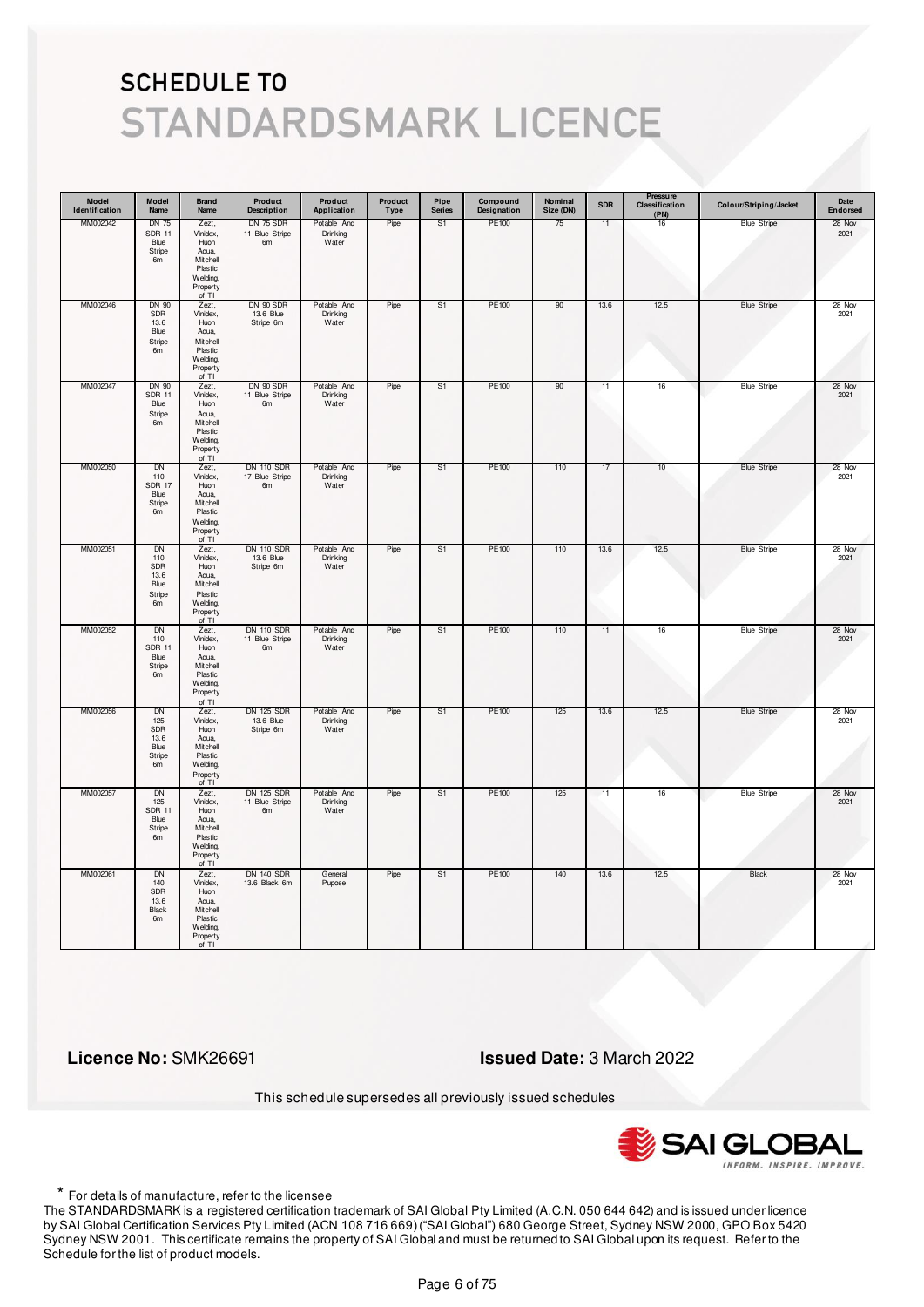| Model<br>Identification | Model<br>Name                                    | <b>Brand</b><br>Name                                                                       | Product<br><b>Description</b>      | Product<br>Application | Product<br>Type | Pipe<br><b>Series</b> | Compound<br>Designation | Nominal<br>Size (DN) | <b>SDR</b> | Pressure<br>Classification<br>(PN) | Colour/Striping/Jacket | Date<br>Endorsed |
|-------------------------|--------------------------------------------------|--------------------------------------------------------------------------------------------|------------------------------------|------------------------|-----------------|-----------------------|-------------------------|----------------------|------------|------------------------------------|------------------------|------------------|
| MM002062                | DN<br>140<br><b>SDR 11</b><br>Black<br>6m        | Zezt,<br>Vinidex,<br>Huon<br>Aqua,<br>Mitchell<br>Plastic<br>Welding,<br>Property<br>of TI | <b>DN 140 SDR</b><br>11 Black 6m   | General<br>Pupose      | Pipe            | S1                    | PE100                   | 140                  | 11         | 16                                 | Black                  | 28 Nov<br>2021   |
| MM002066                | DN<br>160<br>SDR<br>13.6<br>Black<br>6m          | Zezt,<br>Vinidex,<br>Huon<br>Aqua,<br>Mitchell<br>Plastic<br>Welding,<br>Property<br>of TI | <b>DN 160 SDR</b><br>13.6 Black 6m | General<br>Pupose      | Pipe            | S1                    | PE100                   | 160                  | 13.6       | 12.5                               | Black                  | 28 Nov<br>2021   |
| MM002067                | DN<br>160<br><b>SDR 11</b><br>Black<br>6m        | Zezt,<br>Vinidex,<br>Huon<br>Aqua,<br>Mitchell<br>Plastic<br>Welding,<br>Property<br>of TI | <b>DN 160 SDR</b><br>11 Black 6m   | General<br>Pupose      | Pipe            | S <sub>1</sub>        | PE100                   | 160                  | 11         | $16\,$                             | Black                  | 28 Nov<br>2021   |
| MM002071                | DN<br>180<br><b>SDR</b><br>13.6<br>Black<br>6m   | Zezt,<br>Vinidex,<br>Huon<br>Aqua,<br>Mitchell<br>Plastic<br>Welding,<br>Property<br>of TI | <b>DN 180 SDR</b><br>13.6 Black 6m | General<br>Pupose      | Pipe            | S <sub>1</sub>        | PE100                   | 180                  | 13.6       | 12.5                               | Black                  | 28 Nov<br>2021   |
| MM002072                | <b>DN</b><br>180<br><b>SDR 11</b><br>Black<br>6m | Zezt,<br>Vinidex,<br>Huon<br>Aqua,<br>Mitchell<br>Plastic<br>Welding,<br>Property<br>of TI | <b>DN 180 SDR</b><br>11 Black 6m   | General<br>Pupose      | Pipe            | S1                    | PE100                   | 180                  | 11         | 16                                 | Black                  | 28 Nov<br>2021   |
| MM002075                | <b>DN</b><br>200<br><b>SDR 17</b><br>Black<br>6m | Zezt,<br>Vinidex,<br>Huon<br>Aqua,<br>Mitchell<br>Plastic<br>Welding,<br>Property<br>of TI | <b>DN 200 SDR</b><br>17 Black 6m   | General<br>Pupose      | Pipe            | S <sub>1</sub>        | PE100                   | 200                  | 17         | 10                                 | Black                  | 28 Nov<br>2021   |
| MM002076                | DN<br>200<br><b>SDR</b><br>13.6<br>Black<br>6m   | Zezt,<br>Vinidex,<br>Huon<br>Aqua,<br>Mitchell<br>Plastic<br>Welding,<br>Property<br>of TI | <b>DN 200 SDR</b><br>13.6 Black 6m | General<br>Pupose      | Pipe            | S1                    | PE100                   | 200                  | 13.6       | 12.5                               | Black                  | 28 Nov<br>2021   |
| MM002077                | <b>DN</b><br>200<br><b>SDR 11</b><br>Black<br>6m | Zezt,<br>Vinidex,<br>Huon<br>Aqua,<br>Mitchell<br>Plastic<br>Welding,<br>Property<br>of TI | <b>DN 200 SDR</b><br>11 Black 6m   | General<br>Pupose      | Pipe            | S <sub>1</sub>        | PE100                   | 200                  | 11         | 16                                 | Black                  | 28 Nov<br>2021   |
| MM002081                | <b>DN</b><br>225<br>SDR<br>13.6<br>Black<br>6m   | Zezt,<br>Vinidex,<br>Huon<br>Aqua,<br>Mitchell<br>Plastic<br>Welding,<br>Property<br>of TI | <b>DN 225 SDR</b><br>13.6 Black 6m | General<br>Pupose      | Pipe            | S <sub>1</sub>        | <b>PE100</b>            | 225                  | 13.6       | 12.5                               | <b>Black</b>           | 28 Nov<br>2021   |

 **Licence No:** SMK26691 **Issued Date:** 3 March 2022

This schedule supersedes all previously issued schedules



\* For details of manufacture, refer to the licensee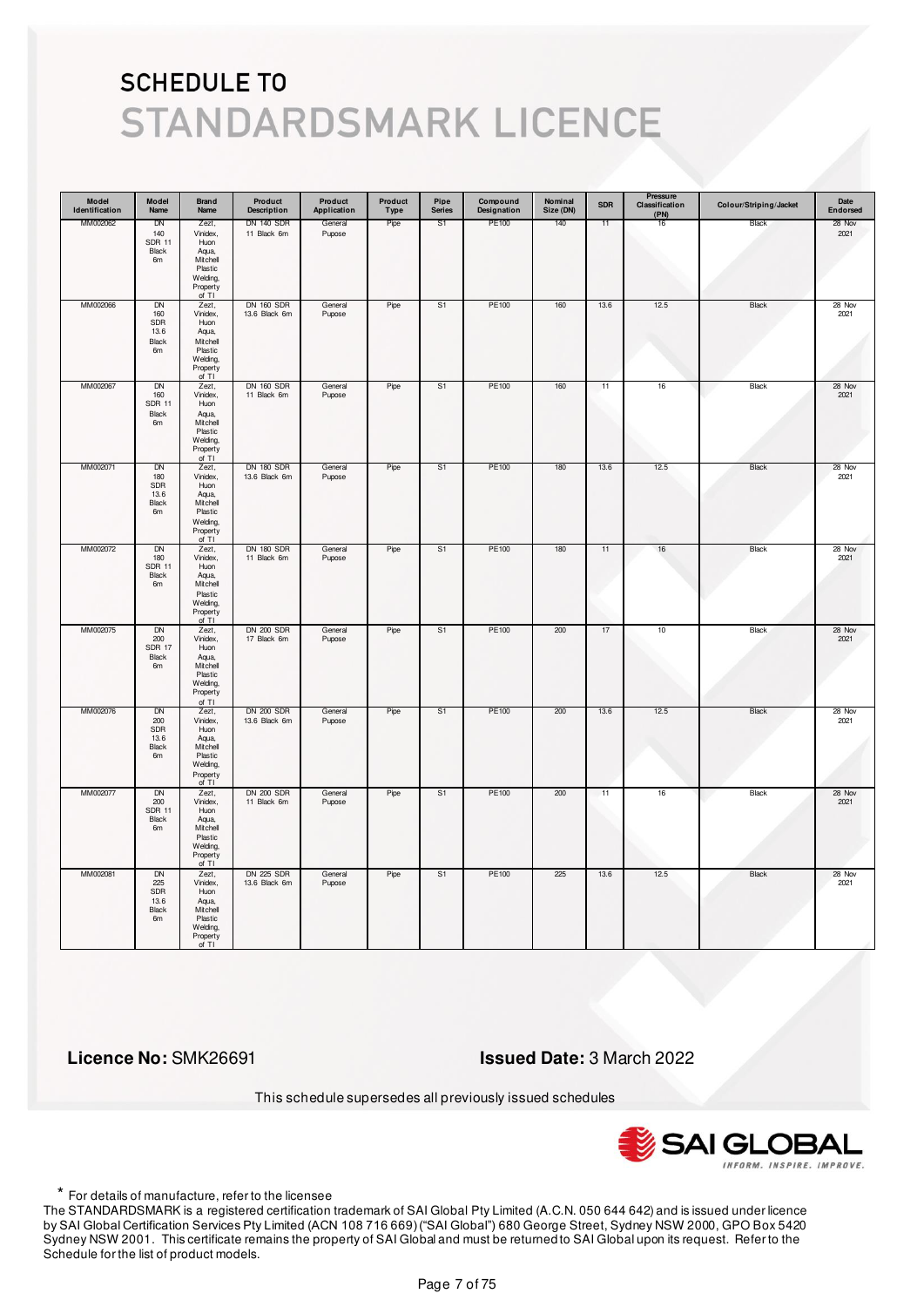| Model<br>Identification | Model<br>Name                                                | Brand<br>Name                                                                                | Product<br><b>Description</b>      | Product<br>Application | Product<br>Type | Pipe<br><b>Series</b> | Compound<br>Designation | Nominal<br>Size (DN) | <b>SDR</b> | Pressure<br>Classification<br>(PN) | Colour/Striping/Jacket | Date<br>Endorsed |
|-------------------------|--------------------------------------------------------------|----------------------------------------------------------------------------------------------|------------------------------------|------------------------|-----------------|-----------------------|-------------------------|----------------------|------------|------------------------------------|------------------------|------------------|
| MM002082                | DN<br>225<br><b>SDR 11</b><br>Black<br>6m                    | Zezt,<br>Vinidex,<br>Huon<br>Aqua,<br>Mitchell<br>Plastic<br>Welding,<br>Property<br>of TI   | <b>DN 225 SDR</b><br>11 Black 6m   | General<br>Pupose      | Pipe            | S1                    | PE100                   | 225                  | 11         | 16                                 | Black                  | 28 Nov<br>2021   |
| MM002086                | DN<br>250<br>SDR<br>13.6<br><b>Black</b><br>6m               | Zezt,<br>Vinidex,<br>Huon<br>Aqua,<br>Mitchell<br>Plastic<br>Welding,<br>Property<br>of $TI$ | <b>DN 250 SDR</b><br>13.6 Black 6m | General<br>Pupose      | Pipe            | S1                    | PE100                   | 250                  | 13.6       | 12.5                               | Black                  | 28 Nov<br>2021   |
| MM002091                | <b>DN</b><br>280<br>SDR<br>13.6<br>Black<br>6m               | Zezt,<br>Vinidex,<br>Huon<br>Aqua,<br>Mitchell<br>Plastic<br>Welding,<br>Property<br>of TI   | <b>DN 280 SDR</b><br>13.6 Black 6m | General<br>Pupose      | Pipe            | S <sub>1</sub>        | PE100                   | 280                  | 13.6       | 12.5                               | Black                  | 28 Nov<br>2021   |
| MM002092                | DN<br>280<br><b>SDR 11</b><br>Black<br>6m                    | Zezt,<br>Vinidex,<br>Huon<br>Aqua,<br>Mitchell<br>Plastic<br>Welding,<br>Property<br>of TI   | <b>DN 280 SDR</b><br>11 Black 6m   | General<br>Pupose      | Pipe            | S1                    | PE100                   | 280                  | 11         | 16                                 | Black                  | 28 Nov<br>2021   |
| MM002096                | DN<br>$315\,$<br>SDR<br>13.6<br>Black<br>6m                  | Zezt,<br>Vinidex,<br>Huon<br>Aqua,<br>Mitchell<br>Plastic<br>Welding,<br>Property<br>of TI   | <b>DN 315 SDR</b><br>13.6 Black 6m | General<br>Pupose      | Pipe            | S <sub>1</sub>        | PE100                   | 315                  | 13.6       | 12.5                               | Black                  | 28 Nov<br>2021   |
| MM002097                | <b>DN</b><br>315<br><b>SDR 11</b><br>Black<br>6 <sub>m</sub> | Zezt,<br>Vinidex,<br>Huon<br>Aqua,<br>Mitchell<br>Plastic<br>Welding,<br>Property<br>of TI   | <b>DN 315 SDR</b><br>11 Black 6m   | General<br>Pupose      | Pipe            | S <sub>1</sub>        | <b>PE100</b>            | 315                  | 11         | 16                                 | <b>Black</b>           | 28 Nov<br>2021   |
| MM002099                | DN<br>355<br><b>SDR 21</b><br>Black<br>6m                    | Zezt,<br>Vinidex,<br>Huon<br>Aqua,<br>Mitchell<br>Plastic<br>Welding,<br>Property<br>of TI   | <b>DN 355 SDR</b><br>21 Black 6m   | General<br>Pupose      | Pipe            | S1                    | PE100                   | 355                  | 21         | 8                                  | Black                  | 28 Nov<br>2021   |
| MM002101                | <b>DN</b><br>355<br>SDR<br>13.6<br>Black<br>6m               | Zezt,<br>Vinidex,<br>Huon<br>Aqua,<br>Mitchell<br>Plastic<br>Welding,<br>Property<br>of TI   | <b>DN 355 SDR</b><br>13.6 Black 6m | General<br>Pupose      | Pipe            | S <sub>1</sub>        | <b>PE100</b>            | 355                  | 13.6       | 12.5                               | <b>Black</b>           | 28 Nov<br>2021   |
| MM002102                | <b>DN</b><br>355<br><b>SDR 11</b><br>Black<br>6m             | Zezt,<br>Vinidex,<br>Huon<br>Aqua,<br>Mitchell<br>Plastic<br>Welding,<br>Property<br>of TI   | <b>DN 355 SDR</b><br>11 Black 6m   | General<br>Pupose      | Pipe            | S <sub>1</sub>        | PE100                   | 355                  | 11         | $16\,$                             | Black                  | 28 Nov<br>2021   |

 **Licence No:** SMK26691 **Issued Date:** 3 March 2022

This schedule supersedes all previously issued schedules



\* For details of manufacture, refer to the licensee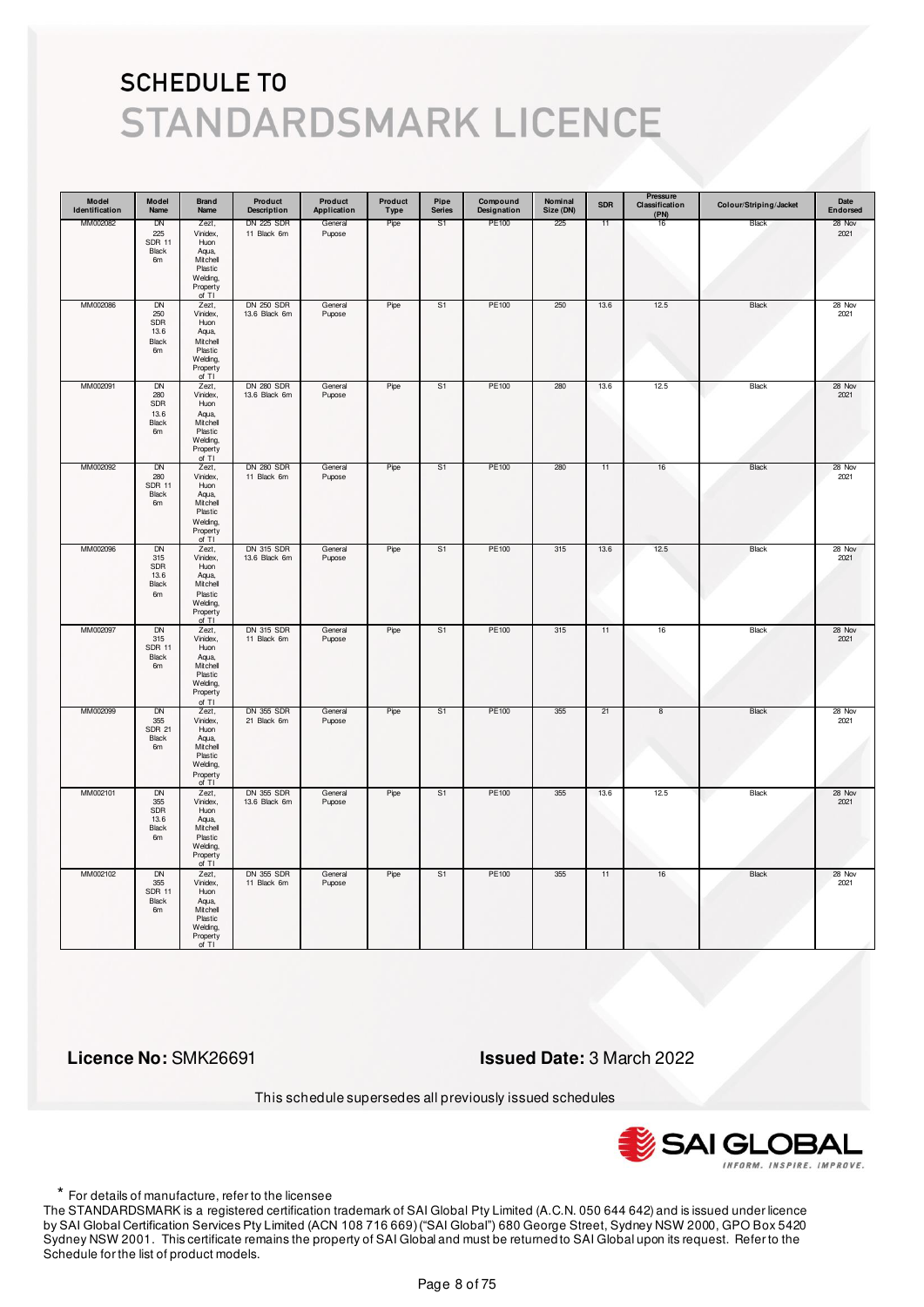| Model<br>Identification | Model<br>Name                                               | <b>Brand</b><br>Name                                                                       | Product<br><b>Description</b>               | Product<br>Application           | Product<br>Type | Pipe<br><b>Series</b> | Compound<br>Designation | Nominal<br>Size (DN) | <b>SDR</b> | Pressure<br>Classification<br>(PN) | Colour/Striping/Jacket | Date<br>Endorsed |
|-------------------------|-------------------------------------------------------------|--------------------------------------------------------------------------------------------|---------------------------------------------|----------------------------------|-----------------|-----------------------|-------------------------|----------------------|------------|------------------------------------|------------------------|------------------|
| MM002116                | <b>DN 20</b><br>SDR<br>13.6<br>Blue<br>Stripe<br>12m        | Zezt,<br>Vinidex,<br>Huon<br>Aqua,<br>Mitchell<br>Plastic<br>Welding,<br>Property<br>of TI | DN 20 SDR<br>13.6 Blue<br>Stripe 12m        | Potable And<br>Drinking<br>Water | Pipe            | S1                    | PE100                   | 20                   | 13.6       | 12.5                               | <b>Blue Stripe</b>     | 28 Nov<br>2021   |
| MM002121                | <b>DN 25</b><br>SDR<br>13.6<br>Blue<br>Stripe<br>12m        | Zezt,<br>Vinidex,<br>Huon<br>Aqua,<br>Mitchell<br>Plastic<br>Welding,<br>Property<br>of TI | <b>DN 25 SDR</b><br>13.6 Blue<br>Stripe 12m | Potable And<br>Drinking<br>Water | Pipe            | S1                    | PE100                   | 25                   | 13.6       | 12.5                               | <b>Blue Stripe</b>     | 28 Nov<br>2021   |
| MM002122                | <b>DN 25</b><br><b>SDR 11</b><br>Blue<br>Stripe<br>12m      | Zezt,<br>Vinidex,<br>Huon<br>Aqua,<br>Mitchell<br>Plastic<br>Welding,<br>Property<br>of TI | <b>DN 25 SDR</b><br>11 Blue Stripe<br>12m   | Potable And<br>Drinking<br>Water | Pipe            | S1                    | PE100                   | 25                   | 11         | 16                                 | <b>Blue Stripe</b>     | 28 Nov<br>2021   |
| MM002126                | <b>DN 32</b><br>SDR<br>13.6<br>Blue<br>Stripe<br>12m        | Zezt,<br>Vinidex,<br>Huon<br>Aqua,<br>Mitchell<br>Plastic<br>Welding,<br>Property<br>of TI | DN 32 SDR<br>13.6 Blue<br>Stripe 12m        | Potable And<br>Drinking<br>Water | Pipe            | S1                    | PE100                   | 32                   | 13.6       | 12.5                               | <b>Blue Stripe</b>     | 28 Nov<br>2021   |
| MM002127                | DN 32<br><b>SDR 11</b><br>Blue<br>Stripe<br>12m             | Zezt,<br>Vinidex,<br>Huon<br>Aqua,<br>Mitchell<br>Plastic<br>Welding,<br>Property<br>of TI | DN 32 SDR<br>11 Blue Stripe<br>12m          | Potable And<br>Drinking<br>Water | Pipe            | S <sub>1</sub>        | PE100                   | 32                   | 11         | 16                                 | <b>Blue Stripe</b>     | 28 Nov<br>2021   |
| MM002131                | <b>DN 40</b><br><b>SDR</b><br>13.6<br>Blue<br>Stripe<br>12m | Zezt,<br>Vinidex,<br>Huon<br>Aqua,<br>Mitchell<br>Plastic<br>Welding,<br>Property<br>of TI | DN 40 SDR<br>13.6 Blue<br>Stripe 12m        | Potable And<br>Drinking<br>Water | Pipe            | S <sub>1</sub>        | PE100                   | 40                   | 13.6       | 12.5                               | <b>Blue Stripe</b>     | 28 Nov<br>2021   |
| MM002132                | DN 40<br><b>SDR 11</b><br>Blue<br>Stripe<br>12m             | Zezt,<br>Vinidex,<br>Huon<br>Aqua,<br>Mitchell<br>Plastic<br>Welding,<br>Property<br>of TI | DN 40 SDR<br>11 Blue Stripe<br>12m          | Potable And<br>Drinking<br>Water | Pipe            | S1                    | PE100                   | 40                   | 11         | 16                                 | <b>Blue Stripe</b>     | 28 Nov<br>2021   |
| MM002136                | DN 50<br><b>SDR</b><br>13.6<br>Blue<br>Stripe<br>12m        | Zezt,<br>Vinidex,<br>Huon<br>Aqua,<br>Mitchell<br>Plastic<br>Welding,<br>Property<br>of TI | DN 50 SDR<br>13.6 Blue<br>Stripe 12m        | Potable And<br>Drinking<br>Water | Pipe            | S <sub>1</sub>        | PE100                   | 50                   | 13.6       | 12.5                               | <b>Blue Stripe</b>     | 28 Nov<br>2021   |
| MM002137                | DN 50<br><b>SDR 11</b><br>Blue<br>Stripe<br>12m             | Zezt,<br>Vinidex,<br>Huon<br>Aqua,<br>Mitchell<br>Plastic<br>Welding,<br>Property<br>of TI | DN 50 SDR<br>11 Blue Stripe<br>12m          | Potable And<br>Drinking<br>Water | Pipe            | S1                    | PE100                   | 50                   | 11         | 16                                 | <b>Blue Stripe</b>     | 28 Nov<br>2021   |

 **Licence No:** SMK26691 **Issued Date:** 3 March 2022

This schedule supersedes all previously issued schedules



\* For details of manufacture, refer to the licensee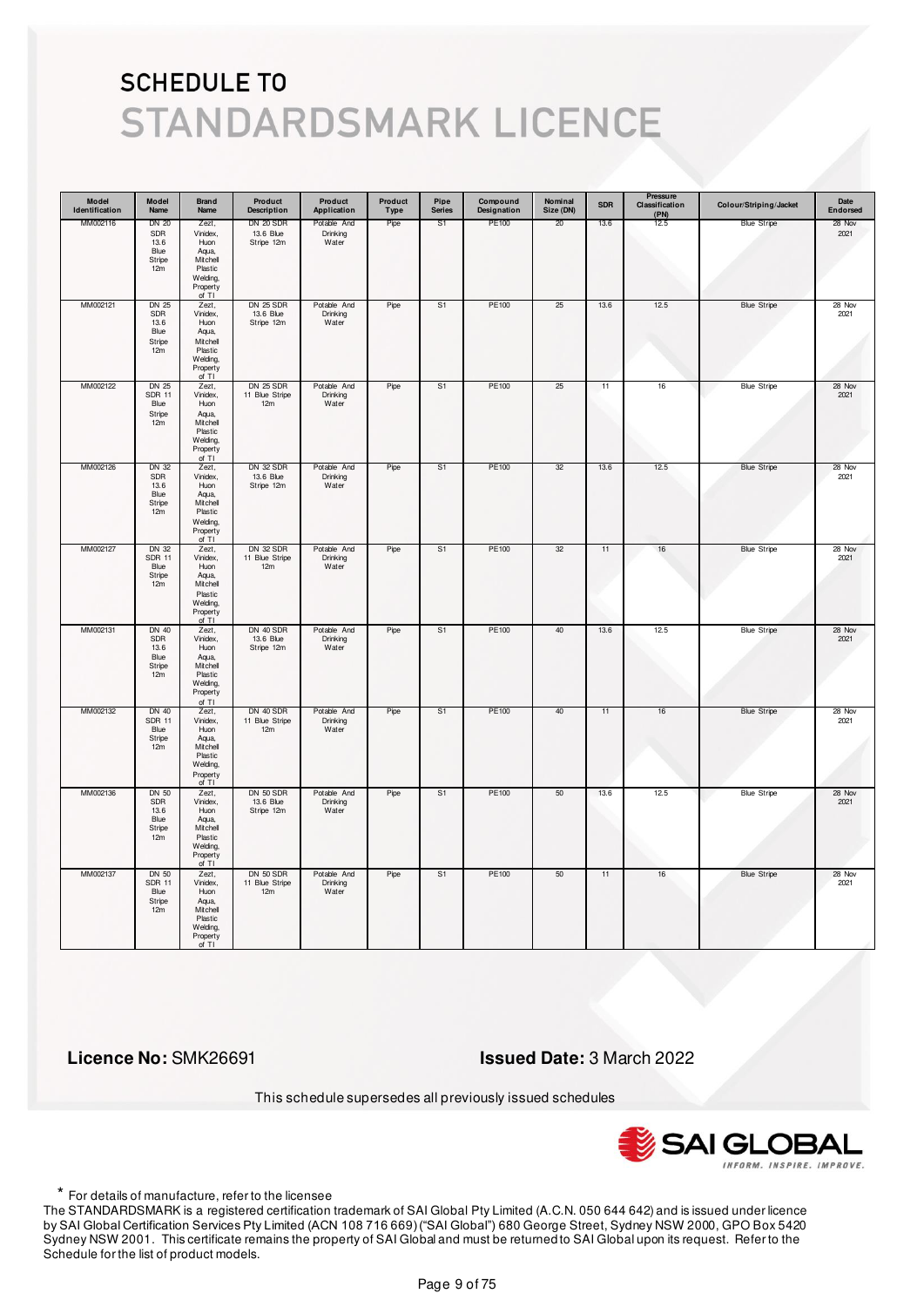| Model<br>Identification | Model<br>Name                                          | <b>Brand</b><br>Name                                                                       | Product<br><b>Description</b>        | Product<br>Application           | Product<br>Type | Pipe<br><b>Series</b> | Compound<br>Designation | Nominal<br>Size (DN) | <b>SDR</b> | Pressure<br>Classification<br>(PN) | Colour/Striping/Jacket | Date<br>Endorsed |
|-------------------------|--------------------------------------------------------|--------------------------------------------------------------------------------------------|--------------------------------------|----------------------------------|-----------------|-----------------------|-------------------------|----------------------|------------|------------------------------------|------------------------|------------------|
| MM002138                | DN 63<br><b>SDR 26</b><br>Blue<br>Stripe<br>12m        | Zezt,<br>Vinidex,<br>Huon<br>Aqua,<br>Mitchell<br>Plastic<br>Welding,<br>Property<br>of TI | DN 63 SDR<br>26 Blue Stripe<br>12m   | Potable And<br>Drinking<br>Water | Pipe            | S1                    | PE100                   | 63                   | 26         | 6.3                                | <b>Blue Stripe</b>     | 28 Nov<br>2021   |
| MM002139                | DN 63<br><b>SDR 21</b><br>Blue<br>Stripe<br>12m        | Zezt,<br>Vinidex,<br>Huon<br>Aqua,<br>Mitchell<br>Plastic<br>Welding,<br>Property<br>of TI | DN 63 SDR<br>21 Blue Stripe<br>12m   | Potable And<br>Drinking<br>Water | Pipe            | S1                    | PE100                   | 63                   | 21         | 8                                  | <b>Blue Stripe</b>     | 28 Nov<br>2021   |
| MM002140                | DN 63<br><b>SDR 17</b><br>Blue<br>Stripe<br>12m        | Zezt,<br>Vinidex,<br>Huon<br>Aqua,<br>Mitchell<br>Plastic<br>Welding,<br>Property<br>of TI | DN 63 SDR<br>17 Blue Stripe<br>12m   | Potable And<br>Drinking<br>Water | Pipe            | S1                    | PE100                   | 63                   | 17         | 10                                 | <b>Blue Stripe</b>     | 28 Nov<br>2021   |
| MM002141                | DN 63<br>SDR<br>13.6<br>Blue<br>Stripe<br>12m          | Zezt,<br>Vinidex,<br>Huon<br>Aqua,<br>Mitchell<br>Plastic<br>Welding,<br>Property<br>of TI | DN 63 SDR<br>13.6 Blue<br>Stripe 12m | Potable And<br>Drinking<br>Water | Pipe            | S1                    | PE100                   | 63                   | 13.6       | 12.5                               | <b>Blue Stripe</b>     | 28 Nov<br>2021   |
| MM002142                | DN 63<br><b>SDR 11</b><br>Blue<br>Stripe<br>12m        | Zezt,<br>Vinidex,<br>Huon<br>Aqua,<br>Mitchell<br>Plastic<br>Welding,<br>Property<br>of TI | DN 63 SDR<br>11 Blue Stripe<br>12m   | Potable And<br>Drinking<br>Water | Pipe            | S <sub>1</sub>        | PE100                   | 63                   | 11         | 16                                 | <b>Blue Stripe</b>     | 28 Nov<br>2021   |
| MM002143                | <b>DN 75</b><br><b>SDR 26</b><br>Blue<br>Stripe<br>12m | Zezt,<br>Vinidex,<br>Huon<br>Aqua,<br>Mitchell<br>Plastic<br>Welding,<br>Property<br>of TI | DN 75 SDR<br>26 Blue Stripe<br>12m   | Potable And<br>Drinking<br>Water | Pipe            | S <sub>1</sub>        | PE100                   | 75                   | 26         | 6.3                                | <b>Blue Stripe</b>     | 28 Nov<br>2021   |
| MM002144                | DN 75<br><b>SDR 21</b><br>Blue<br>Stripe<br>12m        | Zezt,<br>Vinidex,<br>Huon<br>Aqua,<br>Mitchell<br>Plastic<br>Welding,<br>Property<br>of TI | DN 75 SDR<br>21 Blue Stripe<br>12m   | Potable And<br>Drinking<br>Water | Pipe            | S1                    | PE100                   | 75                   | 21         | 8                                  | <b>Blue Stripe</b>     | 28 Nov<br>2021   |
| MM002145                | DN 75<br><b>SDR 17</b><br>Blue<br>Stripe<br>12m        | Zezt,<br>Vinidex,<br>Huon<br>Aqua,<br>Mitchell<br>Plastic<br>Welding,<br>Property<br>of TI | DN 75 SDR<br>17 Blue Stripe<br>12m   | Potable And<br>Drinking<br>Water | Pipe            | S <sub>1</sub>        | PE100                   | 75                   | 17         | 10                                 | <b>Blue Stripe</b>     | 28 Nov<br>2021   |
| MM002146                | <b>DN 75</b><br>SDR<br>13.6<br>Blue<br>Stripe<br>12m   | Zezt,<br>Vinidex,<br>Huon<br>Aqua,<br>Mitchell<br>Plastic<br>Welding,<br>Property<br>of TI | DN 75 SDR<br>13.6 Blue<br>Stripe 12m | Potable And<br>Drinking<br>Water | Pipe            | S1                    | PE100                   | 75                   | 13.6       | 12.5                               | <b>Blue Stripe</b>     | 28 Nov<br>2021   |

 **Licence No:** SMK26691 **Issued Date:** 3 March 2022

This schedule supersedes all previously issued schedules



\* For details of manufacture, refer to the licensee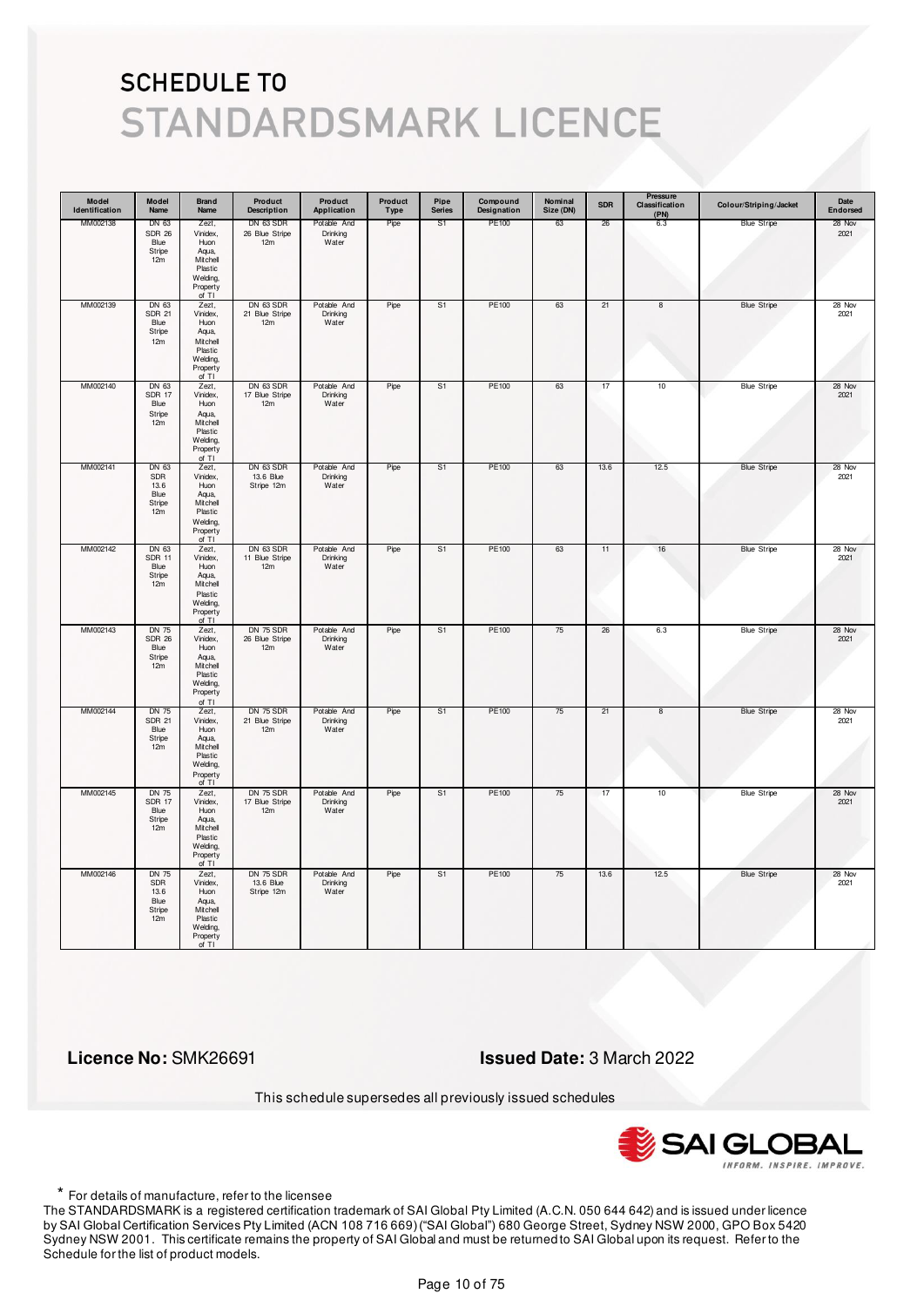| Model<br>Identification | Model<br>Name                                              | <b>Brand</b><br>Name                                                                       | Product<br><b>Description</b>              | Product<br>Application           | Product<br>Type | Pipe<br><b>Series</b> | Compound<br>Designation | Nominal<br>Size (DN) | <b>SDR</b> | <b>Pressure</b><br>Classification<br>(PN) | Colour/Striping/Jacket | Date<br>Endorsed |
|-------------------------|------------------------------------------------------------|--------------------------------------------------------------------------------------------|--------------------------------------------|----------------------------------|-----------------|-----------------------|-------------------------|----------------------|------------|-------------------------------------------|------------------------|------------------|
| MM002147                | DN 75<br><b>SDR 11</b><br>Blue<br>Stripe<br>12m            | Zezt,<br>Vinidex,<br>Huon<br>Aqua,<br>Mitchell<br>Plastic<br>Welding,<br>Property<br>of TI | DN 75 SDR<br>11 Blue Stripe<br>12m         | Potable And<br>Drinking<br>Water | Pipe            | S1                    | PE100                   | 75                   | 11         | 16                                        | <b>Blue Stripe</b>     | 28 Nov<br>2021   |
| MM002148                | DN 90<br><b>SDR 26</b><br>Blue<br>Stripe<br>12m            | Zezt,<br>Vinidex,<br>Huon<br>Aqua,<br>Mitchell<br>Plastic<br>Welding,<br>Property<br>of TI | DN 90 SDR<br>26 Blue Stripe<br>12m         | Potable And<br>Drinking<br>Water | Pipe            | S <sub>1</sub>        | PE100                   | 90                   | 26         | 6.3                                       | <b>Blue Stripe</b>     | 28 Nov<br>2021   |
| MM002149                | DN 90<br><b>SDR 21</b><br>Blue<br>Stripe<br>12m            | Zezt,<br>Vinidex,<br>Huon<br>Aqua,<br>Mitchell<br>Plastic<br>Welding,<br>Property<br>of TI | DN 90 SDR<br>21 Blue Stripe<br>12m         | Potable And<br>Drinking<br>Water | Pipe            | S1                    | PE100                   | 90                   | 21         | 8                                         | <b>Blue Stripe</b>     | 28 Nov<br>2021   |
| MM002150                | DN 90<br><b>SDR 17</b><br>Blue<br>Stripe<br>12m            | Zezt,<br>Vinidex,<br>Huon<br>Aqua,<br>Mitchell<br>Plastic<br>Welding,<br>Property<br>of TI | DN 90 SDR<br>17 Blue Stripe<br>12m         | Potable And<br>Drinking<br>Water | Pipe            | S1                    | PE100                   | 90                   | 17         | 10                                        | <b>Blue Stripe</b>     | 28 Nov<br>2021   |
| MM002151                | <b>DN 90</b><br>SDR<br>13.6<br>Blue<br>Stripe<br>12m       | Zezt,<br>Vinidex,<br>Huon<br>Aqua,<br>Mitchell<br>Plastic<br>Welding,<br>Property<br>of TI | DN 90 SDR<br>13.6 Blue<br>Stripe 12m       | Potable And<br>Drinking<br>Water | Pipe            | S <sub>1</sub>        | PE100                   | 90                   | 13.6       | 12.5                                      | <b>Blue Stripe</b>     | 28 Nov<br>2021   |
| MM002152                | DN 90<br><b>SDR 11</b><br>Blue<br>Stripe<br>12m            | Zezt,<br>Vinidex,<br>Huon<br>Aqua,<br>Mitchell<br>Plastic<br>Welding,<br>Property<br>of TI | DN 90 SDR<br>11 Blue Stripe<br>12m         | Potable And<br>Drinking<br>Water | Pipe            | S <sub>1</sub>        | <b>PE100</b>            | 90                   | 11         | 16                                        | <b>Blue Stripe</b>     | 28 Nov<br>2021   |
| MM002153                | DN<br>110<br><b>SDR 26</b><br>Blue<br>Stripe<br>12m        | Zezt,<br>Vinidex,<br>Huon<br>Aqua,<br>Mitchell<br>Plastic<br>Welding,<br>Property<br>of TI | <b>DN 110 SDR</b><br>26 Blue Stripe<br>12m | Potable And<br>Drinking<br>Water | Pipe            | S1                    | PE100                   | 110                  | 26         | 6.3                                       | <b>Blue Stripe</b>     | 28 Nov<br>2021   |
| MM002154                | <b>DN</b><br>110<br><b>SDR 21</b><br>Blue<br>Stripe<br>12m | Zezt,<br>Vinidex,<br>Huon<br>Aqua,<br>Mitchell<br>Plastic<br>Welding,<br>Property<br>of TI | <b>DN 110 SDR</b><br>21 Blue Stripe<br>12m | Potable And<br>Drinking<br>Water | Pipe            | S <sub>1</sub>        | PE100                   | 110                  | 21         | 8                                         | <b>Blue Stripe</b>     | 28 Nov<br>2021   |
| MM002155                | <b>DN</b><br>110<br><b>SDR 17</b><br>Blue<br>Stripe<br>12m | Zezt,<br>Vinidex,<br>Huon<br>Aqua,<br>Mitchell<br>Plastic<br>Welding,<br>Property<br>of TI | <b>DN 110 SDR</b><br>17 Blue Stripe<br>12m | Potable And<br>Drinking<br>Water | Pipe            | S <sub>1</sub>        | PE100                   | 110                  | 17         | 10                                        | <b>Blue Stripe</b>     | 28 Nov<br>2021   |

 **Licence No:** SMK26691 **Issued Date:** 3 March 2022

This schedule supersedes all previously issued schedules



\* For details of manufacture, refer to the licensee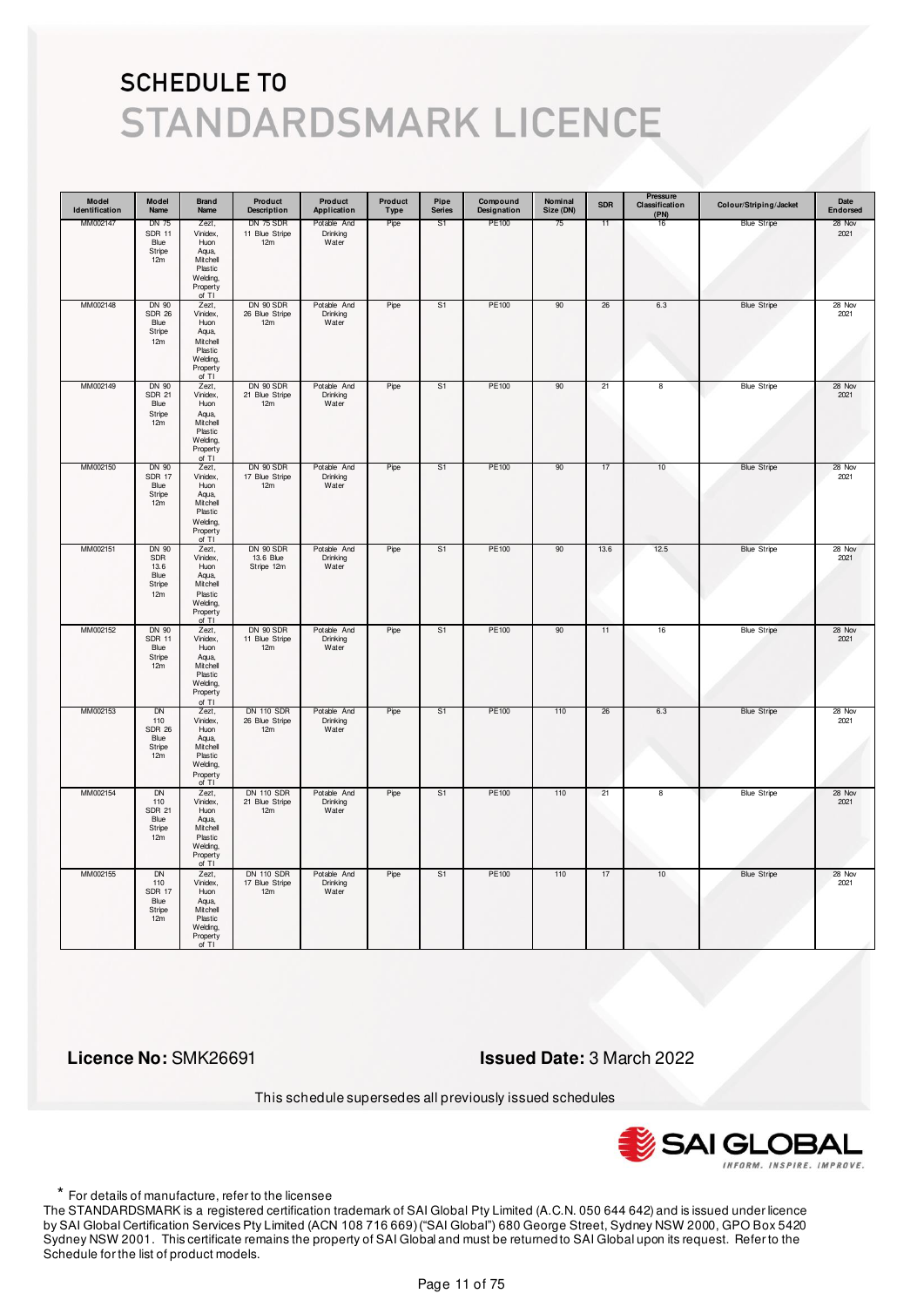| Model<br>Identification | Model<br>Name                                              | <b>Brand</b><br>Name                                                                       | Product<br><b>Description</b>                | Product<br>Application           | Product<br>Type | Pipe<br><b>Series</b> | Compound<br>Designation | Nominal<br>Size (DN) | <b>SDR</b> | Pressure<br>Classification<br>(PN) | Colour/Striping/Jacket | Date<br>Endorsed |
|-------------------------|------------------------------------------------------------|--------------------------------------------------------------------------------------------|----------------------------------------------|----------------------------------|-----------------|-----------------------|-------------------------|----------------------|------------|------------------------------------|------------------------|------------------|
| MM002156                | DN<br>110<br>SDR<br>13.6<br>Blue<br>Stripe<br>12m          | Zezt,<br>Vinidex,<br>Huon<br>Aqua,<br>Mitchell<br>Plastic<br>Welding,<br>Property<br>of TI | <b>DN 110 SDR</b><br>13.6 Blue<br>Stripe 12m | Potable And<br>Drinking<br>Water | Pipe            | S <sub>1</sub>        | PE100                   | 110                  | 13.6       | 12.5                               | <b>Blue Stripe</b>     | 28 Nov<br>2021   |
| MM002157                | <b>DN</b><br>110<br><b>SDR 11</b><br>Blue<br>Stripe<br>12m | Zezt,<br>Vinidex,<br>Huon<br>Aqua,<br>Mitchell<br>Plastic<br>Welding,<br>Property<br>of TI | <b>DN 110 SDR</b><br>11 Blue Stripe<br>12m   | Potable And<br>Drinking<br>Water | Pipe            | S <sub>1</sub>        | PE100                   | 110                  | 11         | $16\,$                             | <b>Blue Stripe</b>     | 28 Nov<br>2021   |
| MM002158                | DN<br>125<br><b>SDR 26</b><br>Blue<br>Stripe<br>12m        | Zezt,<br>Vinidex,<br>Huon<br>Aqua,<br>Mitchell<br>Plastic<br>Welding,<br>Property<br>of TI | <b>DN 125 SDR</b><br>26 Blue Stripe<br>12m   | Potable And<br>Drinking<br>Water | Pipe            | S <sub>1</sub>        | PE100                   | 125                  | 26         | 6.3                                | <b>Blue Stripe</b>     | 28 Nov<br>2021   |
| MM002159                | DN<br>125<br><b>SDR 21</b><br>Blue<br>Stripe<br>12m        | Zezt,<br>Vinidex,<br>Huon<br>Aqua,<br>Mitchell<br>Plastic<br>Welding,<br>Property<br>of TI | DN 125 SDR<br>21 Blue Stripe<br>12m          | Potable And<br>Drinking<br>Water | Pipe            | S1                    | PE100                   | 125                  | 21         | 8                                  | <b>Blue Stripe</b>     | 28 Nov<br>2021   |
| MM002160                | <b>DN</b><br>125<br><b>SDR 17</b><br>Blue<br>Stripe<br>12m | Zezt,<br>Vinidex,<br>Huon<br>Aqua,<br>Mitchell<br>Plastic<br>Welding,<br>Property<br>of TI | <b>DN 125 SDR</b><br>17 Blue Stripe<br>12m   | Potable And<br>Drinking<br>Water | Pipe            | S <sub>1</sub>        | PE100                   | 125                  | 17         | 10                                 | <b>Blue Stripe</b>     | 28 Nov<br>2021   |
| MM002161                | <b>DN</b><br>125<br>SDR<br>13.6<br>Blue<br>Stripe<br>12m   | Zezt,<br>Vinidex,<br>Huon<br>Aqua,<br>Mitchell<br>Plastic<br>Welding,<br>Property<br>of TI | <b>DN 125 SDR</b><br>13.6 Blue<br>Stripe 12m | Potable And<br>Drinking<br>Water | Pipe            | S <sub>1</sub>        | <b>PE100</b>            | 125                  | 13.6       | 12.5                               | <b>Blue Stripe</b>     | 28 Nov<br>2021   |
| MM002162                | DN<br>125<br><b>SDR 11</b><br>Blue<br>Stripe<br>12m        | Zezt,<br>Vinidex,<br>Huon<br>Aqua,<br>Mitchell<br>Plastic<br>Welding,<br>Property<br>of TI | <b>DN 125 SDR</b><br>11 Blue Stripe<br>12m   | Potable And<br>Drinking<br>Water | Pipe            | S1                    | PE100                   | 125                  | 11         | 16                                 | <b>Blue Stripe</b>     | 28 Nov<br>2021   |
| MM002163                | <b>DN</b><br>140<br><b>SDR 26</b><br>Black<br>12m          | Zezt,<br>Vinidex,<br>Huon<br>Aqua,<br>Mitchell<br>Plastic<br>Welding,<br>Property<br>of TI | <b>DN 140 SDR</b><br>26 Black 12m            | General<br>Pupose                | Pipe            | S <sub>1</sub>        | PE100                   | 140                  | 26         | 6.3                                | <b>Black</b>           | 28 Nov<br>2021   |
| MM002164                | <b>DN</b><br>140<br><b>SDR 21</b><br>Black<br>12m          | Zezt,<br>Vinidex,<br>Huon<br>Aqua,<br>Mitchell<br>Plastic<br>Welding,<br>Property<br>of TI | <b>DN 140 SDR</b><br>21 Black 12m            | General<br>Pupose                | Pipe            | S <sub>1</sub>        | PE100                   | 140                  | 21         | 8                                  | <b>Black</b>           | 28 Nov<br>2021   |

 **Licence No:** SMK26691 **Issued Date:** 3 March 2022

This schedule supersedes all previously issued schedules



\* For details of manufacture, refer to the licensee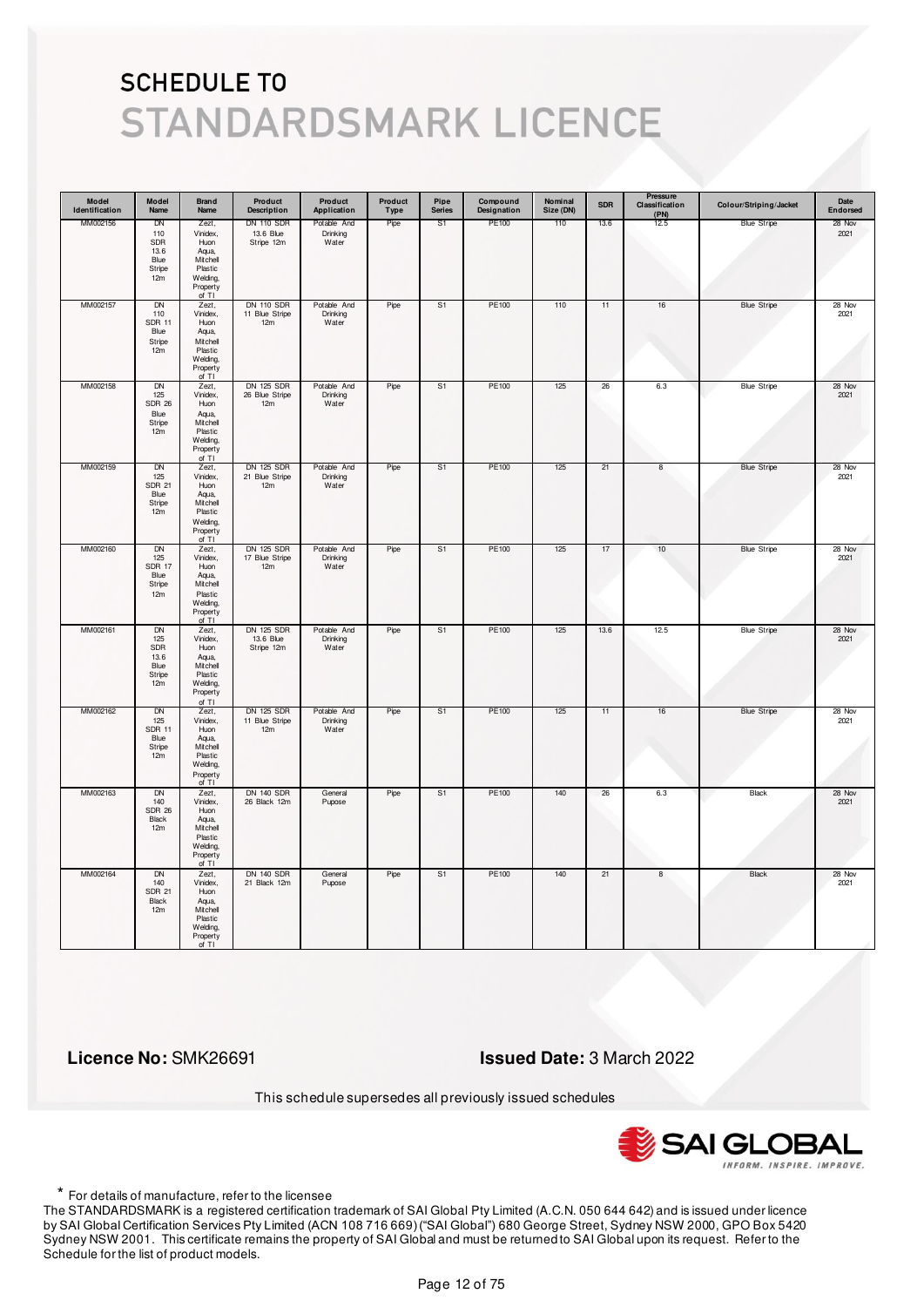| Model<br>Identification | Model<br>Name                                     | Brand<br>Name                                                                                | Product<br><b>Description</b>          | Product<br>Application | Product<br>Type | Pipe<br><b>Series</b> | Compound<br>Designation | Nominal<br>Size (DN) | <b>SDR</b> | Pressure<br>Classification<br>(PN) | Colour/Striping/Jacket | Date<br>Endorsed |
|-------------------------|---------------------------------------------------|----------------------------------------------------------------------------------------------|----------------------------------------|------------------------|-----------------|-----------------------|-------------------------|----------------------|------------|------------------------------------|------------------------|------------------|
| MM002165                | DN<br>140<br><b>SDR 17</b><br>Black<br>12m        | Zezt,<br>Vinidex,<br>Huon<br>Aqua,<br>Mitchell<br>Plastic<br>Welding,<br>Property<br>of TI   | <b>DN 140 SDR</b><br>17 Black 12m      | General<br>Pupose      | Pipe            | S <sub>1</sub>        | PE100                   | 140                  | 17         | 10                                 | Black                  | 28 Nov<br>2021   |
| MM002166                | DN<br>140<br>SDR<br>13.6<br>Black<br>12m          | Zezt,<br>Vinidex,<br>Huon<br>Aqua,<br>Mitchell<br>Plastic<br>Welding,<br>Property<br>of $TI$ | <b>DN 140 SDR</b><br>13.6 Black<br>12m | General<br>Pupose      | Pipe            | S <sub>1</sub>        | PE100                   | 140                  | 13.6       | 12.5                               | Black                  | 28 Nov<br>2021   |
| MM002167                | DN<br>140<br><b>SDR 11</b><br>Black<br>12m        | Zezt,<br>Vinidex,<br>Huon<br>Aqua,<br>Mitchell<br>Plastic<br>Welding,<br>Property<br>of TI   | <b>DN 140 SDR</b><br>11 Black 12m      | General<br>Pupose      | Pipe            | S <sub>1</sub>        | PE100                   | 140                  | 11         | $16\,$                             | Black                  | 28 Nov<br>2021   |
| MM002168                | DN<br>160<br><b>SDR 26</b><br>Black<br>12m        | Zezt,<br>Vinidex,<br>Huon<br>Aqua,<br>Mitchell<br>Plastic<br>Welding,<br>Property<br>of TI   | <b>DN 160 SDR</b><br>26 Black 12m      | General<br>Pupose      | Pipe            | S1                    | PE100                   | 160                  | 26         | 6.3                                | Black                  | 28 Nov<br>2021   |
| MM002169                | DN<br>160<br><b>SDR 21</b><br>Black<br>12m        | Zezt,<br>Vinidex,<br>Huon<br>Aqua,<br>Mitchell<br>Plastic<br>Welding,<br>Property<br>of TI   | <b>DN 160 SDR</b><br>21 Black 12m      | General<br>Pupose      | Pipe            | S1                    | PE100                   | 160                  | 21         | $\boldsymbol{8}$                   | Black                  | 28 Nov<br>2021   |
| MM002170                | <b>DN</b><br>160<br><b>SDR 17</b><br>Black<br>12m | Zezt,<br>Vinidex,<br>Huon<br>Aqua,<br>Mitchell<br>Plastic<br>Welding,<br>Property<br>of TI   | <b>DN 160 SDR</b><br>17 Black 12m      | General<br>Pupose      | Pipe            | S <sub>1</sub>        | PE100                   | 160                  | 17         | 10                                 | <b>Black</b>           | 28 Nov<br>2021   |
| MM002171                | DN<br>160<br>SDR<br>13.6<br>Black<br>12m          | Zezt,<br>Vinidex,<br>Huon<br>Aqua,<br>Mitchell<br>Plastic<br>Welding,<br>Property<br>of TI   | <b>DN 160 SDR</b><br>13.6 Black<br>12m | General<br>Pupose      | Pipe            | S1                    | PE100                   | 160                  | 13.6       | 12.5                               | Black                  | 28 Nov<br>2021   |
| MM002172                | <b>DN</b><br>160<br><b>SDR 11</b><br>Black<br>12m | Zezt,<br>Vinidex,<br>Huon<br>Aqua,<br>Mitchell<br>Plastic<br>Welding,<br>Property<br>of TI   | <b>DN 160 SDR</b><br>11 Black 12m      | General<br>Pupose      | Pipe            | S <sub>1</sub>        | <b>PE100</b>            | 160                  | 11         | 16                                 | <b>Black</b>           | 28 Nov<br>2021   |
| MM002173                | <b>DN</b><br>180<br><b>SDR 26</b><br>Black<br>12m | Zezt,<br>Vinidex,<br>Huon<br>Aqua,<br>Mitchell<br>Plastic<br>Welding,<br>Property<br>of TI   | <b>DN 180 SDR</b><br>26 Black 12m      | General<br>Pupose      | Pipe            | S <sub>1</sub>        | PE100                   | 180                  | 26         | 6.3                                | <b>Black</b>           | 28 Nov<br>2021   |

 **Licence No:** SMK26691 **Issued Date:** 3 March 2022

This schedule supersedes all previously issued schedules



\* For details of manufacture, refer to the licensee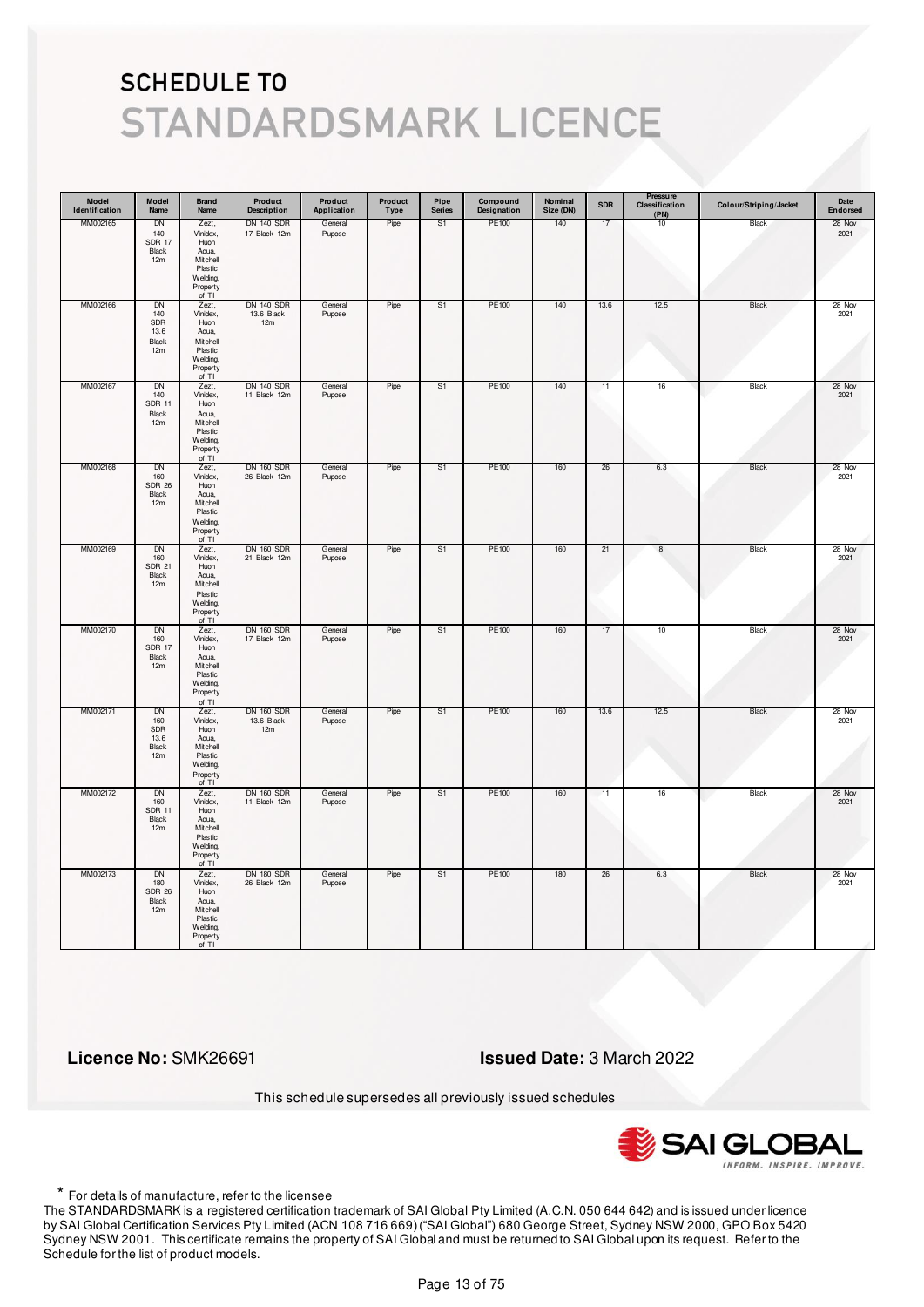| Model<br>Identification | Model<br>Name                                     | Brand<br>Name                                                                                | Product<br><b>Description</b>          | Product<br>Application | Product<br>Type | Pipe<br><b>Series</b> | Compound<br>Designation | Nominal<br>Size (DN) | <b>SDR</b> | Pressure<br>Classification<br>(PN) | Colour/Striping/Jacket | Date<br>Endorsed |
|-------------------------|---------------------------------------------------|----------------------------------------------------------------------------------------------|----------------------------------------|------------------------|-----------------|-----------------------|-------------------------|----------------------|------------|------------------------------------|------------------------|------------------|
| MM002174                | DN<br>180<br><b>SDR 21</b><br>Black<br>12m        | Zezt,<br>Vinidex,<br>Huon<br>Aqua,<br>Mitchell<br>Plastic<br>Welding,<br>Property<br>of TI   | <b>DN 180 SDR</b><br>21 Black 12m      | General<br>Pupose      | Pipe            | S <sub>1</sub>        | PE100                   | 180                  | 21         | 8                                  | Black                  | 28 Nov<br>2021   |
| MM002175                | DN<br>180<br><b>SDR 17</b><br>Black<br>12m        | Zezt,<br>Vinidex,<br>Huon<br>Aqua,<br>Mitchell<br>Plastic<br>Welding,<br>Property<br>of $TI$ | <b>DN 180 SDR</b><br>17 Black 12m      | General<br>Pupose      | Pipe            | S1                    | PE100                   | 180                  | $17\,$     | $10$                               | Black                  | 28 Nov<br>2021   |
| MM002176                | <b>DN</b><br>180<br>SDR<br>13.6<br>Black<br>12m   | Zezt,<br>Vinidex,<br>Huon<br>Aqua,<br>Mitchell<br>Plastic<br>Welding,<br>Property<br>of TI   | <b>DN 180 SDR</b><br>13.6 Black<br>12m | General<br>Pupose      | Pipe            | S <sub>1</sub>        | PE100                   | 180                  | 13.6       | 12.5                               | Black                  | 28 Nov<br>2021   |
| MM002177                | DN<br>180<br><b>SDR 11</b><br>Black<br>12m        | Zezt,<br>Vinidex,<br>Huon<br>Aqua,<br>Mitchell<br>Plastic<br>Welding,<br>Property<br>of TI   | <b>DN 180 SDR</b><br>11 Black 12m      | General<br>Pupose      | Pipe            | S1                    | PE100                   | 180                  | 11         | 16                                 | Black                  | 28 Nov<br>2021   |
| MM002178                | DN<br>200<br><b>SDR 26</b><br>Black<br>12m        | Zezt,<br>Vinidex,<br>Huon<br>Aqua,<br>Mitchell<br>Plastic<br>Welding,<br>Property<br>of TI   | <b>DN 200 SDR</b><br>26 Black 12m      | General<br>Pupose      | Pipe            | S1                    | PE100                   | 200                  | 26         | 6.3                                | Black                  | 28 Nov<br>2021   |
| MM002179                | <b>DN</b><br>200<br><b>SDR 21</b><br>Black<br>12m | Zezt,<br>Vinidex,<br>Huon<br>Aqua,<br>Mitchell<br>Plastic<br>Welding,<br>Property<br>of TI   | <b>DN 200 SDR</b><br>21 Black 12m      | General<br>Pupose      | Pipe            | S <sub>1</sub>        | PE100                   | 200                  | 21         | $\overline{\mathbf{8}}$            | <b>Black</b>           | 28 Nov<br>2021   |
| MM002180                | DN<br>200<br><b>SDR 17</b><br>Black<br>12m        | Zezt,<br>Vinidex,<br>Huon<br>Aqua,<br>Mitchell<br>Plastic<br>Welding,<br>Property<br>of TI   | <b>DN 200 SDR</b><br>17 Black 12m      | General<br>Pupose      | Pipe            | S1                    | PE100                   | 200                  | 17         | 10                                 | Black                  | 28 Nov<br>2021   |
| MM002181                | <b>DN</b><br>200<br>SDR<br>13.6<br>Black<br>12m   | Zezt,<br>Vinidex,<br>Huon<br>Aqua,<br>Mitchell<br>Plastic<br>Welding,<br>Property<br>of TI   | <b>DN 200 SDR</b><br>13.6 Black<br>12m | General<br>Pupose      | Pipe            | S <sub>1</sub>        | <b>PE100</b>            | 200                  | 13.6       | 12.5                               | <b>Black</b>           | 28 Nov<br>2021   |
| MM002182                | <b>DN</b><br>200<br><b>SDR 11</b><br>Black<br>12m | Zezt,<br>Vinidex,<br>Huon<br>Aqua,<br>Mitchell<br>Plastic<br>Welding,<br>Property<br>of TI   | <b>DN 200 SDR</b><br>11 Black 12m      | General<br>Pupose      | Pipe            | S <sub>1</sub>        | PE100                   | 200                  | 11         | $16\,$                             | <b>Black</b>           | 28 Nov<br>2021   |

 **Licence No:** SMK26691 **Issued Date:** 3 March 2022

This schedule supersedes all previously issued schedules



\* For details of manufacture, refer to the licensee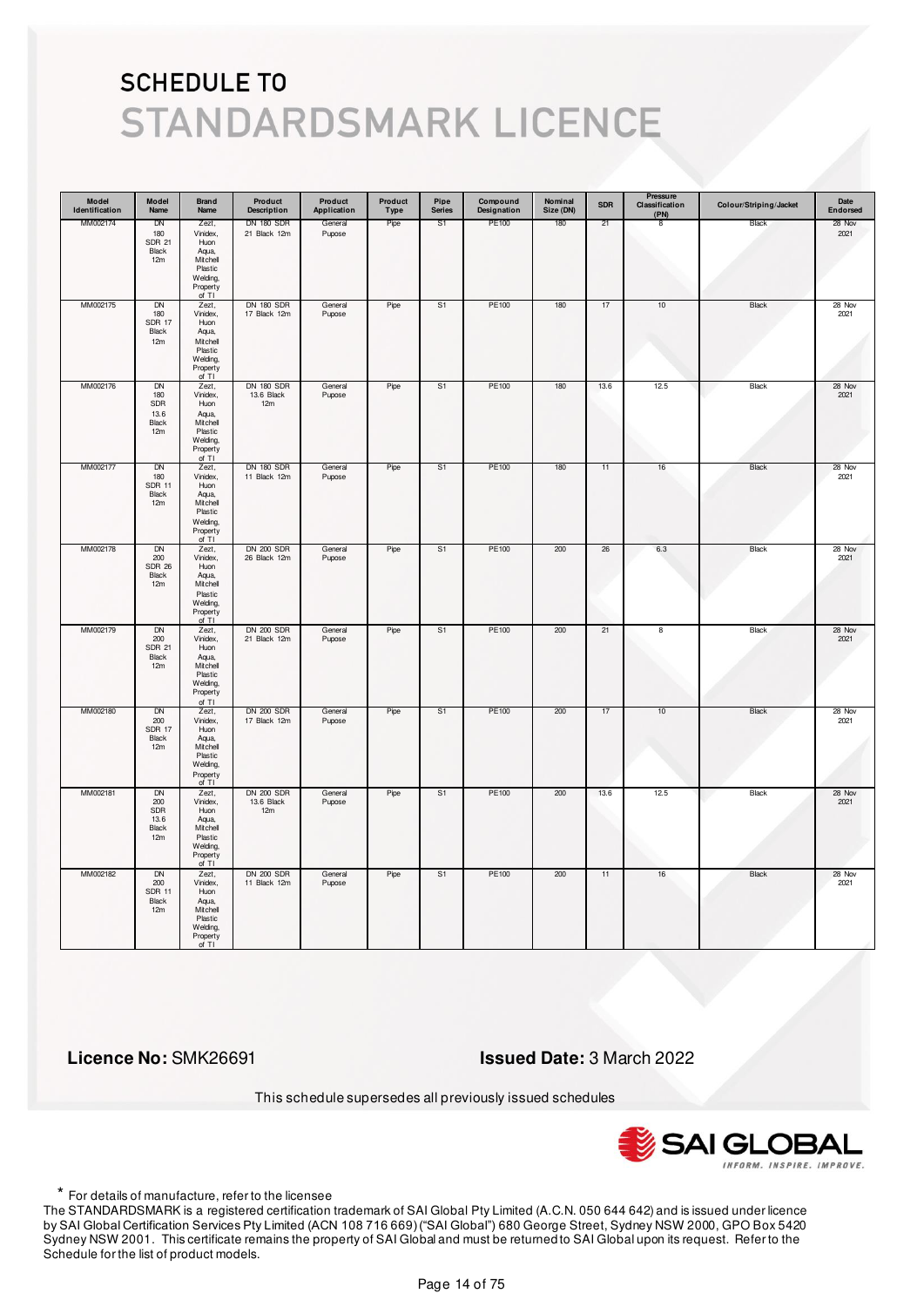| Model<br>Identification | Model<br>Name                                          | Brand<br>Name                                                                              | Product<br><b>Description</b>          | Product<br>Application | Product<br>Type | Pipe<br><b>Series</b> | Compound<br>Designation | Nominal<br>Size (DN) | <b>SDR</b> | Pressure<br>Classification<br>(PN) | Colour/Striping/Jacket | Date<br>Endorsed |
|-------------------------|--------------------------------------------------------|--------------------------------------------------------------------------------------------|----------------------------------------|------------------------|-----------------|-----------------------|-------------------------|----------------------|------------|------------------------------------|------------------------|------------------|
| MM002183                | DN<br>225<br><b>SDR 26</b><br>Black<br>12m             | Zezt,<br>Vinidex,<br>Huon<br>Aqua,<br>Mitchell<br>Plastic<br>Welding,<br>Property<br>of TI | DN 225 SDR<br>26 Black 12m             | General<br>Pupose      | Pipe            | S1                    | PE100                   | 225                  | 26         | 6.3                                | Black                  | 28 Nov<br>2021   |
| MM002184                | DN<br>225<br><b>SDR 21</b><br>Black<br>12m             | Zezt,<br>Vinidex,<br>Huon<br>Aqua,<br>Mitchell<br>Plastic<br>Welding,<br>Property<br>of TI | <b>DN 225 SDR</b><br>21 Black 12m      | General<br>Pupose      | Pipe            | S1                    | PE100                   | 225                  | 21         | 8                                  | Black                  | 28 Nov<br>2021   |
| MM002185                | DN<br>225<br>SDR 17<br>Black<br>12m                    | Zezt,<br>Vinidex,<br>Huon<br>Aqua,<br>Mitchell<br>Plastic<br>Welding,<br>Property<br>of TI | <b>DN 225 SDR</b><br>17 Black 12m      | General<br>Pupose      | Pipe            | S <sub>1</sub>        | PE100                   | 225                  | 17         | $10$                               | Black                  | 28 Nov<br>2021   |
| MM002186                | DN<br>225<br><b>SDR</b><br>13.6<br><b>Black</b><br>12m | Zezt,<br>Vinidex,<br>Huon<br>Aqua,<br>Mitchell<br>Plastic<br>Welding,<br>Property<br>of TI | <b>DN 225 SDR</b><br>13.6 Black<br>12m | General<br>Pupose      | Pipe            | S <sub>1</sub>        | PE100                   | 225                  | 13.6       | 12.5                               | Black                  | 28 Nov<br>2021   |
| MM002188                | <b>DN</b><br>250<br><b>SDR 26</b><br>Black<br>12m      | Zezt,<br>Vinidex,<br>Huon<br>Aqua,<br>Mitchell<br>Plastic<br>Welding,<br>Property<br>of TI | <b>DN 250 SDR</b><br>26 Black 12m      | General<br>Pupose      | Pipe            | S1                    | PE100                   | 250                  | 26         | 6.3                                | Black                  | 28 Nov<br>2021   |
| MM002189                | <b>DN</b><br>250<br><b>SDR 21</b><br>Black<br>12m      | Zezt,<br>Vinidex,<br>Huon<br>Aqua,<br>Mitchell<br>Plastic<br>Welding,<br>Property<br>of TI | <b>DN 250 SDR</b><br>21 Black 12m      | General<br>Pupose      | Pipe            | S1                    | PE100                   | 250                  | 21         | $\overline{\mathbf{8}}$            | Black                  | 28 Nov<br>2021   |
| MM002191                | DN<br>250<br>SDR<br>13.6<br>Black<br>12m               | Zezt,<br>Vinidex,<br>Huon<br>Aqua,<br>Mitchell<br>Plastic<br>Welding,<br>Property<br>of TI | <b>DN 250 SDR</b><br>13.6 Black<br>12m | General<br>Pupose      | Pipe            | S1                    | PE100                   | 250                  | 13.6       | 12.5                               | Black                  | 28 Nov<br>2021   |
| MM002193                | <b>DN</b><br>280<br><b>SDR 26</b><br>Black<br>12m      | Zezt,<br>Vinidex,<br>Huon<br>Aqua,<br>Mitchell<br>Plastic<br>Welding,<br>Property<br>of TI | <b>DN 280 SDR</b><br>26 Black 12m      | General<br>Pupose      | Pipe            | S <sub>1</sub>        | PE100                   | 280                  | 26         | 6.3                                | Black                  | 28 Nov<br>2021   |
| MM002194                | <b>DN</b><br>280<br><b>SDR 21</b><br>Black<br>12m      | Zezt,<br>Vinidex,<br>Huon<br>Aqua,<br>Mitchell<br>Plastic<br>Welding,<br>Property<br>of TI | <b>DN 280 SDR</b><br>21 Black 12m      | General<br>Pupose      | Pipe            | S <sub>1</sub>        | <b>PE100</b>            | 280                  | 21         | 8                                  | <b>Black</b>           | 28 Nov<br>2021   |

 **Licence No:** SMK26691 **Issued Date:** 3 March 2022

This schedule supersedes all previously issued schedules



\* For details of manufacture, refer to the licensee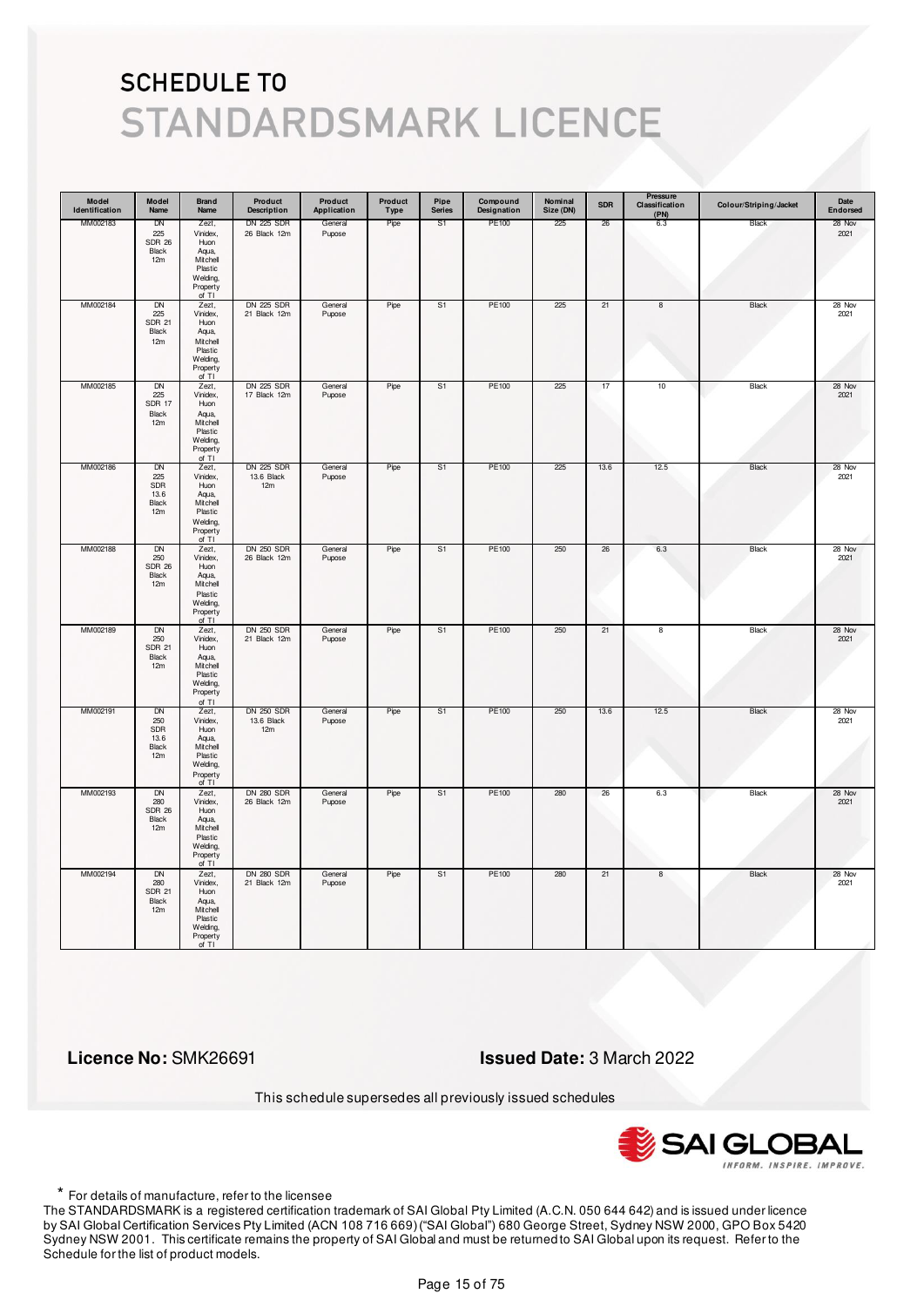| Model<br>Identification | Model<br>Name                                     | <b>Brand</b><br>Name                                                                         | Product<br><b>Description</b>          | Product<br>Application | Product<br><b>Type</b> | Pipe<br><b>Series</b> | Compound<br>Designation | Nominal<br>Size (DN) | <b>SDR</b> | Pressure<br>Classification<br>(PN) | Colour/Striping/Jacket | Date<br>Endorsed |
|-------------------------|---------------------------------------------------|----------------------------------------------------------------------------------------------|----------------------------------------|------------------------|------------------------|-----------------------|-------------------------|----------------------|------------|------------------------------------|------------------------|------------------|
| MM002195                | DN<br>280<br><b>SDR 17</b><br>Black<br>12m        | Zezt,<br>Vinidex,<br>Huon<br>Aqua,<br>Mitchell<br>Plastic<br>Welding,<br>Property<br>of TI   | <b>DN 280 SDR</b><br>17 Black 12m      | General<br>Pupose      | Pipe                   | S1                    | PE100                   | 280                  | 17         | 10                                 | Black                  | 28 Nov<br>2021   |
| MM002196                | DN<br>280<br>SDR<br>13.6<br>Black<br>12m          | Zezt,<br>Vinidex,<br>Huon<br>Aqua,<br>Mitchell<br>Plastic<br>Welding,<br>Property<br>of TI   | <b>DN 280 SDR</b><br>13.6 Black<br>12m | General<br>Pupose      | Pipe                   | S <sub>1</sub>        | PE100                   | 280                  | 13.6       | 12.5                               | Black                  | 28 Nov<br>2021   |
| MM002197                | DN<br>280<br><b>SDR 11</b><br>Black<br>12m        | Zezt,<br>Vinidex,<br>Huon<br>Aqua,<br>Mitchell<br>Plastic<br>Welding,<br>Property<br>of TI   | <b>DN 280 SDR</b><br>11 Black 12m      | General<br>Pupose      | Pipe                   | S1                    | PE100                   | 280                  | 11         | 16                                 | Black                  | 28 Nov<br>2021   |
| MM002198                | DN<br>315<br><b>SDR 26</b><br>Black<br>12m        | Zezt,<br>Vinidex,<br>Huon<br>Aqua,<br>Mitchell<br>Plastic<br>Welding,<br>Property<br>of TI   | DN 315 SDR<br>26 Black 12m             | General<br>Pupose      | Pipe                   | S1                    | PE100                   | 315                  | 26         | 6.3                                | Black                  | 28 Nov<br>2021   |
| MM002199                | DN<br>315<br><b>SDR 21</b><br>Black<br>12m        | Zezt,<br>Vinidex,<br>Huon<br>Aqua,<br>Mitchell<br>Plastic<br>Welding,<br>Property<br>of TI   | <b>DN 315 SDR</b><br>21 Black 12m      | General<br>Pupose      | Pipe                   | S <sub>1</sub>        | PE100                   | 315                  | 21         | $\boldsymbol{8}$                   | Black                  | 28 Nov<br>2021   |
| MM002200                | <b>DN</b><br>315<br><b>SDR 17</b><br>Black<br>12m | Zezt,<br>Vinidex,<br>Huon<br>Aqua,<br>Mitchell<br>Plastic<br>Welding,<br>Property<br>of TI   | <b>DN 315 SDR</b><br>17 Black 12m      | General<br>Pupose      | Pipe                   | S <sub>1</sub>        | <b>PE100</b>            | 315                  | 17         | 10                                 | Black                  | 28 Nov<br>2021   |
| MM002201                | DN<br>315<br>SDR<br>13.6<br>Black<br>12m          | Zezt,<br>Vinidex,<br>Huon<br>Aqua,<br>Mitchell<br>Plastic<br>Welding,<br>Property<br>of $TI$ | <b>DN 315 SDR</b><br>13.6 Black<br>12m | General<br>Pupose      | Pipe                   | S1                    | PE100                   | 315                  | 13.6       | 12.5                               | Black                  | 28 Nov<br>2021   |
| MM002202                | <b>DN</b><br>315<br><b>SDR 11</b><br>Black<br>12m | Zezt,<br>Vinidex,<br>Huon<br>Aqua,<br>Mitchell<br>Plastic<br>Welding,<br>Property<br>of TI   | <b>DN 315 SDR</b><br>11 Black 12m      | General<br>Pupose      | Pipe                   | S <sub>1</sub>        | PE100                   | 315                  | 11         | 16                                 | Black                  | 28 Nov<br>2021   |
| MM002203                | <b>DN</b><br>355<br><b>SDR 26</b><br>Black<br>12m | Zezt,<br>Vinidex,<br>Huon<br>Aqua,<br>Mitchell<br>Plastic<br>Welding,<br>Property<br>of TI   | <b>DN 355 SDR</b><br>26 Black 12m      | General<br>Pupose      | Pipe                   | S <sub>1</sub>        | <b>PE100</b>            | 355                  | 26         | 6.3                                | <b>Black</b>           | 28 Nov<br>2021   |

 **Licence No:** SMK26691 **Issued Date:** 3 March 2022

This schedule supersedes all previously issued schedules



\* For details of manufacture, refer to the licensee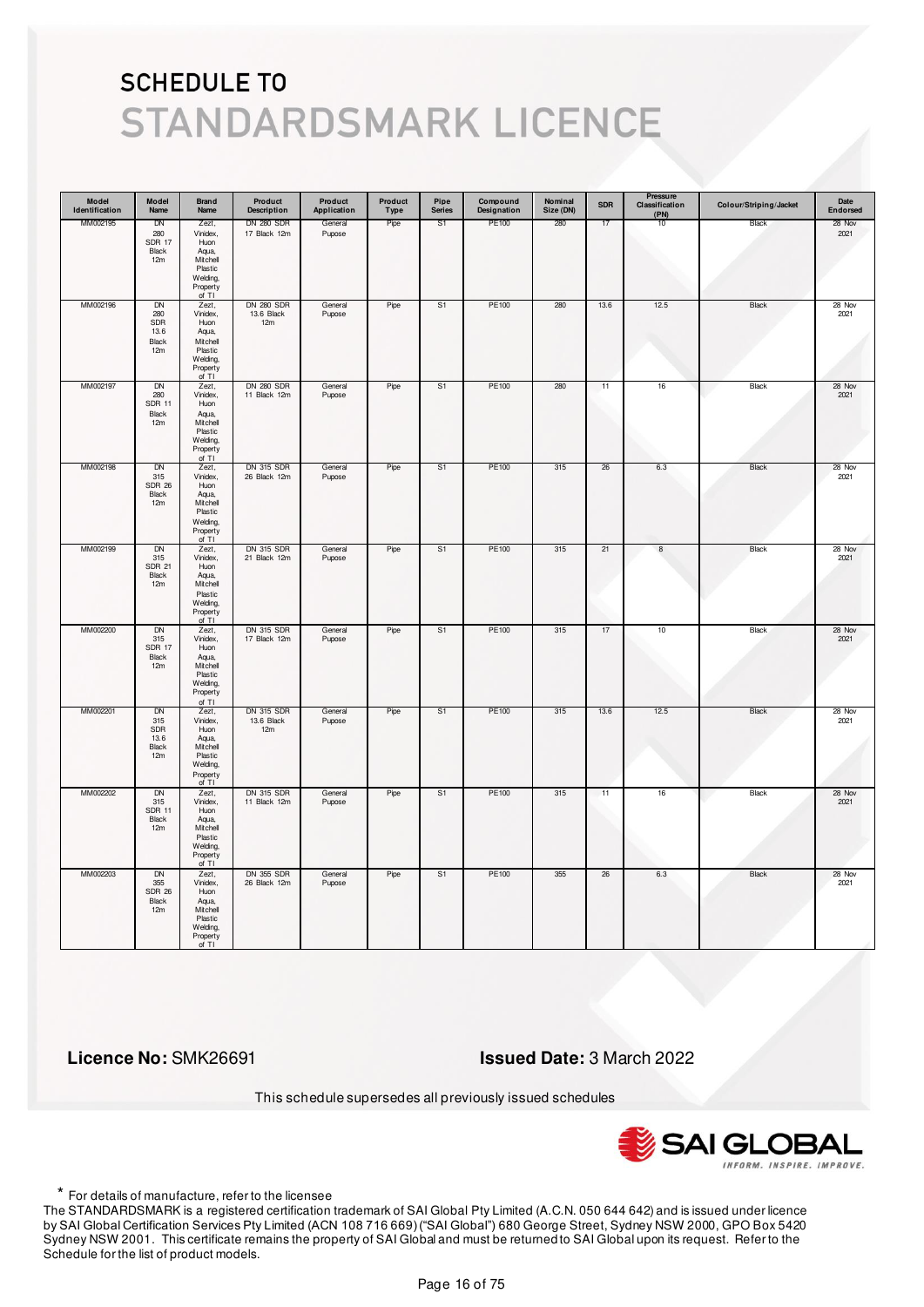| Model<br>Identification | Model<br>Name                                         | Brand<br>Name                                                                                | Product<br><b>Description</b>          | Product<br>Application           | Product<br>Type | Pipe<br><b>Series</b> | Compound<br>Designation | Nominal<br>Size (DN) | <b>SDR</b> | Pressure<br>Classification<br>(PN) | Colour/Striping/Jacket | Date<br>Endorsed |
|-------------------------|-------------------------------------------------------|----------------------------------------------------------------------------------------------|----------------------------------------|----------------------------------|-----------------|-----------------------|-------------------------|----------------------|------------|------------------------------------|------------------------|------------------|
| MM002204                | DN<br>355<br><b>SDR 21</b><br>Black<br>12m            | Zezt,<br>Vinidex,<br>Huon<br>Aqua,<br>Mitchell<br>Plastic<br>Welding,<br>Property<br>of TI   | <b>DN 355 SDR</b><br>21 Black 12m      | General<br>Pupose                | Pipe            | S <sub>1</sub>        | PE100                   | 355                  | 21         | 8                                  | Black                  | 28 Nov<br>2021   |
| MM002205                | DN<br>355<br><b>SDR 17</b><br>Black<br>12m            | Zezt,<br>Vinidex,<br>Huon<br>Aqua,<br>Mitchell<br>Plastic<br>Welding,<br>Property<br>of $TI$ | DN 355 SDR<br>17 Black 12m             | General<br>Pupose                | Pipe            | S1                    | PE100                   | 355                  | $17\,$     | $10$                               | Black                  | 28 Nov<br>2021   |
| MM002206                | <b>DN</b><br>355<br>SDR<br>13.6<br>Black<br>12m       | Zezt,<br>Vinidex,<br>Huon<br>Aqua,<br>Mitchell<br>Plastic<br>Welding,<br>Property<br>of TI   | <b>DN 355 SDR</b><br>13.6 Black<br>12m | General<br>Pupose                | Pipe            | S <sub>1</sub>        | PE100                   | 355                  | 13.6       | 12.5                               | Black                  | 28 Nov<br>2021   |
| MM002207                | DN<br>355<br><b>SDR 11</b><br>Black<br>12m            | Zezt,<br>Vinidex,<br>Huon<br>Aqua,<br>Mitchell<br>Plastic<br>Welding,<br>Property<br>of TI   | DN 355 SDR<br>11 Black 12m             | General<br>Pupose                | Pipe            | S1                    | PE100                   | 355                  | 11         | 16                                 | Black                  | 28 Nov<br>2021   |
| MM003759                | DN<br>355<br><b>SDR 21</b><br>Black<br>20m            | Zezt,<br>Vinidex,<br>Huon<br>Aqua,<br>Mitchell<br>Plastic<br>Welding,<br>Property<br>of TI   | <b>DN 355 SDR</b><br>21 Black 20m      | General<br>Pupose                | Pipe            | S <sub>1</sub>        | PE100                   | 355                  | 21         | $\boldsymbol{8}$                   | Black                  | 28 Nov<br>2021   |
| MM003760                | <b>DN</b><br>355<br><b>SDR 17</b><br>Black<br>20m     | Zezt,<br>Vinidex,<br>Huon<br>Aqua,<br>Mitchell<br>Plastic<br>Welding,<br>Property<br>of TI   | <b>DN 355 SDR</b><br>17 Black 20m      | General<br>Pupose                | Pipe            | S <sub>1</sub>        | PE100                   | 355                  | 17         | 10                                 | <b>Black</b>           | 28 Nov<br>2021   |
| MM003828                | DN<br>125<br>SDR 9<br>Blue<br>Stripe<br>12m           | Zezt,<br>Vinidex,<br>Huon<br>Aqua,<br>Mitchell<br>Plastic<br>Welding,<br>Property<br>of TI   | DN 125 SDR<br>9 Blue Stripe<br>12m     | Potable And<br>Drinking<br>Water | Pipe            | S1                    | PE100                   | 125                  | 9          | 20                                 | <b>Blue Stripe</b>     | 28 Nov<br>2021   |
| MM003830                | <b>DN 90</b><br><b>SDR 41</b><br>Blue<br>Stripe<br>6m | Zezt,<br>Vinidex,<br>Huon<br>Aqua,<br>Mitchell<br>Plastic<br>Welding,<br>Property<br>of TI   | DN 90 SDR<br>41 Blue Stripe<br>6m      | Potable And<br>Drinking<br>Water | Pipe            | S <sub>1</sub>        | <b>PE100</b>            | 90                   | 41         | $\overline{4}$                     | <b>Blue Stripe</b>     | 28 Nov<br>2021   |
| MM004619                | <b>DN</b><br>250<br>SDR 9<br>Black<br>12m             | Zezt,<br>Vinidex,<br>Huon<br>Aqua,<br>Mitchell<br>Plastic<br>Welding,<br>Property<br>of TI   | <b>DN 250 SDR</b><br>9 Black 12m       | General<br>Pupose                | Pipe            | S <sub>1</sub>        | PE100                   | 250                  | 9          | 20                                 | Black                  | 28 Nov<br>2021   |

 **Licence No:** SMK26691 **Issued Date:** 3 March 2022

This schedule supersedes all previously issued schedules



\* For details of manufacture, refer to the licensee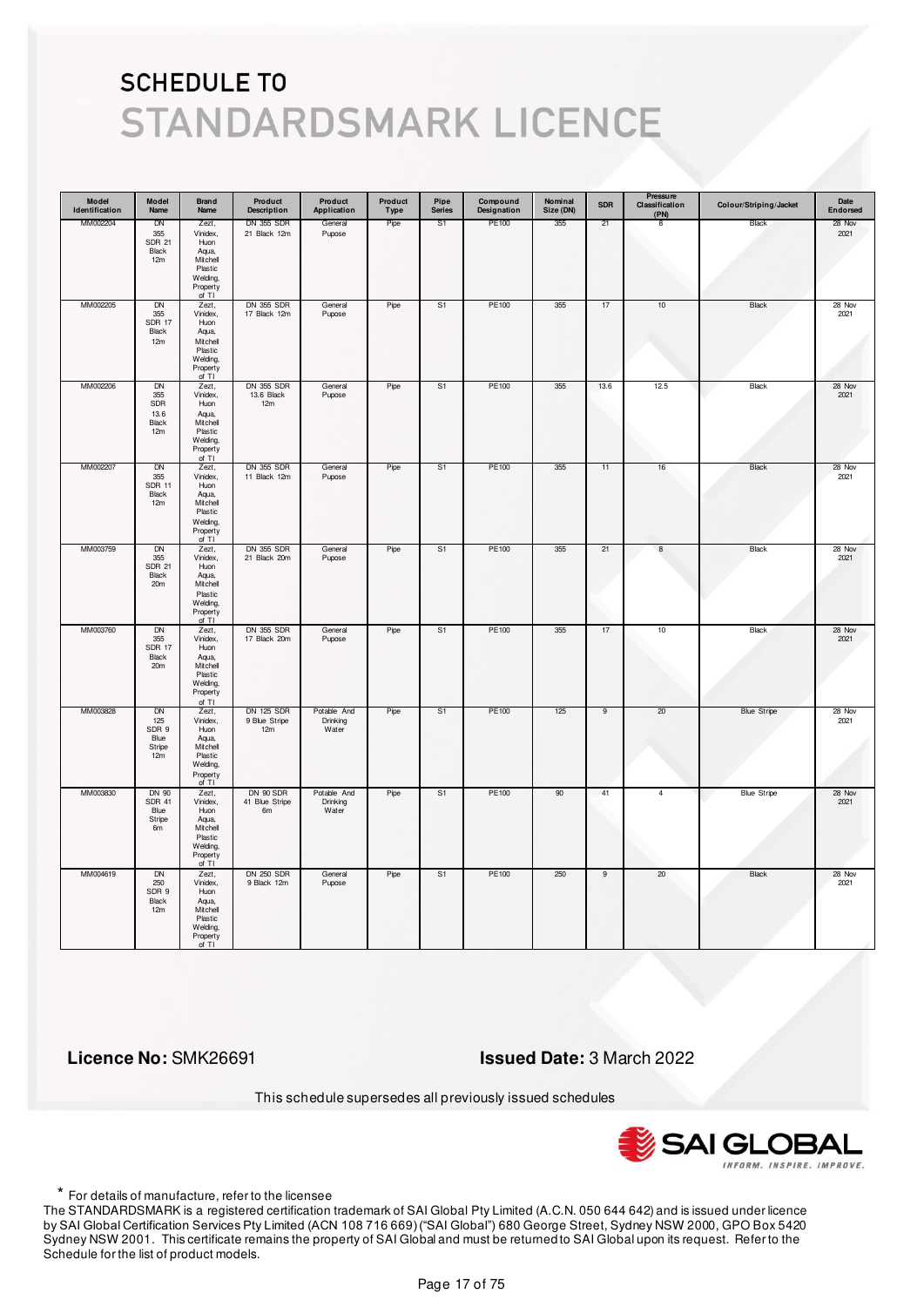| Model<br>Identification | Model<br>Name                                                          | <b>Brand</b><br>Name                                                                         | Product<br><b>Description</b>                  | Product<br>Application           | Product<br><b>Type</b> | Pipe<br><b>Series</b> | Compound<br>Designation | Nominal<br>Size (DN) | <b>SDR</b> | Pressure<br>Classification<br>(PN) | Colour/Striping/Jacket | Date<br>Endorsed |
|-------------------------|------------------------------------------------------------------------|----------------------------------------------------------------------------------------------|------------------------------------------------|----------------------------------|------------------------|-----------------------|-------------------------|----------------------|------------|------------------------------------|------------------------|------------------|
| MM004702                | <b>DN 90</b><br><b>SDR 17</b><br>Blue<br>Stripe<br>160m                | Zezt,<br>Vinidex,<br>Huon<br>Aqua,<br>Mitchell<br>Plastic<br>Welding,<br>Property<br>of TI   | DN 90 SDR<br>17 Blue Stripe<br>160m            | Potable And<br>Drinking<br>Water | Pipe                   | S1                    | PE100                   | 90                   | 17         | 10                                 | <b>Blue Stripe</b>     | 28 Nov<br>2021   |
| MM004722                | <b>DN</b><br>250<br>SDR<br>13.6<br>Black<br>20m                        | Zezt,<br>Vinidex,<br>Huon<br>Aqua,<br>Mitchell<br>Plastic<br>Welding,<br>Property<br>of TI   | <b>DN 250 SDR</b><br>13.6 Black<br>20m         | General<br>Pupose                | Pipe                   | S <sub>1</sub>        | PE100                   | 250                  | 13.6       | 12.5                               | Black                  | 28 Nov<br>2021   |
| MM004723                | <b>DN</b><br>200<br>SDR<br>13.6<br>Blue<br>Stripe<br>20m               | Zezt,<br>Vinidex,<br>Huon<br>Aqua,<br>Mitchell<br>Plastic<br>Welding,<br>Property<br>of TI   | <b>DN 200 SDR</b><br>13.6 Blue<br>Stripe 20m   | Potable And<br>Drinking<br>Water | Pipe                   | S1                    | PE100                   | 200                  | 13.6       | 12.5                               | <b>Blue Stripe</b>     | 28 Nov<br>2021   |
| MM004724                | DN<br>200<br><b>SDR</b><br>13.6<br>Purple<br>Stripe<br>20 <sub>m</sub> | Zezt,<br>Vinidex,<br>Huon<br>Aqua,<br>Mitchell<br>Plastic<br>Welding,<br>Property<br>of $TI$ | <b>DN 200 SDR</b><br>13.6 Purple<br>Stripe 20m | Recycled<br>Water                | Pipe                   | S1                    | PE100                   | 200                  | 13.6       | 12.5                               | Purple Stripe          | 28 Nov<br>2021   |
| MM004764                | DN<br>160<br><b>SDR 21</b><br>Black<br>20m                             | Zezt,<br>Vinidex,<br>Huon<br>Aqua,<br>Mitchell<br>Plastic<br>Welding,<br>Property<br>of TI   | <b>DN 160 SDR</b><br>21 Black 20m              | General<br>Pupose                | Pipe                   | S1                    | PE100                   | 160                  | 21         | $^{\rm 8}$                         | Black                  | 28 Nov<br>2021   |
| MM004766                | <b>DN</b><br>110<br>SDR<br>13.6<br>Black<br>60m                        | Zezt,<br>Vinidex,<br>Huon<br>Aqua,<br>Mitchell<br>Plastic<br>Welding,<br>Property<br>of TI   | <b>DN 110 SDR</b><br>13.6 Black<br>60m         | General<br>Pupose                | Pipe                   | S <sub>1</sub>        | PE100                   | 110                  | 13.6       | 12.5                               | <b>Black</b>           | 28 Nov<br>2021   |
| MM004798                | DN<br>630<br><b>SDR 17</b><br>Black<br>12m                             | Zezt,<br>Vinidex,<br>Huon<br>Aqua,<br>Mitchell<br>Plastic<br>Welding,<br>Property<br>of TI   | <b>DN 630 SDR</b><br>17 Black 12m              | General<br>Pupose                | Pipe                   | S1                    | PE100                   | 630                  | 17         | 10                                 | Black                  | 28 Nov<br>2021   |
| MM004806                | <b>DN</b><br>560<br><b>SDR 17</b><br>Black<br>12m                      | Zezt,<br>Vinidex,<br>Huon<br>Aqua,<br>Mitchell<br>Plastic<br>Welding,<br>Property<br>of TI   | <b>DN 560 SDR</b><br>17 Black 12m              | General<br>Pupose                | Pipe                   | S <sub>1</sub>        | <b>PE100</b>            | 560                  | 17         | 10                                 | <b>Black</b>           | 28 Nov<br>2021   |
| MM004826                | <b>DN</b><br>250<br>SDR 11<br>Black<br>20m                             | Zezt,<br>Vinidex,<br>Huon<br>Aqua,<br>Mitchell<br>Plastic<br>Welding,<br>Property<br>of TI   | <b>DN 250 SDR</b><br>11 Black 20m              | General<br>Pupose                | Pipe                   | S <sub>1</sub>        | PE100                   | 250                  | 11         | 16                                 | <b>Black</b>           | 28 Nov<br>2021   |

 **Licence No:** SMK26691 **Issued Date:** 3 March 2022

This schedule supersedes all previously issued schedules



\* For details of manufacture, refer to the licensee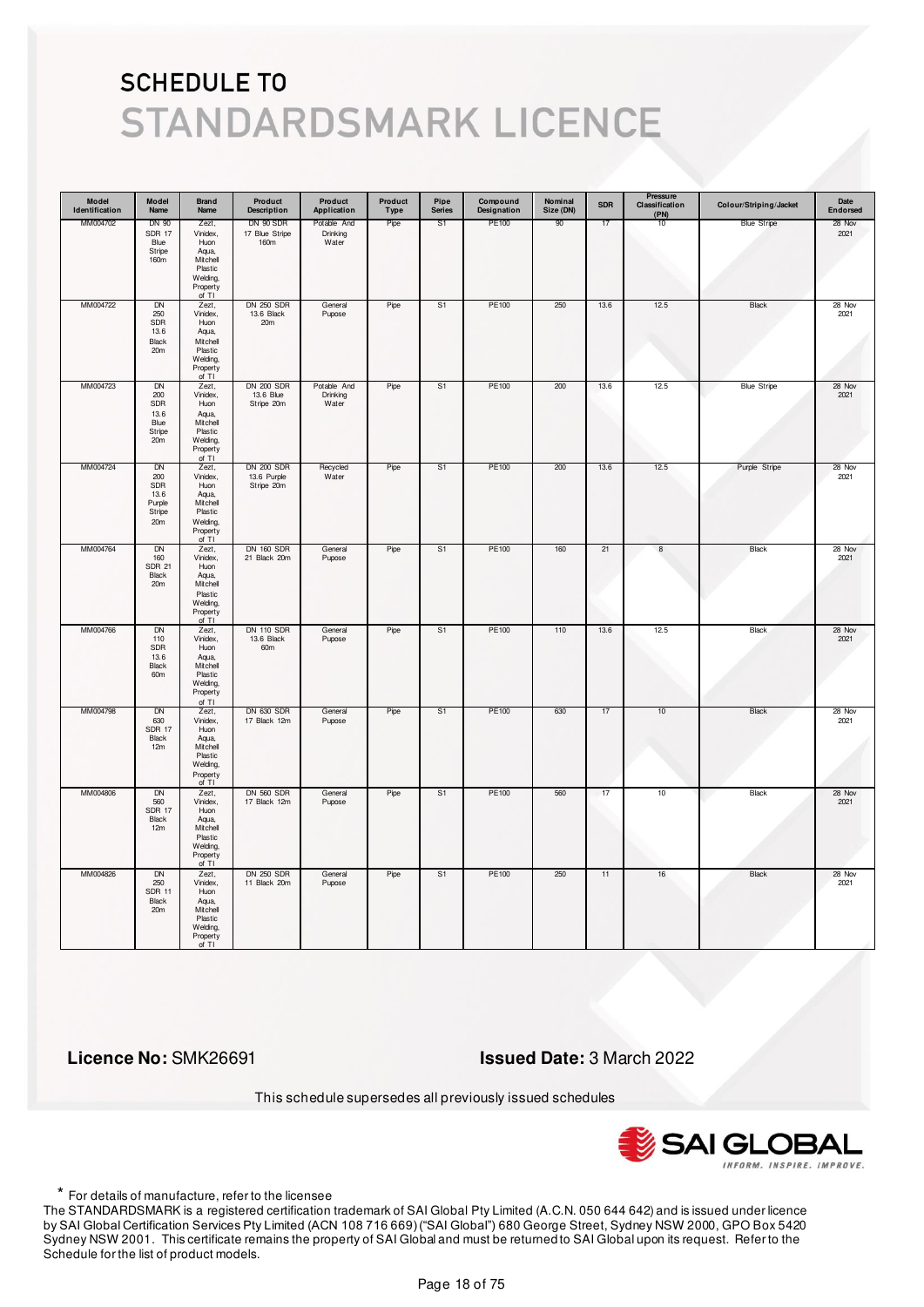| Model<br>Identification | Model<br>Name                                                           | <b>Brand</b><br>Name                                                                       | Product<br><b>Description</b>                | Product<br>Application           | Product<br>Type | Pipe<br><b>Series</b> | Compound<br>Designation | Nominal<br>Size (DN) | <b>SDR</b>     | Pressure<br>Classification<br>(PN) | Colour/Striping/Jacket | Date<br>Endorsed |
|-------------------------|-------------------------------------------------------------------------|--------------------------------------------------------------------------------------------|----------------------------------------------|----------------------------------|-----------------|-----------------------|-------------------------|----------------------|----------------|------------------------------------|------------------------|------------------|
| MM004828                | DN<br>160<br><b>SDR 17</b><br>Black<br>20 <sub>m</sub>                  | Zezt,<br>Vinidex,<br>Huon<br>Aqua,<br>Mitchell<br>Plastic<br>Welding,<br>Property<br>of TI | <b>DN 160 SDR</b><br>17 Black 20m            | General<br>Pupose                | Pipe            | S1                    | PE100                   | 160                  | 17             | 10                                 | Black                  | 28 Nov<br>2021   |
| MM004845                | <b>DN 25</b><br>SDR<br>13.6<br>Blue<br>Stripe<br>100m                   | Zezt,<br>Vinidex,<br>Huon<br>Aqua,<br>Mitchell<br>Plastic<br>Welding,<br>Property<br>of TI | <b>DN 25 SDR</b><br>13.6 Blue<br>Stripe 100m | Potable And<br>Drinking<br>Water | Pipe            | S1                    | PE100                   | 25                   | 13.6           | 12.5                               | <b>Blue Stripe</b>     | 28 Nov<br>2021   |
| MM004846                | <b>DN 32</b><br>SDR<br>13.6<br>Blue<br>Stripe<br>150 <sub>m</sub>       | Zezt,<br>Vinidex,<br>Huon<br>Aqua,<br>Mitchell<br>Plastic<br>Welding,<br>Property<br>of TI | <b>DN 32 SDR</b><br>13.6 Blue<br>Stripe 150m | Potable And<br>Drinking<br>Water | Pipe            | S1                    | PE100                   | 32                   | 13.6           | 12.5                               | <b>Blue Stripe</b>     | 28 Nov<br>2021   |
| MM004852                | DN<br>110<br><b>SDR 26</b><br>Black<br>20 <sub>m</sub>                  | Zezt,<br>Vinidex,<br>Huon<br>Aqua,<br>Mitchell<br>Plastic<br>Welding,<br>Property<br>of TI | <b>DN 110 SDR</b><br>26 Black 20m            | General<br>Pupose                | Pipe            | S1                    | PE100                   | 110                  | 26             | 6.3                                | Black                  | 28 Nov<br>2021   |
| MM004855                | DN<br>110<br>SDR 9<br>Blue<br>Stripe<br>12m                             | Zezt,<br>Vinidex,<br>Huon<br>Aqua,<br>Mitchell<br>Plastic<br>Welding,<br>Property<br>of TI | <b>DN 110 SDR</b><br>9 Blue Stripe<br>12m    | Potable And<br>Drinking<br>Water | Pipe            | S1                    | PE100                   | 110                  | $\overline{9}$ | 20                                 | <b>Blue Stripe</b>     | 28 Nov<br>2021   |
| MM004870                | <b>DN</b><br>710<br><b>SDR 17</b><br>Black<br>12m                       | Zezt,<br>Vinidex,<br>Huon<br>Aqua,<br>Mitchell<br>Plastic<br>Welding,<br>Property<br>of TI | <b>DN 710 SDR</b><br>17 Black 12m            | General<br>Pupose                | Pipe            | S <sub>1</sub>        | <b>PE100</b>            | 710                  | 17             | 10                                 | <b>Black</b>           | 28 Nov<br>2021   |
| MM004897                | DN 32<br>SDR<br>13.6<br>Blue<br>Stripe<br>50m                           | Zezt,<br>Vinidex,<br>Huon<br>Aqua,<br>Mitchell<br>Plastic<br>Welding,<br>Property<br>of TI | DN 32 SDR<br>13.6 Blue<br>Stripe 50m         | Potable And<br>Drinking<br>Water | Pipe            | S1                    | PE100                   | 32                   | 13.6           | 12.5                               | <b>Blue Stripe</b>     | 28 Nov<br>2021   |
| MM004899                | <b>DN 25</b><br><b>SDR</b><br>13.6<br>Blue<br>Stripe<br>50m             | Zezt,<br>Vinidex,<br>Huon<br>Aqua,<br>Mitchell<br>Plastic<br>Welding,<br>Property<br>of TI | <b>DN 25 SDR</b><br>13.6 Blue<br>Stripe 50m  | Potable And<br>Drinking<br>Water | Pipe            | S <sub>1</sub>        | <b>PE100</b>            | 25                   | 13.6           | 12.5                               | <b>Blue Stripe</b>     | 28 Nov<br>2021   |
| MM004900                | <b>DN 40</b><br><b>SDR</b><br>13.6<br>Blue<br>Stripe<br>50 <sub>m</sub> | Zezt,<br>Vinidex,<br>Huon<br>Aqua,<br>Mitchell<br>Plastic<br>Welding,<br>Property<br>of TI | DN 40 SDR<br>13.6 Blue<br>Stripe 50m         | Potable And<br>Drinking<br>Water | Pipe            | S <sub>1</sub>        | PE100                   | 40                   | 13.6           | 12.5                               | <b>Blue Stripe</b>     | 28 Nov<br>2021   |

 **Licence No:** SMK26691 **Issued Date:** 3 March 2022

This schedule supersedes all previously issued schedules



\* For details of manufacture, refer to the licensee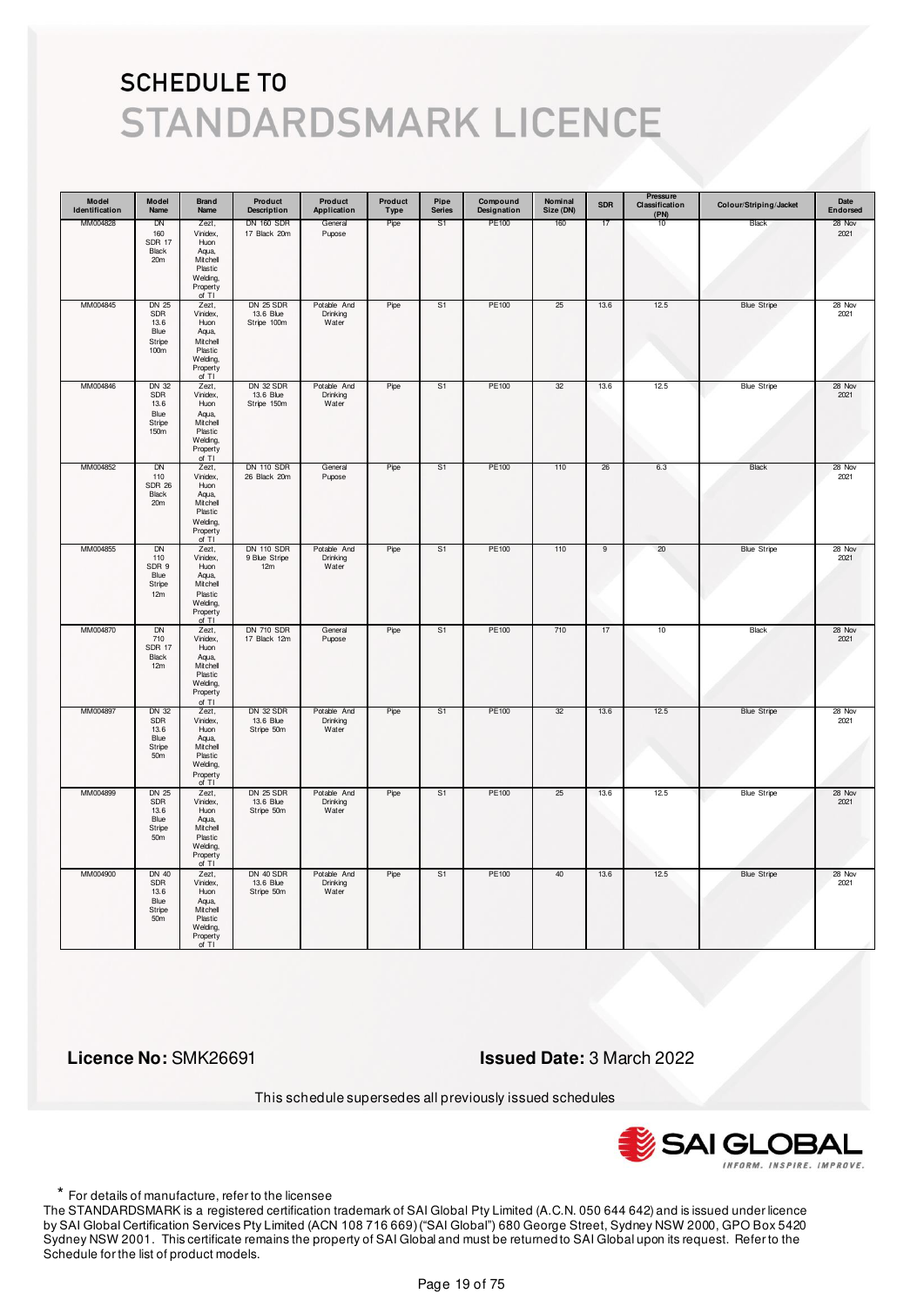| Model<br>Identification | Model<br>Name                                                        | <b>Brand</b><br>Name                                                                       | Product<br><b>Description</b>                  | Product<br>Application           | Product<br>Type | Pipe<br><b>Series</b> | Compound<br>Designation | Nominal<br>Size (DN) | <b>SDR</b> | Pressure<br>Classification<br>(PN) | Colour/Striping/Jacket | Date<br>Endorsed |
|-------------------------|----------------------------------------------------------------------|--------------------------------------------------------------------------------------------|------------------------------------------------|----------------------------------|-----------------|-----------------------|-------------------------|----------------------|------------|------------------------------------|------------------------|------------------|
| MM004901                | <b>DN 50</b><br>SDR<br>13.6<br>Blue<br>Stripe<br>100m                | Zezt,<br>Vinidex,<br>Huon<br>Aqua,<br>Mitchell<br>Plastic<br>Welding,<br>Property<br>of TI | DN 50 SDR<br>13.6 Blue<br>Stripe 100m          | Potable And<br>Drinking<br>Water | Pipe            | S <sub>1</sub>        | PE100                   | 50                   | 13.6       | 12.5                               | <b>Blue Stripe</b>     | 28 Nov<br>2021   |
| MM004902                | <b>DN 50</b><br>SDR<br>13.6<br>Blue<br>Stripe<br>50 <sub>m</sub>     | Zezt,<br>Vinidex,<br>Huon<br>Aqua,<br>Mitchell<br>Plastic<br>Welding,<br>Property<br>of TI | DN 50 SDR<br>13.6 Blue<br>Stripe 50m           | Potable And<br>Drinking<br>Water | Pipe            | S <sub>1</sub>        | PE100                   | 50                   | 13.6       | 12.5                               | <b>Blue Stripe</b>     | 28 Nov<br>2021   |
| MM004919                | DN 90<br>SDR<br>13.6<br>Blue<br>Stripe<br>200m                       | Zezt,<br>Vinidex,<br>Huon<br>Aqua,<br>Mitchell<br>Plastic<br>Welding,<br>Property<br>of TI | DN 90 SDR<br>13.6 Blue<br>Stripe 200m          | Potable And<br>Drinking<br>Water | Pipe            | S1                    | PE100                   | 90                   | 13.6       | 12.5                               | <b>Blue Stripe</b>     | 28 Nov<br>2021   |
| MM004921                | <b>DN 20</b><br>SDR<br>13.6<br>Blue<br>Stripe<br>50 <sub>m</sub>     | Zezt,<br>Vinidex,<br>Huon<br>Aqua,<br>Mitchell<br>Plastic<br>Welding,<br>Property<br>of TI | DN 20 SDR<br>13.6 Blue<br>Stripe 50m           | Potable And<br>Drinking<br>Water | Pipe            | S1                    | PE100                   | 20                   | 13.6       | 12.5                               | <b>Blue Stripe</b>     | 28 Nov<br>2021   |
| MM004954                | <b>DN</b><br>630<br>SDR<br>13.6<br>Purple<br>Stripe<br>25m           | Zezt,<br>Vinidex,<br>Huon<br>Aqua,<br>Mitchell<br>Plastic<br>Welding,<br>Property<br>of TI | <b>DN 630 SDR</b><br>13.6 Purple<br>Stripe 25m | Recycled<br>Water                | Pipe            | S <sub>1</sub>        | <b>PE100</b>            | 630                  | 13.6       | 12.5                               | Purple Stripe          | 28 Nov<br>2021   |
| MM004955                | DN<br>630<br><b>SDR 11</b><br>Black<br>25m                           | Zezt,<br>Vinidex,<br>Huon<br>Aqua,<br>Mitchell<br>Plastic<br>Welding,<br>Property<br>of TI | <b>DN 630 SDR</b><br>11 Black 25m              | General<br>Pupose                | Pipe            | S <sub>1</sub>        | PE100                   | 630                  | 11         | 16                                 | Black                  | 28 Nov<br>2021   |
| MM004965                | DN 90<br><b>SDR 17</b><br>Blue<br>Stripe<br>200m                     | Zezt,<br>Vinidex,<br>Huon<br>Aqua,<br>Mitchell<br>Plastic<br>Welding,<br>Property<br>of TI | DN 90 SDR<br>17 Blue Stripe<br>200m            | Potable And<br>Drinking<br>Water | Pipe            | S1                    | PE100                   | 90                   | 17         | 10                                 | <b>Blue Stripe</b>     | 28 Nov<br>2021   |
| MM004972                | DN 63<br><b>SDR 11</b><br>Cream<br>Stripe<br>100m                    | Zezt,<br>Vinidex,<br>Huon<br>Aqua,<br>Mitchell<br>Plastic<br>Welding,<br>Property<br>of TI | DN 63 SDR<br>11 Cream<br>Stripe 100m           | Sewer Rising<br>Main             | Pipe            | S <sub>1</sub>        | <b>PE100</b>            | 63                   | 11         | 16                                 | Cream Stripe           | 28 Nov<br>2021   |
| MM004973                | <b>DN 50</b><br><b>SDR 11</b><br>Cream<br>Stripe<br>150 <sub>m</sub> | Zezt,<br>Vinidex,<br>Huon<br>Aqua,<br>Mitchell<br>Plastic<br>Welding,<br>Property<br>of TI | DN 50 SDR<br>11 Cream<br>Stripe 150m           | Sewer Rising<br>Main             | Pipe            | S1                    | PE100                   | 50                   | 11         | 16                                 | Cream Stripe           | 28 Nov<br>2021   |

 **Licence No:** SMK26691 **Issued Date:** 3 March 2022

This schedule supersedes all previously issued schedules



\* For details of manufacture, refer to the licensee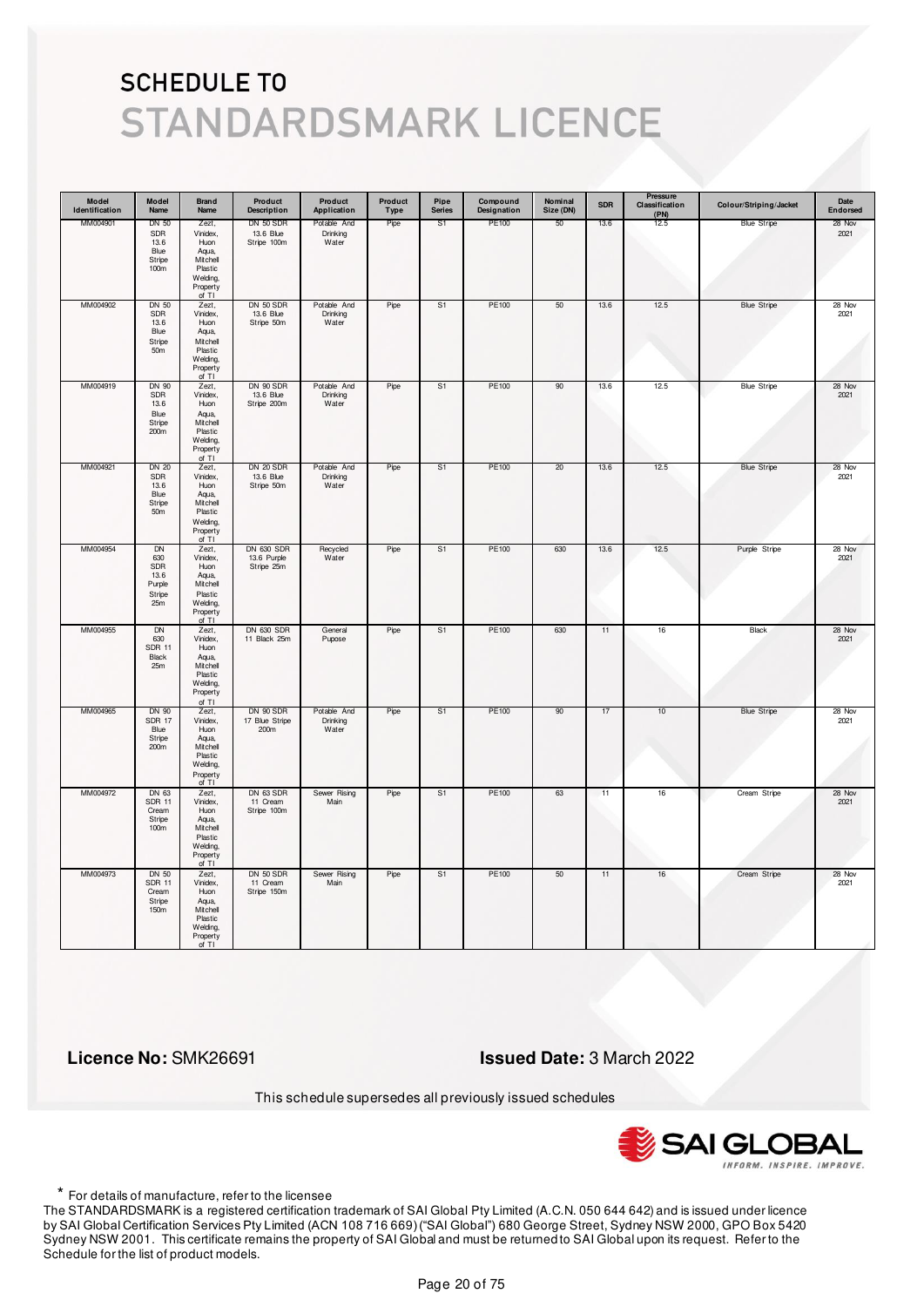| Model<br>Identification | Model<br>Name                                                            | Brand<br>Name                                                                                 | Product<br><b>Description</b>                | Product<br>Application           | Product<br>Type | Pipe<br><b>Series</b> | Compound<br>Designation | Nominal<br>Size (DN) | <b>SDR</b> | Pressure<br>Classification<br>(PN) | Colour/Striping/Jacket | Date<br>Endorsed |
|-------------------------|--------------------------------------------------------------------------|-----------------------------------------------------------------------------------------------|----------------------------------------------|----------------------------------|-----------------|-----------------------|-------------------------|----------------------|------------|------------------------------------|------------------------|------------------|
| MM004974                | <b>DN 40</b><br><b>SDR 11</b><br>Cream<br>Stripe<br>150m                 | Zezt,<br>Vinidex,<br>Huon<br>Aqua,<br>Mitchell<br>Plastic<br>Welding,<br>Property<br>of TI    | DN 40 SDR<br>11 Cream<br>Stripe 150m         | Sewer Rising<br>Main             | Pipe            | S <sub>1</sub>        | PE100                   | 40                   | 11         | 16                                 | Cream Stripe           | 28 Nov<br>2021   |
| MM005002                | DN<br>630<br><b>SDR 11</b><br>Black<br>20m                               | Zezt,<br>Vinidex,<br>$H$ uon<br>Aqua,<br>Mitchell<br>Plastic<br>Welding,<br>Property<br>of TI | DN 630 SDR<br>11 Black 20m                   | General<br>Pupose                | Pipe            | S <sub>1</sub>        | PE100                   | 630                  | 11         | $16\,$                             | Black                  | 28 Nov<br>2021   |
| MM005018                | <b>DN</b><br>200<br>SDR<br>13.6<br>Black<br>20m                          | Zezt,<br>Vinidex,<br>Huon<br>Aqua,<br>Mitchell<br>Plastic<br>Welding,<br>Property<br>of TI    | <b>DN 200 SDR</b><br>13.6 Black<br>20m       | General<br>Pupose                | Pipe            | S <sub>1</sub>        | PE100                   | 200                  | 13.6       | 12.5                               | Black                  | 28 Nov<br>2021   |
| MM005020                | DN<br>630<br><b>SDR 26</b><br>Black<br>20m                               | Zezt,<br>Vinidex,<br>Huon<br>Aqua,<br>Mitchell<br>Plastic<br>Welding,<br>Property<br>of TI    | <b>DN 630 SDR</b><br>26 Black 20m            | General<br>Pupose                | Pipe            | S1                    | PE100                   | 630                  | 26         | 6.3                                | Black                  | 28 Nov<br>2021   |
| MM005025                | DN<br>630<br><b>SDR 11</b><br>Black<br>12m                               | Zezt,<br>Vinidex,<br>Huon<br>Aqua,<br>Mitchell<br>Plastic<br>Welding,<br>Property<br>of TI    | <b>DN 630 SDR</b><br>11 Black 12m            | General<br>Pupose                | Pipe            | S <sub>1</sub>        | PE100                   | 630                  | 11         | 16                                 | Black                  | 28 Nov<br>2021   |
| MM005028                | <b>DN</b><br>200<br><b>SDR 26</b><br>Black<br>20m                        | Zezt,<br>Vinidex,<br>Huon<br>Aqua,<br>Mitchell<br>Plastic<br>Welding,<br>Property<br>of TI    | <b>DN 200 SDR</b><br>26 Black 20m            | General<br>Pupose                | Pipe            | S <sub>1</sub>        | <b>PE100</b>            | 200                  | 26         | 6.3                                | <b>Black</b>           | 28 Nov<br>2021   |
| MM005029                | DN<br>110<br>SDR 9<br>Black<br>100m                                      | Zezt,<br>Vinidex,<br>Huon<br>Aqua,<br>Mitchell<br>Plastic<br>Welding,<br>Property<br>of TI    | <b>DN 110 SDR</b><br>9 Black 100m            | General<br>Pupose                | Pipe            | S1                    | PE100                   | 110                  | 9          | 20                                 | Black                  | 28 Nov<br>2021   |
| MM005053                | <b>DN</b><br>160<br><b>SDR 11</b><br>Purple<br>Stripe<br>20 <sub>m</sub> | Zezt,<br>Vinidex,<br>Huon<br>Aqua,<br>Mitchell<br>Plastic<br>Welding,<br>Property<br>of TI    | <b>DN 160 SDR</b><br>11 Purple<br>Stripe 20m | Recycled<br>Water                | Pipe            | S <sub>1</sub>        | <b>PE100</b>            | 160                  | 11         | 16                                 | Purple Stripe          | 28 Nov<br>2021   |
| MM005065                | <b>DN 50</b><br><b>SDR</b><br>13.6<br>Blue<br>Stripe<br>30 <sub>m</sub>  | Zezt,<br>Vinidex,<br>Huon<br>Aqua,<br>Mitchell<br>Plastic<br>Welding,<br>Property<br>of TI    | DN 50 SDR<br>13.6 Blue<br>Stripe 30m         | Potable And<br>Drinking<br>Water | Pipe            | S1                    | PE100                   | 50                   | 13.6       | 12.5                               | <b>Blue Stripe</b>     | 28 Nov<br>2021   |

 **Licence No:** SMK26691 **Issued Date:** 3 March 2022

This schedule supersedes all previously issued schedules



\* For details of manufacture, refer to the licensee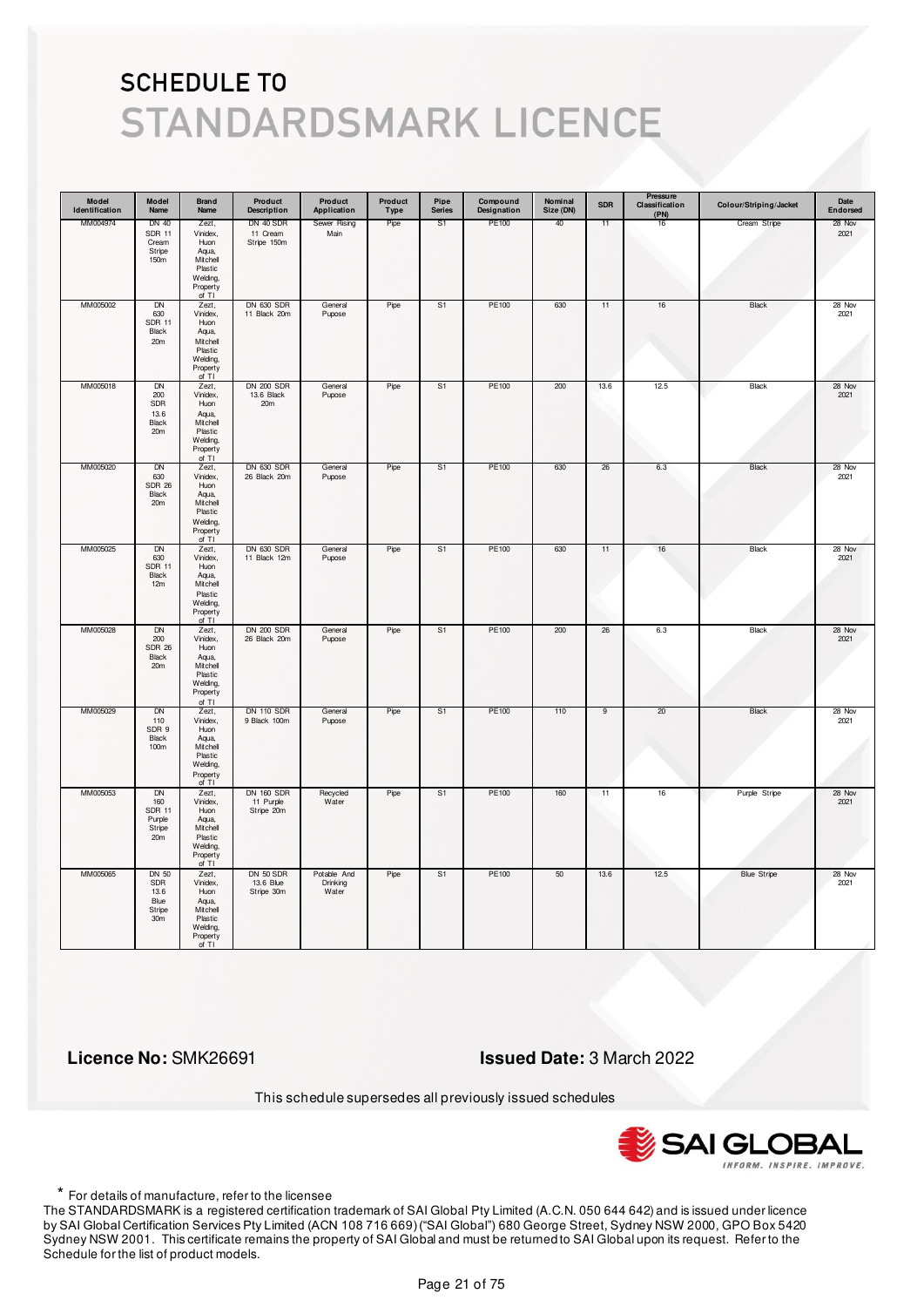| Model<br>Identification | Model<br>Name                                                 | Brand<br>Name                                                                                | Product<br><b>Description</b>      | Product<br>Application | Product<br>Type | Pipe<br><b>Series</b> | Compound<br>Designation | Nominal<br>Size (DN) | <b>SDR</b>     | Pressure<br>Classification<br>(PN) | Colour/Striping/Jacket | Date<br>Endorsed |
|-------------------------|---------------------------------------------------------------|----------------------------------------------------------------------------------------------|------------------------------------|------------------------|-----------------|-----------------------|-------------------------|----------------------|----------------|------------------------------------|------------------------|------------------|
| MM005068                | DN<br>315<br><b>SDR 17</b><br>Black<br>20 <sub>m</sub>        | Zezt,<br>Vinidex,<br>Huon<br>Aqua,<br>Mitchell<br>Plastic<br>Welding,<br>Property<br>of TI   | DN 315 SDR<br>17 Black 20m         | General<br>Pupose      | Pipe            | S1                    | PE100                   | 315                  | 17             | 10                                 | Black                  | 28 Nov<br>2021   |
| MM005070                | DN<br>315<br><b>SDR 26</b><br>Black<br>20m                    | Zezt,<br>Vinidex,<br>Huon<br>Aqua,<br>Mitchell<br>Plastic<br>Welding,<br>Property<br>of $TI$ | <b>DN 315 SDR</b><br>26 Black 20m  | General<br>Pupose      | Pipe            | S1                    | PE100                   | 315                  | 26             | $6.3\,$                            | Black                  | 28 Nov<br>2021   |
| MM005071                | <b>DN</b><br>315<br><b>SDR 41</b><br>Black<br>20 <sub>m</sub> | Zezt,<br>Vinidex,<br>Huon<br>Aqua,<br>Mitchell<br>Plastic<br>Welding,<br>Property<br>of TI   | <b>DN 315 SDR</b><br>41 Black 20m  | General<br>Pupose      | Pipe            | S <sub>1</sub>        | PE100                   | 315                  | 41             | $\overline{4}$                     | Black                  | 28 Nov<br>2021   |
| MM005081                | DN<br>280<br>SDR<br>7.4<br>Black<br>12m                       | Zezt,<br>Vinidex,<br>Huon<br>Aqua,<br>Mitchell<br>Plastic<br>Welding,<br>Property<br>of TI   | <b>DN 280 SDR</b><br>7.4 Black 12m | General<br>Pupose      | Pipe            | S1                    | PE100                   | 280                  | 7.4            | 25                                 | Black                  | 28 Nov<br>2021   |
| MM005082                | DN<br>140<br><b>SDR 21</b><br>Black<br>20m                    | Zezt,<br>Vinidex,<br>Huon<br>Aqua,<br>Mitchell<br>Plastic<br>Welding,<br>Property<br>of TI   | <b>DN 140 SDR</b><br>21 Black 20m  | General<br>Pupose      | Pipe            | S <sub>1</sub>        | PE100                   | 140                  | 21             | $\boldsymbol{8}$                   | Black                  | 28 Nov<br>2021   |
| MM005087                | <b>DN 40</b><br><b>SDR 21</b><br>Black<br>300m                | Zezt,<br>Vinidex,<br>Huon<br>Aqua,<br>Mitchell<br>Plastic<br>Welding,<br>Property<br>of TI   | DN 40 SDR<br>21 Black<br>300m      | General<br>Pupose      | Pipe            | S <sub>1</sub>        | PE100                   | 40                   | 21             | $\overline{\mathbf{8}}$            | <b>Black</b>           | 28 Nov<br>2021   |
| MM005090                | DN<br>200<br><b>SDR 11</b><br>Black<br>20m                    | Zezt,<br>Vinidex,<br>Huon<br>Aqua,<br>Mitchell<br>Plastic<br>Welding,<br>Property<br>of TI   | <b>DN 200 SDR</b><br>11 Black 20m  | General<br>Pupose      | Pipe            | S1                    | PE100                   | 200                  | 11             | 16                                 | Black                  | 28 Nov<br>2021   |
| MM005091                | <b>DN</b><br>160<br>SDR 9<br>Black<br>12m                     | Zezt,<br>Vinidex,<br>Huon<br>Aqua,<br>Mitchell<br>Plastic<br>Welding,<br>Property<br>of TI   | <b>DN 160 SDR</b><br>9 Black 12m   | General<br>Pupose      | Pipe            | S <sub>1</sub>        | <b>PE100</b>            | 160                  | $\overline{9}$ | 20                                 | <b>Black</b>           | 28 Nov<br>2021   |
| MM005092                | <b>DN</b><br>280<br><b>SDR 41</b><br>Black<br>12m             | Zezt,<br>Vinidex,<br>Huon<br>Aqua,<br>Mitchell<br>Plastic<br>Welding,<br>Property<br>of TI   | <b>DN 280 SDR</b><br>41 Black 12m  | General<br>Pupose      | Pipe            | S1                    | PE100                   | 280                  | 41             | $\overline{4}$                     | Black                  | 28 Nov<br>2021   |

 **Licence No:** SMK26691 **Issued Date:** 3 March 2022

This schedule supersedes all previously issued schedules



\* For details of manufacture, refer to the licensee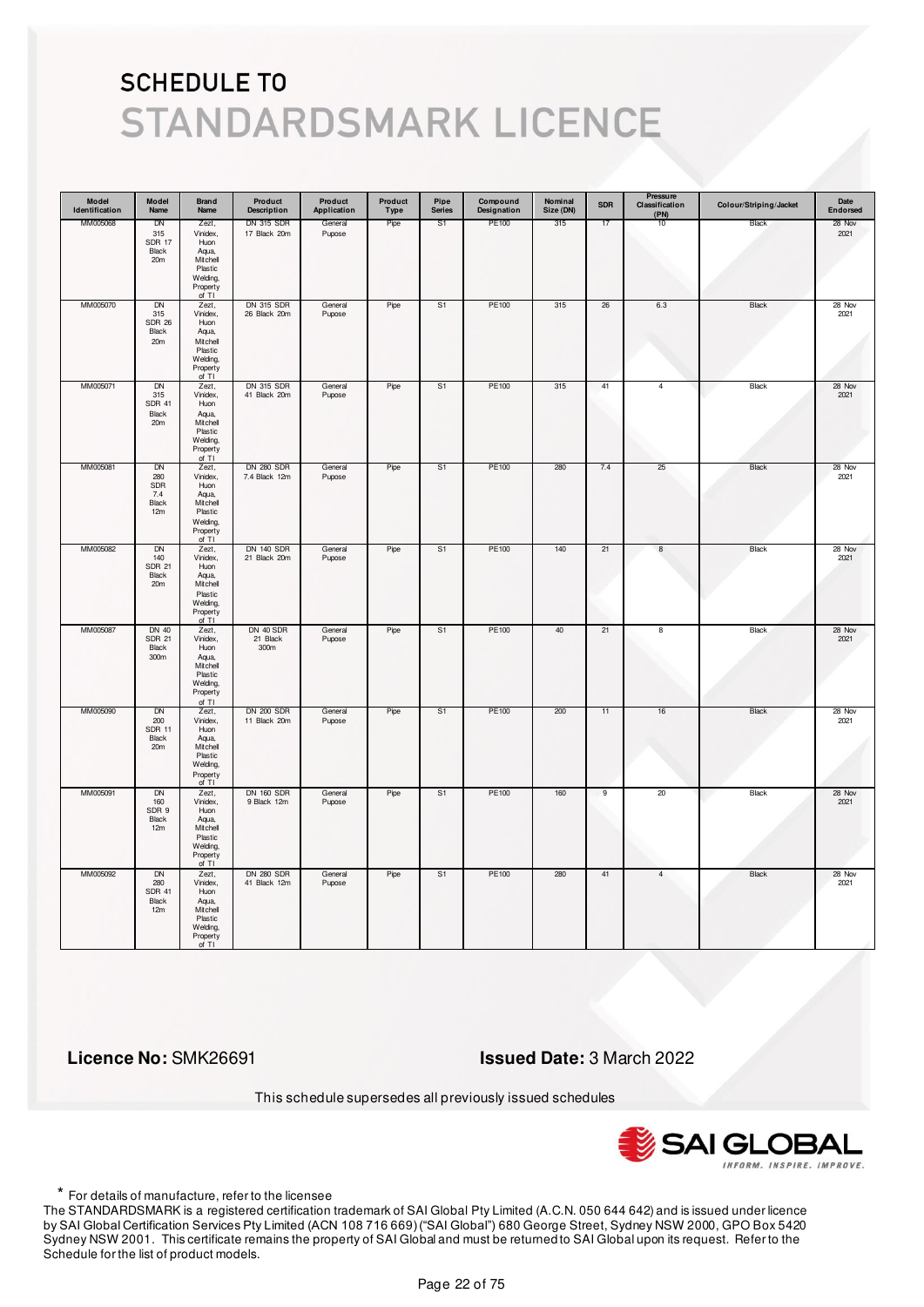| Model<br>Identification | Model<br>Name                                               | <b>Brand</b><br>Name                                                                       | Product<br><b>Description</b>               | Product<br>Application           | Product<br><b>Type</b> | Pipe<br><b>Series</b> | Compound<br>Designation | Nominal<br>Size (DN) | <b>SDR</b> | Pressure<br>Classification<br>(PN) | Colour/Striping/Jacket | Date<br>Endorsed |
|-------------------------|-------------------------------------------------------------|--------------------------------------------------------------------------------------------|---------------------------------------------|----------------------------------|------------------------|-----------------------|-------------------------|----------------------|------------|------------------------------------|------------------------|------------------|
| MM005094                | <b>DN</b><br>315<br><b>SDR 41</b><br>Black<br>12m           | Zezt,<br>Vinidex,<br>Huon<br>Aqua,<br>Mitchell<br>Plastic<br>Welding,<br>Property<br>of TI | <b>DN 315 SDR</b><br>41 Black 12m           | General<br>Pupose                | Pipe                   | S1                    | PE100                   | 315                  | 41         | $\overline{4}$                     | Black                  | 28 Nov<br>2021   |
| MM005095                | <b>DN</b><br>250<br><b>SDR 41</b><br>Black<br>12m           | Zezt,<br>Vinidex,<br>Huon<br>Aqua,<br>Mitchell<br>Plastic<br>Welding,<br>Property<br>of TI | <b>DN 250 SDR</b><br>41 Black 12m           | General<br>Pupose                | Pipe                   | S <sub>1</sub>        | PE100                   | 250                  | 41         | $\overline{4}$                     | Black                  | 28 Nov<br>2021   |
| MM005096                | DN<br>500<br><b>SDR 41</b><br>Black<br>12m                  | Zezt,<br>Vinidex,<br>Huon<br>Aqua,<br>Mitchell<br>Plastic<br>Welding,<br>Property<br>of TI | <b>DN 500 SDR</b><br>41 Black 12m           | General<br>Pupose                | Pipe                   | S1                    | PE100                   | 500                  | 41         | $\overline{4}$                     | Black                  | 28 Nov<br>2021   |
| MM005097                | DN<br>500<br><b>SDR 26</b><br>Black<br>12m                  | Zezt,<br>Vinidex,<br>Huon<br>Aqua,<br>Mitchell<br>Plastic<br>Welding,<br>Property<br>of TI | <b>DN 500 SDR</b><br>26 Black 12m           | General<br>Pupose                | Pipe                   | S1                    | PE100                   | 500                  | 26         | 6.3                                | Black                  | 28 Nov<br>2021   |
| MM005099                | DN<br>180<br><b>SDR 11</b><br>Black<br>20m                  | Zezt,<br>Vinidex,<br>Huon<br>Aqua,<br>Mitchell<br>Plastic<br>Welding,<br>Property<br>of TI | <b>DN 180 SDR</b><br>11 Black 20m           | General<br>Pupose                | Pipe                   | S1                    | PE100                   | 180                  | 11         | 16                                 | Black                  | 28 Nov<br>2021   |
| MM005106                | DN 63<br>SDR<br>13.6<br>Blue<br>Stripe<br>50m               | Zezt,<br>Vinidex,<br>Huon<br>Aqua,<br>Mitchell<br>Plastic<br>Welding,<br>Property<br>of TI | DN 63 SDR<br>13.6 Blue<br>Stripe 50m        | Potable And<br>Drinking<br>Water | Pipe                   | S <sub>1</sub>        | PE100                   | 63                   | 13.6       | 12.5                               | <b>Blue Stripe</b>     | 28 Nov<br>2021   |
| MM005107                | DN 63<br>SDR<br>13.6<br>Purple<br>Stripe<br>100m            | Zezt,<br>Vinidex,<br>Huon<br>Aqua,<br>Mitchell<br>Plastic<br>Welding,<br>Property<br>of TI | DN 63 SDR<br>13.6 Purple<br>Stripe 100m     | Recycled<br>Water                | Pipe                   | S1                    | PE100                   | 63                   | 13.6       | 12.5                               | Purple Stripe          | 28 Nov<br>2021   |
| MM005108                | <b>DN 20</b><br><b>SDR</b><br>13.6<br>Blue<br>Stripe<br>25m | Zezt,<br>Vinidex,<br>Huon<br>Aqua,<br>Mitchell<br>Plastic<br>Welding,<br>Property<br>of TI | DN 20 SDR<br>13.6 Blue<br>Stripe 25m        | Potable And<br>Drinking<br>Water | Pipe                   | S <sub>1</sub>        | <b>PE100</b>            | 20                   | 13.6       | 12.5                               | <b>Blue Stripe</b>     | 28 Nov<br>2021   |
| MM005109                | <b>DN 25</b><br><b>SDR</b><br>13.6<br>Blue<br>Stripe<br>25m | Zezt,<br>Vinidex,<br>Huon<br>Aqua,<br>Mitchell<br>Plastic<br>Welding,<br>Property<br>of TI | <b>DN 25 SDR</b><br>13.6 Blue<br>Stripe 25m | Potable And<br>Drinking<br>Water | Pipe                   | S1                    | PE100                   | 25                   | 13.6       | 12.5                               | <b>Blue Stripe</b>     | 28 Nov<br>2021   |

 **Licence No:** SMK26691 **Issued Date:** 3 March 2022

This schedule supersedes all previously issued schedules



\* For details of manufacture, refer to the licensee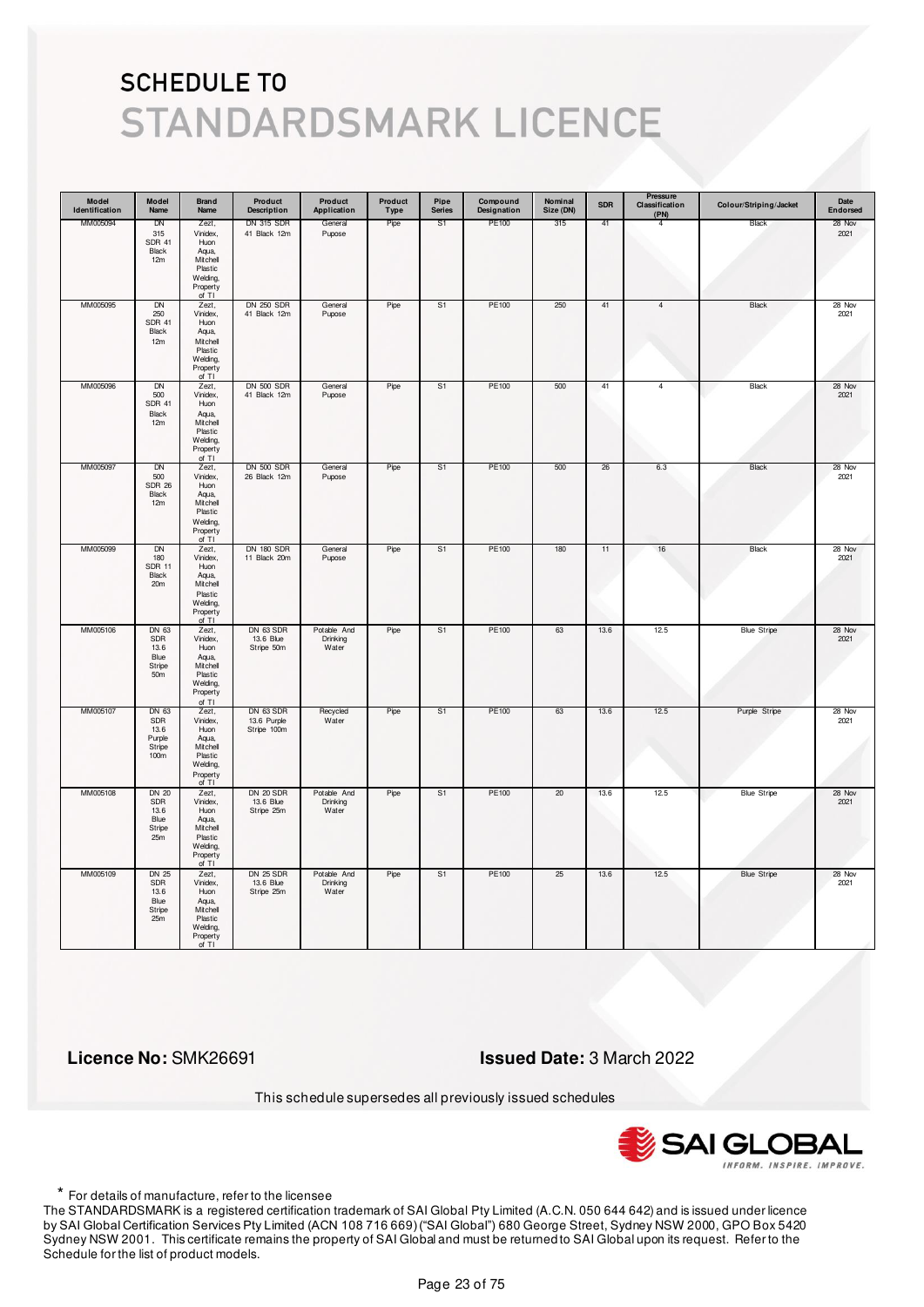| Model<br>Identification | Model<br>Name                                                | <b>Brand</b><br>Name                                                                         | Product<br><b>Description</b>                | Product<br>Application           | Product<br>Type | Pipe<br><b>Series</b> | Compound<br>Designation | Nominal<br>Size (DN) | <b>SDR</b> | Pressure<br>Classification<br>(PN) | Colour/Striping/Jacket | Date<br>Endorsed |
|-------------------------|--------------------------------------------------------------|----------------------------------------------------------------------------------------------|----------------------------------------------|----------------------------------|-----------------|-----------------------|-------------------------|----------------------|------------|------------------------------------|------------------------|------------------|
| MM005110                | DN 32<br>SDR<br>13.6<br>Blue<br>Stripe<br>25m                | Zezt,<br>Vinidex,<br>Huon<br>Aqua,<br>Mitchell<br>Plastic<br>Welding,<br>Property<br>of TI   | DN 32 SDR<br>13.6 Blue<br>Stripe 25m         | Potable And<br>Drinking<br>Water | Pipe            | S1                    | PE100                   | 32                   | 13.6       | 12.5                               | <b>Blue Stripe</b>     | 28 Nov<br>2021   |
| MM005115                | <b>DN</b><br>180<br><b>SDR 11</b><br>Purple<br>Stripe<br>12m | Zezt,<br>Vinidex,<br>Huon<br>Aqua,<br>Mitchell<br>Plastic<br>Welding,<br>Property<br>of TI   | <b>DN 180 SDR</b><br>11 Purple<br>Stripe 12m | Recycled<br>Water                | Pipe            | S1                    | PE100                   | 180                  | 11         | $16\,$                             | Purple Stripe          | 28 Nov<br>2021   |
| MM005116                | <b>DN</b><br>200<br><b>SDR 41</b><br>Black<br>12m            | Zezt,<br>Vinidex,<br>Huon<br>Aqua,<br>Mitchell<br>Plastic<br>Welding,<br>Property<br>of TI   | <b>DN 200 SDR</b><br>41 Black 12m            | General<br>Pupose                | Pipe            | S1                    | PE100                   | 200                  | 41         | $\overline{4}$                     | Black                  | 28 Nov<br>2021   |
| MM005123                | DN<br>630<br><b>SDR 21</b><br>Black<br>12m                   | Zezt,<br>Vinidex,<br>Huon<br>Aqua,<br>Mitchell<br>Plastic<br>Welding,<br>Property<br>of TI   | <b>DN 630 SDR</b><br>21 Black 12m            | General<br>Pupose                | Pipe            | S1                    | PE100                   | 630                  | 21         | 8                                  | Black                  | 28 Nov<br>2021   |
| MM005124                | <b>DN 40</b><br><b>SDR</b><br>13.6<br>Blue<br>Stripe<br>25m  | Zezt,<br>Vinidex,<br>Huon<br>Aqua,<br>Mitchell<br>Plastic<br>Welding,<br>Property<br>of TI   | DN 40 SDR<br>13.6 Blue<br>Stripe 25m         | Potable And<br>Drinking<br>Water | Pipe            | S1                    | PE100                   | 40                   | 13.6       | 12.5                               | <b>Blue Stripe</b>     | 28 Nov<br>2021   |
| MM005125                | <b>DN</b><br>160<br><b>SDR 11</b><br>Purple<br>Stripe<br>12m | Zezt,<br>Vinidex,<br>Huon<br>Aqua,<br>Mitchell<br>Plastic<br>Welding,<br>Property<br>of $TI$ | <b>DN 160 SDR</b><br>11 Purple<br>Stripe 12m | Recycled<br>Water                | Pipe            | S <sub>1</sub>        | <b>PE100</b>            | 160                  | 11         | 16                                 | Purple Stripe          | 28 Nov<br>2021   |
| MM005128                | DN<br>630<br><b>SDR 41</b><br>Black<br>12m                   | Zezt,<br>Vinidex,<br>Huon<br>Aqua,<br>Mitchell<br>Plastic<br>Welding,<br>Property<br>of TI   | <b>DN 630 SDR</b><br>41 Black 12m            | General<br>Pupose                | Pipe            | S1                    | PE100                   | 630                  | 41         | 4                                  | Black                  | 28 Nov<br>2021   |
| MM005131                | <b>DN</b><br>630<br><b>SDR 21</b><br>Black<br>25m            | Zezt,<br>Vinidex,<br>Huon<br>Aqua,<br>Mitchell<br>Plastic<br>Welding,<br>Property<br>of TI   | <b>DN 630 SDR</b><br>21 Black 25m            | General<br>Pupose                | Pipe            | S <sub>1</sub>        | <b>PE100</b>            | 630                  | 21         | 8                                  | <b>Black</b>           | 28 Nov<br>2021   |
| MM005133                | <b>DN</b><br>630<br>SDR<br>13.6<br><b>Black</b><br>12m       | Zezt,<br>Vinidex,<br>Huon<br>Aqua,<br>Mitchell<br>Plastic<br>Welding,<br>Property<br>of TI   | <b>DN 630 SDR</b><br>13.6 Black<br>12m       | General<br>Pupose                | Pipe            | S <sub>1</sub>        | PE100                   | 630                  | 13.6       | 12.5                               | <b>Black</b>           | 28 Nov<br>2021   |

 **Licence No:** SMK26691 **Issued Date:** 3 March 2022

This schedule supersedes all previously issued schedules



\* For details of manufacture, refer to the licensee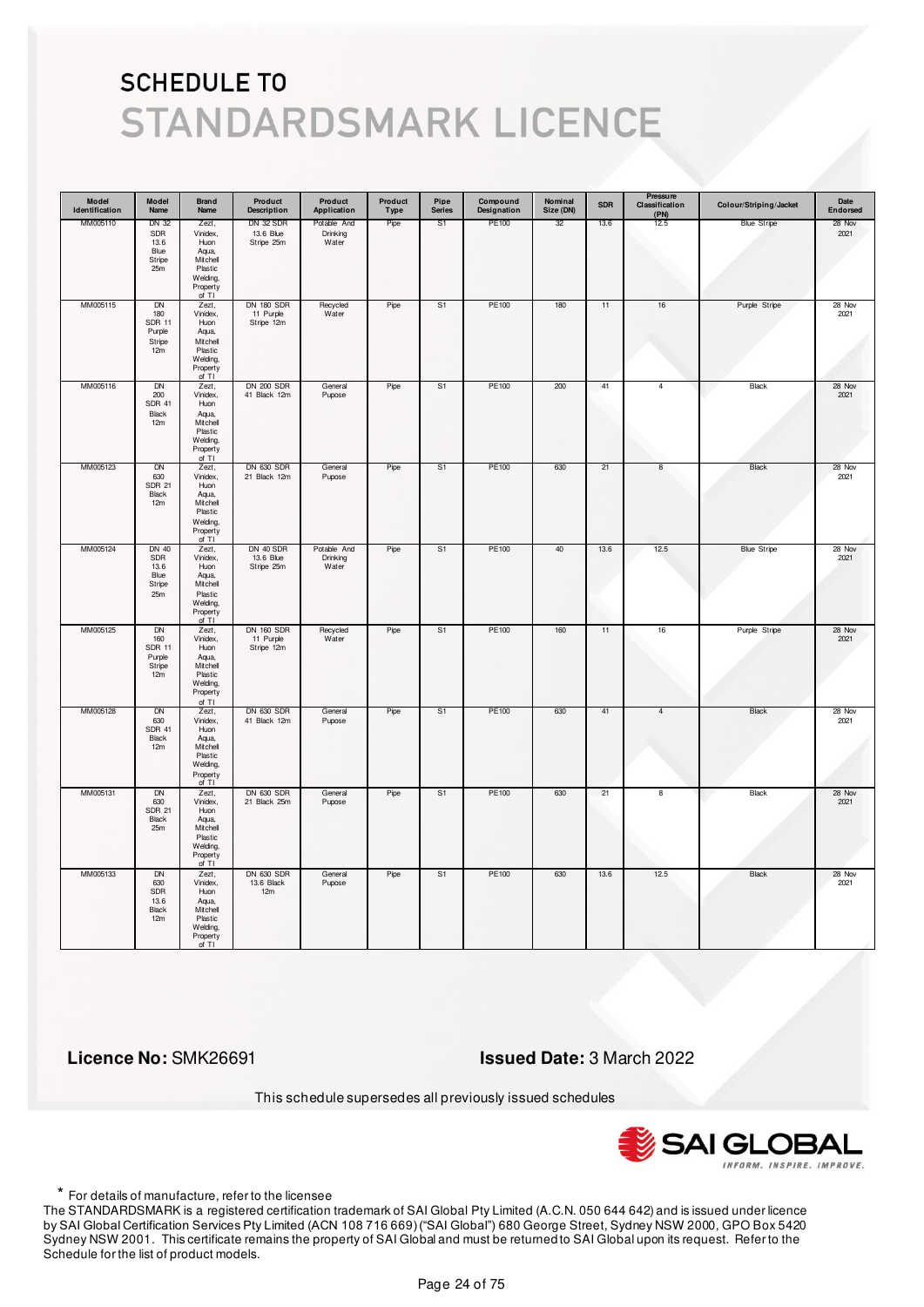| Model<br>Identification | Model<br>Name                                          | Brand<br>Name                                                                                | Product<br><b>Description</b>                      | Product<br>Application | Product<br>Type | Pipe<br><b>Series</b> | Compound<br>Designation | Nominal<br>Size (DN) | <b>SDR</b> | Pressure<br>Classification<br>(PN) | Colour/Striping/Jacket | Date<br>Endorsed |
|-------------------------|--------------------------------------------------------|----------------------------------------------------------------------------------------------|----------------------------------------------------|------------------------|-----------------|-----------------------|-------------------------|----------------------|------------|------------------------------------|------------------------|------------------|
| MM005162                | DN<br>710<br><b>SDR 41</b><br>Black<br>12m             | Zezt,<br>Vinidex,<br>Huon<br>Aqua,<br>Mitchell<br>Plastic<br>Welding,<br>Property<br>of TI   | <b>DN 710 SDR</b><br>41 Black 12m                  | General<br>Pupose      | Pipe            | S <sub>1</sub>        | PE100                   | 710                  | 41         | 4                                  | Black                  | 28 Nov<br>2021   |
| MM005172                | DN<br>560<br><b>SDR 21</b><br>Black<br>12m             | Zezt,<br>Vinidex,<br>Huon<br>Aqua,<br>Mitchell<br>Plastic<br>Welding,<br>Property<br>of $TI$ | DN 560 SDR<br>21 Black 12m                         | General<br>Pupose      | Pipe            | S1                    | PE100                   | 560                  | 21         | $\bf8$                             | Black                  | 28 Nov<br>2021   |
| MM005173                | DN<br>560<br><b>SDR 21</b><br>Black<br>20 <sub>m</sub> | Zezt,<br>Vinidex,<br>Huon<br>Aqua,<br>Mitchell<br>Plastic<br>Welding,<br>Property<br>of TI   | <b>DN 560 SDR</b><br>21 Black 20m                  | General<br>Pupose      | Pipe            | S <sub>1</sub>        | PE100                   | 560                  | 21         | $\overline{\mathbf{8}}$            | Black                  | 28 Nov<br>2021   |
| MM005176                | DN<br>355<br>SDR<br>13.6<br>Black<br>20 <sub>m</sub>   | Zezt,<br>Vinidex,<br>Huon<br>Aqua,<br>Mitchell<br>Plastic<br>Welding,<br>Property<br>of TI   | <b>DN 355 SDR</b><br>13.6 Black<br>20 <sub>m</sub> | General<br>Pupose      | Pipe            | S1                    | PE100                   | 355                  | 13.6       | 12.5                               | Black                  | 28 Nov<br>2021   |
| MM005187                | DN<br>225<br><b>SDR 41</b><br>Black<br>12m             | Zezt,<br>Vinidex,<br>Huon<br>Aqua,<br>Mitchell<br>Plastic<br>Welding,<br>Property<br>of TI   | <b>DN 225 SDR</b><br>41 Black 12m                  | General<br>Pupose      | Pipe            | S1                    | PE100                   | 225                  | 41         | $\overline{4}$                     | Black                  | 28 Nov<br>2021   |
| MM005192                | <b>DN</b><br>560<br><b>SDR 41</b><br>Black<br>12m      | Zezt,<br>Vinidex,<br>Huon<br>Aqua,<br>Mitchell<br>Plastic<br>Welding,<br>Property<br>of TI   | <b>DN 560 SDR</b><br>41 Black 12m                  | General<br>Pupose      | Pipe            | S <sub>1</sub>        | PE100                   | 560                  | 41         | $\overline{4}$                     | <b>Black</b>           | 28 Nov<br>2021   |
| MM005197                | DN<br>355<br><b>SDR 41</b><br>Black<br>12m             | Zezt,<br>Vinidex,<br>Huon<br>Aqua,<br>Mitchell<br>Plastic<br>Welding,<br>Property<br>of TI   | <b>DN 355 SDR</b><br>41 Black 12m                  | General<br>Pupose      | Pipe            | S1                    | PE100                   | 355                  | 41         | 4                                  | Black                  | 28 Nov<br>2021   |
| MM005198                | <b>DN</b><br>710<br><b>SDR 21</b><br>Black<br>12m      | Zezt,<br>Vinidex,<br>Huon<br>Aqua,<br>Mitchell<br>Plastic<br>Welding,<br>Property<br>of TI   | <b>DN 710 SDR</b><br>21 Black 12m                  | General<br>Pupose      | Pipe            | S <sub>1</sub>        | <b>PE100</b>            | 710                  | 21         | $\overline{\mathbf{8}}$            | <b>Black</b>           | 28 Nov<br>2021   |
| MM005199                | <b>DN</b><br>710<br><b>SDR 26</b><br>Black<br>12m      | Zezt,<br>Vinidex,<br>Huon<br>Aqua,<br>Mitchell<br>Plastic<br>Welding,<br>Property<br>of TI   | <b>DN 710 SDR</b><br>26 Black 12m                  | General<br>Pupose      | Pipe            | S1                    | PE100                   | 710                  | 26         | 6.3                                | Black                  | 28 Nov<br>2021   |

 **Licence No:** SMK26691 **Issued Date:** 3 March 2022

This schedule supersedes all previously issued schedules



\* For details of manufacture, refer to the licensee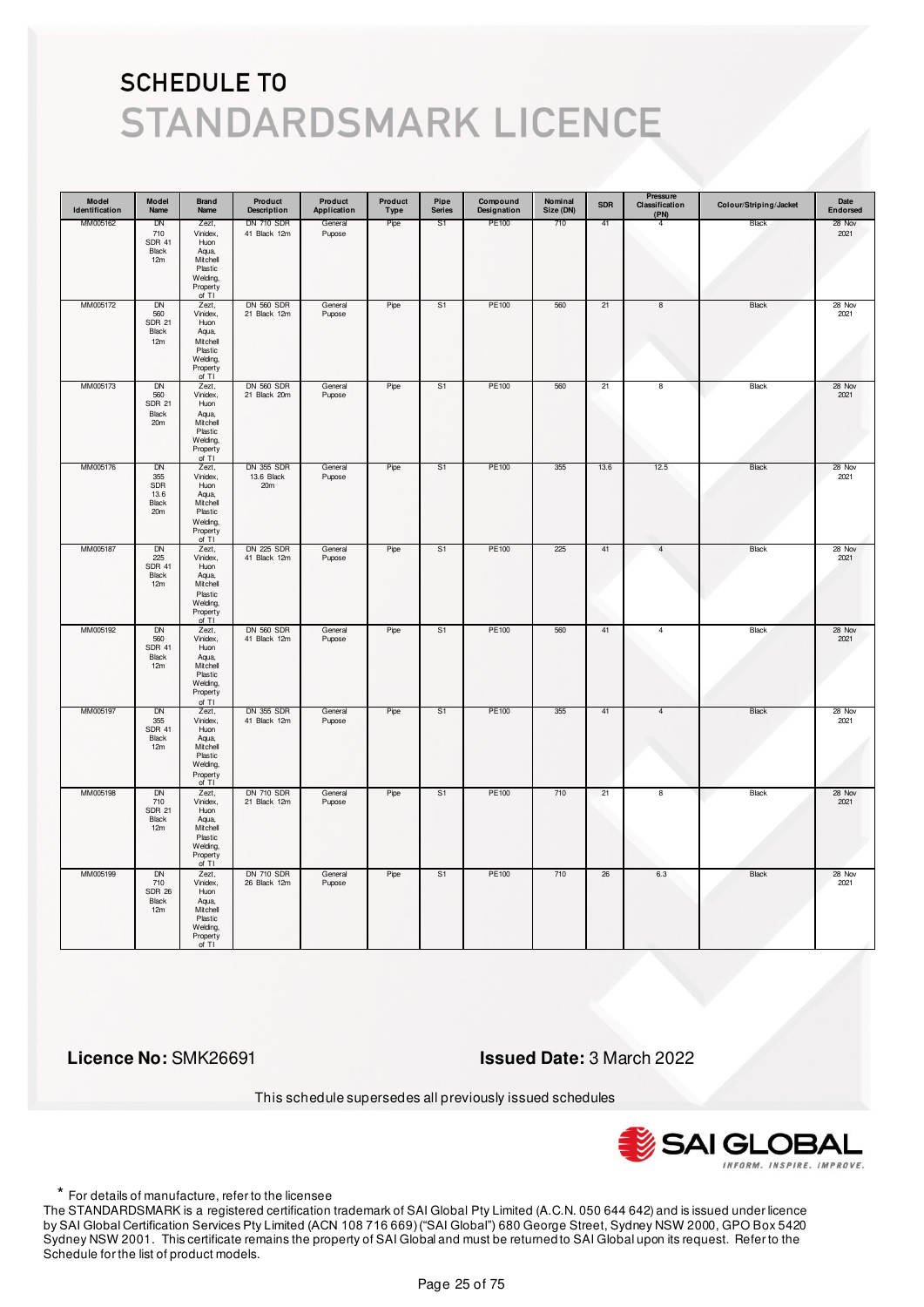| Model<br>Identification | Model<br>Name                                              | <b>Brand</b><br>Name                                                                       | Product<br><b>Description</b>                  | Product<br>Application           | Product<br>Type | Pipe<br><b>Series</b> | Compound<br>Designation | Nominal<br>Size (DN) | <b>SDR</b>     | <b>Pressure</b><br>Classification<br>(PN) | Colour/Striping/Jacket | Date<br>Endorsed |
|-------------------------|------------------------------------------------------------|--------------------------------------------------------------------------------------------|------------------------------------------------|----------------------------------|-----------------|-----------------------|-------------------------|----------------------|----------------|-------------------------------------------|------------------------|------------------|
| MM005203                | DN<br>280<br><b>SDR 11</b><br>Purple<br>Stripe<br>12m      | Zezt,<br>Vinidex,<br>Huon<br>Aqua,<br>Mitchell<br>Plastic<br>Welding,<br>Property<br>of TI | <b>DN 280 SDR</b><br>11 Purple<br>Stripe 12m   | Recycled<br>Water                | Pipe            | S <sub>1</sub>        | PE100                   | 280                  | 11             | 16                                        | Purple Stripe          | 28 Nov<br>2021   |
| MM005205                | DN 90<br><b>SDR 11</b><br>Cream<br>Stripe<br>110m          | Zezt,<br>Vinidex,<br>Huon<br>Aqua,<br>Mitchell<br>Plastic<br>Welding,<br>Property<br>of TI | DN 90 SDR<br>11 Cream<br>Stripe 110m           | Sewer Rising<br>Main             | Pipe            | S <sub>1</sub>        | PE100                   | 90                   | 11             | $16\,$                                    | Cream Stripe           | 28 Nov<br>2021   |
| MM005206                | DN<br>800<br><b>SDR 41</b><br>Black<br>12m                 | Zezt,<br>Vinidex,<br>Huon<br>Aqua,<br>Mitchell<br>Plastic<br>Welding,<br>Property<br>of TI | <b>DN 800 SDR</b><br>41 Black 12m              | General<br>Pupose                | Pipe            | S <sub>1</sub>        | PE100                   | 800                  | 41             | 4                                         | Black                  | 28 Nov<br>2021   |
| MM005209                | DN<br>110<br>SDR 11<br>Purple<br>Stripe<br>12m             | Zezt,<br>Vinidex,<br>Huon<br>Aqua,<br>Mitchell<br>Plastic<br>Welding,<br>Property<br>of TI | <b>DN 110 SDR</b><br>11 Purple<br>Stripe 12m   | Recycled<br>Water                | Pipe            | S1                    | PE100                   | 110                  | 11             | 16                                        | Purple Stripe          | 28 Nov<br>2021   |
| MM005213                | <b>DN</b><br>125<br>SDR<br>13.6<br>Purple<br>Stripe<br>12m | Zezt,<br>Vinidex,<br>Huon<br>Aqua,<br>Mitchell<br>Plastic<br>Welding,<br>Property<br>of TI | <b>DN 125 SDR</b><br>13.6 Purple<br>Stripe 12m | Recycled<br>Water                | Pipe            | S <sub>1</sub>        | PE100                   | 125                  | 13.6           | 12.5                                      | Purple Stripe          | 28 Nov<br>2021   |
| MM005216                | DN 90<br>SDR 9<br>Blue<br>Stripe<br>100m                   | Zezt,<br>Vinidex,<br>Huon<br>Aqua,<br>Mitchell<br>Plastic<br>Welding,<br>Property<br>of TI | DN 90 SDR 9<br><b>Blue Stripe</b><br>100m      | Potable And<br>Drinking<br>Water | Pipe            | S <sub>1</sub>        | <b>PE100</b>            | 90                   | $\overline{9}$ | 20                                        | <b>Blue Stripe</b>     | 28 Nov<br>2021   |
| MM005221                | DN<br>200<br>SDR 9<br>Black<br>12m                         | Zezt,<br>Vinidex,<br>Huon<br>Aqua,<br>Mitchell<br>Plastic<br>Welding,<br>Property<br>of TI | <b>DN 200 SDR</b><br>9 Black 12m               | General<br>Pupose                | Pipe            | S1                    | PE100                   | 200                  | 9              | 20                                        | Black                  | 28 Nov<br>2021   |
| MM005225                | <b>DN</b><br>500<br><b>SDR 21</b><br>Black<br>12m          | Zezt,<br>Vinidex,<br>Huon<br>Aqua,<br>Mitchell<br>Plastic<br>Welding,<br>Property<br>of TI | <b>DN 500 SDR</b><br>21 Black 12m              | General<br>Pupose                | Pipe            | S <sub>1</sub>        | <b>PE100</b>            | 500                  | 21             | 8                                         | <b>Black</b>           | 28 Nov<br>2021   |
| MM005230                | <b>DN 40</b><br>SDR<br>13.6<br>Purple<br>Stripe<br>150m    | Zezt,<br>Vinidex,<br>Huon<br>Aqua,<br>Mitchell<br>Plastic<br>Welding,<br>Property<br>of TI | DN 40 SDR<br>13.6 Purple<br>Stripe 150m        | Recycled<br>Water                | Pipe            | S1                    | PE100                   | 40                   | 13.6           | 12.5                                      | Purple Stripe          | 28 Nov<br>2021   |

 **Licence No:** SMK26691 **Issued Date:** 3 March 2022

This schedule supersedes all previously issued schedules



\* For details of manufacture, refer to the licensee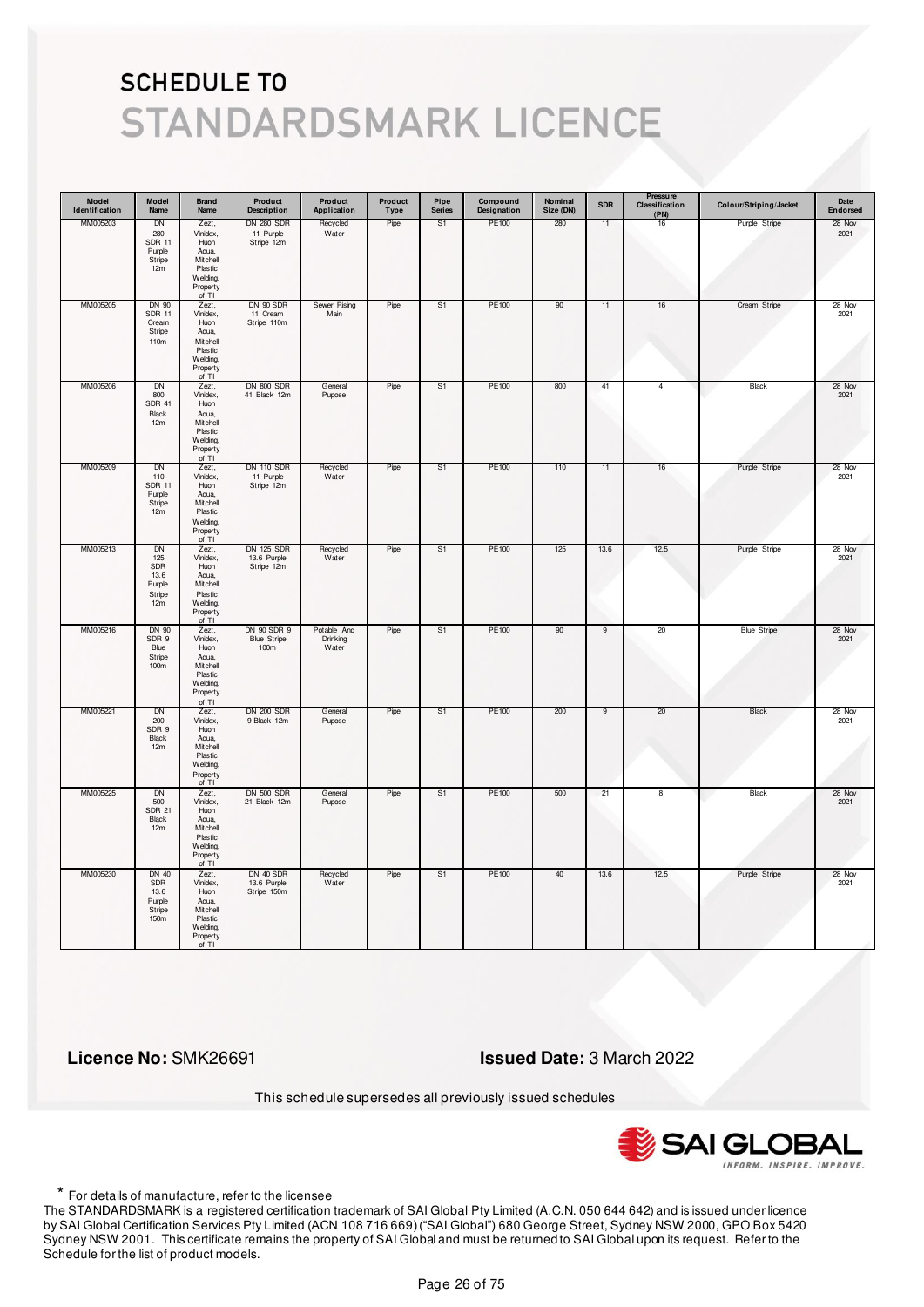| Model<br>Identification | Model<br>Name                                                 | Brand<br>Name                                                                                | Product<br><b>Description</b>               | Product<br>Application           | Product<br><b>Type</b> | Pipe<br><b>Series</b> | Compound<br>Designation | Nominal<br>Size (DN) | <b>SDR</b> | Pressure<br>Classification<br>(PN) | Colour/Striping/Jacket | Date<br>Endorsed |
|-------------------------|---------------------------------------------------------------|----------------------------------------------------------------------------------------------|---------------------------------------------|----------------------------------|------------------------|-----------------------|-------------------------|----------------------|------------|------------------------------------|------------------------|------------------|
| MM005231                | DN<br>160<br><b>SDR 26</b><br>Black<br>20 <sub>m</sub>        | Zezt,<br>Vinidex,<br>Huon<br>Aqua,<br>Mitchell<br>Plastic<br>Welding,<br>Property<br>of TI   | <b>DN 160 SDR</b><br>26 Black 20m           | General<br>Pupose                | Pipe                   | S1                    | PE100                   | 160                  | 26         | 6.3                                | Black                  | 28 Nov<br>2021   |
| MM005234                | DN<br>160<br><b>SDR 41</b><br>Black<br>12m                    | Zezt,<br>Vinidex,<br>Huon<br>Aqua,<br>Mitchell<br>Plastic<br>Welding,<br>Property<br>of TI   | <b>DN 160 SDR</b><br>41 Black 12m           | General<br>Pupose                | Pipe                   | S <sub>1</sub>        | PE100                   | 160                  | 41         | $\overline{4}$                     | Black                  | 28 Nov<br>2021   |
| MM005241                | <b>DN</b><br>500<br><b>SDR 41</b><br>Black<br>20m             | Zezt,<br>Vinidex,<br>Huon<br>Aqua,<br>Mitchell<br>Plastic<br>Welding,<br>Property<br>of TI   | <b>DN 500 SDR</b><br>41 Black 20m           | General<br>Pupose                | Pipe                   | S1                    | PE100                   | 500                  | 41         | $\overline{4}$                     | Black                  | 28 Nov<br>2021   |
| MM005242                | DN<br>355<br><b>SDR 41</b><br>Black<br>20m                    | Zezt,<br>Vinidex,<br>Huon<br>Aqua,<br>Mitchell<br>Plastic<br>Welding,<br>Property<br>of $TI$ | <b>DN 355 SDR</b><br>41 Black 20m           | General<br>Pupose                | Pipe                   | S1                    | PE100                   | 355                  | 41         | 4                                  | Black                  | 28 Nov<br>2021   |
| MM005243                | DN<br>710<br><b>SDR 41</b><br>Black<br>20m                    | Zezt,<br>Vinidex,<br>Huon<br>Aqua,<br>Mitchell<br>Plastic<br>Welding,<br>Property<br>of TI   | <b>DN 710 SDR</b><br>41 Black 20m           | General<br>Pupose                | Pipe                   | S1                    | PE100                   | 710                  | 41         | $\overline{4}$                     | Black                  | 28 Nov<br>2021   |
| MM005244                | <b>DN</b><br>630<br><b>SDR 41</b><br>Black<br>20m             | Zezt,<br>Vinidex,<br>Huon<br>Aqua,<br>Mitchell<br>Plastic<br>Welding,<br>Property<br>of TI   | <b>DN 630 SDR</b><br>41 Black 20m           | General<br>Pupose                | Pipe                   | S <sub>1</sub>        | PE100                   | 630                  | 41         | $\overline{4}$                     | <b>Black</b>           | 28 Nov<br>2021   |
| MM005245                | DN 63<br><b>SDR 11</b><br>Purple<br>Stripe<br>12m             | Zezt,<br>Vinidex,<br>Huon<br>Aqua,<br>Mitchell<br>Plastic<br>Welding,<br>Property<br>of TI   | DN 63 SDR<br>11 Purple<br>Stripe 12m        | Recycled<br>Water                | Pipe                   | S1                    | PE100                   | 63                   | 11         | 16                                 | Purple Stripe          | 28 Nov<br>2021   |
| MM005249                | <b>DN</b><br>125<br><b>SDR 11</b><br>Blue<br>Stripe<br>110m   | Zezt,<br>Vinidex,<br>Huon<br>Aqua,<br>Mitchell<br>Plastic<br>Welding,<br>Property<br>of TI   | <b>DN 125 SDR</b><br>11 Blue Stripe<br>110m | Potable And<br>Drinking<br>Water | Pipe                   | S <sub>1</sub>        | PE100                   | 125                  | 11         | 16                                 | <b>Blue Stripe</b>     | 28 Nov<br>2021   |
| MM005270                | DN 63<br><b>SDR 11</b><br>Cream<br>Stripe<br>200 <sub>m</sub> | Zezt,<br>Vinidex,<br>Huon<br>Aqua,<br>Mitchell<br>Plastic<br>Welding,<br>Property<br>of TI   | DN 63 SDR<br>11 Cream<br>Stripe 200m        | Sewer Rising<br>Main             | Pipe                   | S1                    | PE100                   | 63                   | 11         | $16\,$                             | Cream Stripe           | 28 Nov<br>2021   |

 **Licence No:** SMK26691 **Issued Date:** 3 March 2022

This schedule supersedes all previously issued schedules



\* For details of manufacture, refer to the licensee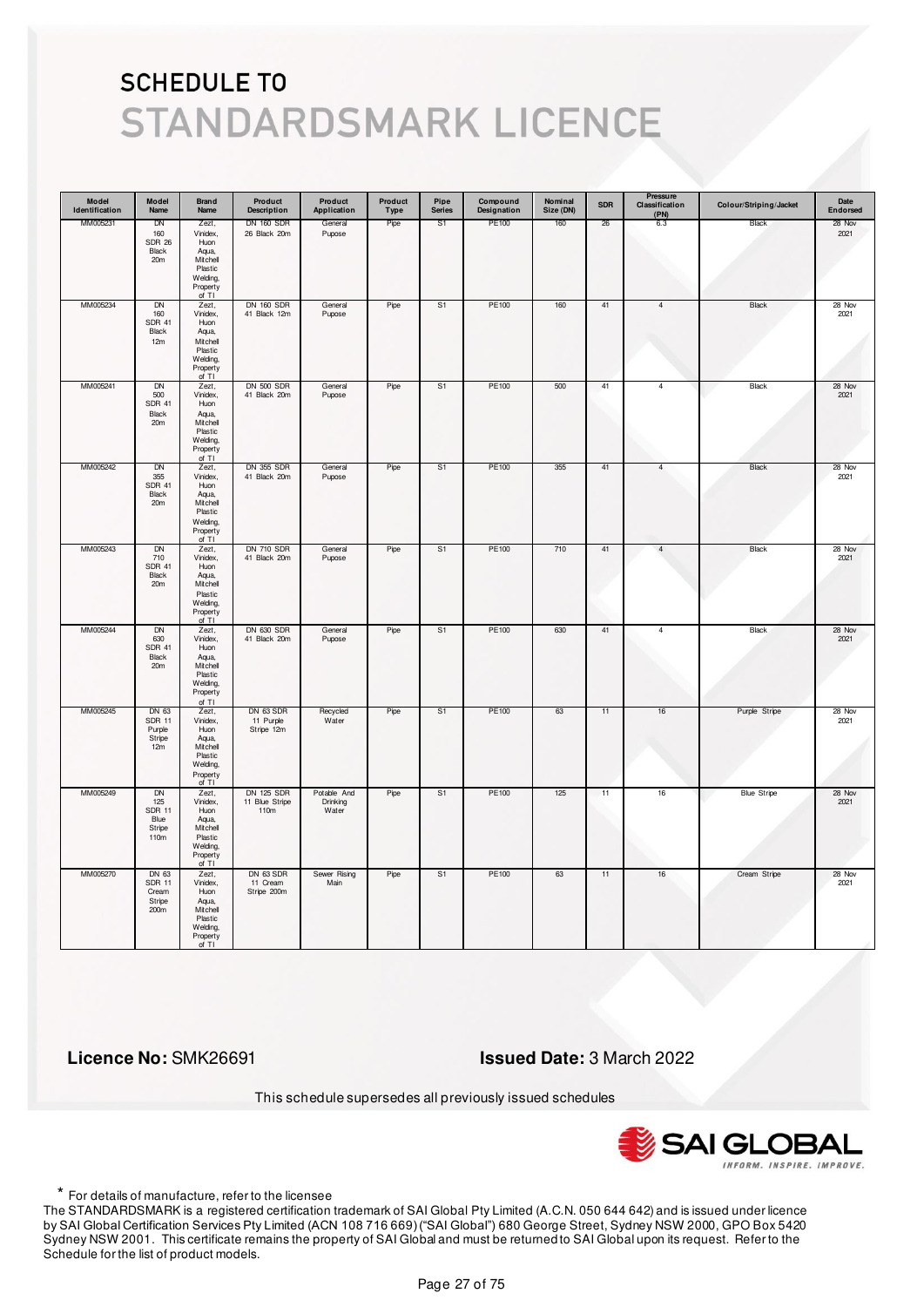| Model<br>Identification | Model<br>Name                                             | Brand<br>Name                                                                                | Product<br><b>Description</b>             | Product<br>Application           | Product<br>Type | Pipe<br><b>Series</b> | Compound<br>Designation | Nominal<br>Size (DN) | <b>SDR</b>     | Pressure<br>Classification<br>(PN) | Colour/Striping/Jacket | Date<br>Endorsed |
|-------------------------|-----------------------------------------------------------|----------------------------------------------------------------------------------------------|-------------------------------------------|----------------------------------|-----------------|-----------------------|-------------------------|----------------------|----------------|------------------------------------|------------------------|------------------|
| MM005274                | <b>DN</b><br>1000<br><b>SDR 41</b><br>Black<br>12m        | Zezt,<br>Vinidex,<br>Huon<br>Aqua,<br>Mitchell<br>Plastic<br>Welding,<br>Property<br>of TI   | <b>DN 1000 SDR</b><br>41 Black 12m        | General<br>Pupose                | Pipe            | S1                    | PE100                   | 1000                 | 41             | 4                                  | Black                  | 28 Nov<br>2021   |
| MM005276                | DN<br>1000<br><b>SDR 26</b><br>Black<br>20m               | Zezt,<br>Vinidex,<br>Huon<br>Aqua,<br>Mitchell<br>Plastic<br>Welding,<br>Property<br>of $TI$ | DN 1000 SDR<br>26 Black 20m               | General<br>Pupose                | Pipe            | S1                    | PE100                   | 1000                 | 26             | $6.3\,$                            | Black                  | 28 Nov<br>2021   |
| MM005277                | DN<br>500<br><b>SDR 26</b><br>Black<br>20 <sub>m</sub>    | Zezt,<br>Vinidex,<br>Huon<br>Aqua,<br>Mitchell<br>Plastic<br>Welding,<br>Property<br>of TI   | <b>DN 500 SDR</b><br>26 Black 20m         | General<br>Pupose                | Pipe            | S <sub>1</sub>        | PE100                   | 500                  | 26             | 6.3                                | Black                  | 28 Nov<br>2021   |
| MM005281                | DN<br>560<br><b>SDR 26</b><br>Black<br>12m                | Zezt,<br>Vinidex,<br>Huon<br>Aqua,<br>Mitchell<br>Plastic<br>Welding,<br>Property<br>of TI   | <b>DN 560 SDR</b><br>26 Black 12m         | General<br>Pupose                | Pipe            | S1                    | PE100                   | 560                  | 26             | 6.3                                | Black                  | 28 Nov<br>2021   |
| MM005286                | DN<br>180<br>SDR 9<br>Black<br>12m                        | Zezt,<br>Vinidex,<br>Huon<br>Aqua,<br>Mitchell<br>Plastic<br>Welding,<br>Property<br>of TI   | <b>DN 180 SDR</b><br>9 Black 12m          | General<br>Pupose                | Pipe            | S <sub>1</sub>        | PE100                   | 180                  | $\overline{9}$ | 20                                 | Black                  | 28 Nov<br>2021   |
| MM005292                | <b>DN</b><br>110<br><b>SDR 11</b><br>Red<br>Stripe<br>12m | Zezt,<br>Vinidex,<br>Huon<br>Aqua,<br>Mitchell<br>Plastic<br>Welding,<br>Property<br>of TI   | <b>DN 110 SDR</b><br>11 Red Stripe<br>12m | Fire Service                     | Pipe            | S <sub>1</sub>        | <b>PE100</b>            | 110                  | 11             | 16                                 | Red Stripe             | 28 Nov<br>2021   |
| MM005295                | DN<br>200<br><b>SDR 17</b><br>Black<br>20m                | Zezt,<br>Vinidex,<br>Huon<br>Aqua,<br>Mitchell<br>Plastic<br>Welding,<br>Property<br>of TI   | <b>DN 200 SDR</b><br>17 Black 20m         | General<br>Pupose                | Pipe            | S1                    | PE100                   | 200                  | 17             | 10                                 | Black                  | 28 Nov<br>2021   |
| MM005298                | <b>DN 75</b><br><b>SDR 17</b><br>Blue<br>Stripe<br>200m   | Zezt,<br>Vinidex,<br>Huon<br>Aqua,<br>Mitchell<br>Plastic<br>Welding,<br>Property<br>of TI   | DN 75 SDR<br>17 Blue Stripe<br>200m       | Potable And<br>Drinking<br>Water | Pipe            | S <sub>1</sub>        | <b>PE100</b>            | 75                   | 17             | 10                                 | <b>Blue Stripe</b>     | 28 Nov<br>2021   |
| MM005319                | <b>DN</b><br>315<br><b>SDR 41</b><br>Black<br>6m          | Zezt,<br>Vinidex,<br>Huon<br>Aqua,<br>Mitchell<br>Plastic<br>Welding,<br>Property<br>of TI   | <b>DN 315 SDR</b><br>41 Black 6m          | General<br>Pupose                | Pipe            | S <sub>1</sub>        | PE100                   | 315                  | 41             | $\overline{4}$                     | Black                  | 28 Nov<br>2021   |

 **Licence No:** SMK26691 **Issued Date:** 3 March 2022

This schedule supersedes all previously issued schedules



\* For details of manufacture, refer to the licensee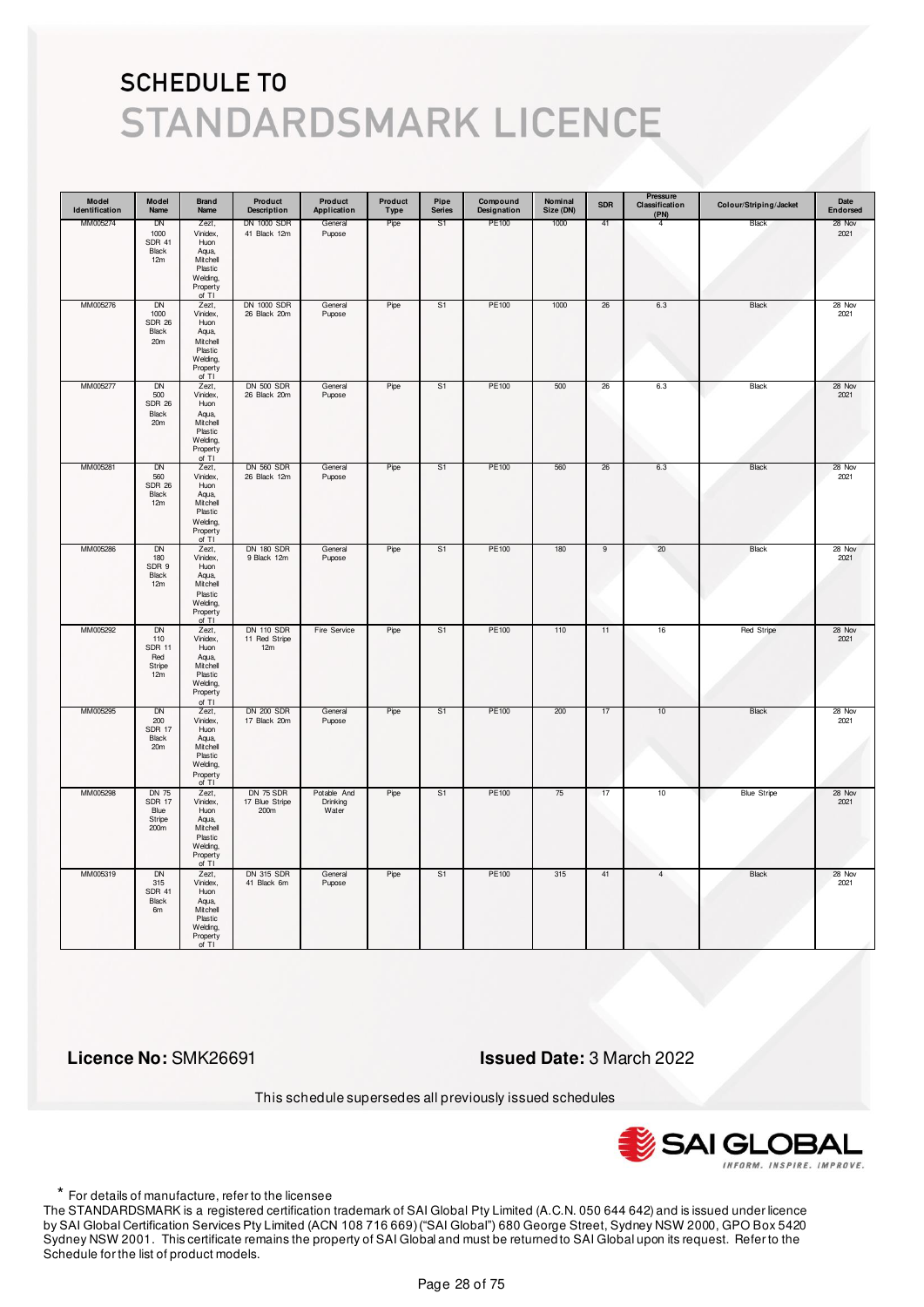| Model<br>Identification | Model<br>Name                                               | Brand<br>Name                                                                              | Product<br><b>Description</b>               | Product<br>Application | Product<br>Type | Pipe<br><b>Series</b> | Compound<br>Designation | Nominal<br>Size (DN) | <b>SDR</b>     | Pressure<br>Classification<br>(PN) | Colour/Striping/Jacket | Date<br>Endorsed |
|-------------------------|-------------------------------------------------------------|--------------------------------------------------------------------------------------------|---------------------------------------------|------------------------|-----------------|-----------------------|-------------------------|----------------------|----------------|------------------------------------|------------------------|------------------|
| MM005326                | DN<br>200<br><b>SDR 41</b><br>Black<br>6m                   | Zezt,<br>Vinidex,<br>Huon<br>Aqua,<br>Mitchell<br>Plastic<br>Welding,<br>Property<br>of TI | <b>DN 200 SDR</b><br>41 Black 6m            | General<br>Pupose      | Pipe            | S1                    | PE100                   | 200                  | 41             | 4                                  | Black                  | 28 Nov<br>2021   |
| MM005327                | <b>DN 40</b><br><b>SDR 11</b><br>Black<br>150m              | Zezt,<br>Vinidex,<br>Huon<br>Aqua,<br>Mitchell<br>Plastic<br>Welding,<br>Property<br>of TI | DN 40 SDR<br>11 Black<br>150m               | General<br>Pupose      | Pipe            | S <sub>1</sub>        | PE100                   | 40                   | 11             | $16\,$                             | Black                  | 28 Nov<br>2021   |
| MM005328                | <b>DN 50</b><br><b>SDR 11</b><br>Black<br>150m              | Zezt,<br>Vinidex,<br>Huon<br>Aqua,<br>Mitchell<br>Plastic<br>Welding,<br>Property<br>of TI | DN 50 SDR<br>11 Black<br>150m               | General<br>Pupose      | Pipe            | S <sub>1</sub>        | PE100                   | 50                   | 11             | 16                                 | Black                  | 28 Nov<br>2021   |
| MM005329                | DN 63<br><b>SDR 11</b><br>Black<br>100m                     | Zezt,<br>Vinidex,<br>Huon<br>Aqua,<br>Mitchell<br>Plastic<br>Welding,<br>Property<br>of TI | DN 63 SDR<br>11 Black<br>100m               | General<br>Pupose      | Pipe            | S1                    | PE100                   | 63                   | 11             | 16                                 | Black                  | 28 Nov<br>2021   |
| MM005330                | <b>DN 90</b><br>SDR<br>13.6<br>Black<br>12m                 | Zezt,<br>Vinidex,<br>Huon<br>Aqua,<br>Mitchell<br>Plastic<br>Welding,<br>Property<br>of TI | DN 90 SDR<br>13.6 Black<br>12m              | General<br>Pupose      | Pipe            | S <sub>1</sub>        | PE100                   | 90                   | 13.6           | 12.5                               | Black                  | 28 Nov<br>2021   |
| MM005336                | <b>DN</b><br>250<br><b>SDR 21</b><br>Black<br>20m           | Zezt,<br>Vinidex,<br>Huon<br>Aqua,<br>Mitchell<br>Plastic<br>Welding,<br>Property<br>of TI | <b>DN 250 SDR</b><br>21 Black 20m           | General<br>Pupose      | Pipe            | S <sub>1</sub>        | PE100                   | 250                  | 21             | 8                                  | <b>Black</b>           | 28 Nov<br>2021   |
| MM005337                | DN<br>280<br><b>SDR 26</b><br>Black<br>20m                  | Zezt,<br>Vinidex,<br>Huon<br>Aqua,<br>Mitchell<br>Plastic<br>Welding,<br>Property<br>of TI | <b>DN 280 SDR</b><br>26 Black 20m           | General<br>Pupose      | Pipe            | S1                    | PE100                   | 280                  | 26             | 6.3                                | Black                  | 28 Nov<br>2021   |
| MM005338                | <b>DN</b><br>280<br>SDR 9<br>Black<br>12m                   | Zezt,<br>Vinidex,<br>Huon<br>Aqua,<br>Mitchell<br>Plastic<br>Welding,<br>Property<br>of TI | <b>DN 280 SDR</b><br>9 Black 12m            | General<br>Pupose      | Pipe            | S <sub>1</sub>        | <b>PE100</b>            | 280                  | $\overline{9}$ | 20                                 | <b>Black</b>           | 28 Nov<br>2021   |
| MM005344                | <b>DN</b><br>250<br><b>SDR 11</b><br>Cream<br>Stripe<br>12m | Zezt,<br>Vinidex,<br>Huon<br>Aqua,<br>Mitchell<br>Plastic<br>Welding,<br>Property<br>of TI | <b>DN 250 SDR</b><br>11 Cream<br>Stripe 12m | Sewer Rising<br>Main   | Pipe            | S <sub>1</sub>        | PE100                   | 250                  | 11             | 16                                 | Cream Stripe           | 28 Nov<br>2021   |

 **Licence No:** SMK26691 **Issued Date:** 3 March 2022

This schedule supersedes all previously issued schedules



\* For details of manufacture, refer to the licensee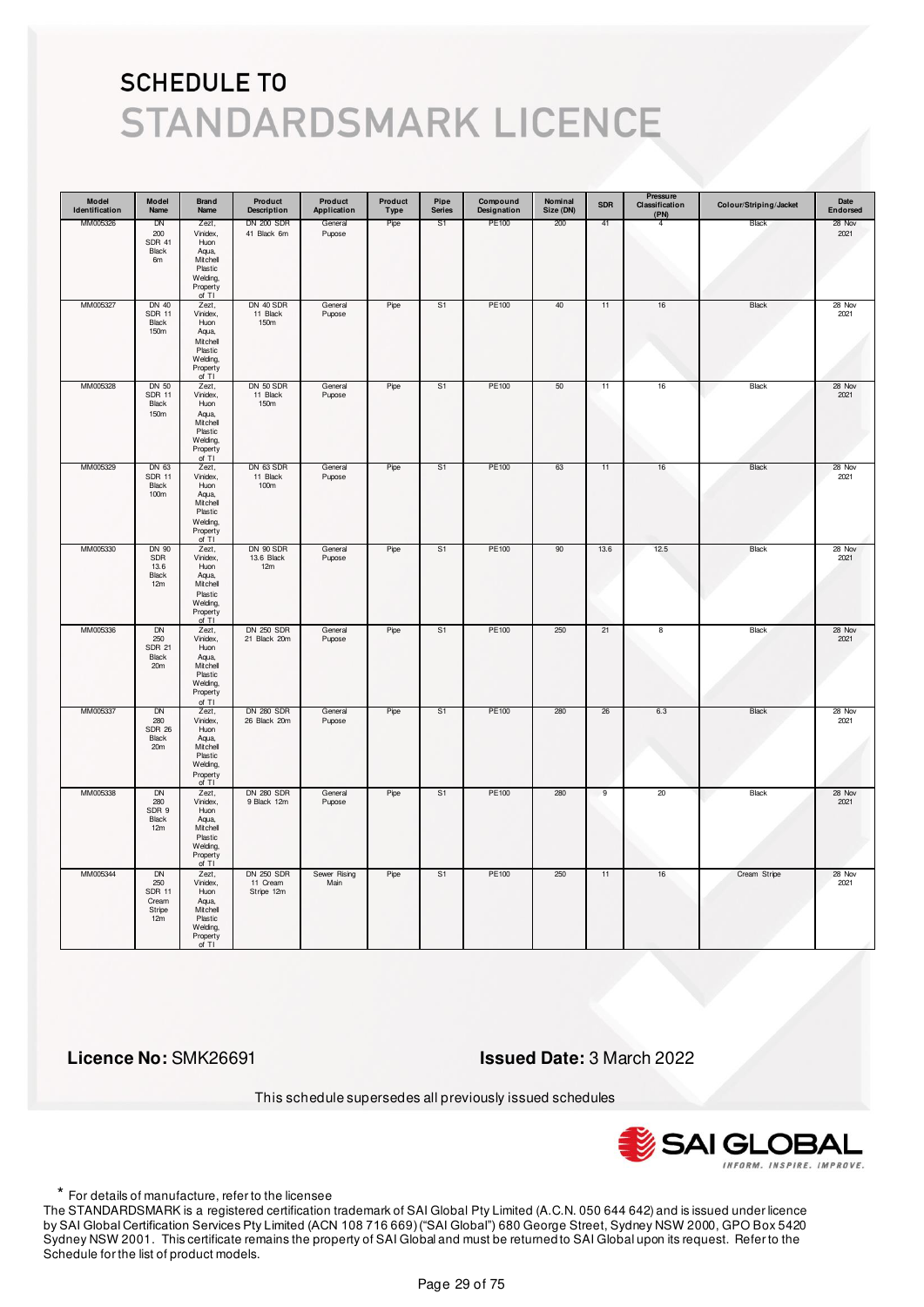| Model<br>Identification | Model<br>Name                                               | Brand<br>Name                                                                                | Product<br><b>Description</b>               | Product<br>Application | Product<br>Type | Pipe<br><b>Series</b> | Compound<br>Designation | Nominal<br>Size (DN) | <b>SDR</b>     | Pressure<br>Classification<br>(PN) | Colour/Striping/Jacket | Date<br>Endorsed |
|-------------------------|-------------------------------------------------------------|----------------------------------------------------------------------------------------------|---------------------------------------------|------------------------|-----------------|-----------------------|-------------------------|----------------------|----------------|------------------------------------|------------------------|------------------|
| MM005345                | DN<br>280<br><b>SDR 11</b><br>Cream<br>Stripe<br>12m        | Zezt,<br>Vinidex,<br>Huon<br>Aqua,<br>Mitchell<br>Plastic<br>Welding,<br>Property<br>of TI   | <b>DN 280 SDR</b><br>11 Cream<br>Stripe 12m | Sewer Rising<br>Main   | Pipe            | S <sub>1</sub>        | PE100                   | 280                  | 11             | 16                                 | Cream Stripe           | 28 Nov<br>2021   |
| MM005351                | <b>DN 75</b><br><b>SDR 11</b><br>Black<br>200m              | Zezt,<br>Vinidex,<br>Huon<br>Aqua,<br>Mitchell<br>Plastic<br>Welding,<br>Property<br>of $TI$ | DN 75 SDR<br>11 Black<br>200m               | General<br>Pupose      | Pipe            | S <sub>1</sub>        | PE100                   | 75                   | 11             | $16\,$                             | Black                  | 28 Nov<br>2021   |
| MM005352                | <b>DN</b><br>225<br>SDR 9<br>Black<br>12m                   | Zezt,<br>Vinidex,<br>Huon<br>Aqua,<br>Mitchell<br>Plastic<br>Welding,<br>Property<br>of TI   | <b>DN 225 SDR</b><br>9 Black 12m            | General<br>Pupose      | Pipe            | S <sub>1</sub>        | PE100                   | 225                  | $\overline{9}$ | 20                                 | Black                  | 28 Nov<br>2021   |
| MM005360                | DN<br>630<br><b>SDR 41</b><br>Black<br>6m                   | Zezt,<br>Vinidex,<br>Huon<br>Aqua,<br>Mitchell<br>Plastic<br>Welding,<br>Property<br>of TI   | <b>DN 630 SDR</b><br>41 Black 6m            | General<br>Pupose      | Pipe            | S1                    | PE100                   | 630                  | 41             | 4                                  | Black                  | 28 Nov<br>2021   |
| MM005362                | DN<br>280<br><b>SDR 21</b><br>Black<br>20m                  | Zezt,<br>Vinidex,<br>Huon<br>Aqua,<br>Mitchell<br>Plastic<br>Welding,<br>Property<br>of TI   | <b>DN 280 SDR</b><br>21 Black 20m           | General<br>Pupose      | Pipe            | S <sub>1</sub>        | PE100                   | 280                  | 21             | $\boldsymbol{8}$                   | Black                  | 28 Nov<br>2021   |
| MM005365                | <b>DN</b><br>110<br>SDR<br>7.4<br>Black<br>6m               | Zezt,<br>Vinidex,<br>Huon<br>Aqua,<br>Mitchell<br>Plastic<br>Welding,<br>Property<br>of TI   | <b>DN 110 SDR</b><br>7.4 Black 6m           | General<br>Pupose      | Pipe            | S <sub>1</sub>        | PE100                   | 110                  | 7.4            | 25                                 | <b>Black</b>           | 28 Nov<br>2021   |
| MM005369                | DN<br>500<br>SDR<br>13.6<br>Black<br>20 <sub>m</sub>        | Zezt,<br>Vinidex,<br>Huon<br>Aqua,<br>Mitchell<br>Plastic<br>Welding,<br>Property<br>of TI   | <b>DN 500 SDR</b><br>13.6 Black<br>20m      | General<br>Pupose      | Pipe            | S1                    | PE100                   | 500                  | 13.6           | 12.5                               | Black                  | 28 Nov<br>2021   |
| MM005373                | <b>DN</b><br>500<br><b>SDR 21</b><br>Black<br>6m            | Zezt,<br>Vinidex,<br>Huon<br>Aqua,<br>Mitchell<br>Plastic<br>Welding,<br>Property<br>of TI   | <b>DN 500 SDR</b><br>21 Black 6m            | General<br>Pupose      | Pipe            | S <sub>1</sub>        | <b>PE100</b>            | 500                  | 21             | $\overline{\mathbf{8}}$            | <b>Black</b>           | 28 Nov<br>2021   |
| MM005377                | <b>DN</b><br>110<br><b>SDR 11</b><br>Cream<br>Stripe<br>12m | Zezt,<br>Vinidex,<br>Huon<br>Aqua,<br>Mitchell<br>Plastic<br>Welding,<br>Property<br>of TI   | <b>DN 110 SDR</b><br>11 Cream<br>Stripe 12m | Sewer Rising<br>Main   | Pipe            | S1                    | PE100                   | 110                  | 11             | $16\,$                             | Cream Stripe           | 28 Nov<br>2021   |

 **Licence No:** SMK26691 **Issued Date:** 3 March 2022

This schedule supersedes all previously issued schedules



\* For details of manufacture, refer to the licensee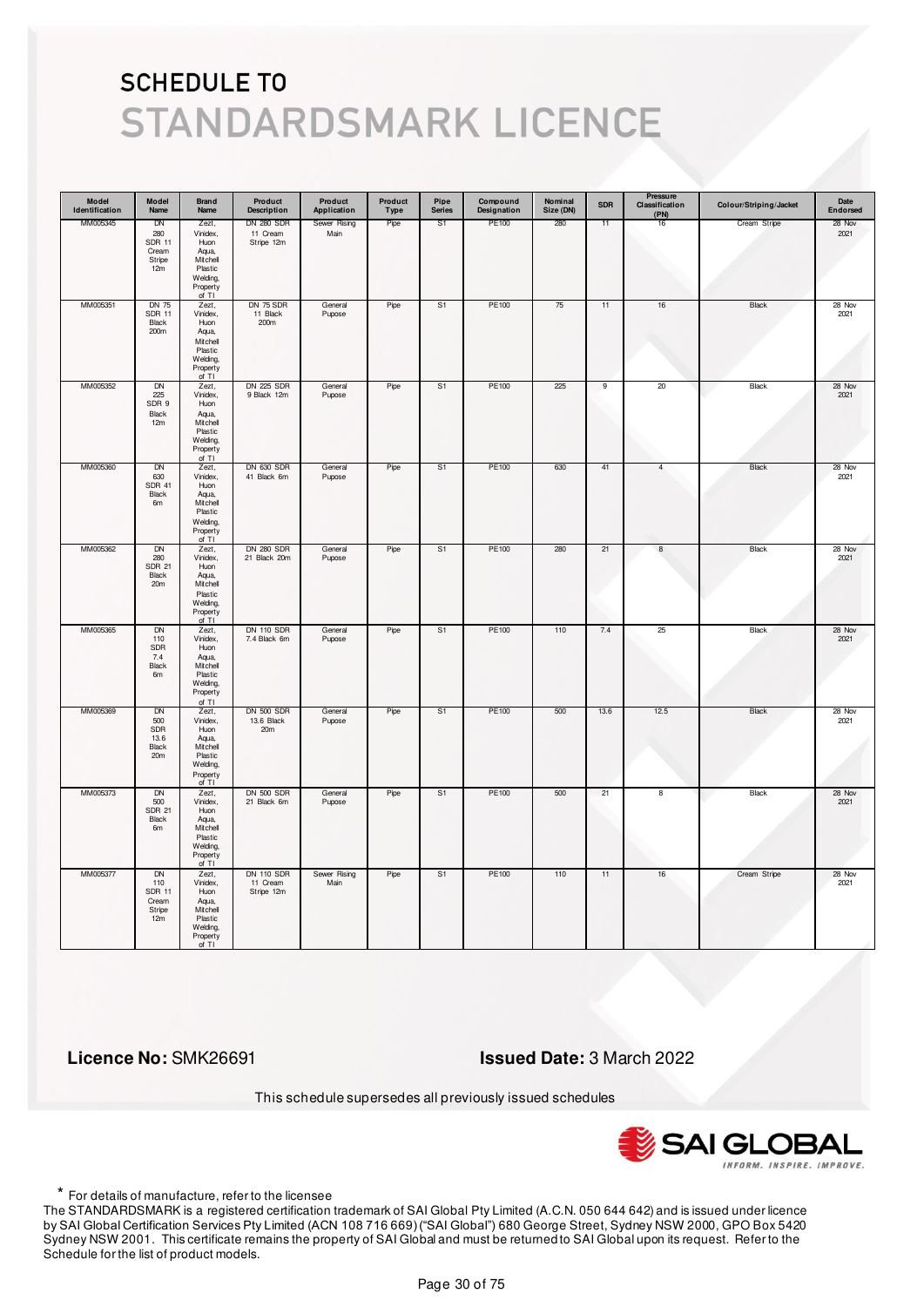| Model<br>Identification | Model<br>Name                                                        | Brand<br>Name                                                                                | Product<br><b>Description</b>                 | Product<br>Application | Product<br>Type | Pipe<br><b>Series</b> | Compound<br>Designation | Nominal<br>Size (DN) | <b>SDR</b> | Pressure<br>Classification<br>(PN) | Colour/Striping/Jacket | Date<br>Endorsed |
|-------------------------|----------------------------------------------------------------------|----------------------------------------------------------------------------------------------|-----------------------------------------------|------------------------|-----------------|-----------------------|-------------------------|----------------------|------------|------------------------------------|------------------------|------------------|
| MM005378                | DN<br>110<br><b>SDR 11</b><br>Cream<br>Stripe<br>100 <sub>m</sub>    | Zezt,<br>Vinidex,<br>Huon<br>Aqua,<br>Mitchell<br>Plastic<br>Welding,<br>Property<br>of TI   | <b>DN 110 SDR</b><br>11 Cream<br>Stripe 100m  | Sewer Rising<br>Main   | Pipe            | S <sub>1</sub>        | PE100                   | 110                  | 11         | 16                                 | Cream Stripe           | 28 Nov<br>2021   |
| MM005385                | DN<br>125<br><b>SDR 11</b><br>Cream<br>Stripe<br>100 <sub>m</sub>    | Zezt,<br>Vinidex,<br>Huon<br>Aqua,<br>Mitchell<br>Plastic<br>Welding,<br>Property<br>of $TI$ | DN 125 SDR<br>11 Cream<br>Stripe 100m         | Sewer Rising<br>Main   | Pipe            | S <sub>1</sub>        | PE100                   | 125                  | 11         | $16\,$                             | Cream Stripe           | 28 Nov<br>2021   |
| MM005386                | <b>DN</b><br>125<br><b>SDR 11</b><br>Cream<br>Stripe<br>12m          | Zezt,<br>Vinidex,<br>Huon<br>Aqua,<br>Mitchell<br>Plastic<br>Welding,<br>Property<br>of TI   | <b>DN 125 SDR</b><br>11 Cream<br>Stripe 12m   | Sewer Rising<br>Main   | Pipe            | S <sub>1</sub>        | PE100                   | 125                  | 11         | $16\,$                             | Cream Stripe           | 28 Nov<br>2021   |
| MM005389                | DN<br>500<br><b>SDR 21</b><br>Black<br>20m                           | Zezt,<br>Vinidex,<br>Huon<br>Aqua,<br>Mitchell<br>Plastic<br>Welding,<br>Property<br>of TI   | <b>DN 500 SDR</b><br>21 Black 20m             | General<br>Pupose      | Pipe            | S1                    | PE100                   | 500                  | 21         | 8                                  | Black                  | 28 Nov<br>2021   |
| MM005390                | DN<br>110<br><b>SDR 17</b><br>Purple<br>Stripe<br>100m               | Zezt,<br>Vinidex,<br>Huon<br>Aqua,<br>Mitchell<br>Plastic<br>Welding,<br>Property<br>of TI   | <b>DN 110 SDR</b><br>17 Purple<br>Stripe 100m | Recycled<br>Water      | Pipe            | S <sub>1</sub>        | PE100                   | 110                  | 17         | 10                                 | Purple Stripe          | 28 Nov<br>2021   |
| MM005393                | <b>DN</b><br>630<br><b>SDR 21</b><br>Black<br>20m                    | Zezt,<br>Vinidex,<br>Huon<br>Aqua,<br>Mitchell<br>Plastic<br>Welding,<br>Property<br>of TI   | <b>DN 630 SDR</b><br>21 Black 20m             | General<br>Pupose      | Pipe            | S <sub>1</sub>        | PE100                   | 630                  | 21         | $\overline{\mathbf{8}}$            | <b>Black</b>           | 28 Nov<br>2021   |
| MM005394                | DN 63<br><b>SDR 41</b><br>Black<br>6m                                | Zezt,<br>Vinidex,<br>Huon<br>Aqua,<br>Mitchell<br>Plastic<br>Welding,<br>Property<br>of TI   | DN 63 SDR<br>41 Black 6m                      | General<br>Pupose      | Pipe            | S1                    | PE100                   | 63                   | 41         | 4                                  | Black                  | 28 Nov<br>2021   |
| MM005432                | <b>DN</b><br>180<br>SDR<br>13.6<br>Black<br>20 <sub>m</sub>          | Zezt,<br>Vinidex,<br>Huon<br>Aqua,<br>Mitchell<br>Plastic<br>Welding,<br>Property<br>of TI   | <b>DN 180 SDR</b><br>13.6 Black<br>20m        | General<br>Pupose      | Pipe            | S <sub>1</sub>        | <b>PE100</b>            | 180                  | 13.6       | 12.5                               | <b>Black</b>           | 28 Nov<br>2021   |
| MM005433                | <b>DN 75</b><br><b>SDR 11</b><br>Cream<br>Stripe<br>100 <sub>m</sub> | Zezt,<br>Vinidex,<br>Huon<br>Aqua,<br>Mitchell<br>Plastic<br>Welding,<br>Property<br>of TI   | DN 75 SDR<br>11 Cream<br>Stripe 100m          | Sewer Rising<br>Main   | Pipe            | S <sub>1</sub>        | PE100                   | 75                   | 11         | $16\,$                             | Cream Stripe           | 28 Nov<br>2021   |

 **Licence No:** SMK26691 **Issued Date:** 3 March 2022

This schedule supersedes all previously issued schedules



\* For details of manufacture, refer to the licensee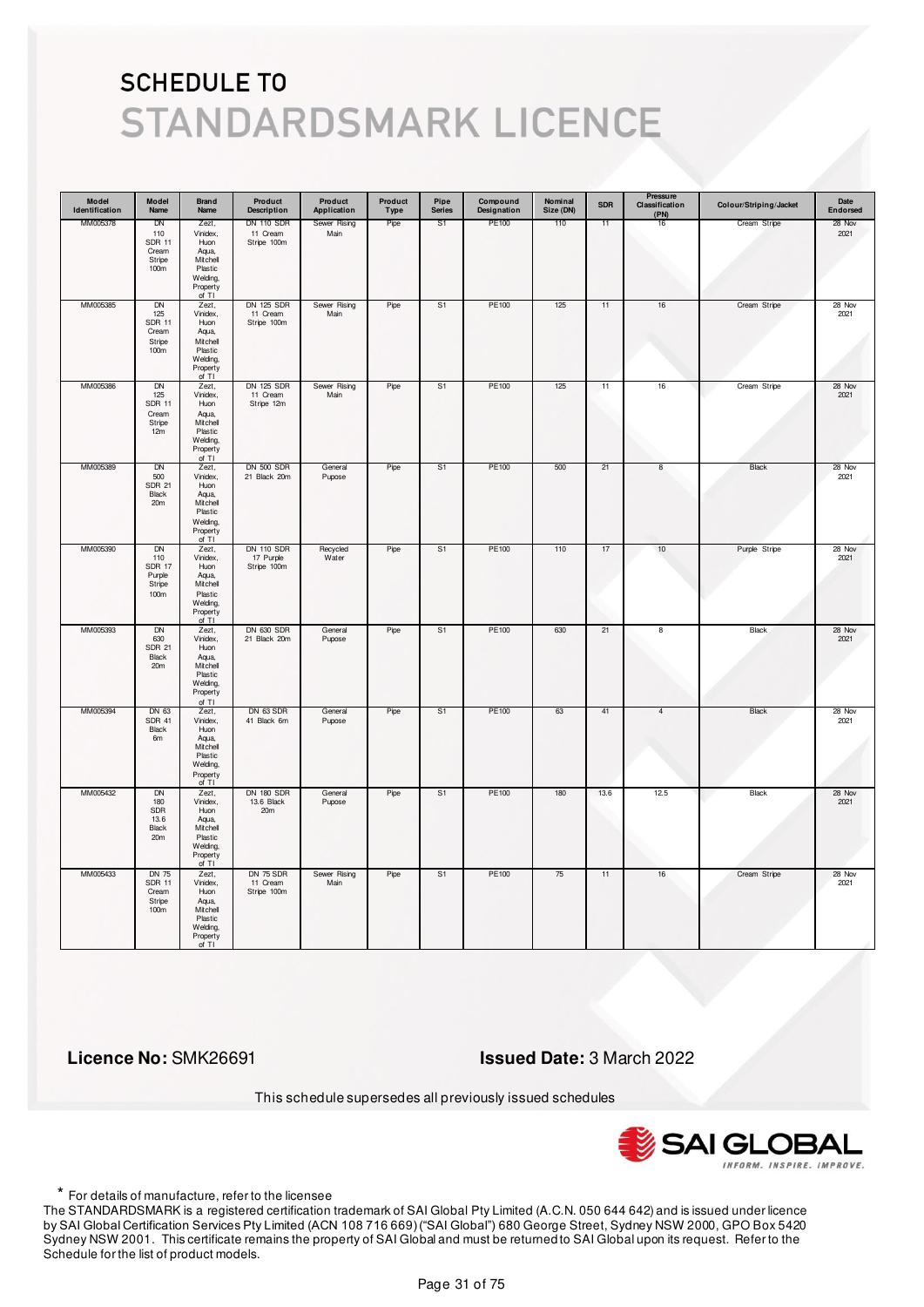| Model<br>Identification | Model<br>Name                                                            | <b>Brand</b><br>Name                                                                       | Product<br><b>Description</b>                | Product<br>Application           | Product<br>Type | Pipe<br><b>Series</b> | Compound<br>Designation | Nominal<br>Size (DN) | <b>SDR</b> | Pressure<br>Classification<br>(PN) | Colour/Striping/Jacket | Date<br>Endorsed |
|-------------------------|--------------------------------------------------------------------------|--------------------------------------------------------------------------------------------|----------------------------------------------|----------------------------------|-----------------|-----------------------|-------------------------|----------------------|------------|------------------------------------|------------------------|------------------|
| MM005434                | <b>DN 75</b><br><b>SDR 11</b><br>Cream<br>Stripe<br>110m                 | Zezt,<br>Vinidex,<br>Huon<br>Aqua,<br>Mitchell<br>Plastic<br>Welding,<br>Property<br>of TI | DN 75 SDR<br>11 Cream<br>Stripe 110m         | Sewer Rising<br>Main             | Pipe            | S1                    | PE100                   | 75                   | 11         | 16                                 | Cream Stripe           | 28 Nov<br>2021   |
| MM005435                | <b>DN 40</b><br><b>SDR 11</b><br>Cream<br>Stripe<br>100m                 | Zezt,<br>Vinidex,<br>Huon<br>Aqua,<br>Mitchell<br>Plastic<br>Welding,<br>Property<br>of TI | DN 40 SDR<br>11 Cream<br>Stripe 100m         | Sewer Rising<br>Main             | Pipe            | S1                    | PE100                   | 40                   | 11         | $16\,$                             | Cream Stripe           | 28 Nov<br>2021   |
| MM005440                | DN 63<br><b>SDR 11</b><br>Blue<br>Stripe<br>50 <sub>m</sub>              | Zezt,<br>Vinidex,<br>Huon<br>Aqua,<br>Mitchell<br>Plastic<br>Welding,<br>Property<br>of TI | DN 63 SDR<br>11 Blue Stripe<br>50m           | Potable And<br>Drinking<br>Water | Pipe            | S <sub>1</sub>        | PE100                   | 63                   | 11         | $16\,$                             | <b>Blue Stripe</b>     | 28 Nov<br>2021   |
| MM005441                | DN<br>315<br><b>SDR 21</b><br>Black<br>20 <sub>m</sub>                   | Zezt,<br>Vinidex,<br>Huon<br>Aqua,<br>Mitchell<br>Plastic<br>Welding,<br>Property<br>of TI | <b>DN 315 SDR</b><br>21 Black 20m            | General<br>Pupose                | Pipe            | S1                    | PE100                   | 315                  | 21         | 8                                  | Black                  | 28 Nov<br>2021   |
| MM005456                | DN<br>280<br><b>SDR 11</b><br>Blue<br>Stripe<br>20m                      | Zezt,<br>Vinidex,<br>Huon<br>Aqua,<br>Mitchell<br>Plastic<br>Welding,<br>Property<br>of TI | <b>DN 280 SDR</b><br>11 Blue Stripe<br>20m   | Potable And<br>Drinking<br>Water | Pipe            | S1                    | PE100                   | 280                  | 11         | 16                                 | <b>Blue Stripe</b>     | 28 Nov<br>2021   |
| MM005457                | <b>DN</b><br>280<br><b>SDR 11</b><br>Purple<br>Stripe<br>20 <sub>m</sub> | Zezt,<br>Vinidex,<br>Huon<br>Aqua,<br>Mitchell<br>Plastic<br>Welding,<br>Property<br>of TI | <b>DN 280 SDR</b><br>11 Purple<br>Stripe 20m | Recycled<br>Water                | Pipe            | S <sub>1</sub>        | <b>PE100</b>            | 280                  | 11         | 16                                 | Purple Stripe          | 28 Nov<br>2021   |
| MM005458                | DN 50<br><b>SDR 11</b><br>Cream<br>Stripe<br>100 <sub>m</sub>            | Zezt,<br>Vinidex,<br>Huon<br>Aqua,<br>Mitchell<br>Plastic<br>Welding,<br>Property<br>of TI | DN 50 SDR<br>11 Cream<br>Stripe 100m         | Sewer Rising<br>Main             | Pipe            | S1                    | PE100                   | 50                   | 11         | 16                                 | Cream Stripe           | 28 Nov<br>2021   |
| MM005459                | DN 63<br><b>SDR 11</b><br>Cream<br>Stripe<br>50m                         | Zezt,<br>Vinidex,<br>Huon<br>Aqua,<br>Mitchell<br>Plastic<br>Welding,<br>Property<br>of TI | DN 63 SDR<br>11 Cream<br>Stripe 50m          | Sewer Rising<br>Main             | Pipe            | S <sub>1</sub>        | <b>PE100</b>            | 63                   | 11         | 16                                 | Cream Stripe           | 28 Nov<br>2021   |
| MM005460                | <b>DN</b><br>315<br>SDR<br>13.6<br><b>Black</b><br>20m                   | Zezt,<br>Vinidex,<br>Huon<br>Aqua,<br>Mitchell<br>Plastic<br>Welding,<br>Property<br>of TI | <b>DN 315 SDR</b><br>13.6 Black<br>20m       | General<br>Pupose                | Pipe            | S <sub>1</sub>        | PE100                   | 315                  | 13.6       | 12.5                               | Black                  | 28 Nov<br>2021   |

 **Licence No:** SMK26691 **Issued Date:** 3 March 2022

This schedule supersedes all previously issued schedules



\* For details of manufacture, refer to the licensee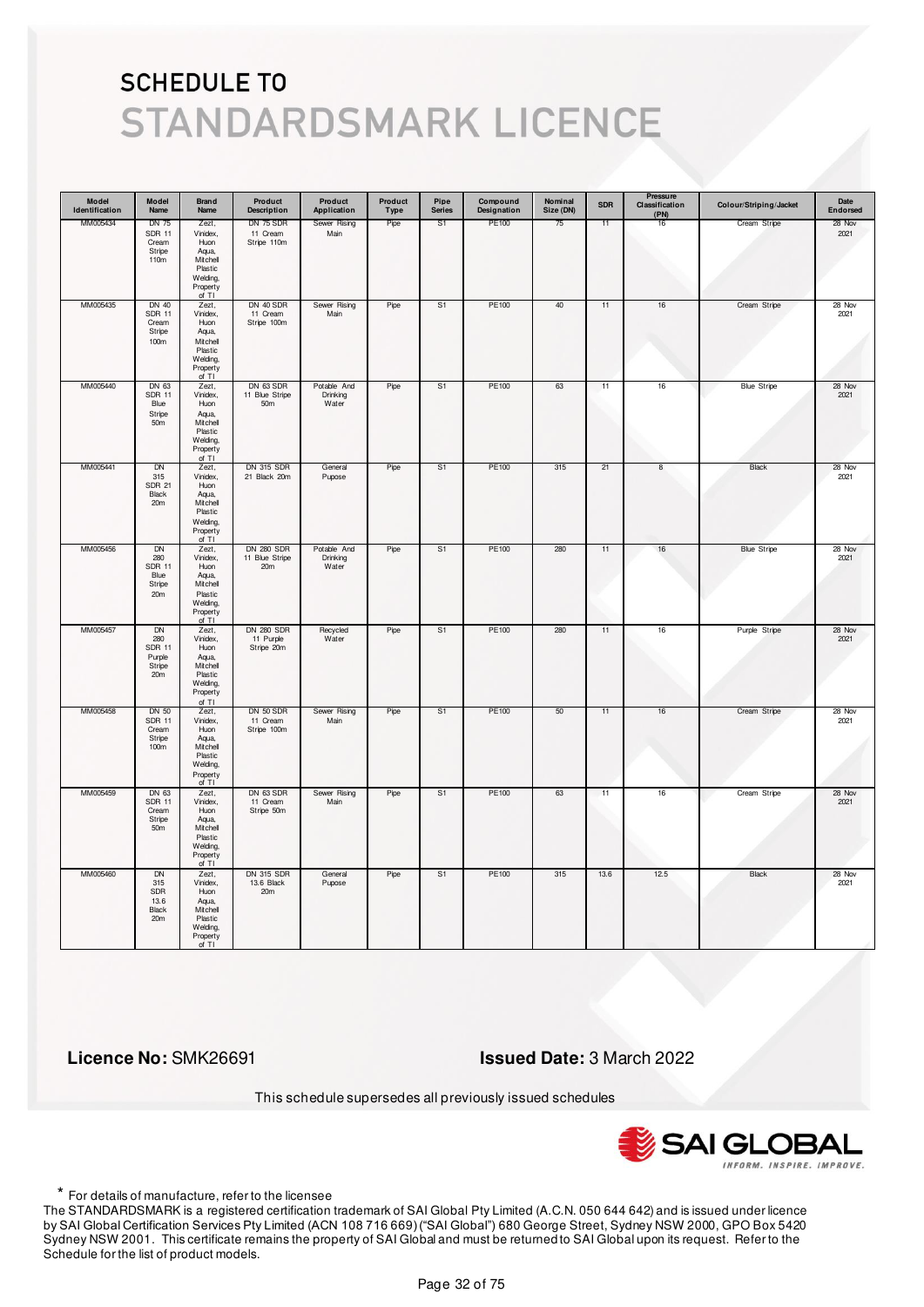| Model<br>Identification | Model<br>Name                                                            | <b>Brand</b><br>Name                                                                       | Product<br><b>Description</b>                         | Product<br>Application           | Product<br>Type | Pipe<br><b>Series</b> | Compound<br>Designation | Nominal<br>Size (DN) | <b>SDR</b> | Pressure<br>Classification<br>(PN) | Colour/Striping/Jacket | Date<br>Endorsed |
|-------------------------|--------------------------------------------------------------------------|--------------------------------------------------------------------------------------------|-------------------------------------------------------|----------------------------------|-----------------|-----------------------|-------------------------|----------------------|------------|------------------------------------|------------------------|------------------|
| MM005461                | DN<br>160<br><b>SDR 11</b><br>Black<br>20 <sub>m</sub>                   | Zezt,<br>Vinidex,<br>Huon<br>Aqua,<br>Mitchell<br>Plastic<br>Welding,<br>Property<br>of TI | <b>DN 160 SDR</b><br>11 Black 20m                     | General<br>Pupose                | Pipe            | S1                    | PE100                   | 160                  | 11         | 16                                 | Black                  | 28 Nov<br>2021   |
| MM005463                | DN<br>280<br><b>SDR 17</b><br>Black<br>20m                               | Zezt,<br>Vinidex,<br>Huon<br>Aqua,<br>Mitchell<br>Plastic<br>Welding,<br>Property<br>of TI | <b>DN 280 SDR</b><br>17 Black 20m                     | General<br>Pupose                | Pipe            | S1                    | PE100                   | 280                  | 17         | $10$                               | Black                  | 28 Nov<br>2021   |
| MM005474                | <b>DN 25</b><br><b>SDR 11</b><br>Blue<br>Stripe<br>50m                   | Zezt,<br>Vinidex,<br>Huon<br>Aqua,<br>Mitchell<br>Plastic<br>Welding,<br>Property<br>of TI | <b>DN 25 SDR</b><br>11 Blue Stripe<br>50 <sub>m</sub> | Potable And<br>Drinking<br>Water | Pipe            | S1                    | PE100                   | 25                   | 11         | $16\,$                             | <b>Blue Stripe</b>     | 28 Nov<br>2021   |
| MM005475                | <b>DN 50</b><br><b>SDR 11</b><br>Blue<br>Stripe<br>50 <sub>m</sub>       | Zezt,<br>Vinidex,<br>Huon<br>Aqua,<br>Mitchell<br>Plastic<br>Welding,<br>Property<br>of TI | DN 50 SDR<br>11 Blue Stripe<br>50 <sub>m</sub>        | Potable And<br>Drinking<br>Water | Pipe            | S1                    | PE100                   | 50                   | 11         | 16                                 | <b>Blue Stripe</b>     | 28 Nov<br>2021   |
| MM005479                | <b>DN 50</b><br><b>SDR 11</b><br>Blue<br>Stripe<br>100 <sub>m</sub>      | Zezt,<br>Vinidex,<br>Huon<br>Aqua,<br>Mitchell<br>Plastic<br>Welding,<br>Property<br>of TI | DN 50 SDR<br>11 Blue Stripe<br>100m                   | Potable And<br>Drinking<br>Water | Pipe            | S1                    | PE100                   | 50                   | 11         | 16                                 | <b>Blue Stripe</b>     | 28 Nov<br>2021   |
| MM005496                | <b>DN</b><br>400<br><b>SDR 11</b><br>Purple<br>Stripe<br>20 <sub>m</sub> | Zezt,<br>Vinidex,<br>Huon<br>Aqua,<br>Mitchell<br>Plastic<br>Welding,<br>Property<br>of TI | <b>DN 400 SDR</b><br>11 Purple<br>Stripe 20m          | Recycled<br>Water                | Pipe            | S <sub>1</sub>        | <b>PE100</b>            | 400                  | 11         | 16                                 | Purple Stripe          | 28 Nov<br>2021   |
| MM005497                | DN<br>400<br><b>SDR 11</b><br>Purple<br>Stripe<br>12m                    | Zezt,<br>Vinidex,<br>Huon<br>Aqua,<br>Mitchell<br>Plastic<br>Welding,<br>Property<br>of TI | <b>DN 400 SDR</b><br>11 Purple<br>Stripe 12m          | Recycled<br>Water                | Pipe            | S1                    | PE100                   | 400                  | 11         | 16                                 | Purple Stripe          | 28 Nov<br>2021   |
| MM005499                | <b>DN</b><br>400<br><b>SDR 11</b><br>Blue<br>Stripe<br>12m               | Zezt,<br>Vinidex,<br>Huon<br>Aqua,<br>Mitchell<br>Plastic<br>Welding,<br>Property<br>of TI | <b>DN 400 SDR</b><br>11 Blue Stripe<br>12m            | Potable And<br>Drinking<br>Water | Pipe            | S <sub>1</sub>        | <b>PE100</b>            | 400                  | 11         | 16                                 | <b>Blue Stripe</b>     | 28 Nov<br>2021   |
| MM005505                | <b>DN</b><br>1000<br><b>SDR 17</b><br>Black<br>12m                       | Zezt,<br>Vinidex,<br>Huon<br>Aqua,<br>Mitchell<br>Plastic<br>Welding,<br>Property<br>of TI | <b>DN 1000 SDR</b><br>17 Black 12m                    | General<br>Pupose                | Pipe            | S <sub>1</sub>        | PE100                   | 1000                 | 17         | 10                                 | Black                  | 28 Nov<br>2021   |

 **Licence No:** SMK26691 **Issued Date:** 3 March 2022

This schedule supersedes all previously issued schedules



\* For details of manufacture, refer to the licensee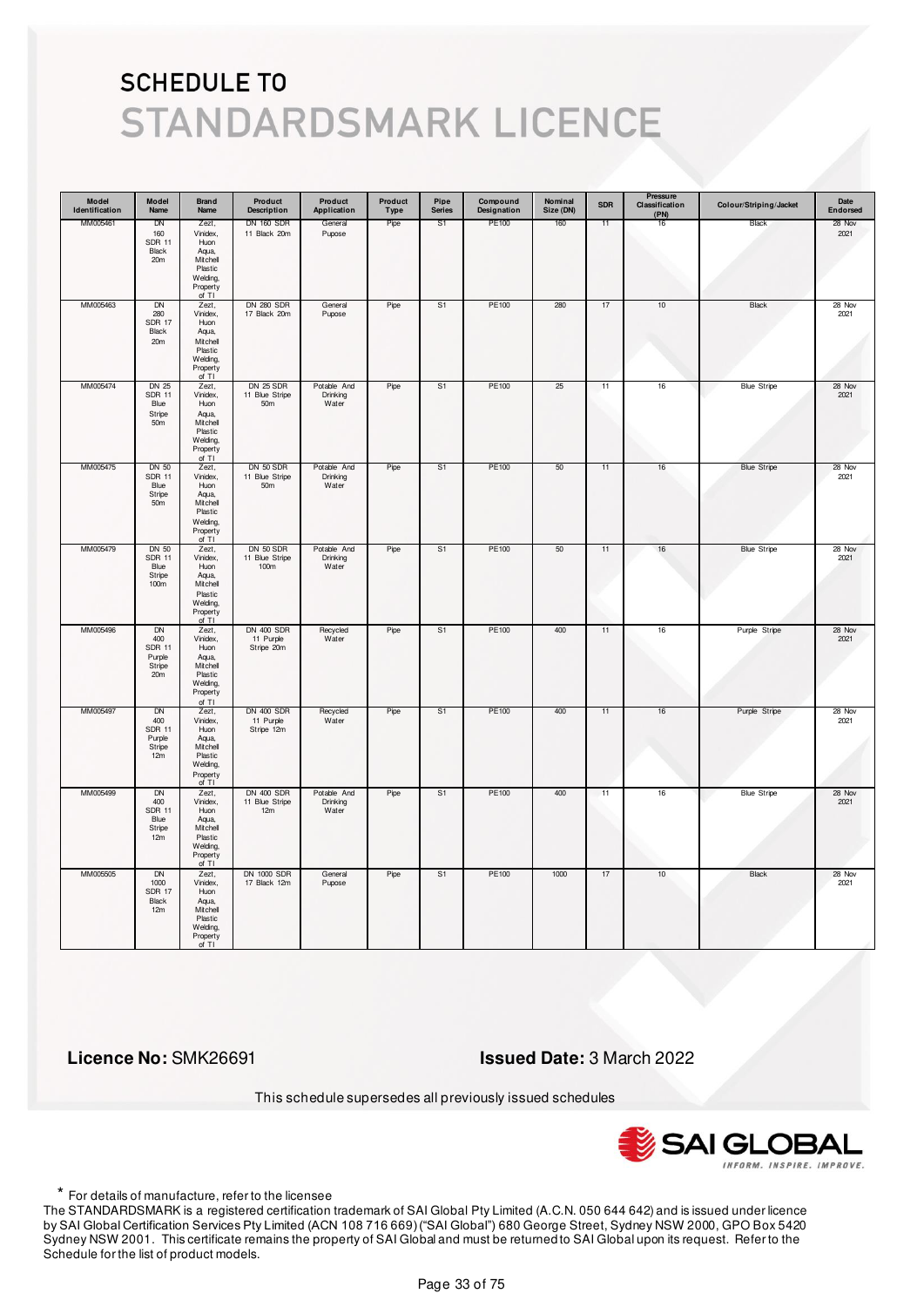| Model<br>Identification | Model<br>Name                                                        | Brand<br>Name                                                                              | Product<br><b>Description</b>              | Product<br>Application           | Product<br>Type | Pipe<br><b>Series</b> | Compound<br>Designation | Nominal<br>Size (DN) | <b>SDR</b> | Pressure<br>Classification<br>(PN) | Colour/Striping/Jacket | Date<br>Endorsed |
|-------------------------|----------------------------------------------------------------------|--------------------------------------------------------------------------------------------|--------------------------------------------|----------------------------------|-----------------|-----------------------|-------------------------|----------------------|------------|------------------------------------|------------------------|------------------|
| MM005516                | DN 63<br><b>SDR 11</b><br>Purple<br>Stripe<br>100 <sub>m</sub>       | Zezt,<br>Vinidex,<br>Huon<br>Aqua,<br>Mitchell<br>Plastic<br>Welding,<br>Property<br>of TI | DN 63 SDR<br>11 Purple<br>Stripe 100m      | Recycled<br>Water                | Pipe            | S1                    | PE100                   | 63                   | 11         | 16                                 | Purple Stripe          | 28 Nov<br>2021   |
| MM005519                | <b>DN 40</b><br><b>SDR 11</b><br>Purple<br>Stripe<br>50 <sub>m</sub> | Zezt,<br>Vinidex,<br>Huon<br>Aqua,<br>Mitchell<br>Plastic<br>Welding,<br>Property<br>of TI | DN 40 SDR<br>11 Purple<br>Stripe 50m       | Recycled<br>Water                | Pipe            | S <sub>1</sub>        | PE100                   | 40                   | 11         | $16\,$                             | Purple Stripe          | 28 Nov<br>2021   |
| MM005520                | DN 40<br><b>SDR 11</b><br>Blue<br>Stripe<br>50 <sub>m</sub>          | Zezt,<br>Vinidex,<br>Huon<br>Aqua,<br>Mitchell<br>Plastic<br>Welding,<br>Property<br>of TI | DN 40 SDR<br>11 Blue Stripe<br>50m         | Potable And<br>Drinking<br>Water | Pipe            | S <sub>1</sub>        | PE100                   | 40                   | 11         | 16                                 | <b>Blue Stripe</b>     | 28 Nov<br>2021   |
| MM005521                | DN<br>355<br><b>SDR</b><br>7.4<br><b>Black</b><br>20m                | Zezt,<br>Vinidex,<br>Huon<br>Aqua,<br>Mitchell<br>Plastic<br>Welding,<br>Property<br>of TI | DN 355 SDR<br>7.4 Black 20m                | General<br>Pupose                | Pipe            | S1                    | PE100                   | 355                  | 7.4        | 25                                 | Black                  | 28 Nov<br>2021   |
| MM005525                | DN<br>355<br><b>SDR 26</b><br>Black<br>20m                           | Zezt,<br>Vinidex,<br>Huon<br>Aqua,<br>Mitchell<br>Plastic<br>Welding,<br>Property<br>of TI | <b>DN 355 SDR</b><br>26 Black 20m          | General<br>Pupose                | Pipe            | S <sub>1</sub>        | PE100                   | 355                  | 26         | 6.3                                | Black                  | 28 Nov<br>2021   |
| MM005529                | <b>DN</b><br>355<br><b>SDR 11</b><br>Blue<br>Stripe<br>12m           | Zezt,<br>Vinidex,<br>Huon<br>Aqua,<br>Mitchell<br>Plastic<br>Welding,<br>Property<br>of TI | <b>DN 355 SDR</b><br>11 Blue Stripe<br>12m | Potable And<br>Drinking<br>Water | Pipe            | S <sub>1</sub>        | <b>PE100</b>            | 355                  | 11         | 16                                 | <b>Blue Stripe</b>     | 28 Nov<br>2021   |
| MM005543                | <b>DN 40</b><br>SDR<br>13.6<br>Black<br>6m                           | Zezt,<br>Vinidex,<br>Huon<br>Aqua,<br>Mitchell<br>Plastic<br>Welding,<br>Property<br>of TI | DN 40 SDR<br>13.6 Black 6m                 | General<br>Pupose                | Pipe            | S1                    | PE100                   | 40                   | 13.6       | 12.5                               | Black                  | 28 Nov<br>2021   |
| MM005553                | <b>DN 50</b><br>SDR<br>13.6<br>Black<br>150m                         | Zezt,<br>Vinidex,<br>Huon<br>Aqua,<br>Mitchell<br>Plastic<br>Welding,<br>Property<br>of TI | DN 50 SDR<br>13.6 Black<br>150m            | General<br>Pupose                | Pipe            | S <sub>1</sub>        | <b>PE100</b>            | 50                   | 13.6       | 12.5                               | <b>Black</b>           | 28 Nov<br>2021   |
| MM005556                | DN 63<br><b>SDR 11</b><br>Black<br>6m                                | Zezt,<br>Vinidex,<br>Huon<br>Aqua,<br>Mitchell<br>Plastic<br>Welding,<br>Property<br>of TI | DN 63 SDR<br>11 Black 6m                   | General<br>Pupose                | Pipe            | S1                    | PE100                   | 63                   | 11         | 16                                 | <b>Black</b>           | 28 Nov<br>2021   |

 **Licence No:** SMK26691 **Issued Date:** 3 March 2022

This schedule supersedes all previously issued schedules



\* For details of manufacture, refer to the licensee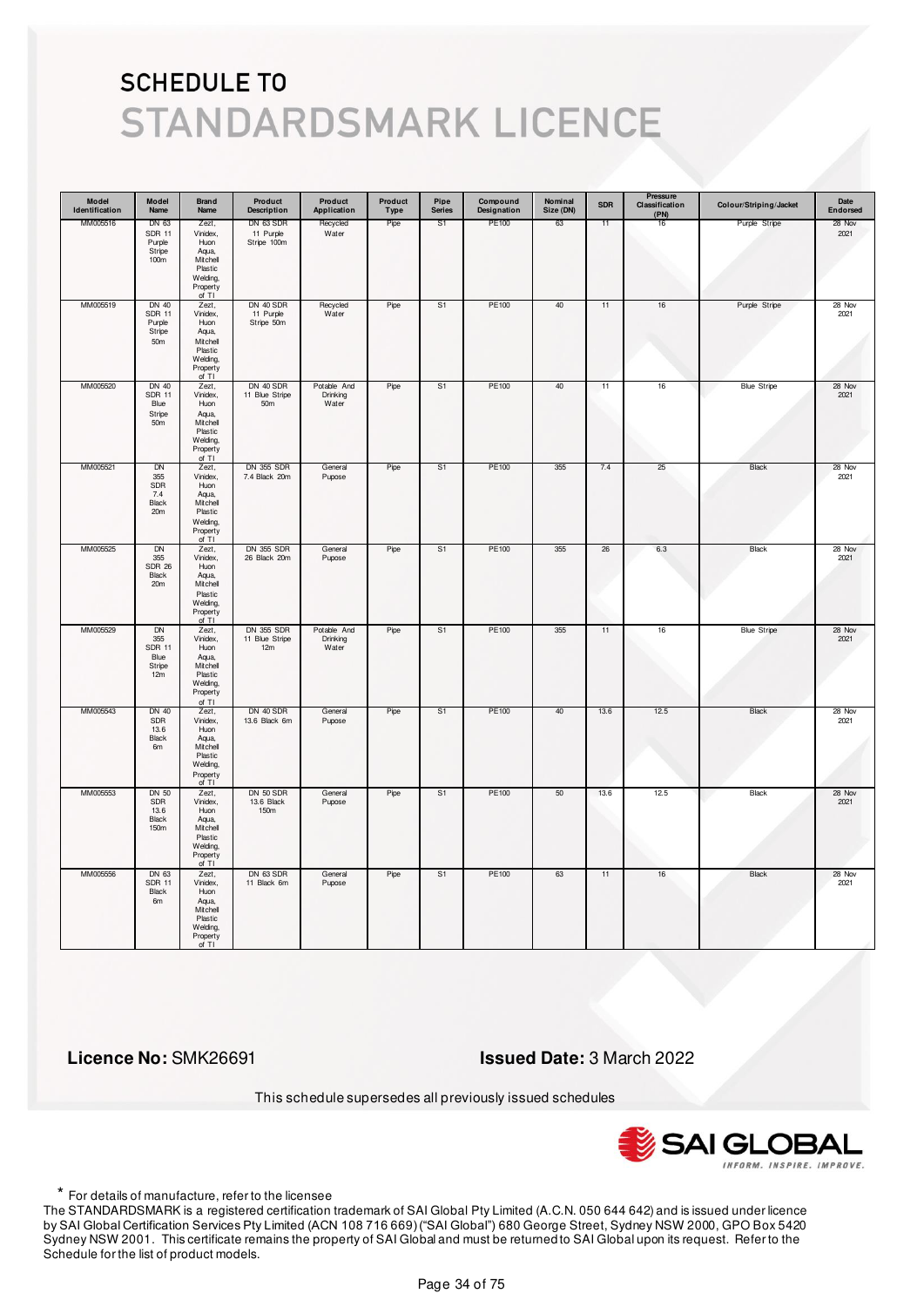| Model<br>Identification | Model<br>Name                                         | Brand<br>Name                                                                              | Product<br><b>Description</b>      | Product<br>Application | Product<br>Type | Pipe<br><b>Series</b> | Compound<br>Designation | Nominal<br>Size (DN) | <b>SDR</b> | Pressure<br>Classification<br>(PN) | Colour/Striping/Jacket | Date<br>Endorsed |
|-------------------------|-------------------------------------------------------|--------------------------------------------------------------------------------------------|------------------------------------|------------------------|-----------------|-----------------------|-------------------------|----------------------|------------|------------------------------------|------------------------|------------------|
| MM005557                | DN 63<br>SDR<br>13.6<br>Black<br>12m                  | Zezt,<br>Vinidex,<br>Huon<br>Aqua,<br>Mitchell<br>Plastic<br>Welding,<br>Property<br>of TI | DN 63 SDR<br>13.6 Black<br>12m     | General<br>Pupose      | Pipe            | S1                    | PE100                   | 63                   | 13.6       | 12.5                               | Black                  | 28 Nov<br>2021   |
| MM005559                | DN 63<br>SDR<br>13.6<br>Black<br>100m                 | Zezt,<br>Vinidex,<br>Huon<br>Aqua,<br>Mitchell<br>Plastic<br>Welding,<br>Property<br>of TI | DN 63 SDR<br>13.6 Black<br>100m    | General<br>Pupose      | Pipe            | S <sub>1</sub>        | PE100                   | 63                   | 13.6       | 12.5                               | Black                  | 28 Nov<br>2021   |
| MM005564                | <b>DN 75</b><br>SDR<br>13.6<br>Black<br>100m          | Zezt,<br>Vinidex,<br>Huon<br>Aqua,<br>Mitchell<br>Plastic<br>Welding,<br>Property<br>of TI | DN 75 SDR<br>13.6 Black<br>100m    | General<br>Pupose      | Pipe            | S <sub>1</sub>        | PE100                   | 75                   | 13.6       | 12.5                               | Black                  | 28 Nov<br>2021   |
| MM005566                | DN 90<br>SDR<br>13.6<br>Black<br>6m                   | Zezt,<br>Vinidex,<br>Huon<br>Aqua,<br>Mitchell<br>Plastic<br>Welding,<br>Property<br>of TI | DN 90 SDR<br>13.6 Black 6m         | General<br>Pupose      | Pipe            | S1                    | PE100                   | 90                   | 13.6       | 12.5                               | Black                  | 28 Nov<br>2021   |
| MM005567                | DN 90<br><b>SDR 11</b><br>Black<br>6m                 | Zezt,<br>Vinidex,<br>Huon<br>Aqua,<br>Mitchell<br>Plastic<br>Welding,<br>Property<br>of TI | DN 90 SDR<br>11 Black 6m           | General<br>Pupose      | Pipe            | S <sub>1</sub>        | PE100                   | 90                   | 11         | 16                                 | Black                  | 28 Nov<br>2021   |
| MM005569                | DN 90<br><b>SDR 11</b><br>Black<br>12m                | Zezt,<br>Vinidex,<br>Huon<br>Aqua,<br>Mitchell<br>Plastic<br>Welding,<br>Property<br>of TI | DN 90 SDR<br>11 Black 12m          | General<br>Pupose      | Pipe            | S <sub>1</sub>        | <b>PE100</b>            | 90                   | 11         | 16                                 | <b>Black</b>           | 28 Nov<br>2021   |
| MM005570                | DN 90<br><b>SDR 17</b><br>Black<br>100m               | Zezt,<br>Vinidex,<br>Huon<br>Aqua,<br>Mitchell<br>Plastic<br>Welding,<br>Property<br>of TI | DN 90 SDR<br>17 Black<br>100m      | General<br>Pupose      | Pipe            | S1                    | PE100                   | 90                   | 17         | 10                                 | Black                  | 28 Nov<br>2021   |
| MM005571                | DN 90<br><b>SDR 11</b><br>Black<br>100m               | Zezt,<br>Vinidex,<br>Huon<br>Aqua,<br>Mitchell<br>Plastic<br>Welding,<br>Property<br>of TI | DN 90 SDR<br>11 Black<br>100m      | General<br>Pupose      | Pipe            | S <sub>1</sub>        | <b>PE100</b>            | 90                   | 11         | 16                                 | <b>Black</b>           | 28 Nov<br>2021   |
| MM005572                | <b>DN</b><br>110<br>SDR<br>13.6<br><b>Black</b><br>6m | Zezt,<br>Vinidex,<br>Huon<br>Aqua,<br>Mitchell<br>Plastic<br>Welding,<br>Property<br>of TI | <b>DN 110 SDR</b><br>13.6 Black 6m | General<br>Pupose      | Pipe            | S <sub>1</sub>        | PE100                   | 110                  | 13.6       | 12.5                               | <b>Black</b>           | 28 Nov<br>2021   |

 **Licence No:** SMK26691 **Issued Date:** 3 March 2022

This schedule supersedes all previously issued schedules



\* For details of manufacture, refer to the licensee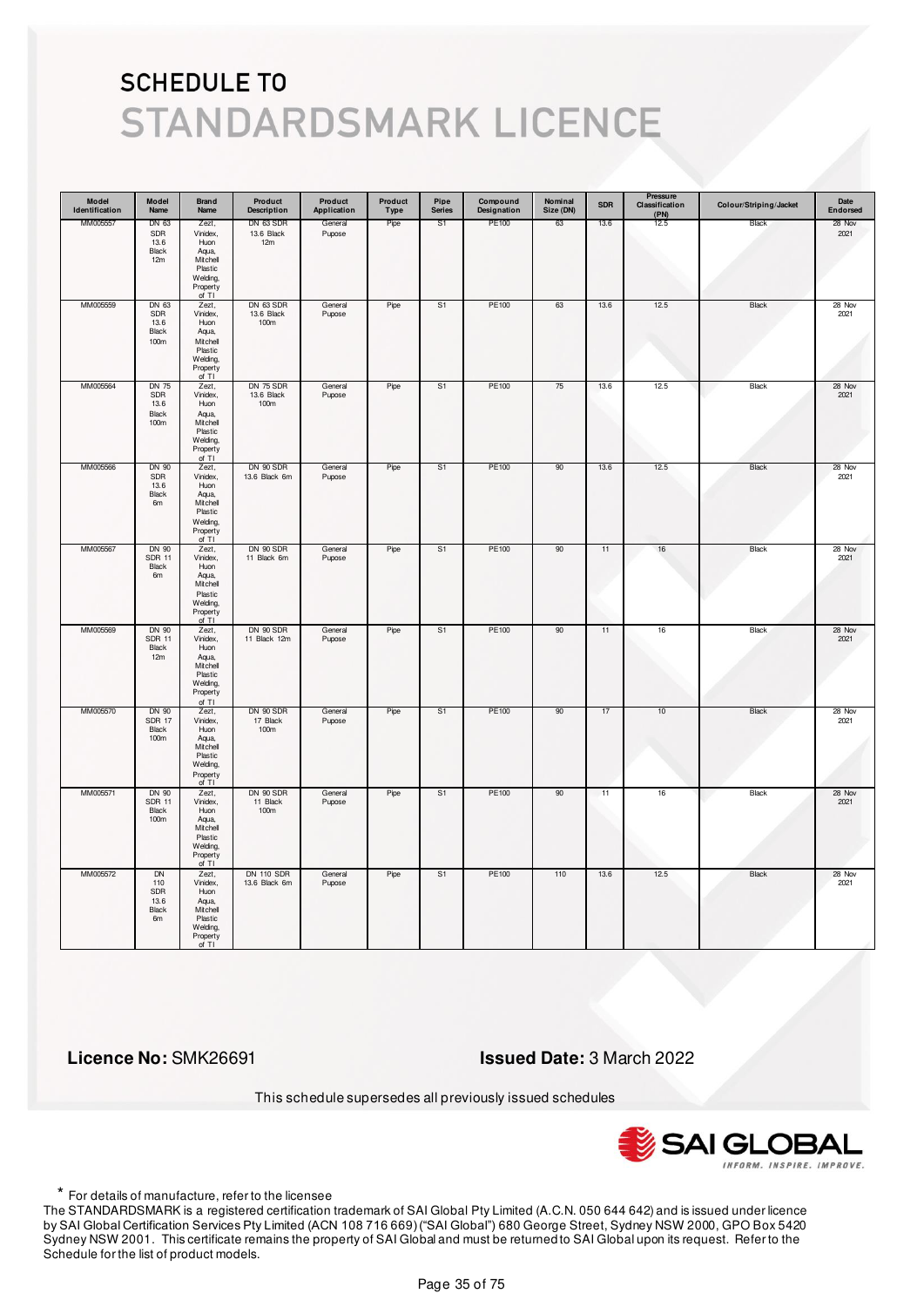| Model<br>Identification | Model<br>Name                                    | <b>Brand</b><br>Name                                                                       | Product<br><b>Description</b>           | Product<br>Application | Product<br><b>Type</b> | Pipe<br><b>Series</b> | Compound<br>Designation | Nominal<br>Size (DN) | <b>SDR</b> | Pressure<br>Classification<br>(PN) | Colour/Striping/Jacket | Date<br>Endorsed |
|-------------------------|--------------------------------------------------|--------------------------------------------------------------------------------------------|-----------------------------------------|------------------------|------------------------|-----------------------|-------------------------|----------------------|------------|------------------------------------|------------------------|------------------|
| MM005573                | DN<br>110<br><b>SDR 11</b><br>Black<br>6m        | Zezt,<br>Vinidex,<br>Huon<br>Aqua,<br>Mitchell<br>Plastic<br>Welding,<br>Property<br>of TI | <b>DN 110 SDR</b><br>11 Black 6m        | General<br>Pupose      | Pipe                   | S1                    | PE100                   | 110                  | 11         | 16                                 | Black                  | 28 Nov<br>2021   |
| MM005574                | <b>DN</b><br>110<br>SDR<br>13.6<br>Black<br>12m  | Zezt,<br>Vinidex,<br>Huon<br>Aqua,<br>Mitchell<br>Plastic<br>Welding,<br>Property<br>of TI | <b>DN 110 SDR</b><br>13.6 Black<br>12m  | General<br>Pupose      | Pipe                   | S <sub>1</sub>        | PE100                   | 110                  | 13.6       | 12.5                               | Black                  | 28 Nov<br>2021   |
| MM005575                | DN<br>110<br><b>SDR 11</b><br>Black<br>12m       | Zezt,<br>Vinidex,<br>Huon<br>Aqua,<br>Mitchell<br>Plastic<br>Welding,<br>Property<br>of TI | <b>DN 110 SDR</b><br>11 Black 12m       | General<br>Pupose      | Pipe                   | S1                    | PE100                   | 110                  | 11         | 16                                 | Black                  | 28 Nov<br>2021   |
| MM005576                | DN<br>110<br><b>SDR</b><br>13.6<br>Black<br>100m | Zezt,<br>Vinidex,<br>Huon<br>Aqua,<br>Mitchell<br>Plastic<br>Welding,<br>Property<br>of TI | <b>DN 110 SDR</b><br>13.6 Black<br>100m | General<br>Pupose      | Pipe                   | S1                    | PE100                   | 110                  | 13.6       | 12.5                               | Black                  | 28 Nov<br>2021   |
| MM005577                | DN<br>110<br><b>SDR 11</b><br>Black<br>100m      | Zezt,<br>Vinidex,<br>Huon<br>Aqua,<br>Mitchell<br>Plastic<br>Welding,<br>Property<br>of TI | <b>DN 110 SDR</b><br>11 Black<br>100m   | General<br>Pupose      | Pipe                   | S1                    | PE100                   | 110                  | 11         | 16                                 | Black                  | 28 Nov<br>2021   |
| MM005578                | <b>DN</b><br>125<br>SDR<br>13.6<br>Black<br>6m   | Zezt,<br>Vinidex,<br>Huon<br>Aqua,<br>Mitchell<br>Plastic<br>Welding,<br>Property<br>of TI | <b>DN 125 SDR</b><br>13.6 Black 6m      | General<br>Pupose      | Pipe                   | S <sub>1</sub>        | PE100                   | 125                  | 13.6       | 12.5                               | <b>Black</b>           | 28 Nov<br>2021   |
| MM005579                | DN<br>125<br><b>SDR 11</b><br>Black<br>6m        | Zezt,<br>Vinidex,<br>Huon<br>Aqua,<br>Mitchell<br>Plastic<br>Welding,<br>Property<br>of TI | DN 125 SDR<br>11 Black 6m               | General<br>Pupose      | Pipe                   | S1                    | PE100                   | 125                  | 11         | 16                                 | Black                  | 28 Nov<br>2021   |
| MM005580                | <b>DN</b><br>125<br>SDR<br>13.6<br>Black<br>12m  | Zezt,<br>Vinidex,<br>Huon<br>Aqua,<br>Mitchell<br>Plastic<br>Welding,<br>Property<br>of TI | <b>DN 125 SDR</b><br>13.6 Black<br>12m  | General<br>Pupose      | Pipe                   | S <sub>1</sub>        | PE100                   | 125                  | 13.6       | 12.5                               | <b>Black</b>           | 28 Nov<br>2021   |
| MM005582                | <b>DN</b><br>125<br>SDR<br>13.6<br>Black<br>100m | Zezt,<br>Vinidex,<br>Huon<br>Aqua,<br>Mitchell<br>Plastic<br>Welding,<br>Property<br>of TI | <b>DN 125 SDR</b><br>13.6 Black<br>100m | General<br>Pupose      | Pipe                   | S1                    | PE100                   | 125                  | 13.6       | 12.5                               | <b>Black</b>           | 28 Nov<br>2021   |

 **Licence No:** SMK26691 **Issued Date:** 3 March 2022

This schedule supersedes all previously issued schedules



\* For details of manufacture, refer to the licensee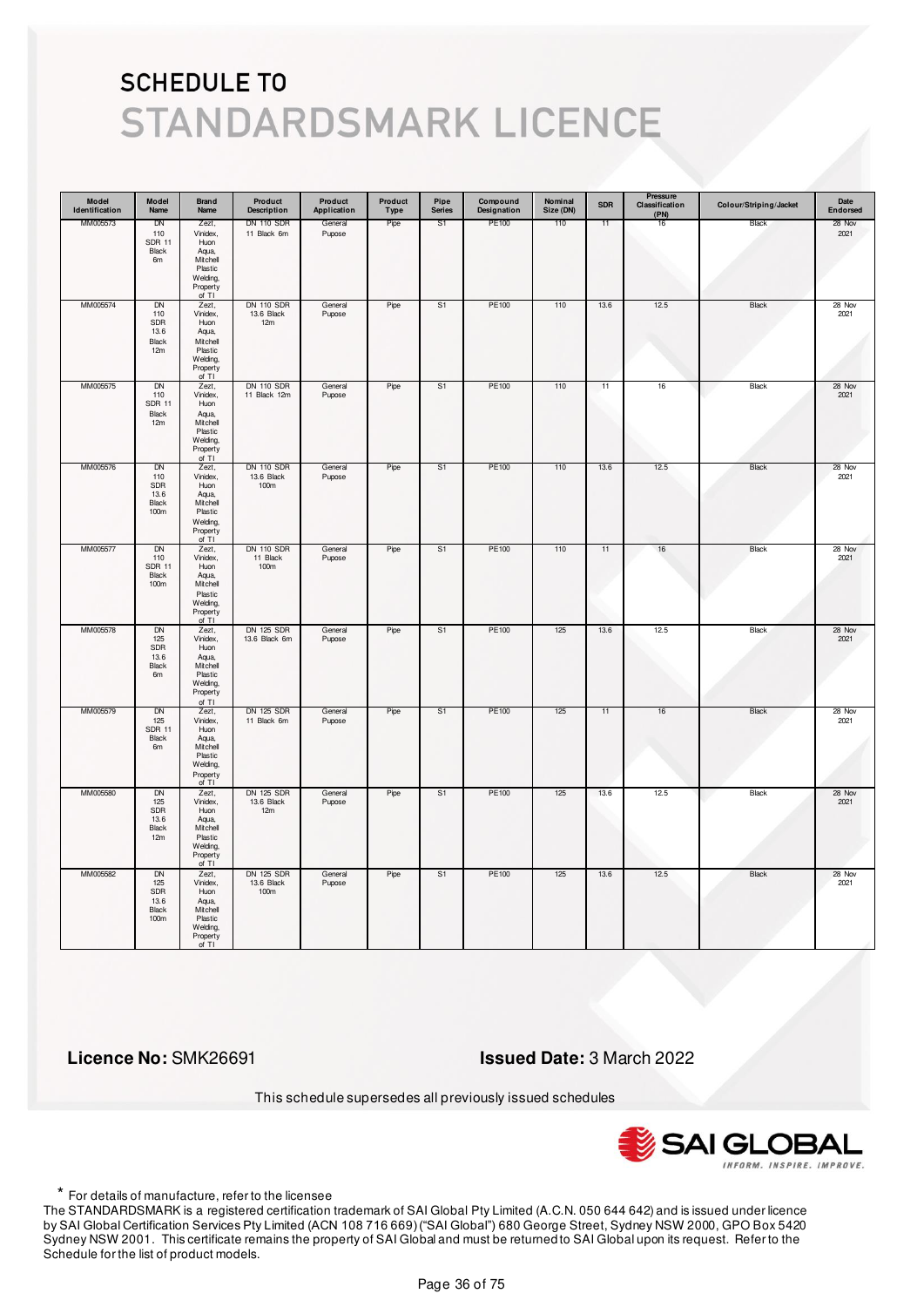| Model<br>Identification | Model<br>Name                                             | <b>Brand</b><br>Name                                                                         | Product<br><b>Description</b>              | Product<br>Application           | Product<br><b>Type</b> | Pipe<br><b>Series</b> | Compound<br>Designation | Nominal<br>Size (DN) | <b>SDR</b> | Pressure<br>Classification<br>(PN) | Colour/Striping/Jacket | Date<br>Endorsed |
|-------------------------|-----------------------------------------------------------|----------------------------------------------------------------------------------------------|--------------------------------------------|----------------------------------|------------------------|-----------------------|-------------------------|----------------------|------------|------------------------------------|------------------------|------------------|
| MM005583                | DN<br>125<br><b>SDR 11</b><br>Black<br>100m               | Zezt,<br>Vinidex,<br>Huon<br>Aqua,<br>Mitchell<br>Plastic<br>Welding,<br>Property<br>of TI   | <b>DN 125 SDR</b><br>11 Black<br>100m      | General<br>Pupose                | Pipe                   | S1                    | PE100                   | 125                  | 11         | 16                                 | Black                  | 28 Nov<br>2021   |
| MM005591                | DN 90<br><b>SDR 17</b><br>Black<br>12m                    | Zezt,<br>Vinidex,<br>Huon<br>Aqua,<br>Mitchell<br>Plastic<br>Welding,<br>Property<br>of TI   | DN 90 SDR<br>17 Black 12m                  | General<br>Pupose                | Pipe                   | S <sub>1</sub>        | PE100                   | 90                   | 17         | 10                                 | Black                  | 28 Nov<br>2021   |
| MM005592                | <b>DN</b><br>125<br><b>SDR 17</b><br>Black<br>12m         | Zezt,<br>Vinidex,<br>Huon<br>Aqua,<br>Mitchell<br>Plastic<br>Welding,<br>Property<br>of TI   | <b>DN 125 SDR</b><br>17 Black 12m          | General<br>Pupose                | Pipe                   | S1                    | PE100                   | 125                  | 17         | 10                                 | Black                  | 28 Nov<br>2021   |
| MM005593                | DN<br>180<br><b>SDR 11</b><br>Blue<br>Stripe<br>12m       | Zezt,<br>Vinidex,<br>Huon<br>Aqua,<br>Mitchell<br>Plastic<br>Welding,<br>Property<br>of $TI$ | <b>DN 180 SDR</b><br>11 Blue Stripe<br>12m | Potable And<br>Drinking<br>Water | Pipe                   | S1                    | PE100                   | 180                  | 11         | 16                                 | <b>Blue Stripe</b>     | 28 Nov<br>2021   |
| MM005607                | DN<br>110<br><b>SDR 17</b><br>Black<br>80m                | Zezt,<br>Vinidex,<br>Huon<br>Aqua,<br>Mitchell<br>Plastic<br>Welding,<br>Property<br>of TI   | <b>DN 110 SDR</b><br>17 Black 80m          | General<br>Pupose                | Pipe                   | S1                    | PE100                   | 110                  | 17         | $10$                               | Black                  | 28 Nov<br>2021   |
| MM005614                | <b>DN 90</b><br><b>SDR 21</b><br>Black<br>12m             | Zezt,<br>Vinidex,<br>Huon<br>Aqua,<br>Mitchell<br>Plastic<br>Welding,<br>Property<br>of TI   | DN 90 SDR<br>21 Black 12m                  | General<br>Pupose                | Pipe                   | S <sub>1</sub>        | PE100                   | 90                   | 21         | 8                                  | <b>Black</b>           | 28 Nov<br>2021   |
| MM005615                | DN<br>125<br><b>SDR 21</b><br>Black<br>12m                | Zezt,<br>Vinidex,<br>Huon<br>Aqua,<br>Mitchell<br>Plastic<br>Welding,<br>Property<br>of TI   | <b>DN 125 SDR</b><br>21 Black 12m          | General<br>Pupose                | Pipe                   | S1                    | PE100                   | 125                  | 21         | 8                                  | Black                  | 28 Nov<br>2021   |
| MM005616                | <b>DN</b><br>180<br><b>SDR 11</b><br>Blue<br>Stripe<br>6m | Zezt,<br>Vinidex,<br>Huon<br>Aqua,<br>Mitchell<br>Plastic<br>Welding,<br>Property<br>of TI   | <b>DN 180 SDR</b><br>11 Blue Stripe<br>6m  | Potable And<br>Drinking<br>Water | Pipe                   | S <sub>1</sub>        | PE100                   | 180                  | 11         | 16                                 | <b>Blue Stripe</b>     | 28 Nov<br>2021   |
| MM005628                | DN 63<br><b>SDR 21</b><br>Black<br>12m                    | Zezt,<br>Vinidex,<br>Huon<br>Aqua,<br>Mitchell<br>Plastic<br>Welding,<br>Property<br>of TI   | DN 63 SDR<br>21 Black 12m                  | General<br>Pupose                | Pipe                   | S <sub>1</sub>        | PE100                   | 63                   | 21         | 8                                  | <b>Black</b>           | 28 Nov<br>2021   |

 **Licence No:** SMK26691 **Issued Date:** 3 March 2022

This schedule supersedes all previously issued schedules



\* For details of manufacture, refer to the licensee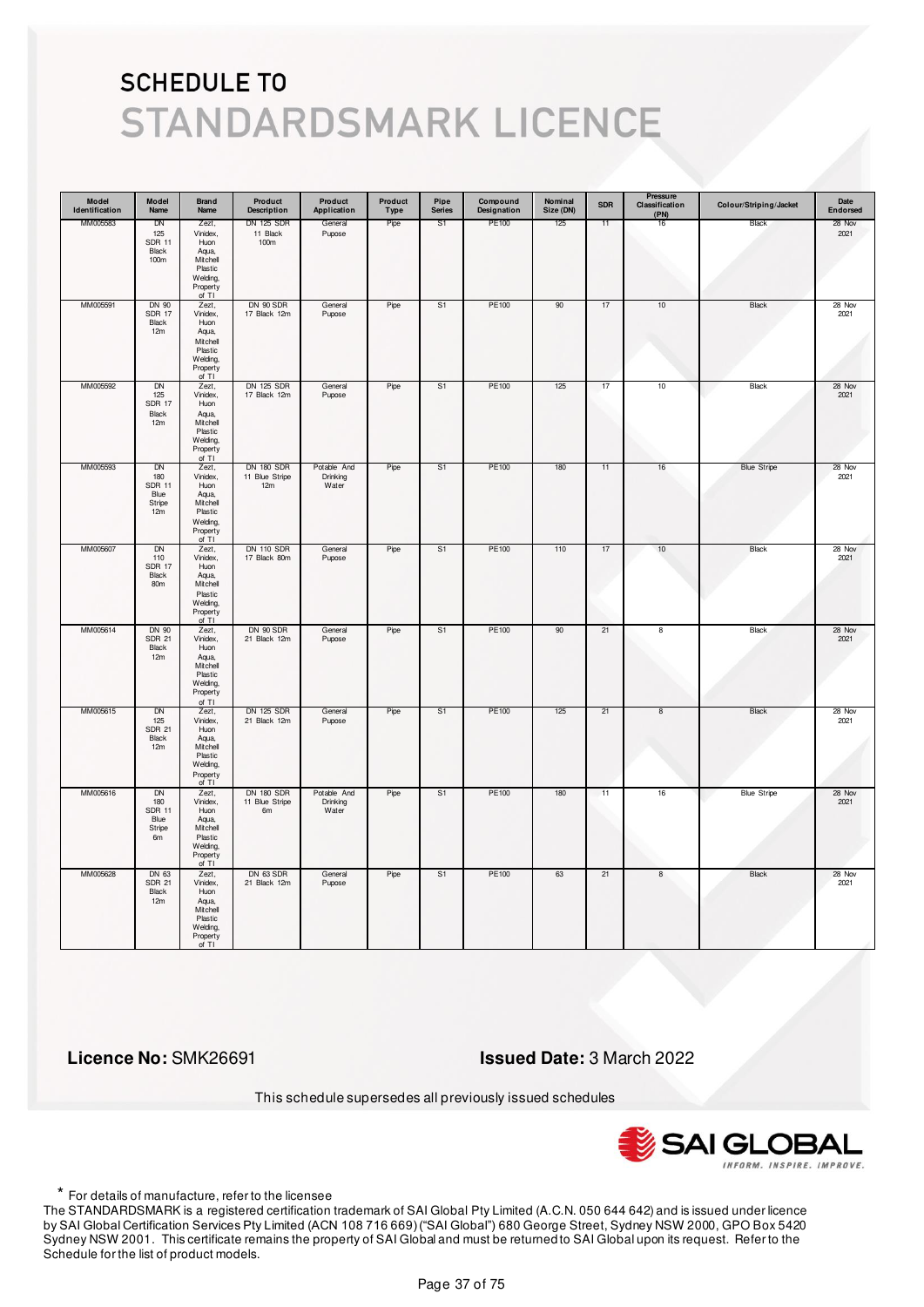| Model<br>Identification | Model<br>Name                                            | <b>Brand</b><br>Name                                                                       | Product<br><b>Description</b>                | Product<br>Application           | Product<br>Type | Pipe<br><b>Series</b> | Compound<br>Designation | Nominal<br>Size (DN) | <b>SDR</b> | Pressure<br>Classification<br>(PN) | Colour/Striping/Jacket | Date<br>Endorsed |
|-------------------------|----------------------------------------------------------|--------------------------------------------------------------------------------------------|----------------------------------------------|----------------------------------|-----------------|-----------------------|-------------------------|----------------------|------------|------------------------------------|------------------------|------------------|
| MM005629                | DN<br>200<br>SDR 9<br>Black<br>20m                       | Zezt,<br>Vinidex,<br>Huon<br>Aqua,<br>Mitchell<br>Plastic<br>Welding,<br>Property<br>of TI | <b>DN 200 SDR</b><br>9 Black 20m             | General<br>Pupose                | Pipe            | S1                    | PE100                   | 200                  | 9          | 20                                 | Black                  | 28 Nov<br>2021   |
| MM005641                | <b>DN</b><br>125<br><b>SDR 17</b><br>Black<br>100m       | Zezt,<br>Vinidex,<br>Huon<br>Aqua,<br>Mitchell<br>Plastic<br>Welding,<br>Property<br>of TI | <b>DN 125 SDR</b><br>17 Black<br>100m        | General<br>Pupose                | Pipe            | S <sub>1</sub>        | PE100                   | 125                  | 17         | 10                                 | Black                  | 28 Nov<br>2021   |
| MM005660                | DN<br>225<br><b>SDR 17</b><br>Black<br>20 <sub>m</sub>   | Zezt,<br>Vinidex,<br>Huon<br>Aqua,<br>Mitchell<br>Plastic<br>Welding,<br>Property<br>of TI | <b>DN 225 SDR</b><br>17 Black 20m            | General<br>Pupose                | Pipe            | S1                    | PE100                   | 225                  | 17         | 10                                 | Black                  | 28 Nov<br>2021   |
| MM005661                | DN<br>125<br><b>SDR 11</b><br>Purple<br>Stripe<br>6m     | Zezt,<br>Vinidex,<br>Huon<br>Aqua,<br>Mitchell<br>Plastic<br>Welding,<br>Property<br>of TI | <b>DN 125 SDR</b><br>11 Purple<br>Stripe 6m  | Recycled<br>Water                | Pipe            | S1                    | PE100                   | 125                  | 11         | 16                                 | Purple Stripe          | 28 Nov<br>2021   |
| MM005662                | DN<br>180<br><b>SDR 11</b><br>Purple<br>Stripe<br>6m     | Zezt,<br>Vinidex,<br>Huon<br>Aqua,<br>Mitchell<br>Plastic<br>Welding,<br>Property<br>of TI | <b>DN 180 SDR</b><br>11 Purple<br>Stripe 6m  | Recycled<br>Water                | Pipe            | S1                    | PE100                   | 180                  | 11         | 16                                 | Purple Stripe          | 28 Nov<br>2021   |
| MM005670                | <b>DN</b><br>280<br>SDR<br>13.6<br>Blue<br>Stripe<br>12m | Zezt,<br>Vinidex,<br>Huon<br>Aqua,<br>Mitchell<br>Plastic<br>Welding,<br>Property<br>of TI | <b>DN 280 SDR</b><br>13.6 Blue<br>Stripe 12m | Potable And<br>Drinking<br>Water | Pipe            | S <sub>1</sub>        | <b>PE100</b>            | 280                  | 13.6       | 12.5                               | <b>Blue Stripe</b>     | 28 Nov<br>2021   |
| MM005674                | DN<br>110<br><b>SDR 17</b><br>Black<br>6m                | Zezt,<br>Vinidex,<br>Huon<br>Aqua,<br>Mitchell<br>Plastic<br>Welding,<br>Property<br>of TI | <b>DN 110 SDR</b><br>17 Black 6m             | General<br>Pupose                | Pipe            | S1                    | PE100                   | 110                  | 17         | 10                                 | Black                  | 28 Nov<br>2021   |
| MM005675                | <b>DN 90</b><br><b>SDR 17</b><br>Black<br>200m           | Zezt,<br>Vinidex,<br>Huon<br>Aqua,<br>Mitchell<br>Plastic<br>Welding,<br>Property<br>of TI | DN 90 SDR<br>17 Black<br>200m                | General<br>Pupose                | Pipe            | S <sub>1</sub>        | PE100                   | 90                   | 17         | 10                                 | Black                  | 28 Nov<br>2021   |
| MM005676                | <b>DN</b><br>110<br><b>SDR 17</b><br>Black<br>12m        | Zezt,<br>Vinidex,<br>Huon<br>Aqua,<br>Mitchell<br>Plastic<br>Welding,<br>Property<br>of TI | <b>DN 110 SDR</b><br>17 Black 12m            | General<br>Pupose                | Pipe            | S <sub>1</sub>        | <b>PE100</b>            | 110                  | 17         | 10                                 | <b>Black</b>           | 28 Nov<br>2021   |

 **Licence No:** SMK26691 **Issued Date:** 3 March 2022

This schedule supersedes all previously issued schedules



\* For details of manufacture, refer to the licensee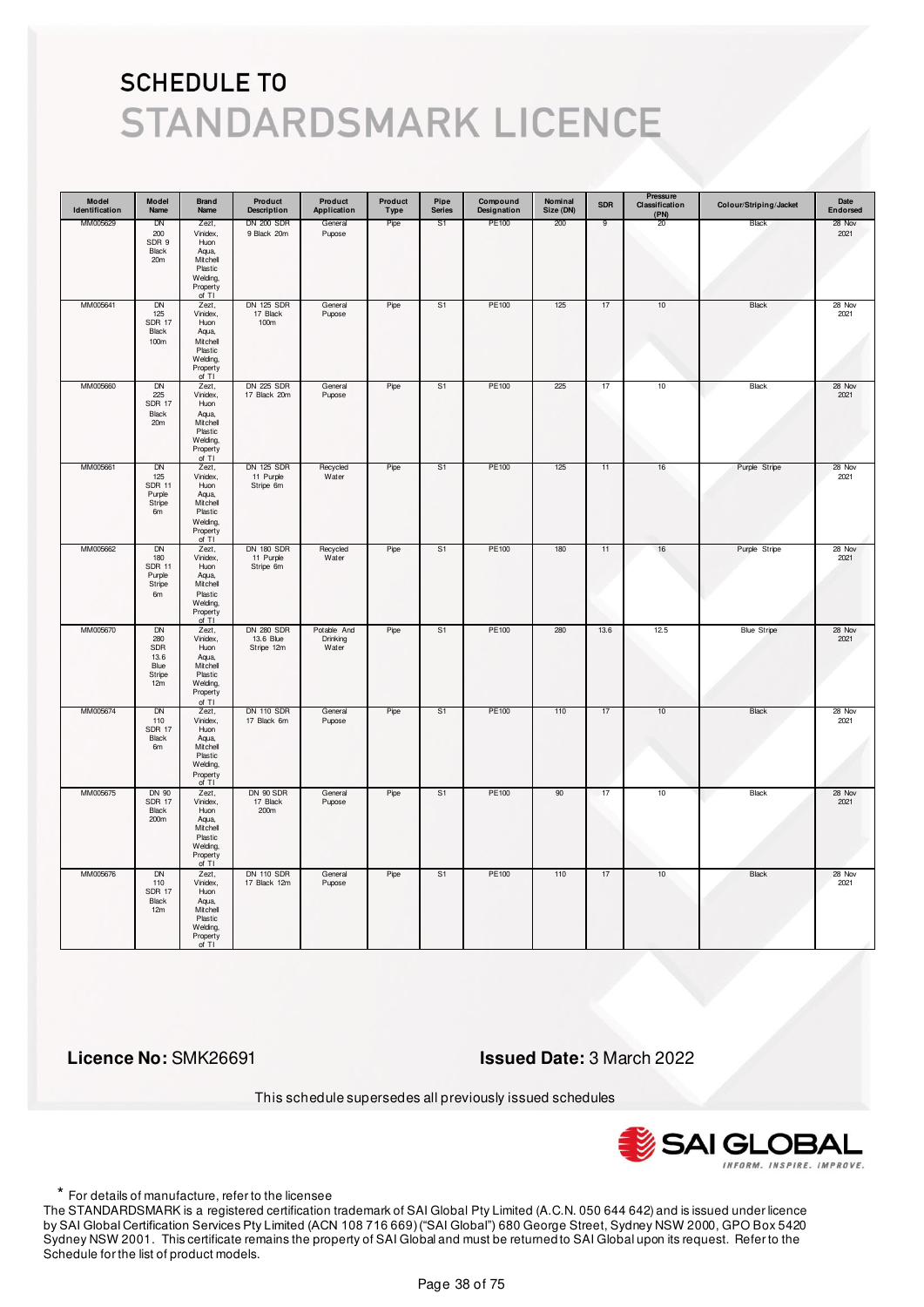| Model<br>Identification | Model<br>Name                                          | Brand<br>Name                                                                                | Product<br><b>Description</b>          | Product<br>Application | Product<br>Type | Pipe<br><b>Series</b> | Compound<br>Designation | Nominal<br>Size (DN) | <b>SDR</b>     | Pressure<br>Classification<br>(PN) | Colour/Striping/Jacket | Date<br>Endorsed |
|-------------------------|--------------------------------------------------------|----------------------------------------------------------------------------------------------|----------------------------------------|------------------------|-----------------|-----------------------|-------------------------|----------------------|----------------|------------------------------------|------------------------|------------------|
| MM005677                | DN 63<br><b>SDR 21</b><br>Black<br>100m                | Zezt,<br>Vinidex,<br>Huon<br>Aqua,<br>Mitchell<br>Plastic<br>Welding,<br>Property<br>of TI   | DN 63 SDR<br>21 Black<br>100m          | General<br>Pupose      | Pipe            | S <sub>1</sub>        | PE100                   | 63                   | 21             | 8                                  | Black                  | 28 Nov<br>2021   |
| MM005682                | DN<br>710<br><b>SDR 21</b><br>Black<br>20m             | Zezt,<br>Vinidex,<br>Huon<br>Aqua,<br>Mitchell<br>Plastic<br>Welding,<br>Property<br>of $TI$ | <b>DN 710 SDR</b><br>21 Black 20m      | General<br>Pupose      | Pipe            | S <sub>1</sub>        | PE100                   | 710                  | 21             | 8                                  | Black                  | 28 Nov<br>2021   |
| MM005683                | DN<br>560<br><b>SDR 41</b><br>Black<br>20 <sub>m</sub> | Zezt,<br>Vinidex,<br>Huon<br>Aqua,<br>Mitchell<br>Plastic<br>Welding,<br>Property<br>of TI   | <b>DN 560 SDR</b><br>41 Black 20m      | General<br>Pupose      | Pipe            | S <sub>1</sub>        | PE100                   | 560                  | 41             | $\overline{4}$                     | Black                  | 28 Nov<br>2021   |
| MM005712                | DN<br>500<br>SDR<br>13.6<br>Black<br>12m               | Zezt,<br>Vinidex,<br>Huon<br>Aqua,<br>Mitchell<br>Plastic<br>Welding,<br>Property<br>of TI   | <b>DN 500 SDR</b><br>13.6 Black<br>12m | General<br>Pupose      | Pipe            | S1                    | PE100                   | 500                  | 13.6           | 12.5                               | Black                  | 28 Nov<br>2021   |
| MM005714                | DN<br>225<br>SDR 9<br>Black<br>20m                     | Zezt,<br>Vinidex,<br>Huon<br>Aqua,<br>Mitchell<br>Plastic<br>Welding,<br>Property<br>of TI   | <b>DN 225 SDR</b><br>9 Black 20m       | General<br>Pupose      | Pipe            | S1                    | PE100                   | 225                  | $\overline{9}$ | 20                                 | Black                  | 28 Nov<br>2021   |
| MM005715                | <b>DN</b><br>355<br>SDR 9<br>Black<br>20m              | Zezt,<br>Vinidex,<br>Huon<br>Aqua,<br>Mitchell<br>Plastic<br>Welding,<br>Property<br>of TI   | <b>DN 355 SDR</b><br>9 Black 20m       | General<br>Pupose      | Pipe            | S <sub>1</sub>        | PE100                   | 355                  | $\overline{9}$ | 20                                 | <b>Black</b>           | 28 Nov<br>2021   |
| MM005716                | DN 90<br>SDR<br>13.6<br>Black<br>100m                  | Zezt,<br>Vinidex,<br>Huon<br>Aqua,<br>Mitchell<br>Plastic<br>Welding,<br>Property<br>of TI   | DN 90 SDR<br>13.6 Black<br>100m        | General<br>Pupose      | Pipe            | S1                    | PE100                   | 90                   | 13.6           | 12.5                               | Black                  | 28 Nov<br>2021   |
| MM005729                | <b>DN 90</b><br><b>SDR 21</b><br>Black<br>100m         | Zezt,<br>Vinidex,<br>Huon<br>Aqua,<br>Mitchell<br>Plastic<br>Welding,<br>Property<br>of TI   | DN 90 SDR<br>21 Black<br>100m          | General<br>Pupose      | Pipe            | S <sub>1</sub>        | <b>PE100</b>            | 90                   | 21             | 8                                  | <b>Black</b>           | 28 Nov<br>2021   |
| MM005730                | <b>DN</b><br>500<br><b>SDR 11</b><br>Black<br>12m      | Zezt,<br>Vinidex,<br>Huon<br>Aqua,<br>Mitchell<br>Plastic<br>Welding,<br>Property<br>of TI   | <b>DN 500 SDR</b><br>11 Black 12m      | General<br>Pupose      | Pipe            | S <sub>1</sub>        | PE100                   | 500                  | 11             | 16                                 | <b>Black</b>           | 28 Nov<br>2021   |

 **Licence No:** SMK26691 **Issued Date:** 3 March 2022

This schedule supersedes all previously issued schedules



\* For details of manufacture, refer to the licensee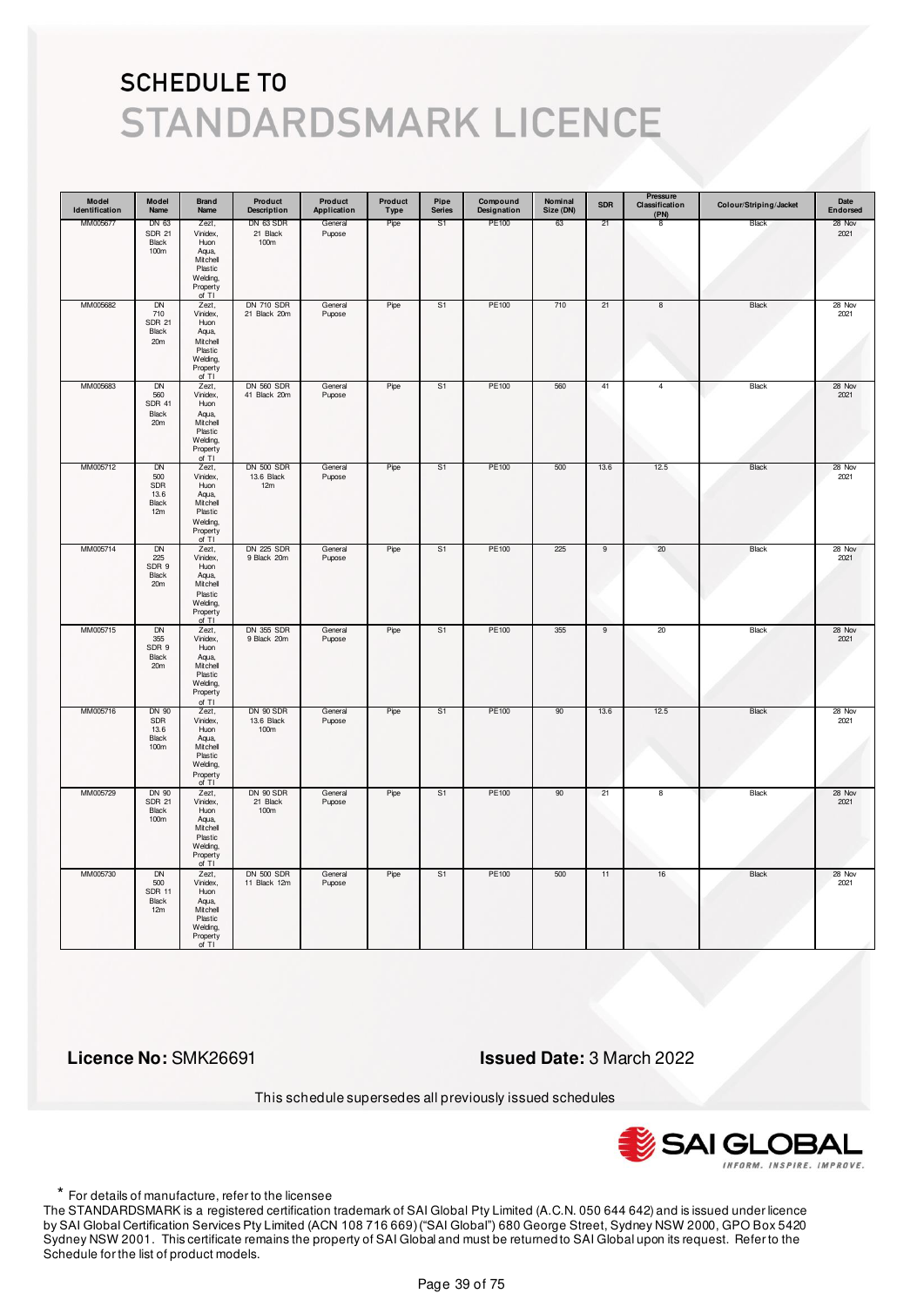| Model<br>Identification | Model<br>Name                                            | <b>Brand</b><br>Name                                                                       | Product<br><b>Description</b>                | Product<br>Application           | Product<br>Type | Pipe<br><b>Series</b> | Compound<br>Designation | Nominal<br>Size (DN) | <b>SDR</b>     | Pressure<br>Classification<br>(PN) | Colour/Striping/Jacket | Date<br>Endorsed |
|-------------------------|----------------------------------------------------------|--------------------------------------------------------------------------------------------|----------------------------------------------|----------------------------------|-----------------|-----------------------|-------------------------|----------------------|----------------|------------------------------------|------------------------|------------------|
| MM005731                | DN 90<br><b>SDR 17</b><br>Black<br>6m                    | Zezt,<br>Vinidex,<br>Huon<br>Aqua,<br>Mitchell<br>Plastic<br>Welding,<br>Property<br>of TI | DN 90 SDR<br>17 Black 6m                     | General<br>Pupose                | Pipe            | S1                    | PE100                   | 90                   | 17             | 10                                 | Black                  | 28 Nov<br>2021   |
| MM005738                | DN<br>180<br>SDR<br>13.6<br>Blue<br>Stripe<br>12m        | Zezt,<br>Vinidex,<br>Huon<br>Aqua,<br>Mitchell<br>Plastic<br>Welding,<br>Property<br>of TI | <b>DN 180 SDR</b><br>13.6 Blue<br>Stripe 12m | Potable And<br>Drinking<br>Water | Pipe            | S1                    | PE100                   | 180                  | 13.6           | 12.5                               | <b>Blue Stripe</b>     | 28 Nov<br>2021   |
| MM005746                | <b>DN</b><br>160<br>SDR<br>13.6<br>Blue<br>Stripe<br>12m | Zezt,<br>Vinidex,<br>Huon<br>Aqua,<br>Mitchell<br>Plastic<br>Welding,<br>Property<br>of TI | <b>DN 160 SDR</b><br>13.6 Blue<br>Stripe 12m | Potable And<br>Drinking<br>Water | Pipe            | S <sub>1</sub>        | PE100                   | 160                  | 13.6           | 12.5                               | <b>Blue Stripe</b>     | 28 Nov<br>2021   |
| MM005749                | DN<br>160<br><b>SDR 11</b><br>Blue<br>Stripe<br>12m      | Zezt,<br>Vinidex,<br>Huon<br>Aqua,<br>Mitchell<br>Plastic<br>Welding,<br>Property<br>of TI | <b>DN 160 SDR</b><br>11 Blue Stripe<br>12m   | Potable And<br>Drinking<br>Water | Pipe            | S1                    | PE100                   | 160                  | 11             | 16                                 | <b>Blue Stripe</b>     | 28 Nov<br>2021   |
| MM005751                | <b>DN</b><br>1200<br><b>SDR 26</b><br>Black<br>20m       | Zezt,<br>Vinidex,<br>Huon<br>Aqua,<br>Mitchell<br>Plastic<br>Welding,<br>Property<br>of TI | <b>DN 1200 SDR</b><br>26 Black 20m           | General<br>Pupose                | Pipe            | S1                    | PE100                   | 1200                 | 26             | 6.3                                | Black                  | 28 Nov<br>2021   |
| MM005752                | <b>DN</b><br>1200<br><b>SDR 21</b><br>Black<br>20m       | Zezt,<br>Vinidex,<br>Huon<br>Aqua,<br>Mitchell<br>Plastic<br>Welding,<br>Property<br>of TI | <b>DN 1200 SDR</b><br>21 Black 20m           | General<br>Pupose                | Pipe            | S <sub>1</sub>        | PE100                   | 1200                 | 21             | 8                                  | Black                  | 28 Nov<br>2021   |
| MM005753                | DN<br>140<br><b>SDR 17</b><br>Black<br>20 <sub>m</sub>   | Zezt,<br>Vinidex,<br>Huon<br>Aqua,<br>Mitchell<br>Plastic<br>Welding,<br>Property<br>of TI | <b>DN 140 SDR</b><br>17 Black 20m            | General<br>Pupose                | Pipe            | S1                    | PE100                   | 140                  | 17             | 10                                 | Black                  | 28 Nov<br>2021   |
| MM005758                | <b>DN</b><br>110<br>SDR 9<br>Black<br>6m                 | Zezt,<br>Vinidex,<br>Huon<br>Aqua,<br>Mitchell<br>Plastic<br>Welding,<br>Property<br>of TI | <b>DN 110 SDR</b><br>9 Black 6m              | General<br>Pupose                | Pipe            | S1                    | PE100                   | 110                  | $\overline{9}$ | 20                                 | Black                  | 28 Nov<br>2021   |
| MM005761                | <b>DN</b><br>1200<br><b>SDR 21</b><br>Black<br>12m       | Zezt,<br>Vinidex,<br>Huon<br>Aqua,<br>Mitchell<br>Plastic<br>Welding,<br>Property<br>of TI | <b>DN 1200 SDR</b><br>21 Black 12m           | General<br>Pupose                | Pipe            | S <sub>1</sub>        | <b>PE100</b>            | 1200                 | 21             | 8                                  | <b>Black</b>           | 28 Nov<br>2021   |

 **Licence No:** SMK26691 **Issued Date:** 3 March 2022

This schedule supersedes all previously issued schedules



\* For details of manufacture, refer to the licensee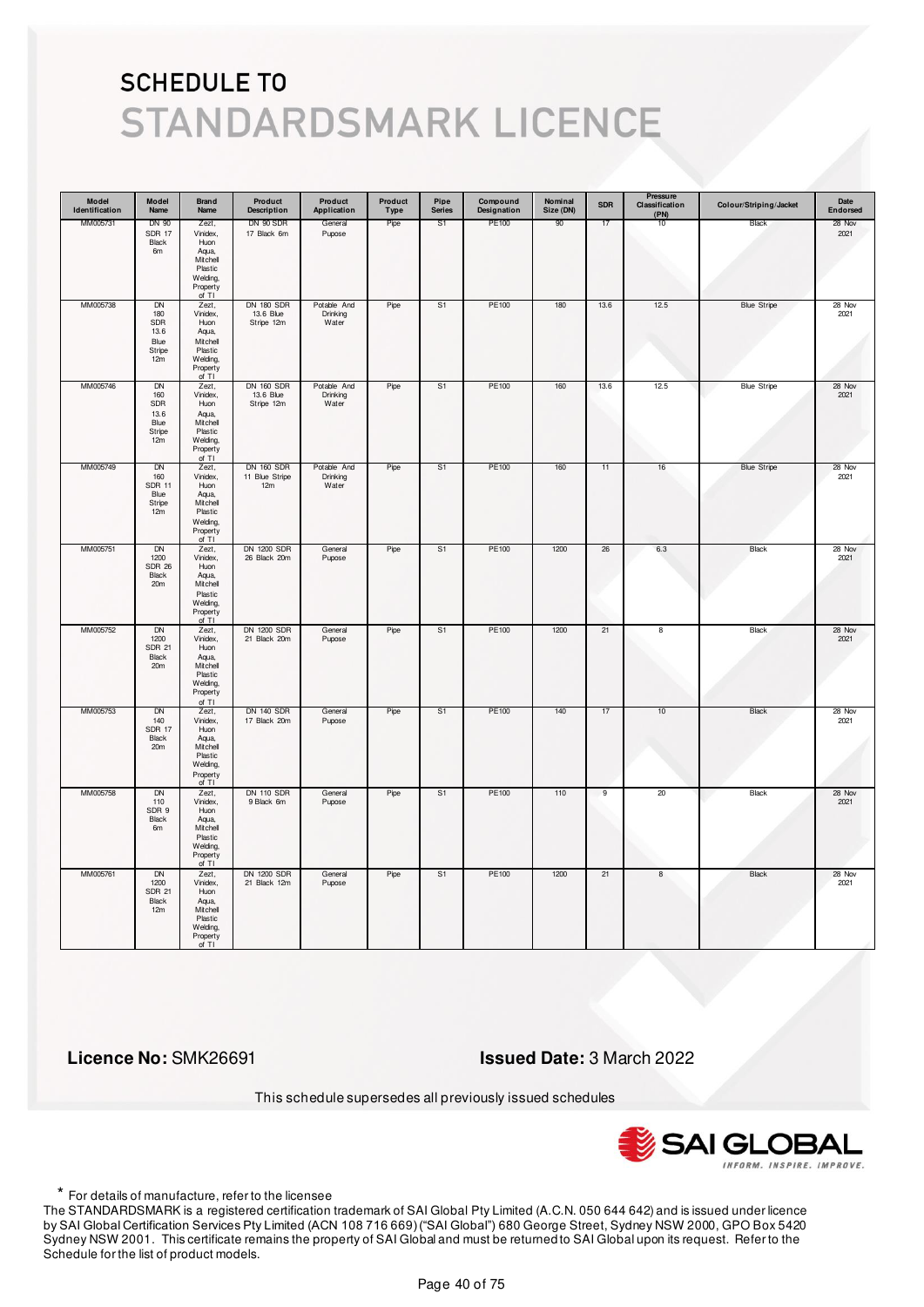| Model<br>Identification | Model<br>Name                                                        | <b>Brand</b><br>Name                                                                       | Product<br><b>Description</b>                | Product<br>Application           | Product<br>Type | Pipe<br><b>Series</b> | Compound<br>Designation | Nominal<br>Size (DN) | <b>SDR</b> | Pressure<br>Classification<br>(PN) | Colour/Striping/Jacket | Date<br>Endorsed |
|-------------------------|----------------------------------------------------------------------|--------------------------------------------------------------------------------------------|----------------------------------------------|----------------------------------|-----------------|-----------------------|-------------------------|----------------------|------------|------------------------------------|------------------------|------------------|
| MM005777                | DN<br>280<br><b>SDR 11</b><br>Blue<br>Stripe<br>12m                  | Zezt,<br>Vinidex,<br>Huon<br>Aqua,<br>Mitchell<br>Plastic<br>Welding,<br>Property<br>of TI | <b>DN 280 SDR</b><br>11 Blue Stripe<br>12m   | Potable And<br>Drinking<br>Water | Pipe            | S <sub>1</sub>        | PE100                   | 280                  | 11         | 16                                 | <b>Blue Stripe</b>     | 28 Nov<br>2021   |
| MM005778                | <b>DN</b><br>180<br>SDR<br>13.6<br>Blue<br>Stripe<br>20 <sub>m</sub> | Zezt,<br>Vinidex,<br>Huon<br>Aqua,<br>Mitchell<br>Plastic<br>Welding,<br>Property<br>of TI | <b>DN 180 SDR</b><br>13.6 Blue<br>Stripe 20m | Potable And<br>Drinking<br>Water | Pipe            | S <sub>1</sub>        | PE100                   | 180                  | 13.6       | 12.5                               | <b>Blue Stripe</b>     | 28 Nov<br>2021   |
| MM005780                | <b>DN</b><br>250<br><b>SDR 26</b><br>Black<br>20m                    | Zezt,<br>Vinidex,<br>Huon<br>Aqua,<br>Mitchell<br>Plastic<br>Welding,<br>Property<br>of TI | <b>DN 250 SDR</b><br>26 Black 20m            | General<br>Pupose                | Pipe            | S <sub>1</sub>        | PE100                   | 250                  | 26         | 6.3                                | Black                  | 28 Nov<br>2021   |
| MM005781                | DN<br>280<br>SDR 9<br>Black<br>20m                                   | Zezt,<br>Vinidex,<br>Huon<br>Aqua,<br>Mitchell<br>Plastic<br>Welding,<br>Property<br>of TI | <b>DN 280 SDR</b><br>9 Black 20m             | General<br>Pupose                | Pipe            | S1                    | PE100                   | 280                  | 9          | 20                                 | Black                  | 28 Nov<br>2021   |
| MM005783                | DN<br>710<br>SDR<br>13.6<br>Black<br>12m                             | Zezt,<br>Vinidex,<br>Huon<br>Aqua,<br>Mitchell<br>Plastic<br>Welding,<br>Property<br>of TI | <b>DN 710 SDR</b><br>13.6 Black<br>12m       | General<br>Pupose                | Pipe            | S <sub>1</sub>        | PE100                   | 710                  | 13.6       | 12.5                               | Black                  | 28 Nov<br>2021   |
| MM005786                | <b>DN</b><br>280<br><b>SDR 41</b><br>Black<br>20m                    | Zezt,<br>Vinidex,<br>Huon<br>Aqua,<br>Mitchell<br>Plastic<br>Welding,<br>Property<br>of TI | <b>DN 280 SDR</b><br>41 Black 20m            | General<br>Pupose                | Pipe            | S <sub>1</sub>        | <b>PE100</b>            | 280                  | 41         | $\overline{4}$                     | <b>Black</b>           | 28 Nov<br>2021   |
| MM005787                | DN<br>225<br><b>SDR 26</b><br>Black<br>20m                           | Zezt,<br>Vinidex,<br>Huon<br>Aqua,<br>Mitchell<br>Plastic<br>Welding,<br>Property<br>of TI | <b>DN 225 SDR</b><br>26 Black 20m            | General<br>Pupose                | Pipe            | S1                    | PE100                   | 225                  | 26         | 6.3                                | Black                  | 28 Nov<br>2021   |
| MM005790                | <b>DN</b><br>1000<br><b>SDR 41</b><br>Black<br>6m                    | Zezt,<br>Vinidex,<br>Huon<br>Aqua,<br>Mitchell<br>Plastic<br>Welding,<br>Property<br>of TI | <b>DN 1000 SDR</b><br>41 Black 6m            | General<br>Pupose                | Pipe            | S <sub>1</sub>        | <b>PE100</b>            | 1000                 | 41         | $\overline{4}$                     | <b>Black</b>           | 28 Nov<br>2021   |
| MM005794                | <b>DN</b><br>1000<br><b>SDR 21</b><br>Black<br>20m                   | Zezt,<br>Vinidex,<br>Huon<br>Aqua,<br>Mitchell<br>Plastic<br>Welding,<br>Property<br>of TI | <b>DN 1000 SDR</b><br>21 Black 20m           | General<br>Pupose                | Pipe            | S1                    | PE100                   | 1000                 | 21         | 8                                  | <b>Black</b>           | 28 Nov<br>2021   |

 **Licence No:** SMK26691 **Issued Date:** 3 March 2022

This schedule supersedes all previously issued schedules



\* For details of manufacture, refer to the licensee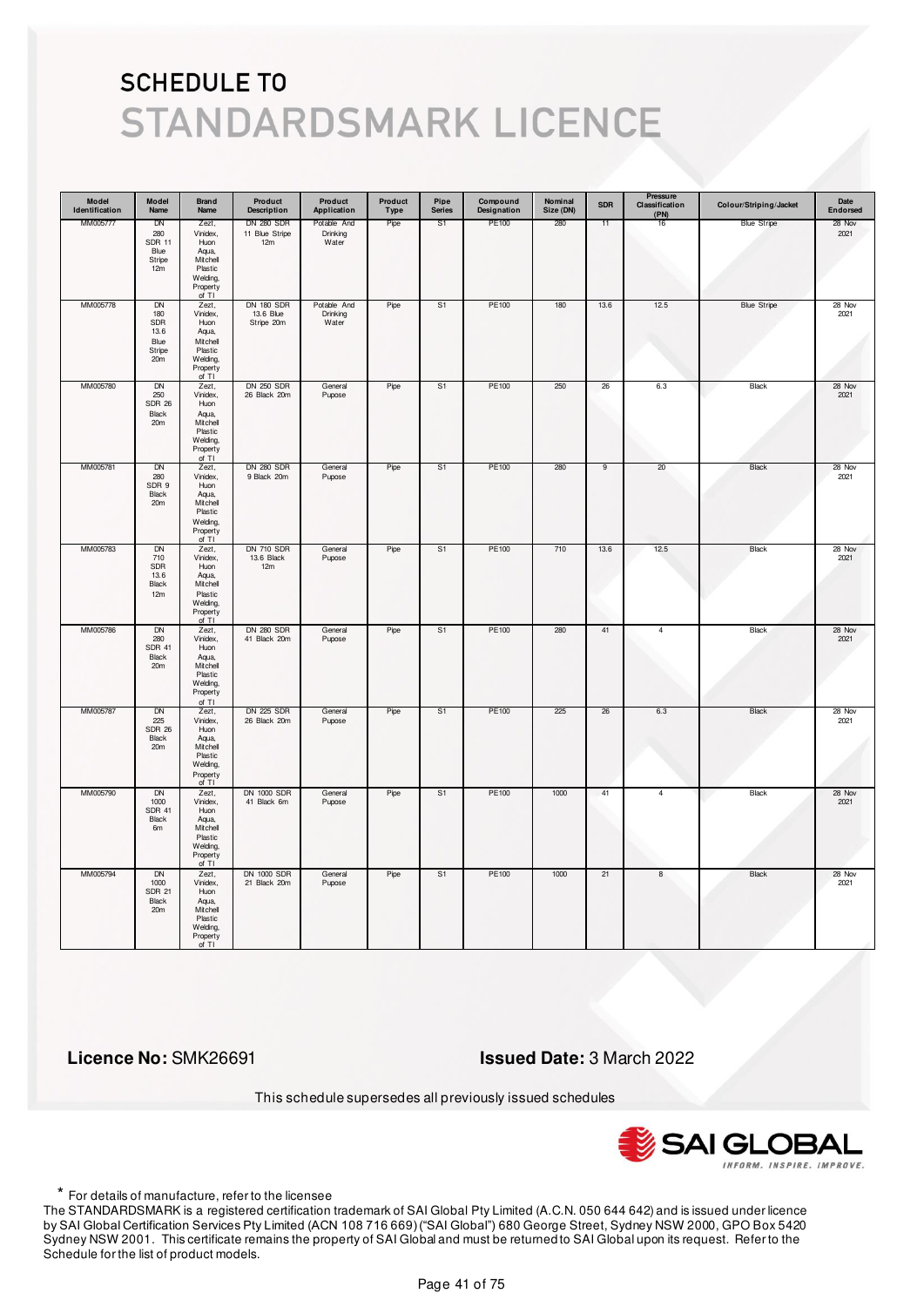| Model<br>Identification | Model<br>Name                                               | Brand<br>Name                                                                                | Product<br><b>Description</b>          | Product<br>Application | Product<br>Type | Pipe<br><b>Series</b> | Compound<br>Designation | Nominal<br>Size (DN) | <b>SDR</b> | Pressure<br>Classification<br>(PN) | Colour/Striping/Jacket | Date<br>Endorsed |
|-------------------------|-------------------------------------------------------------|----------------------------------------------------------------------------------------------|----------------------------------------|------------------------|-----------------|-----------------------|-------------------------|----------------------|------------|------------------------------------|------------------------|------------------|
| MM005796                | <b>DN</b><br>1000<br><b>SDR 26</b><br>Black<br>12m          | Zezt,<br>Vinidex,<br>Huon<br>Aqua,<br>Mitchell<br>Plastic<br>Welding,<br>Property<br>of TI   | <b>DN 1000 SDR</b><br>26 Black 12m     | General<br>Pupose      | Pipe            | S <sub>1</sub>        | PE100                   | 1000                 | 26         | 6.3                                | Black                  | 28 Nov<br>2021   |
| MM005819                | DN<br>800<br><b>SDR 26</b><br>Black<br>20m                  | Zezt,<br>Vinidex,<br>Huon<br>Aqua,<br>Mitchell<br>Plastic<br>Welding,<br>Property<br>of $TI$ | <b>DN 800 SDR</b><br>26 Black 20m      | General<br>Pupose      | Pipe            | S1                    | PE100                   | 800                  | 26         | $6.3\,$                            | Black                  | 28 Nov<br>2021   |
| MM005820                | DN<br>800<br><b>SDR 21</b><br>Black<br>20 <sub>m</sub>      | Zezt,<br>Vinidex,<br>Huon<br>Aqua,<br>Mitchell<br>Plastic<br>Welding,<br>Property<br>of TI   | <b>DN 800 SDR</b><br>21 Black 20m      | General<br>Pupose      | Pipe            | S <sub>1</sub>        | PE100                   | 800                  | 21         | $\overline{8}$                     | Black                  | 28 Nov<br>2021   |
| MM005829                | DN<br>800<br><b>SDR 26</b><br>Black<br>12m                  | Zezt,<br>Vinidex,<br>Huon<br>Aqua,<br>Mitchell<br>Plastic<br>Welding,<br>Property<br>of TI   | <b>DN 800 SDR</b><br>26 Black 12m      | General<br>Pupose      | Pipe            | S1                    | PE100                   | 800                  | 26         | 6.3                                | Black                  | 28 Nov<br>2021   |
| MM005835                | DN<br>800<br><b>SDR 21</b><br>Black<br>12m                  | Zezt,<br>Vinidex,<br>Huon<br>Aqua,<br>Mitchell<br>Plastic<br>Welding,<br>Property<br>of TI   | <b>DN 800 SDR</b><br>21 Black 12m      | General<br>Pupose      | Pipe            | S1                    | PE100                   | 800                  | 21         | $\boldsymbol{8}$                   | Black                  | 28 Nov<br>2021   |
| MM005857                | <b>DN</b><br>800<br><b>SDR 17</b><br>Black<br>20m           | Zezt,<br>Vinidex,<br>Huon<br>Aqua,<br>Mitchell<br>Plastic<br>Welding,<br>Property<br>of TI   | <b>DN 800 SDR</b><br>17 Black 20m      | General<br>Pupose      | Pipe            | S <sub>1</sub>        | PE100                   | 800                  | 17         | 10                                 | <b>Black</b>           | 28 Nov<br>2021   |
| MM005858                | DN<br>800<br>SDR<br>13.6<br><b>Black</b><br>20 <sub>m</sub> | Zezt,<br>Vinidex,<br>Huon<br>Aqua,<br>Mitchell<br>Plastic<br>Welding,<br>Property<br>of TI   | <b>DN 800 SDR</b><br>13.6 Black<br>20m | General<br>Pupose      | Pipe            | S1                    | PE100                   | 800                  | 13.6       | 12.5                               | Black                  | 28 Nov<br>2021   |
| MM005862                | <b>DN</b><br>710<br>SDR<br>13.6<br>Black<br>20m             | Zezt,<br>Vinidex,<br>Huon<br>Aqua,<br>Mitchell<br>Plastic<br>Welding,<br>Property<br>of TI   | <b>DN 710 SDR</b><br>13.6 Black<br>20m | General<br>Pupose      | Pipe            | S <sub>1</sub>        | <b>PE100</b>            | 710                  | 13.6       | 12.5                               | <b>Black</b>           | 28 Nov<br>2021   |
| MM005864                | <b>DN</b><br>800<br>SDR<br>13.6<br>Black<br>12m             | Zezt,<br>Vinidex,<br>Huon<br>Aqua,<br>Mitchell<br>Plastic<br>Welding,<br>Property<br>of TI   | <b>DN 800 SDR</b><br>13.6 Black<br>12m | General<br>Pupose      | Pipe            | S1                    | PE100                   | 800                  | 13.6       | 12.5                               | Black                  | 28 Nov<br>2021   |

 **Licence No:** SMK26691 **Issued Date:** 3 March 2022

This schedule supersedes all previously issued schedules



\* For details of manufacture, refer to the licensee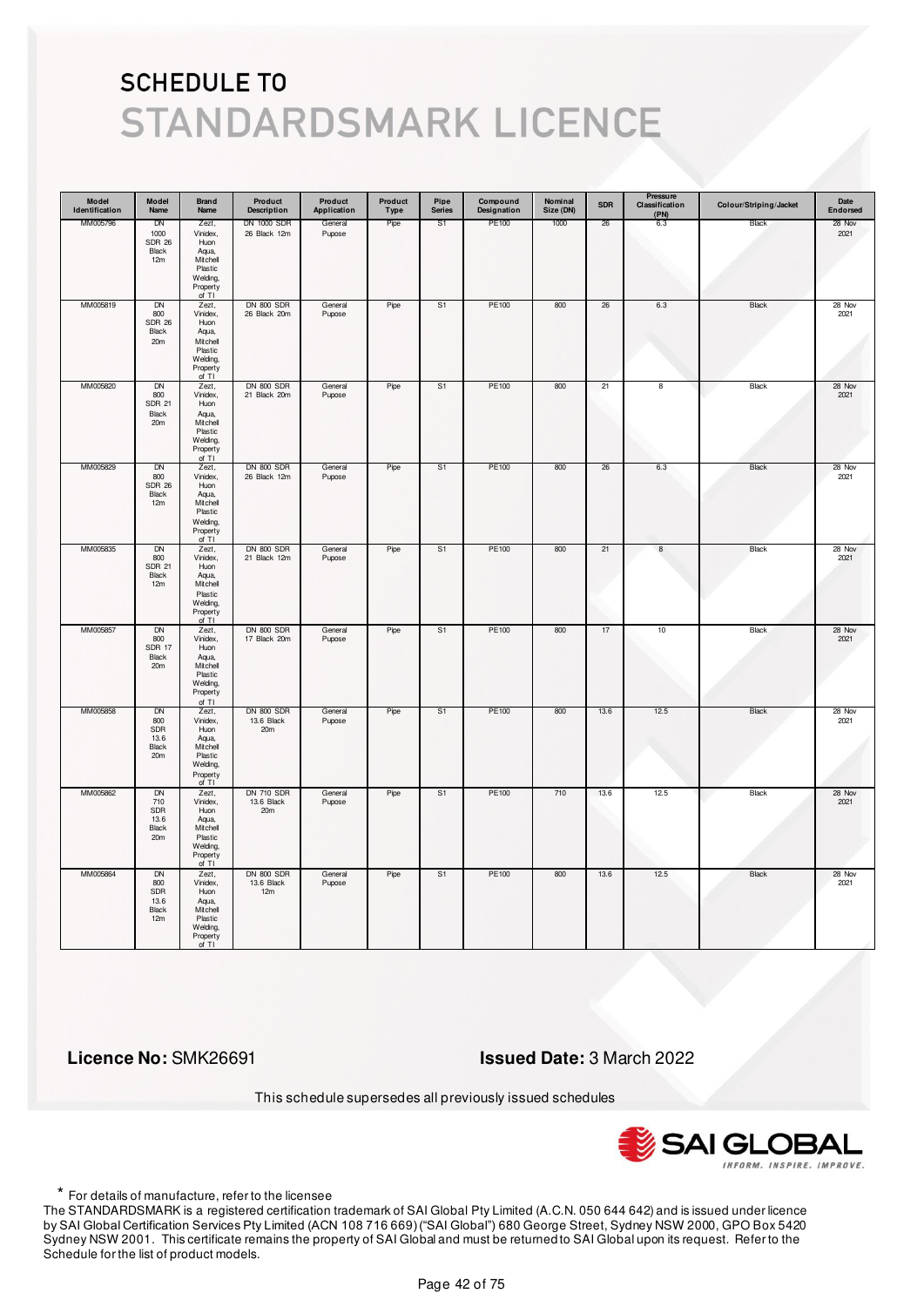| Model<br>Identification | Model<br>Name                                               | <b>Brand</b><br>Name                                                                         | Product<br><b>Description</b>               | Product<br>Application           | Product<br><b>Type</b> | Pipe<br><b>Series</b> | Compound<br>Designation | Nominal<br>Size (DN) | <b>SDR</b>     | Pressure<br>Classification<br>(PN) | Colour/Striping/Jacket | Date<br>Endorsed |
|-------------------------|-------------------------------------------------------------|----------------------------------------------------------------------------------------------|---------------------------------------------|----------------------------------|------------------------|-----------------------|-------------------------|----------------------|----------------|------------------------------------|------------------------|------------------|
| MM005865                | DN<br>800<br><b>SDR 41</b><br>Black<br>20 <sub>m</sub>      | Zezt,<br>Vinidex,<br>Huon<br>Aqua,<br>Mitchell<br>Plastic<br>Welding,<br>Property<br>of TI   | <b>DN 800 SDR</b><br>41 Black 20m           | General<br>Pupose                | Pipe                   | S1                    | PE100                   | 800                  | 41             | $\overline{4}$                     | Black                  | 28 Nov<br>2021   |
| MM005867                | <b>DN</b><br>160<br>SDR 9<br>Black<br>6m                    | Zezt,<br>Vinidex,<br>Huon<br>Aqua,<br>Mitchell<br>Plastic<br>Welding,<br>Property<br>of TI   | <b>DN 160 SDR</b><br>9 Black 6m             | General<br>Pupose                | Pipe                   | S <sub>1</sub>        | PE100                   | 160                  | $\overline{9}$ | 20                                 | Black                  | 28 Nov<br>2021   |
| MM005868                | DN<br>710<br>SDR 17<br>Black<br>20m                         | Zezt,<br>Vinidex,<br>Huon<br>Aqua,<br>Mitchell<br>Plastic<br>Welding,<br>Property<br>of TI   | <b>DN 710 SDR</b><br>17 Black 20m           | General<br>Pupose                | Pipe                   | S1                    | PE100                   | 710                  | 17             | 10                                 | Black                  | 28 Nov<br>2021   |
| MM005880                | DN<br>710<br><b>SDR 21</b><br>Black<br>6m                   | Zezt,<br>Vinidex,<br>Huon<br>Aqua,<br>Mitchell<br>Plastic<br>Welding,<br>Property<br>of $TI$ | <b>DN 710 SDR</b><br>21 Black 6m            | General<br>Pupose                | Pipe                   | S1                    | PE100                   | 710                  | 21             | 8                                  | Black                  | 28 Nov<br>2021   |
| MM005883                | DN<br>500<br><b>SDR 41</b><br>Black<br>6m                   | Zezt,<br>Vinidex,<br>Huon<br>Aqua,<br>Mitchell<br>Plastic<br>Welding,<br>Property<br>of TI   | <b>DN 500 SDR</b><br>41 Black 6m            | General<br>Pupose                | Pipe                   | S1                    | PE100                   | 500                  | 41             | $\overline{4}$                     | Black                  | 28 Nov<br>2021   |
| MM005892                | <b>DN</b><br>125<br><b>SDR 11</b><br>Blue<br>Stripe<br>130m | Zezt,<br>Vinidex,<br>Huon<br>Aqua,<br>Mitchell<br>Plastic<br>Welding,<br>Property<br>of TI   | <b>DN 125 SDR</b><br>11 Blue Stripe<br>130m | Potable And<br>Drinking<br>Water | Pipe                   | S <sub>1</sub>        | PE100                   | 125                  | 11             | 16                                 | <b>Blue Stripe</b>     | 28 Nov<br>2021   |
| MM005901                | DN<br>500<br><b>SDR 11</b><br>Black<br>20m                  | Zezt,<br>Vinidex,<br>Huon<br>Aqua,<br>Mitchell<br>Plastic<br>Welding,<br>Property<br>of TI   | <b>DN 500 SDR</b><br>11 Black 20m           | General<br>Pupose                | Pipe                   | S1                    | PE100                   | 500                  | 11             | 16                                 | Black                  | 28 Nov<br>2021   |
| MM005902                | <b>DN</b><br>280<br><b>SDR 11</b><br>Black<br>20m           | Zezt,<br>Vinidex,<br>Huon<br>Aqua,<br>Mitchell<br>Plastic<br>Welding,<br>Property<br>of TI   | <b>DN 280 SDR</b><br>11 Black 20m           | General<br>Pupose                | Pipe                   | S <sub>1</sub>        | PE100                   | 280                  | 11             | 16                                 | <b>Black</b>           | 28 Nov<br>2021   |
| MM005903                | <b>DN</b><br>280<br>SDR<br>13.6<br>Black<br>20m             | Zezt,<br>Vinidex,<br>Huon<br>Aqua,<br>Mitchell<br>Plastic<br>Welding,<br>Property<br>of TI   | <b>DN 280 SDR</b><br>13.6 Black<br>20m      | General<br>Pupose                | Pipe                   | S1                    | PE100                   | 280                  | 13.6           | 12.5                               | <b>Black</b>           | 28 Nov<br>2021   |

 **Licence No:** SMK26691 **Issued Date:** 3 March 2022

This schedule supersedes all previously issued schedules



\* For details of manufacture, refer to the licensee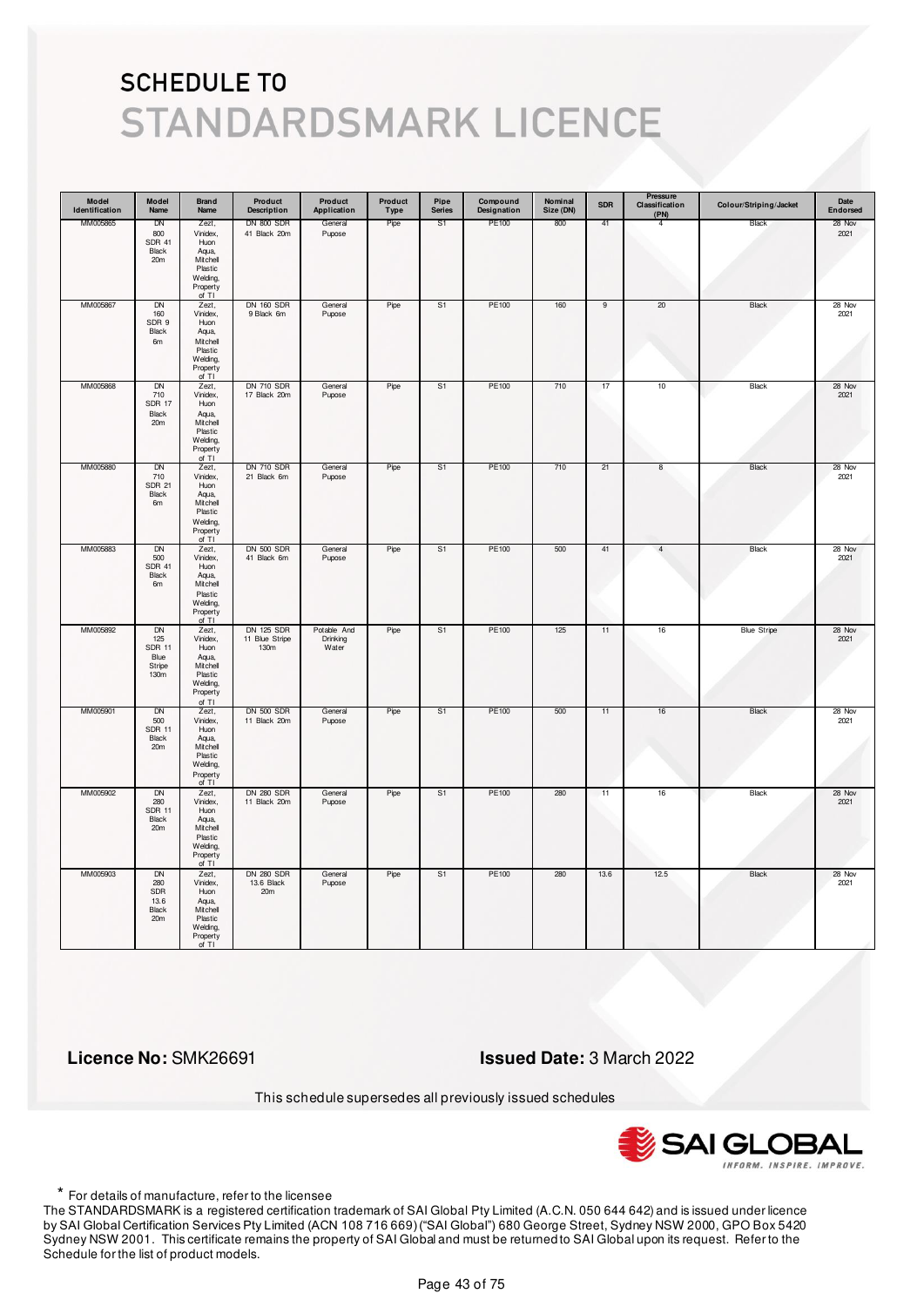| Model<br>Identification | Model<br>Name                                                          | Brand<br>Name                                                                                | Product<br><b>Description</b>                      | Product<br>Application           | Product<br>Type | Pipe<br><b>Series</b> | Compound<br>Designation | Nominal<br>Size (DN) | <b>SDR</b> | Pressure<br>Classification<br>(PN) | Colour/Striping/Jacket | Date<br>Endorsed |
|-------------------------|------------------------------------------------------------------------|----------------------------------------------------------------------------------------------|----------------------------------------------------|----------------------------------|-----------------|-----------------------|-------------------------|----------------------|------------|------------------------------------|------------------------|------------------|
| MM005904                | DN<br>225<br><b>SDR 21</b><br>Black<br>20 <sub>m</sub>                 | Zezt,<br>Vinidex,<br>Huon<br>Aqua,<br>Mitchell<br>Plastic<br>Welding,<br>Property<br>of TI   | <b>DN 225 SDR</b><br>21 Black 20m                  | General<br>Pupose                | Pipe            | S1                    | PE100                   | 225                  | 21         | 8                                  | Black                  | 28 Nov<br>2021   |
| MM005905                | DN<br>200<br><b>SDR 21</b><br>Black<br>20m                             | Zezt,<br>Vinidex,<br>Huon<br>Aqua,<br>Mitchell<br>Plastic<br>Welding,<br>Property<br>of $TI$ | <b>DN 200 SDR</b><br>21 Black 20m                  | General<br>Pupose                | Pipe            | S1                    | PE100                   | 200                  | 21         | 8                                  | Black                  | 28 Nov<br>2021   |
| MM005906                | <b>DN</b><br>1000<br><b>SDR 41</b><br>Black<br>20 <sub>m</sub>         | Zezt,<br>Vinidex,<br>Huon<br>Aqua,<br>Mitchell<br>Plastic<br>Welding,<br>Property<br>of TI   | <b>DN 1000 SDR</b><br>41 Black 20m                 | General<br>Pupose                | Pipe            | S <sub>1</sub>        | PE100                   | 1000                 | 41         | $\overline{4}$                     | Black                  | 28 Nov<br>2021   |
| MM005907                | DN<br>225<br>SDR<br>13.6<br>Black<br>20 <sub>m</sub>                   | Zezt,<br>Vinidex,<br>Huon<br>Aqua,<br>Mitchell<br>Plastic<br>Welding,<br>Property<br>of TI   | <b>DN 225 SDR</b><br>13.6 Black<br>20 <sub>m</sub> | General<br>Pupose                | Pipe            | S1                    | PE100                   | 225                  | 13.6       | 12.5                               | Black                  | 28 Nov<br>2021   |
| MM005910                | DN<br>800<br><b>SDR 17</b><br>Black<br>12m                             | Zezt,<br>Vinidex,<br>Huon<br>Aqua,<br>Mitchell<br>Plastic<br>Welding,<br>Property<br>of TI   | <b>DN 800 SDR</b><br>17 Black 12m                  | General<br>Pupose                | Pipe            | S <sub>1</sub>        | PE100                   | 800                  | 17         | 10                                 | Black                  | 28 Nov<br>2021   |
| MM005916                | <b>DN</b><br>355<br><b>SDR 11</b><br>Black<br>20m                      | Zezt,<br>Vinidex,<br>Huon<br>Aqua,<br>Mitchell<br>Plastic<br>Welding,<br>Property<br>of TI   | <b>DN 355 SDR</b><br>11 Black 20m                  | General<br>Pupose                | Pipe            | S <sub>1</sub>        | <b>PE100</b>            | 355                  | 11         | 16                                 | <b>Black</b>           | 28 Nov<br>2021   |
| MM005927                | DN<br>140<br><b>SDR 11</b><br>Blue<br>Stripe<br>100m                   | Zezt,<br>Vinidex,<br>Huon<br>Aqua,<br>Mitchell<br>Plastic<br>Welding,<br>Property<br>of TI   | <b>DN 140 SDR</b><br>11 Blue Stripe<br>100m        | Potable And<br>Drinking<br>Water | Pipe            | S1                    | PE100                   | 140                  | 11         | 16                                 | <b>Blue Stripe</b>     | 28 Nov<br>2021   |
| MM005937                | <b>DN</b><br>450<br><b>SDR 11</b><br>Blue<br>Stripe<br>20 <sub>m</sub> | Zezt,<br>Vinidex,<br>Huon<br>Aqua,<br>Mitchell<br>Plastic<br>Welding,<br>Property<br>of TI   | <b>DN 450 SDR</b><br>11 Blue Stripe<br>20m         | Potable And<br>Drinking<br>Water | Pipe            | S <sub>1</sub>        | <b>PE100</b>            | 450                  | 11         | 16                                 | <b>Blue Stripe</b>     | 28 Nov<br>2021   |
| MM005939                | <b>DN 50</b><br><b>SDR 21</b><br>Blue<br>Stripe<br>150m                | Zezt,<br>Vinidex,<br>Huon<br>Aqua,<br>Mitchell<br>Plastic<br>Welding,<br>Property<br>of TI   | DN 50 SDR<br>21 Blue Stripe<br>150m                | Potable And<br>Drinking<br>Water | Pipe            | S1                    | PE100                   | 50                   | 21         | 8                                  | <b>Blue Stripe</b>     | 28 Nov<br>2021   |

 **Licence No:** SMK26691 **Issued Date:** 3 March 2022

This schedule supersedes all previously issued schedules



\* For details of manufacture, refer to the licensee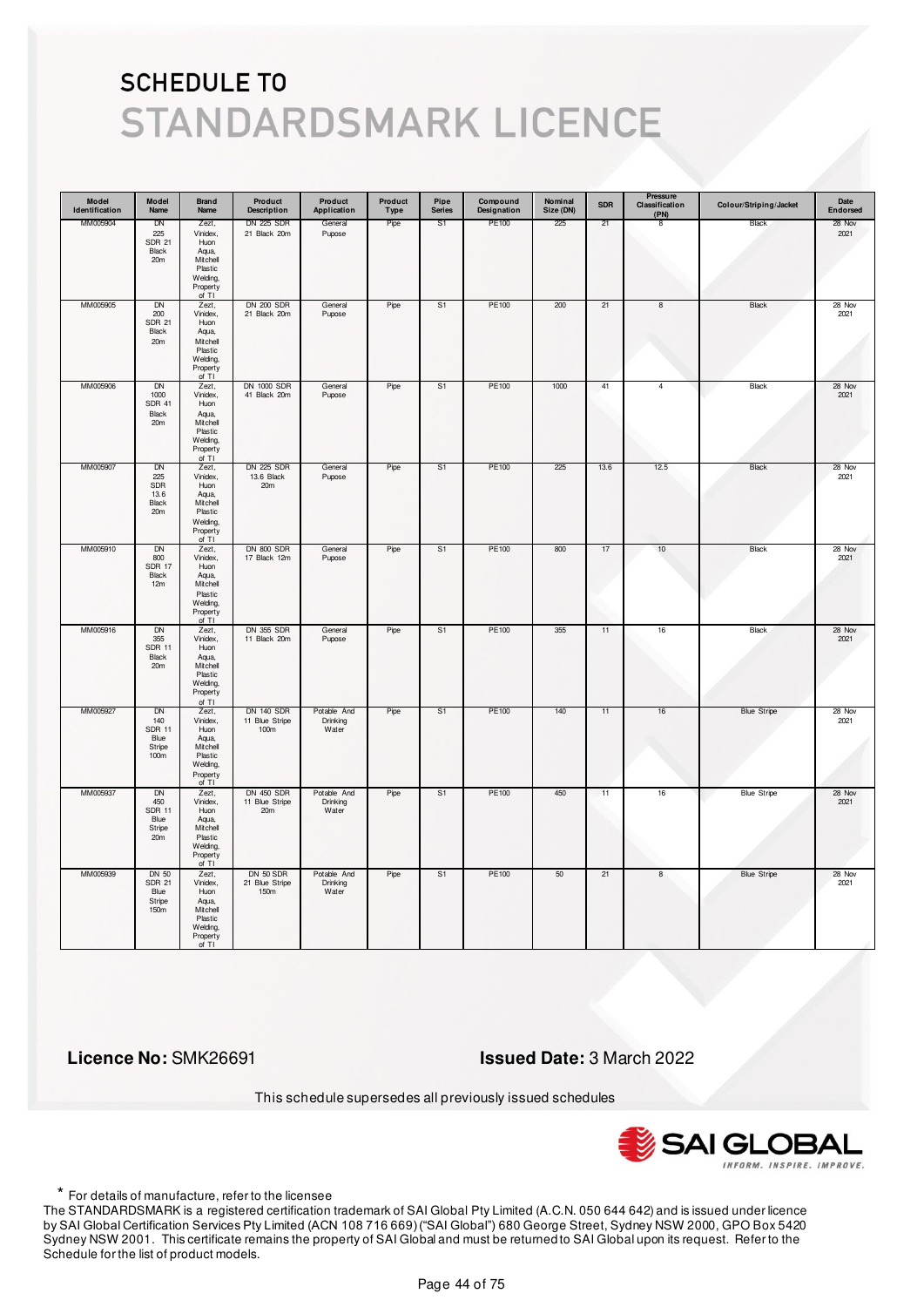| Model<br>Identification | Model<br>Name                                                    | <b>Brand</b><br>Name                                                                       | Product<br><b>Description</b>                 | Product<br>Application           | Product<br><b>Type</b> | Pipe<br><b>Series</b> | Compound<br>Designation | Nominal<br>Size (DN) | <b>SDR</b> | Pressure<br>Classification<br>(PN) | Colour/Striping/Jacket | Date<br>Endorsed |
|-------------------------|------------------------------------------------------------------|--------------------------------------------------------------------------------------------|-----------------------------------------------|----------------------------------|------------------------|-----------------------|-------------------------|----------------------|------------|------------------------------------|------------------------|------------------|
| MM005950                | <b>DN 50</b><br><b>SDR 21</b><br>Blue<br>Stripe<br>200m          | Zezt,<br>Vinidex,<br>Huon<br>Aqua,<br>Mitchell<br>Plastic<br>Welding,<br>Property<br>of TI | DN 50 SDR<br>21 Blue Stripe<br>200m           | Potable And<br>Drinking<br>Water | Pipe                   | S1                    | PE100                   | 50                   | 21         | 8                                  | <b>Blue Stripe</b>     | 28 Nov<br>2021   |
| MM005951                | <b>DN</b><br>560<br><b>SDR 26</b><br>Black<br>20m                | Zezt,<br>Vinidex,<br>Huon<br>Aqua,<br>Mitchell<br>Plastic<br>Welding,<br>Property<br>of TI | <b>DN 560 SDR</b><br>26 Black 20m             | General<br>Pupose                | Pipe                   | S <sub>1</sub>        | PE100                   | 560                  | 26         | $6.3\,$                            | Black                  | 28 Nov<br>2021   |
| MM005952                | DN<br>110<br><b>SDR 21</b><br>Blue<br>Stripe<br>100 <sub>m</sub> | Zezt,<br>Vinidex,<br>Huon<br>Aqua,<br>Mitchell<br>Plastic<br>Welding,<br>Property<br>of TI | <b>DN 110 SDR</b><br>21 Blue Stripe<br>100m   | Potable And<br>Drinking<br>Water | Pipe                   | S <sub>1</sub>        | PE100                   | 110                  | 21         | 8                                  | <b>Blue Stripe</b>     | 28 Nov<br>2021   |
| MM005955                | <b>DN 75</b><br><b>SDR 21</b><br>Black<br>100m                   | Zezt,<br>Vinidex,<br>Huon<br>Aqua,<br>Mitchell<br>Plastic<br>Welding,<br>Property<br>of TI | DN 75 SDR<br>21 Black<br>100m                 | General<br>Pupose                | Pipe                   | S1                    | PE100                   | 75                   | 21         | 8                                  | Black                  | 28 Nov<br>2021   |
| MM005964                | DN<br>110<br><b>SDR 11</b><br>Purple<br>Stripe<br>100m           | Zezt,<br>Vinidex,<br>Huon<br>Aqua,<br>Mitchell<br>Plastic<br>Welding,<br>Property<br>of TI | <b>DN 110 SDR</b><br>11 Purple<br>Stripe 100m | Recycled<br>Water                | Pipe                   | S <sub>1</sub>        | PE100                   | 110                  | 11         | 16                                 | Purple Stripe          | 28 Nov<br>2021   |
| MM005972                | <b>DN</b><br>560<br>SDR<br>13.6<br>Black<br>20m                  | Zezt,<br>Vinidex,<br>Huon<br>Aqua,<br>Mitchell<br>Plastic<br>Welding,<br>Property<br>of TI | <b>DN 560 SDR</b><br>13.6 Black<br>20m        | General<br>Pupose                | Pipe                   | S <sub>1</sub>        | <b>PE100</b>            | 560                  | 13.6       | 12.5                               | <b>Black</b>           | 28 Nov<br>2021   |
| MM005973                | DN<br>630<br>SDR 17<br>Black<br>20m                              | Zezt,<br>Vinidex,<br>Huon<br>Aqua,<br>Mitchell<br>Plastic<br>Welding,<br>Property<br>of TI | <b>DN 630 SDR</b><br>17 Black 20m             | General<br>Pupose                | Pipe                   | S1                    | PE100                   | 630                  | 17         | 10                                 | Black                  | 28 Nov<br>2021   |
| MM005974                | DN<br>630<br>SDR<br>13.6<br>Black<br>20m                         | Zezt,<br>Vinidex,<br>Huon<br>Aqua,<br>Mitchell<br>Plastic<br>Welding,<br>Property<br>of TI | <b>DN 630 SDR</b><br>13.6 Black<br>20m        | General<br>Pupose                | Pipe                   | S1                    | PE100                   | 630                  | 13.6       | 12.5                               | Black                  | 28 Nov<br>2021   |
| MM005981                | <b>DN</b><br>110<br><b>SDR 21</b><br>Black<br>100m               | Zezt,<br>Vinidex,<br>Huon<br>Aqua,<br>Mitchell<br>Plastic<br>Welding,<br>Property<br>of TI | <b>DN 110 SDR</b><br>21 Black<br>100m         | General<br>Pupose                | Pipe                   | S <sub>1</sub>        | <b>PE100</b>            | 110                  | 21         | $\boldsymbol{8}$                   | <b>Black</b>           | 28 Nov<br>2021   |

 **Licence No:** SMK26691 **Issued Date:** 3 March 2022

This schedule supersedes all previously issued schedules



\* For details of manufacture, refer to the licensee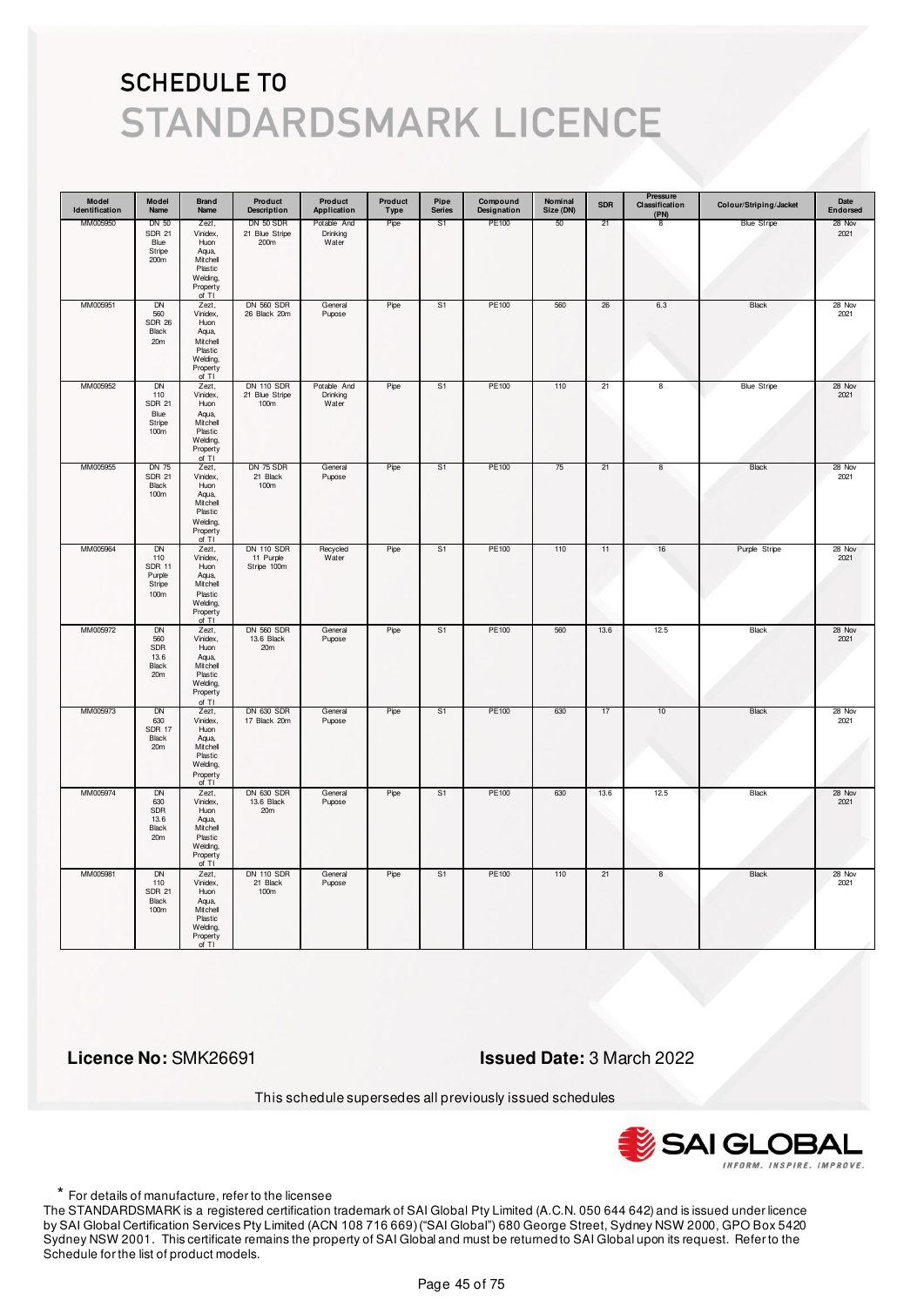| Model<br>Identification | Model<br>Name                                                            | <b>Brand</b><br>Name                                                                       | Product<br><b>Description</b>                | Product<br>Application           | Product<br>Type | Pipe<br><b>Series</b> | Compound<br>Designation | Nominal<br>Size (DN) | <b>SDR</b> | Pressure<br>Classification<br>(PN) | Colour/Striping/Jacket | Date<br>Endorsed |
|-------------------------|--------------------------------------------------------------------------|--------------------------------------------------------------------------------------------|----------------------------------------------|----------------------------------|-----------------|-----------------------|-------------------------|----------------------|------------|------------------------------------|------------------------|------------------|
| MM005982                | DN<br>110<br><b>SDR 21</b><br>Black<br>12m                               | Zezt,<br>Vinidex,<br>Huon<br>Aqua,<br>Mitchell<br>Plastic<br>Welding,<br>Property<br>of TI | <b>DN 110 SDR</b><br>21 Black 12m            | General<br>Pupose                | Pipe            | S1                    | PE100                   | 110                  | 21         | 8                                  | Black                  | 28 Nov<br>2021   |
| MM005985                | <b>DN</b><br>560<br>SDR<br>13.6<br>Black<br>12m                          | Zezt,<br>Vinidex,<br>Huon<br>Aqua,<br>Mitchell<br>Plastic<br>Welding,<br>Property<br>of TI | <b>DN 560 SDR</b><br>13.6 Black<br>12m       | General<br>Pupose                | Pipe            | S <sub>1</sub>        | PE100                   | 560                  | 13.6       | 12.5                               | Black                  | 28 Nov<br>2021   |
| MM005986                | DN<br>1200<br><b>SDR 41</b><br>Black<br>20m                              | Zezt,<br>Vinidex,<br>Huon<br>Aqua,<br>Mitchell<br>Plastic<br>Welding,<br>Property<br>of TI | <b>DN 1200 SDR</b><br>41 Black 20m           | General<br>Pupose                | Pipe            | S <sub>1</sub>        | PE100                   | 1200                 | 41         | 4                                  | Black                  | 28 Nov<br>2021   |
| MM005987                | DN<br>125<br><b>SDR 21</b><br>Black<br>100m                              | Zezt,<br>Vinidex,<br>Huon<br>Aqua,<br>Mitchell<br>Plastic<br>Welding,<br>Property<br>of TI | <b>DN 125 SDR</b><br>21 Black<br>100m        | General<br>Pupose                | Pipe            | S1                    | PE100                   | 125                  | 21         | 8                                  | Black                  | 28 Nov<br>2021   |
| MM005988                | DN 50<br><b>SDR 21</b><br>Blue<br>Stripe<br>100m                         | Zezt,<br>Vinidex,<br>Huon<br>Aqua,<br>Mitchell<br>Plastic<br>Welding,<br>Property<br>of TI | DN 50 SDR<br>21 Blue Stripe<br>100m          | Potable And<br>Drinking<br>Water | Pipe            | S <sub>1</sub>        | PE100                   | 50                   | 21         | $\bf8$                             | <b>Blue Stripe</b>     | 28 Nov<br>2021   |
| MM005989                | <b>DN</b><br>355<br><b>SDR 26</b><br>Purple<br>Stripe<br>20 <sub>m</sub> | Zezt,<br>Vinidex,<br>Huon<br>Aqua,<br>Mitchell<br>Plastic<br>Welding,<br>Property<br>of TI | <b>DN 355 SDR</b><br>26 Purple<br>Stripe 20m | Recycled<br>Water                | Pipe            | S <sub>1</sub>        | <b>PE100</b>            | 355                  | 26         | 6.3                                | Purple Stripe          | 28 Nov<br>2021   |
| MM005993                | <b>DN 75</b><br><b>SDR 21</b><br>Blue<br>Stripe<br>300 <sub>m</sub>      | Zezt,<br>Vinidex,<br>Huon<br>Aqua,<br>Mitchell<br>Plastic<br>Welding,<br>Property<br>of TI | DN 75 SDR<br>21 Blue Stripe<br>300m          | Potable And<br>Drinking<br>Water | Pipe            | S1                    | PE100                   | 75                   | 21         | 8                                  | <b>Blue Stripe</b>     | 28 Nov<br>2021   |
| MM005994                | DN 90<br><b>SDR 21</b><br>Blue<br>Stripe<br>100m                         | Zezt,<br>Vinidex,<br>Huon<br>Aqua,<br>Mitchell<br>Plastic<br>Welding,<br>Property<br>of TI | DN 90 SDR<br>21 Blue Stripe<br>100m          | Potable And<br>Drinking<br>Water | Pipe            | S <sub>1</sub>        | <b>PE100</b>            | 90                   | 21         | 8                                  | <b>Blue Stripe</b>     | 28 Nov<br>2021   |
| MM006009                | <b>DN 50</b><br><b>SDR 11</b><br>Black<br>100m                           | Zezt,<br>Vinidex,<br>Huon<br>Aqua,<br>Mitchell<br>Plastic<br>Welding,<br>Property<br>of TI | DN 50 SDR<br>11 Black<br>100m                | General<br>Pupose                | Pipe            | S <sub>1</sub>        | PE100                   | 50                   | 11         | 16                                 | <b>Black</b>           | 28 Nov<br>2021   |

 **Licence No:** SMK26691 **Issued Date:** 3 March 2022

This schedule supersedes all previously issued schedules



\* For details of manufacture, refer to the licensee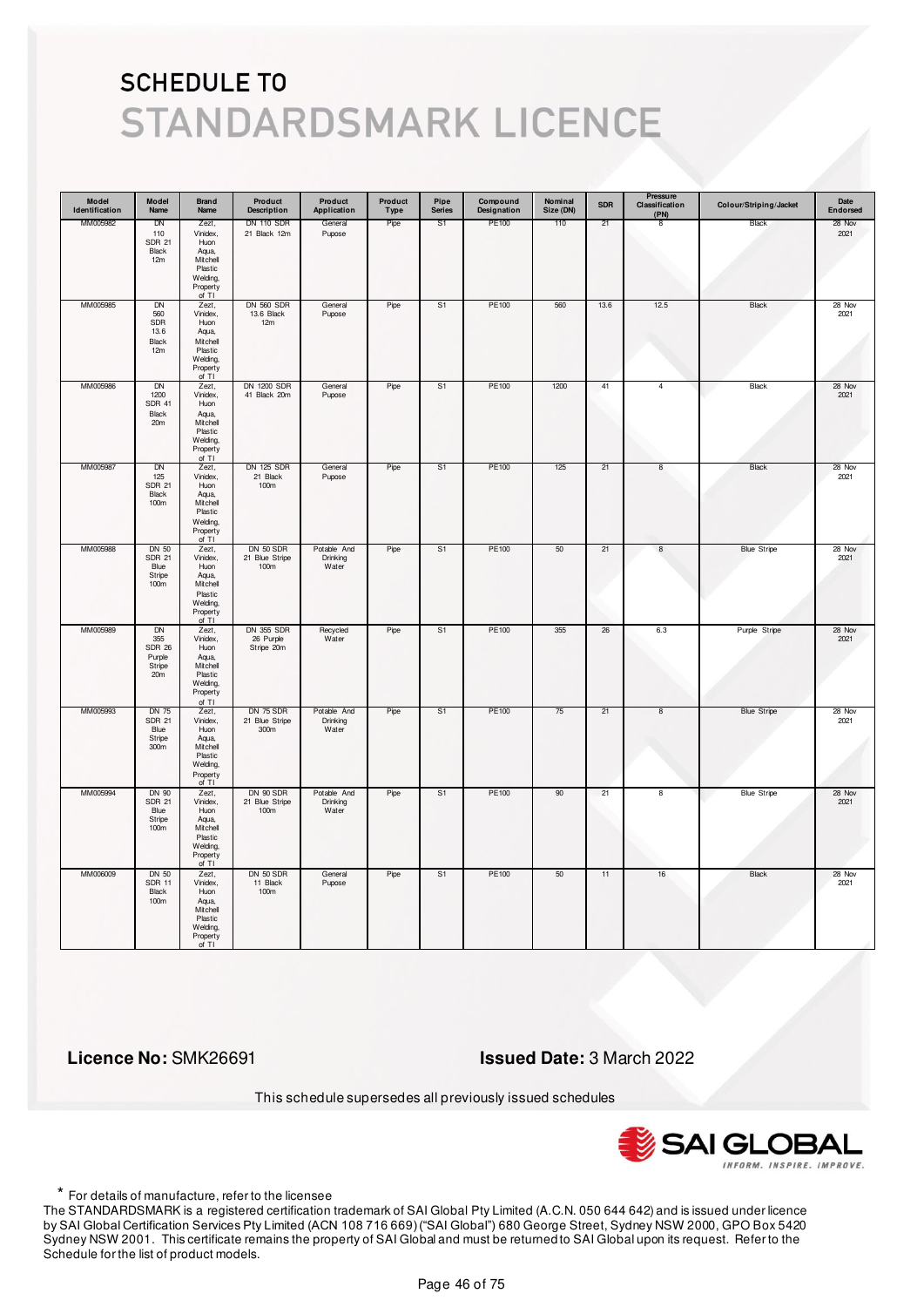| Model<br>Identification | Model<br>Name                                                        | <b>Brand</b><br>Name                                                                       | Product<br><b>Description</b>               | Product<br>Application           | Product<br>Type | Pipe<br><b>Series</b> | Compound<br>Designation | Nominal<br>Size (DN) | <b>SDR</b> | Pressure<br>Classification<br>(PN) | Colour/Striping/Jacket | Date<br>Endorsed |
|-------------------------|----------------------------------------------------------------------|--------------------------------------------------------------------------------------------|---------------------------------------------|----------------------------------|-----------------|-----------------------|-------------------------|----------------------|------------|------------------------------------|------------------------|------------------|
| MM006013                | DN<br>140<br><b>SDR 11</b><br>Cream<br>Stripe<br>60m                 | Zezt,<br>Vinidex,<br>Huon<br>Aqua,<br>Mitchell<br>Plastic<br>Welding,<br>Property<br>of TI | <b>DN 140 SDR</b><br>11 Cream<br>Stripe 60m | Sewer Rising<br>Main             | Pipe            | S1                    | PE100                   | 140                  | 11         | 16                                 | Cream Stripe           | 28 Nov<br>2021   |
| MM006018                | DN<br>125<br><b>SDR 17</b><br>Blue<br>Stripe<br>120m                 | Zezt,<br>Vinidex,<br>Huon<br>Aqua,<br>Mitchell<br>Plastic<br>Welding,<br>Property<br>of TI | DN 125 SDR<br>17 Blue Stripe<br>120m        | Potable And<br>Drinking<br>Water | Pipe            | S1                    | PE100                   | 125                  | 17         | $10$                               | <b>Blue Stripe</b>     | 28 Nov<br>2021   |
| MM006020                | <b>DN 40</b><br><b>SDR 11</b><br>Cream<br>Stripe<br>6m               | Zezt,<br>Vinidex,<br>Huon<br>Aqua,<br>Mitchell<br>Plastic<br>Welding,<br>Property<br>of TI | DN 40 SDR<br>11 Cream<br>Stripe 6m          | Sewer Rising<br>Main             | Pipe            | S <sub>1</sub>        | PE100                   | 40                   | 11         | $16\,$                             | Cream Stripe           | 28 Nov<br>2021   |
| MM006034                | <b>DN 90</b><br><b>SDR 11</b><br>Cream<br>Stripe<br>100 <sub>m</sub> | Zezt,<br>Vinidex,<br>Huon<br>Aqua,<br>Mitchell<br>Plastic<br>Welding,<br>Property<br>of TI | DN 90 SDR<br>11 Cream<br>Stripe 100m        | Sewer Rising<br>Main             | Pipe            | S1                    | PE100                   | 90                   | 11         | 16                                 | Cream Stripe           | 28 Nov<br>2021   |
| MM006036                | <b>DN 75</b><br><b>SDR 21</b><br>Blue<br>Stripe<br>200 <sub>m</sub>  | Zezt,<br>Vinidex,<br>Huon<br>Aqua,<br>Mitchell<br>Plastic<br>Welding,<br>Property<br>of TI | DN 75 SDR<br>21 Blue Stripe<br>200m         | Potable And<br>Drinking<br>Water | Pipe            | S1                    | PE100                   | 75                   | 21         | $^{\rm 8}$                         | <b>Blue Stripe</b>     | 28 Nov<br>2021   |
| MM006038                | DN 63<br><b>SDR 11</b><br>Cream<br>Stripe<br>150 <sub>m</sub>        | Zezt,<br>Vinidex,<br>Huon<br>Aqua,<br>Mitchell<br>Plastic<br>Welding,<br>Property<br>of TI | DN 63 SDR<br>11 Cream<br>Stripe 150m        | Sewer Rising<br>Main             | Pipe            | S <sub>1</sub>        | <b>PE100</b>            | 63                   | 11         | 16                                 | Cream Stripe           | 28 Nov<br>2021   |
| MM006041                | DN<br>315<br><b>SDR 11</b><br>Cream<br>Stripe<br>12m                 | Zezt,<br>Vinidex,<br>Huon<br>Aqua,<br>Mitchell<br>Plastic<br>Welding,<br>Property<br>of TI | DN 315 SDR<br>11 Cream<br>Stripe 12m        | Sewer Rising<br>Main             | Pipe            | S1                    | PE100                   | 315                  | 11         | 16                                 | Cream Stripe           | 28 Nov<br>2021   |
| MM006043                | DN 50<br><b>SDR 17</b><br>Black<br>12m                               | Zezt,<br>Vinidex,<br>Huon<br>Aqua,<br>Mitchell<br>Plastic<br>Welding,<br>Property<br>of TI | DN 50 SDR<br>17 Black 12m                   | General<br>Pupose                | Pipe            | S <sub>1</sub>        | PE100                   | 50                   | 17         | 10                                 | <b>Black</b>           | 28 Nov<br>2021   |
| MM006044                | <b>DN</b><br>710<br><b>SDR 26</b><br>Black<br>20m                    | Zezt,<br>Vinidex,<br>Huon<br>Aqua,<br>Mitchell<br>Plastic<br>Welding,<br>Property<br>of TI | <b>DN 710 SDR</b><br>26 Black 20m           | General<br>Pupose                | Pipe            | S <sub>1</sub>        | PE100                   | 710                  | 26         | 6.3                                | Black                  | 28 Nov<br>2021   |

 **Licence No:** SMK26691 **Issued Date:** 3 March 2022

This schedule supersedes all previously issued schedules



\* For details of manufacture, refer to the licensee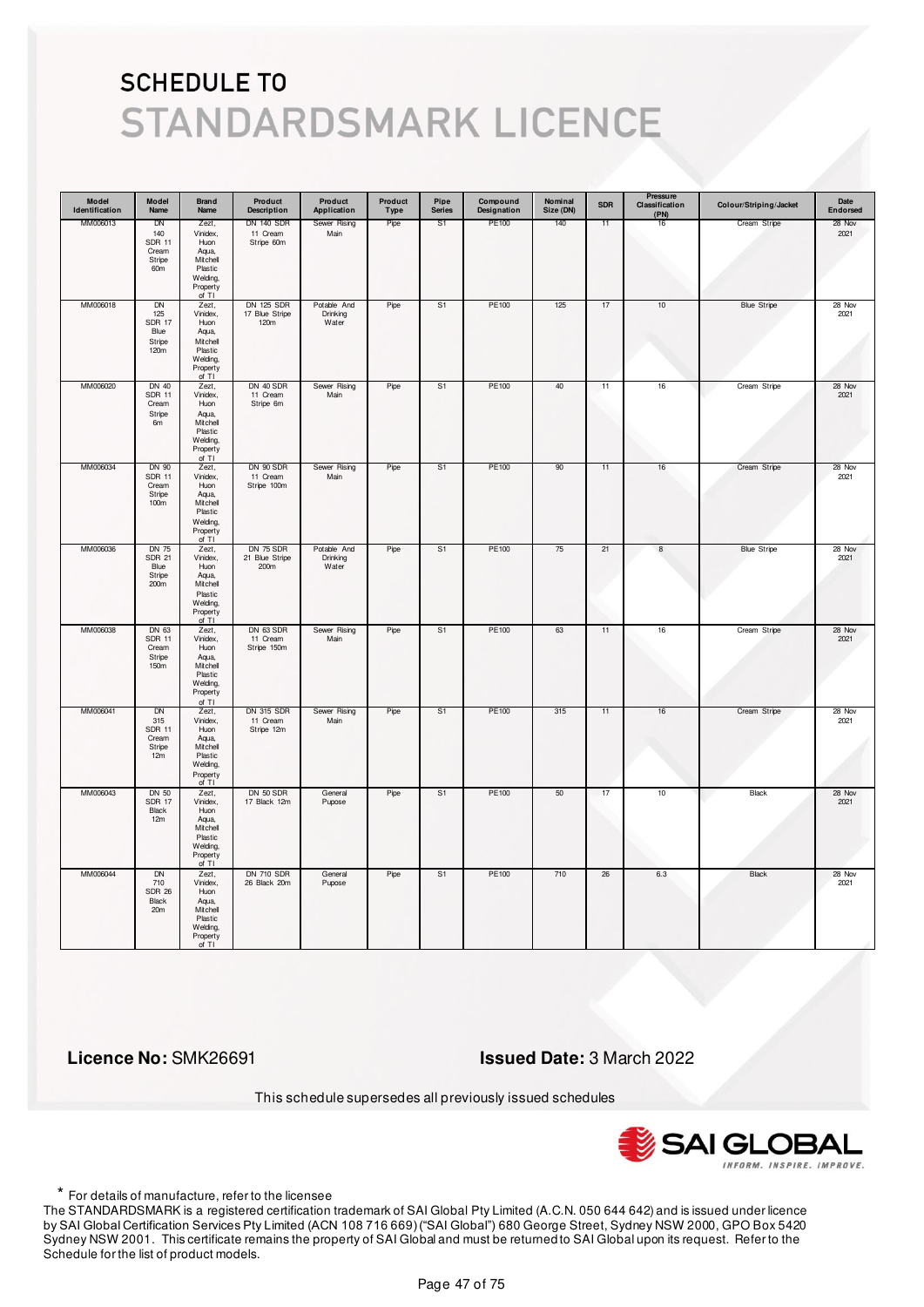| Model<br>Identification | Model<br>Name                                                 | <b>Brand</b><br>Name                                                                       | Product<br><b>Description</b>             | Product<br>Application           | Product<br>Type | Pipe<br><b>Series</b> | Compound<br>Designation | Nominal<br>Size (DN) | <b>SDR</b> | Pressure<br>Classification<br>(PN) | Colour/Striping/Jacket | Date<br>Endorsed |
|-------------------------|---------------------------------------------------------------|--------------------------------------------------------------------------------------------|-------------------------------------------|----------------------------------|-----------------|-----------------------|-------------------------|----------------------|------------|------------------------------------|------------------------|------------------|
| MM006049                | DN 63<br>SDR 9<br>Blue<br>Stripe<br>100 <sub>m</sub>          | Zezt,<br>Vinidex,<br>Huon<br>Aqua,<br>Mitchell<br>Plastic<br>Welding,<br>Property<br>of TI | DN 63 SDR 9<br><b>Blue Stripe</b><br>100m | Potable And<br>Drinking<br>Water | Pipe            | S <sub>1</sub>        | PE100                   | 63                   | 9          | 20                                 | <b>Blue Stripe</b>     | 28 Nov<br>2021   |
| MM006052                | <b>DN</b><br>560<br><b>SDR 17</b><br>Black<br>20 <sub>m</sub> | Zezt,<br>Vinidex,<br>Huon<br>Aqua,<br>Mitchell<br>Plastic<br>Welding,<br>Property<br>of TI | <b>DN 560 SDR</b><br>17 Black 20m         | General<br>Pupose                | Pipe            | S <sub>1</sub>        | PE100                   | 560                  | 17         | 10                                 | Black                  | 28 Nov<br>2021   |
| MM006059                | DN<br>110<br><b>SDR 17</b><br>Black<br>100m                   | Zezt,<br>Vinidex,<br>Huon<br>Aqua,<br>Mitchell<br>Plastic<br>Welding,<br>Property<br>of TI | <b>DN 110 SDR</b><br>17 Black<br>100m     | General<br>Pupose                | Pipe            | S <sub>1</sub>        | PE100                   | 110                  | 17         | 10                                 | Black                  | 28 Nov<br>2021   |
| MM006063                | DN 25<br>SDR 9<br>Red<br>Stripe<br>500 <sub>m</sub>           | Zezt,<br>Vinidex,<br>Huon<br>Aqua,<br>Mitchell<br>Plastic<br>Welding,<br>Property<br>of TI | DN 25 SDR 9<br>Red Stripe<br>500m         | Fire Service                     | Pipe            | S1                    | PE100                   | 25                   | 9          | 20                                 | <b>Red Stripe</b>      | 28 Nov<br>2021   |
| MM006065                | DN 32<br><b>SDR 11</b><br>Blue<br>Stripe<br>50m               | Zezt,<br>Vinidex,<br>Huon<br>Aqua,<br>Mitchell<br>Plastic<br>Welding,<br>Property<br>of TI | DN 32 SDR<br>11 Blue Stripe<br>50m        | Potable And<br>Drinking<br>Water | Pipe            | S <sub>1</sub>        | PE100                   | 32                   | 11         | 16                                 | <b>Blue Stripe</b>     | 28 Nov<br>2021   |
| MM006068                | <b>DN</b><br>180<br><b>SDR 26</b><br>Black<br>20m             | Zezt,<br>Vinidex,<br>Huon<br>Aqua,<br>Mitchell<br>Plastic<br>Welding,<br>Property<br>of TI | <b>DN 180 SDR</b><br>26 Black 20m         | General<br>Pupose                | Pipe            | S <sub>1</sub>        | <b>PE100</b>            | 180                  | 26         | 6.3                                | <b>Black</b>           | 28 Nov<br>2021   |
| MM006069                | DN<br>180<br><b>SDR 21</b><br>Black<br>20m                    | Zezt,<br>Vinidex,<br>Huon<br>Aqua,<br>Mitchell<br>Plastic<br>Welding,<br>Property<br>of TI | <b>DN 180 SDR</b><br>21 Black 20m         | General<br>Pupose                | Pipe            | S1                    | PE100                   | 180                  | 21         | 8                                  | Black                  | 28 Nov<br>2021   |
| MM006070                | <b>DN 25</b><br><b>SDR</b><br>13.6<br>Blue<br>Stripe<br>240m  | Zezt,<br>Vinidex,<br>Huon<br>Aqua,<br>Mitchell<br>Plastic<br>Welding,<br>Property<br>of TI | DN 25 SDR<br>13.6 Blue<br>Stripe 240m     | Potable And<br>Drinking<br>Water | Pipe            | S <sub>1</sub>        | PE100                   | 25                   | 13.6       | 12.5                               | <b>Blue Stripe</b>     | 28 Nov<br>2021   |
| MM006071                | <b>DN 40</b><br><b>SDR 21</b><br>Blue<br>Stripe<br>6m         | Zezt,<br>Vinidex,<br>Huon<br>Aqua,<br>Mitchell<br>Plastic<br>Welding,<br>Property<br>of TI | DN 40 SDR<br>21 Blue Stripe<br>6m         | Potable And<br>Drinking<br>Water | Pipe            | S <sub>1</sub>        | PE100                   | 40                   | 21         | 8                                  | <b>Blue Stripe</b>     | 28 Nov<br>2021   |

 **Licence No:** SMK26691 **Issued Date:** 3 March 2022

This schedule supersedes all previously issued schedules



\* For details of manufacture, refer to the licensee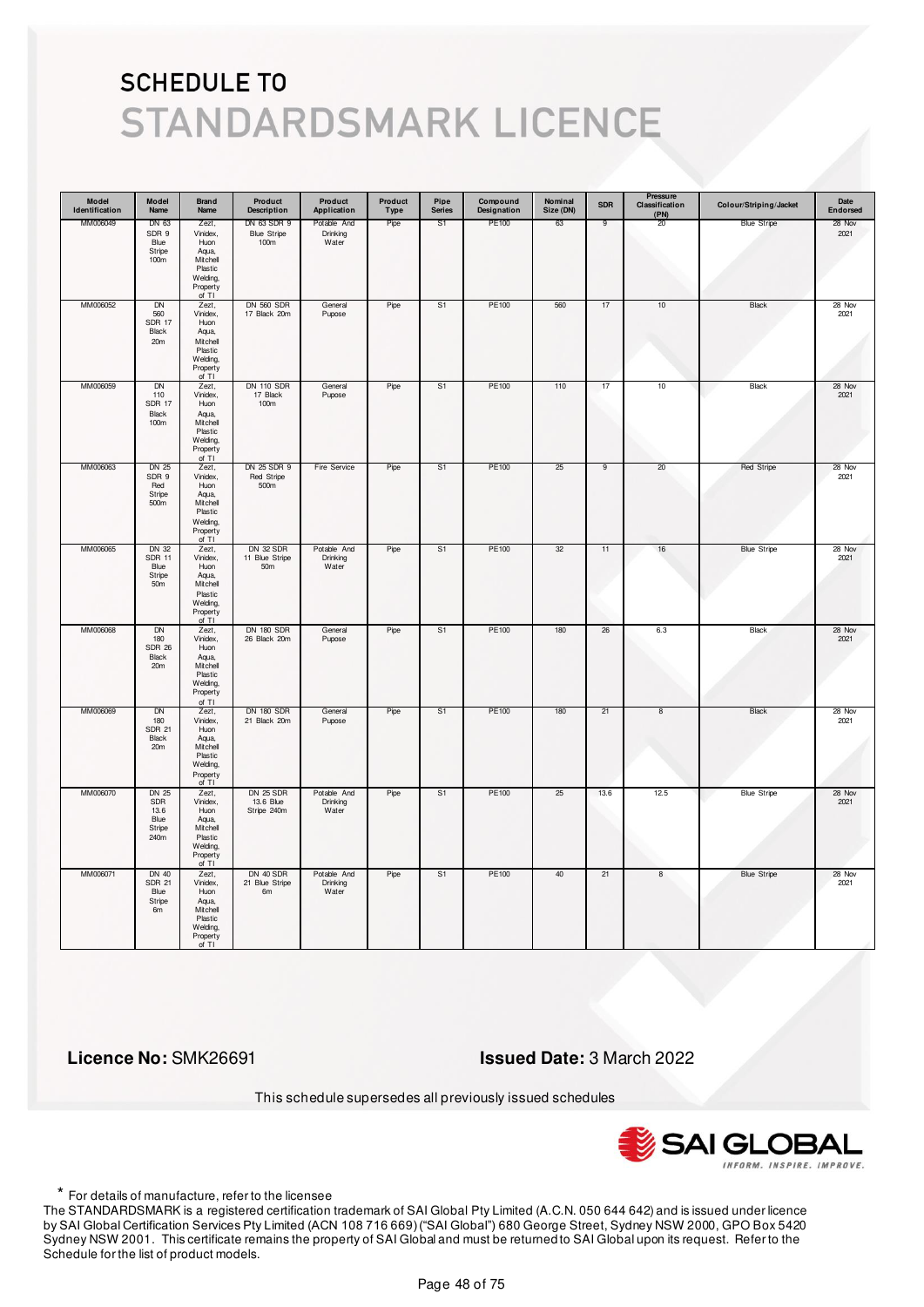| Model<br>Identification | Model<br>Name                                                     | Brand<br>Name                                                                              | Product<br><b>Description</b>              | Product<br>Application           | Product<br>Type | Pipe<br><b>Series</b> | Compound<br>Designation | Nominal<br>Size (DN) | <b>SDR</b> | Pressure<br>Classification<br>(PN) | Colour/Striping/Jacket | Date<br>Endorsed |
|-------------------------|-------------------------------------------------------------------|--------------------------------------------------------------------------------------------|--------------------------------------------|----------------------------------|-----------------|-----------------------|-------------------------|----------------------|------------|------------------------------------|------------------------|------------------|
| MM006072                | DN 40<br><b>SDR 11</b><br>Blue<br>Stripe<br>100 <sub>m</sub>      | Zezt,<br>Vinidex,<br>Huon<br>Aqua,<br>Mitchell<br>Plastic<br>Welding,<br>Property<br>of TI | DN 40 SDR<br>11 Blue Stripe<br>100m        | Potable And<br>Drinking<br>Water | Pipe            | S1                    | PE100                   | 40                   | 11         | 16                                 | <b>Blue Stripe</b>     | 28 Nov<br>2021   |
| MM006073                | <b>DN 25</b><br><b>SDR 11</b><br>Blue<br>Stripe<br>100m           | Zezt,<br>Vinidex,<br>Huon<br>Aqua,<br>Mitchell<br>Plastic<br>Welding,<br>Property<br>of TI | <b>DN 25 SDR</b><br>11 Blue Stripe<br>100m | Potable And<br>Drinking<br>Water | Pipe            | S <sub>1</sub>        | PE100                   | 25                   | 11         | $16\,$                             | <b>Blue Stripe</b>     | 28 Nov<br>2021   |
| MM006080                | <b>DN 25</b><br>SDR<br>13.6<br>Blue<br>Stripe<br>300 <sub>m</sub> | Zezt,<br>Vinidex,<br>Huon<br>Aqua,<br>Mitchell<br>Plastic<br>Welding,<br>Property<br>of TI | DN 25 SDR<br>13.6 Blue<br>Stripe 300m      | Potable And<br>Drinking<br>Water | Pipe            | S <sub>1</sub>        | PE100                   | 25                   | 13.6       | 12.5                               | <b>Blue Stripe</b>     | 28 Nov<br>2021   |
| MM006081                | DN<br>140<br><b>SDR 41</b><br>Black<br>12m                        | Zezt,<br>Vinidex,<br>Huon<br>Aqua,<br>Mitchell<br>Plastic<br>Welding,<br>Property<br>of TI | <b>DN 140 SDR</b><br>41 Black 12m          | General<br>Pupose                | Pipe            | S1                    | PE100                   | 140                  | 41         | 4                                  | Black                  | 28 Nov<br>2021   |
| MM006089                | <b>DN</b><br>250<br><b>SDR 41</b><br>Black<br>20m                 | Zezt,<br>Vinidex,<br>Huon<br>Aqua,<br>Mitchell<br>Plastic<br>Welding,<br>Property<br>of TI | <b>DN 250 SDR</b><br>41 Black 20m          | General<br>Pupose                | Pipe            | S <sub>1</sub>        | PE100                   | 250                  | 41         | $\overline{4}$                     | Black                  | 28 Nov<br>2021   |
| MM006102                | DN 63<br>SDR 17<br>Black<br>100m                                  | Zezt,<br>Vinidex,<br>Huon<br>Aqua,<br>Mitchell<br>Plastic<br>Welding,<br>Property<br>of TI | DN 63 SDR<br>17 Black<br>100m              | General<br>Pupose                | Pipe            | S <sub>1</sub>        | <b>PE100</b>            | 63                   | 17         | 10                                 | <b>Black</b>           | 28 Nov<br>2021   |
| MM006103                | DN 63<br><b>SDR 11</b><br>Cream<br>Stripe<br>12m                  | Zezt,<br>Vinidex,<br>Huon<br>Aqua,<br>Mitchell<br>Plastic<br>Welding,<br>Property<br>of TI | DN 63 SDR<br>11 Cream<br>Stripe 12m        | Sewer Rising<br>Main             | Pipe            | S1                    | PE100                   | 63                   | 11         | 16                                 | Cream Stripe           | 28 Nov<br>2021   |
| MM006105                | DN 90<br><b>SDR 11</b><br>Cream<br>Stripe<br>12m                  | Zezt,<br>Vinidex,<br>Huon<br>Aqua,<br>Mitchell<br>Plastic<br>Welding,<br>Property<br>of TI | DN 90 SDR<br>11 Cream<br>Stripe 12m        | Sewer Rising<br>Main             | Pipe            | S <sub>1</sub>        | PE100                   | 90                   | 11         | 16                                 | Cream Stripe           | 28 Nov<br>2021   |
| MM006106                | <b>DN 20</b><br><b>SDR</b><br>13.6<br>Black<br>20m                | Zezt,<br>Vinidex,<br>Huon<br>Aqua,<br>Mitchell<br>Plastic<br>Welding,<br>Property<br>of TI | DN 20 SDR<br>13.6 Black<br>20m             | General<br>Pupose                | Pipe            | S1                    | PE100                   | 20                   | 13.6       | 12.5                               | <b>Black</b>           | 28 Nov<br>2021   |

 **Licence No:** SMK26691 **Issued Date:** 3 March 2022

This schedule supersedes all previously issued schedules



\* For details of manufacture, refer to the licensee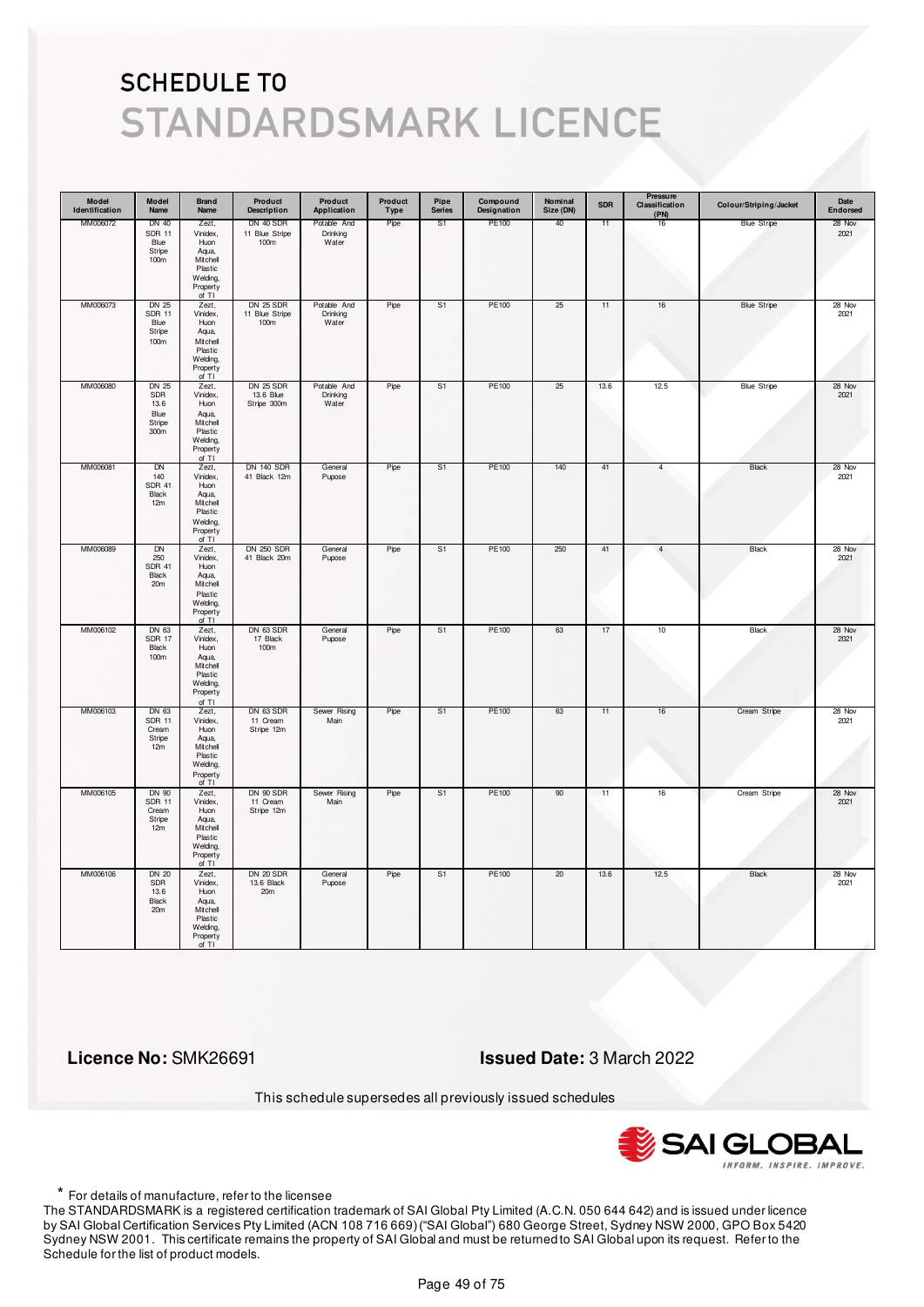| Model<br>Identification | Model<br>Name                                         | <b>Brand</b><br>Name                                                                       | Product<br><b>Description</b>               | Product<br>Application           | Product<br>Type | Pipe<br><b>Series</b> | Compound<br>Designation | Nominal<br>Size (DN) | <b>SDR</b> | Pressure<br>Classification<br>(PN) | Colour/Striping/Jacket | Date<br>Endorsed |
|-------------------------|-------------------------------------------------------|--------------------------------------------------------------------------------------------|---------------------------------------------|----------------------------------|-----------------|-----------------------|-------------------------|----------------------|------------|------------------------------------|------------------------|------------------|
| MM006108                | DN<br>180<br>SDR<br>7.4<br>Black<br>12m               | Zezt,<br>Vinidex,<br>Huon<br>Aqua,<br>Mitchell<br>Plastic<br>Welding,<br>Property<br>of TI | <b>DN 180 SDR</b><br>7.4 Black 12m          | General<br>Pupose                | Pipe            | S <sub>1</sub>        | PE100                   | 180                  | 7.4        | 25                                 | Black                  | 28 Nov<br>2021   |
| MM006111                | <b>DN</b><br>160<br>SDR<br>13.6<br>Black<br>20m       | Zezt,<br>Vinidex,<br>Huon<br>Aqua,<br>Mitchell<br>Plastic<br>Welding,<br>Property<br>of TI | <b>DN 160 SDR</b><br>13.6 Black<br>20m      | General<br>Pupose                | Pipe            | S <sub>1</sub>        | PE100                   | 160                  | 13.6       | 12.5                               | Black                  | 28 Nov<br>2021   |
| MM006114                | DN 25<br><b>SDR 11</b><br>Blue<br>Stripe<br>1000m     | Zezt,<br>Vinidex,<br>Huon<br>Aqua,<br>Mitchell<br>Plastic<br>Welding,<br>Property<br>of TI | <b>DN 25 SDR</b><br>11 Blue Stripe<br>1000m | Potable And<br>Drinking<br>Water | Pipe            | S <sub>1</sub>        | PE100                   | 25                   | 11         | 16                                 | <b>Blue Stripe</b>     | 28 Nov<br>2021   |
| MM006115                | DN 32<br><b>SDR 11</b><br>Blue<br>Stripe<br>1000m     | Zezt,<br>Vinidex,<br>Huon<br>Aqua,<br>Mitchell<br>Plastic<br>Welding,<br>Property<br>of TI | DN 32 SDR<br>11 Blue Stripe<br>1000m        | Potable And<br>Drinking<br>Water | Pipe            | S1                    | PE100                   | 32                   | 11         | 16                                 | <b>Blue Stripe</b>     | 28 Nov<br>2021   |
| MM006121                | <b>DN 20</b><br>SDR<br>13.6<br>Blue<br>Stripe<br>260m | Zezt,<br>Vinidex,<br>Huon<br>Aqua,<br>Mitchell<br>Plastic<br>Welding,<br>Property<br>of TI | DN 20 SDR<br>13.6 Blue<br>Stripe 260m       | Potable And<br>Drinking<br>Water | Pipe            | S <sub>1</sub>        | PE100                   | 20                   | 13.6       | 12.5                               | <b>Blue Stripe</b>     | 28 Nov<br>2021   |
| MM006122                | DN 63<br><b>SDR 21</b><br>Blue<br>Stripe<br>200m      | Zezt,<br>Vinidex,<br>Huon<br>Aqua,<br>Mitchell<br>Plastic<br>Welding,<br>Property<br>of TI | DN 63 SDR<br>21 Blue Stripe<br>200m         | Potable And<br>Drinking<br>Water | Pipe            | S <sub>1</sub>        | <b>PE100</b>            | 63                   | 21         | 8                                  | <b>Blue Stripe</b>     | 28 Nov<br>2021   |
| MM006125                | DN 40<br><b>SDR 11</b><br>Black<br>50m                | Zezt,<br>Vinidex,<br>Huon<br>Aqua,<br>Mitchell<br>Plastic<br>Welding,<br>Property<br>of TI | DN 40 SDR<br>11 Black 50m                   | General<br>Pupose                | Pipe            | S1                    | PE100                   | 40                   | 11         | 16                                 | Black                  | 28 Nov<br>2021   |
| MM006126                | <b>DN</b><br>160<br><b>SDR 17</b><br>Black<br>6m      | Zezt,<br>Vinidex,<br>Huon<br>Aqua,<br>Mitchell<br>Plastic<br>Welding,<br>Property<br>of TI | <b>DN 160 SDR</b><br>17 Black 6m            | General<br>Pupose                | Pipe            | S <sub>1</sub>        | PE100                   | 160                  | 17         | 10                                 | <b>Black</b>           | 28 Nov<br>2021   |
| MM006130                | <b>DN 50</b><br><b>SDR</b><br>13.6<br>Black<br>6m     | Zezt,<br>Vinidex,<br>Huon<br>Aqua,<br>Mitchell<br>Plastic<br>Welding,<br>Property<br>of TI | DN 50 SDR<br>13.6 Black 6m                  | General<br>Pupose                | Pipe            | S <sub>1</sub>        | PE100                   | 50                   | 13.6       | 12.5                               | <b>Black</b>           | 28 Nov<br>2021   |

 **Licence No:** SMK26691 **Issued Date:** 3 March 2022

This schedule supersedes all previously issued schedules



\* For details of manufacture, refer to the licensee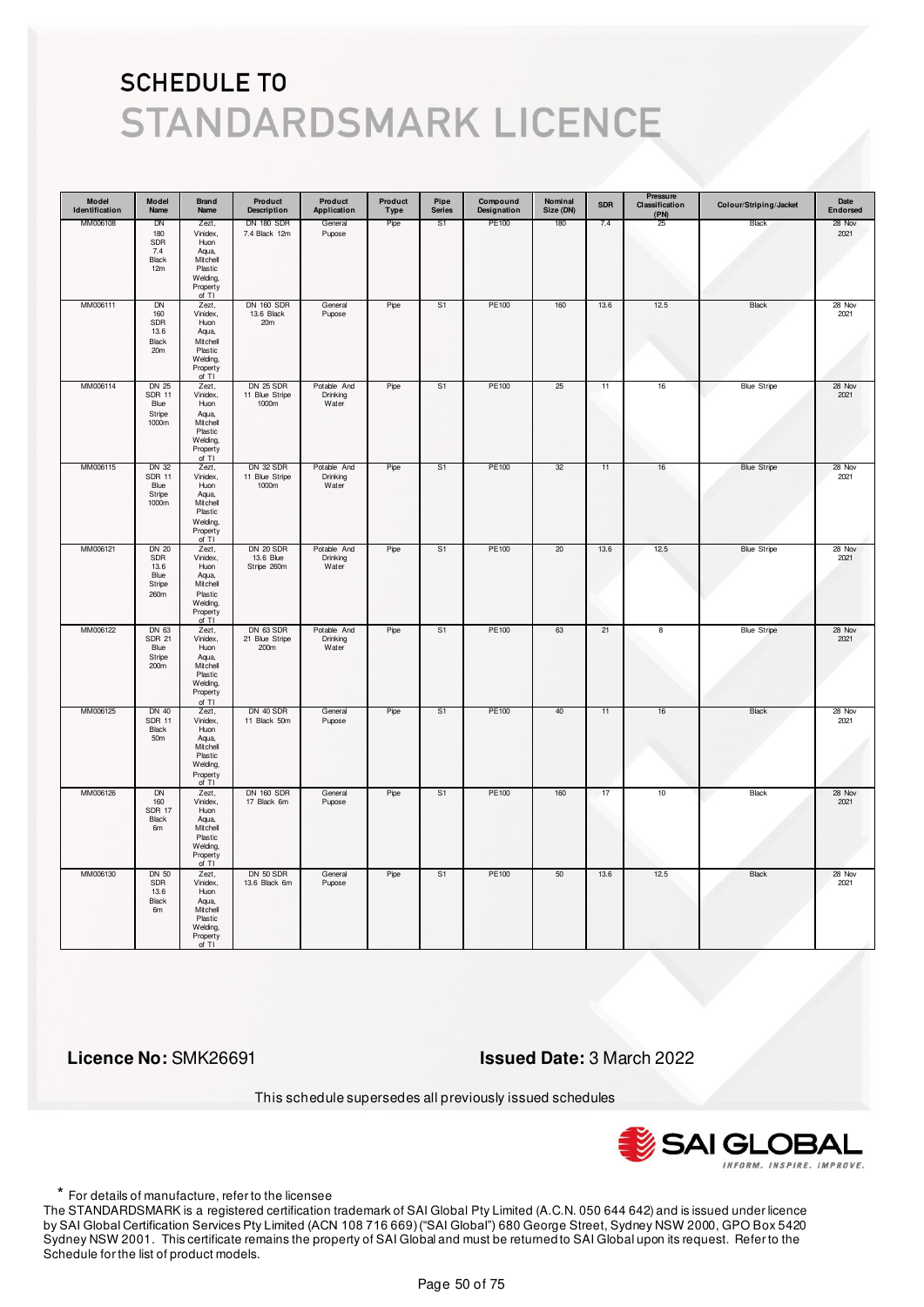| Model<br>Identification | Model<br>Name                                                  | <b>Brand</b><br>Name                                                                       | Product<br><b>Description</b>                         | Product<br>Application           | Product<br>Type | Pipe<br><b>Series</b> | Compound<br>Designation | Nominal<br>Size (DN) | <b>SDR</b>     | Pressure<br>Classification<br>(PN) | Colour/Striping/Jacket | Date<br>Endorsed |
|-------------------------|----------------------------------------------------------------|--------------------------------------------------------------------------------------------|-------------------------------------------------------|----------------------------------|-----------------|-----------------------|-------------------------|----------------------|----------------|------------------------------------|------------------------|------------------|
| MM006133                | DN 63<br>SDR 9<br>Black<br>6m                                  | Zezt,<br>Vinidex,<br>Huon<br>Aqua,<br>Mitchell<br>Plastic<br>Welding,<br>Property<br>of TI | DN 63 SDR 9<br>Black 6m                               | General<br>Pupose                | Pipe            | S1                    | PE100                   | 63                   | 9              | 20                                 | Black                  | 28 Nov<br>2021   |
| MM006135                | <b>DN</b><br>160<br>SDR 9<br>Black<br>20 <sub>m</sub>          | Zezt,<br>Vinidex,<br>Huon<br>Aqua,<br>Mitchell<br>Plastic<br>Welding,<br>Property<br>of TI | <b>DN 160 SDR</b><br>9 Black 20m                      | General<br>Pupose                | Pipe            | S <sub>1</sub>        | PE100                   | 160                  | $\overline{9}$ | 20                                 | Black                  | 28 Nov<br>2021   |
| MM006138                | <b>DN</b><br>280<br><b>SDR 11</b><br>Red<br>Stripe<br>12m      | Zezt,<br>Vinidex,<br>Huon<br>Aqua,<br>Mitchell<br>Plastic<br>Welding,<br>Property<br>of TI | <b>DN 280 SDR</b><br>11 Red Stripe<br>12m             | Fire Service                     | Pipe            | S <sub>1</sub>        | PE100                   | 280                  | 11             | 16                                 | Red Stripe             | 28 Nov<br>2021   |
| MM006139                | DN<br>280<br><b>SDR 11</b><br>Red<br>Stripe<br>20 <sub>m</sub> | Zezt,<br>Vinidex,<br>Huon<br>Aqua,<br>Mitchell<br>Plastic<br>Welding,<br>Property<br>of TI | <b>DN 280 SDR</b><br>11 Red Stripe<br>20 <sub>m</sub> | Fire Service                     | Pipe            | S1                    | PE100                   | 280                  | 11             | 16                                 | <b>Red Stripe</b>      | 28 Nov<br>2021   |
| MM006142                | DN<br>125<br><b>SDR 11</b><br>Red<br>Stripe<br>12m             | Zezt,<br>Vinidex,<br>Huon<br>Aqua,<br>Mitchell<br>Plastic<br>Welding,<br>Property<br>of TI | <b>DN 125 SDR</b><br>11 Red Stripe<br>12m             | Fire Service                     | Pipe            | S <sub>1</sub>        | PE100                   | 125                  | 11             | 16                                 | Red Stripe             | 28 Nov<br>2021   |
| MM006149                | <b>DN</b><br>110<br><b>SDR 26</b><br>Black<br>12m              | Zezt,<br>Vinidex,<br>Huon<br>Aqua,<br>Mitchell<br>Plastic<br>Welding,<br>Property<br>of TI | <b>DN 110 SDR</b><br>26 Black 12m                     | General<br>Pupose                | Pipe            | S <sub>1</sub>        | PE100                   | 110                  | 26             | 6.3                                | <b>Black</b>           | 28 Nov<br>2021   |
| MM006152                | DN 63<br><b>SDR 21</b><br>Blue<br>Stripe<br>130 <sub>m</sub>   | Zezt,<br>Vinidex,<br>Huon<br>Aqua,<br>Mitchell<br>Plastic<br>Welding,<br>Property<br>of TI | DN 63 SDR<br>21 Blue Stripe<br>130m                   | Potable And<br>Drinking<br>Water | Pipe            | S1                    | PE100                   | 63                   | 21             | 8                                  | <b>Blue Stripe</b>     | 28 Nov<br>2021   |
| MM006153                | DN 90<br><b>SDR 11</b><br>Purple<br>Stripe<br>12m              | Zezt,<br>Vinidex,<br>Huon<br>Aqua,<br>Mitchell<br>Plastic<br>Welding,<br>Property<br>of TI | DN 90 SDR<br>11 Purple<br>Stripe 12m                  | Recycled<br>Water                | Pipe            | S <sub>1</sub>        | PE100                   | 90                   | 11             | 16                                 | Purple Stripe          | 28 Nov<br>2021   |
| MM006154                | <b>DN</b><br>180<br><b>SDR 11</b><br>Red<br>Stripe<br>12m      | Zezt,<br>Vinidex,<br>Huon<br>Aqua,<br>Mitchell<br>Plastic<br>Welding,<br>Property<br>of TI | <b>DN 180 SDR</b><br>11 Red Stripe<br>12m             | Fire Service                     | Pipe            | S <sub>1</sub>        | PE100                   | 180                  | 11             | 16                                 | Red Stripe             | 28 Nov<br>2021   |

 **Licence No:** SMK26691 **Issued Date:** 3 March 2022

This schedule supersedes all previously issued schedules



\* For details of manufacture, refer to the licensee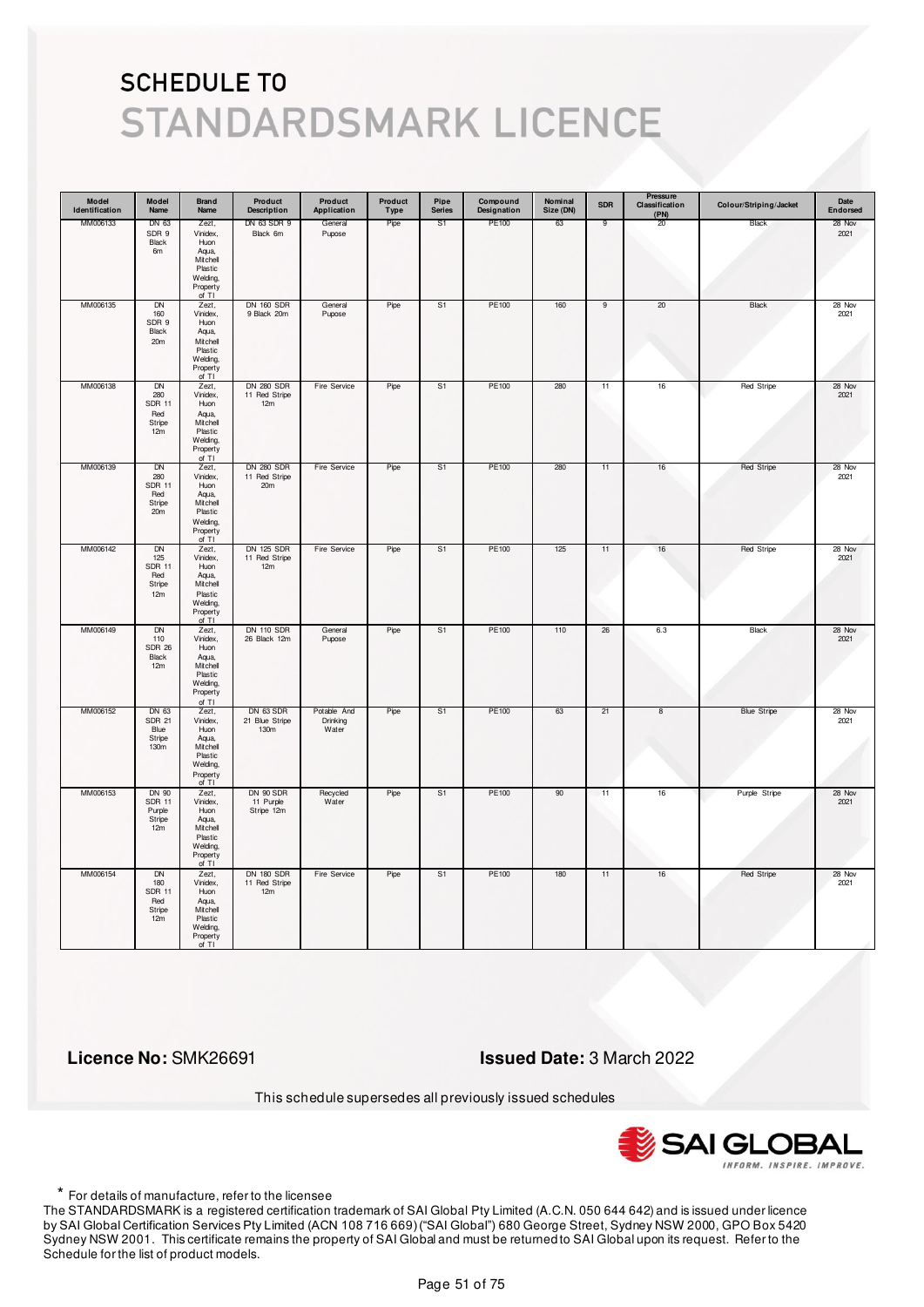| Model<br>Identification | Model<br>Name                                                          | <b>Brand</b><br>Name                                                                          | Product<br><b>Description</b>                | Product<br>Application                         | Product<br>Type | Pipe<br><b>Series</b> | Compound<br>Designation | Nominal<br>Size (DN) | <b>SDR</b> | Pressure<br>Classification<br>(PN) | Colour/Striping/Jacket | Date<br>Endorsed |
|-------------------------|------------------------------------------------------------------------|-----------------------------------------------------------------------------------------------|----------------------------------------------|------------------------------------------------|-----------------|-----------------------|-------------------------|----------------------|------------|------------------------------------|------------------------|------------------|
| MM006155                | DN<br>225<br><b>SDR 11</b><br>Black<br>20 <sub>m</sub>                 | Zezt,<br>Vinidex,<br>Huon<br>Aqua,<br>Mitchell<br>Plastic<br>Welding,<br>Property<br>of TI    | <b>DN 225 SDR</b><br>11 Black 20m            | General<br>Pupose                              | Pipe            | S1                    | PE100                   | 225                  | 11         | 16                                 | Black                  | 28 Nov<br>2021   |
| MM006157                | DN<br>125<br><b>SDR 11</b><br>Purple<br>Stripe<br>100m                 | Zezt,<br>Vinidex,<br>Huon<br>Aqua,<br>Mitchell<br>Plastic<br>Welding,<br>Property<br>of TI    | DN 125 SDR<br>11 Purple<br>Stripe 100m       | Recycled<br>Water                              | Pipe            | S1                    | PE100                   | 125                  | 11         | $16\,$                             | Purple Stripe          | 28 Nov<br>2021   |
| MM006158                | DN 50<br><b>SDR 11</b><br>Purple<br>Stripe<br>100m                     | Zezt,<br>Vinidex,<br>Huon<br>Aqua,<br>Mitchell<br>Plastic<br>Welding,<br>Property<br>of TI    | DN 50 SDR<br>11 Purple<br>Stripe 100m        | Recycled<br>Water                              | Pipe            | S <sub>1</sub>        | PE100                   | 50                   | 11         | $16\,$                             | Purple Stripe          | 28 Nov<br>2021   |
| MM006162                | DN<br>110<br><b>SDR 17</b><br>Black<br>20 <sub>m</sub>                 | Zezt,<br>Vinidex,<br>$H$ uon<br>Aqua,<br>Mitchell<br>Plastic<br>Welding,<br>Property<br>of TI | <b>DN 110 SDR</b><br>17 Black 20m            | General<br>Pupose                              | Pipe            | S1                    | PE100                   | 110                  | 17         | 10                                 | Black                  | 28 Nov<br>2021   |
| MM006168                | DN<br>560<br><b>SDR 11</b><br>Black<br>20m                             | Zezt,<br>Vinidex,<br>Huon<br>Aqua,<br>Mitchell<br>Plastic<br>Welding,<br>Property<br>of TI    | <b>DN 560 SDR</b><br>11 Black 20m            | General<br>Pupose                              | Pipe            | S1                    | PE100                   | 560                  | 11         | 16                                 | Black                  | 28 Nov<br>2021   |
| MM006169                | <b>DN</b><br>315<br><b>SDR 11</b><br>Blue<br>Stripe<br>20 <sub>m</sub> | Zezt,<br>Vinidex,<br>Huon<br>Aqua,<br>Mitchell<br>Plastic<br>Welding,<br>Property<br>of TI    | <b>DN 315 SDR</b><br>11 Blue Stripe<br>20m   | Potable And<br>Drinking<br>Water               | Pipe            | S <sub>1</sub>        | <b>PE100</b>            | 315                  | 11         | 16                                 | <b>Blue Stripe</b>     | 28 Nov<br>2021   |
| MM006171                | DN<br>160<br><b>SDR 17</b><br>Blue<br>Stripe<br>12m                    | Zezt,<br>Vinidex,<br>Huon<br>Aqua,<br>Mitchell<br>Plastic<br>Welding,<br>Property<br>of TI    | <b>DN 160 SDR</b><br>17 Blue Stripe<br>12m   | Potable And<br>Drinking<br>Water               | Pipe            | S1                    | PE100                   | 160                  | 17         | 10                                 | <b>Blue Stripe</b>     | 28 Nov<br>2021   |
| MM006172                | <b>DN</b><br>280<br><b>SDR 26</b><br>Black<br>6m                       | Zezt,<br>Vinidex,<br>Huon<br>Aqua,<br>Mitchell<br>Plastic<br>Welding,<br>Property<br>of TI    | <b>DN 280 SDR</b><br>26 Black 6m             | General<br>Pupose                              | Pipe            | S <sub>1</sub>        | PE100                   | 280                  | 26         | 6.3                                | <b>Black</b>           | 28 Nov<br>2021   |
| MM006176                | <b>DN 25</b><br><b>SDR 17</b><br>Yellow<br>Stripe<br>200 <sub>m</sub>  | Zezt,<br>Vinidex,<br>Huon<br>Aqua,<br>Mitchell<br>Plastic<br>Welding,<br>Property<br>of TI    | <b>DN 25 SDR</b><br>17 Yellow<br>Stripe 200m | Gas-Town<br>Main and<br>Fuel, Coal<br>seam Gas | Pipe            | S <sub>3</sub>        | PE100                   | 25                   | 17         | 10                                 | Yellow Stripe          | 28 Nov<br>2021   |

 **Licence No:** SMK26691 **Issued Date:** 3 March 2022

This schedule supersedes all previously issued schedules



\* For details of manufacture, refer to the licensee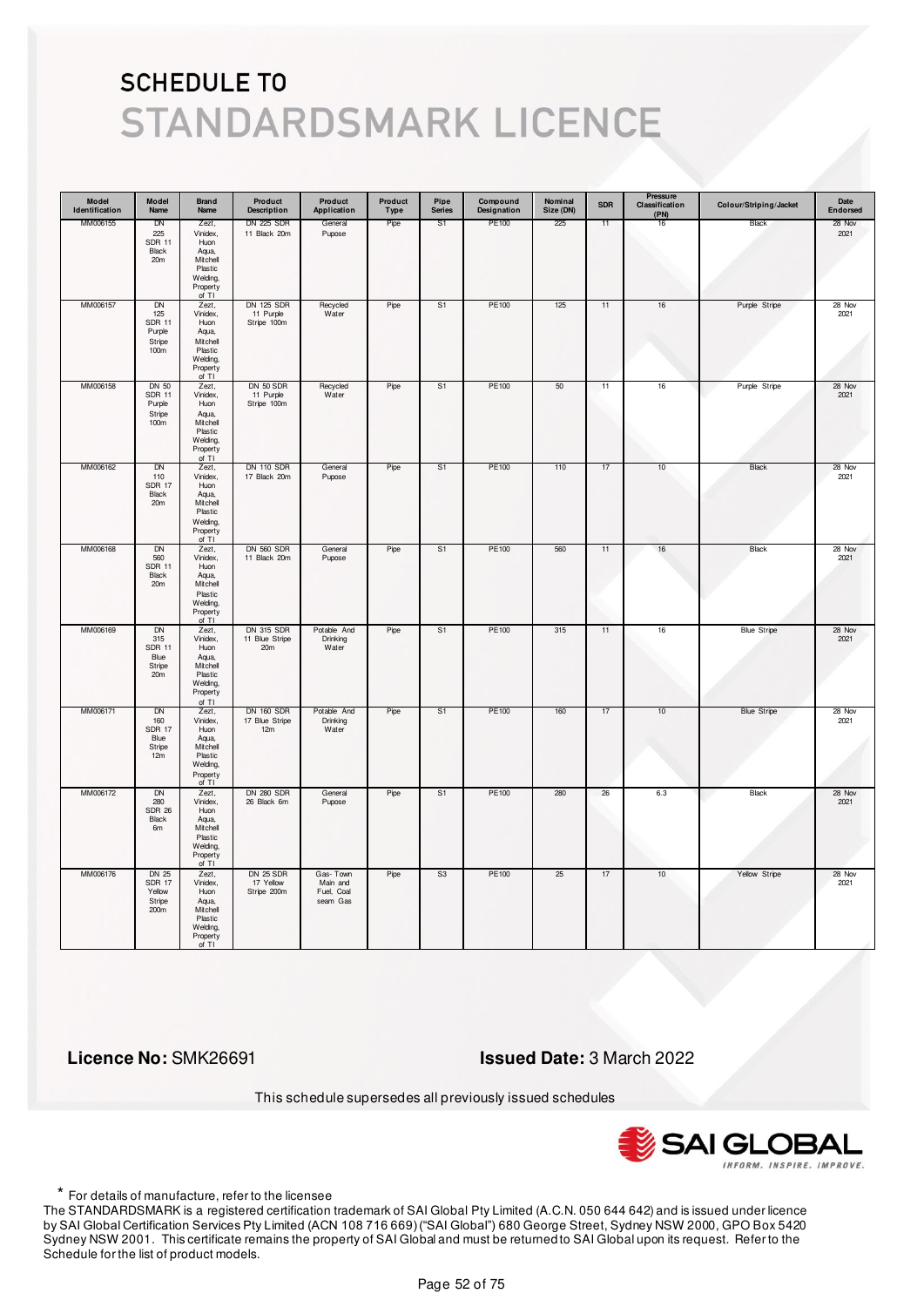| Model<br>Identification | Model<br>Name                                                      | <b>Brand</b><br>Name                                                                       | Product<br><b>Description</b>                 | Product<br>Application           | Product<br>Type | Pipe<br><b>Series</b> | Compound<br>Designation | Nominal<br>Size (DN) | <b>SDR</b> | Pressure<br>Classification<br>(PN) | Colour/Striping/Jacket | Date<br>Endorsed |
|-------------------------|--------------------------------------------------------------------|--------------------------------------------------------------------------------------------|-----------------------------------------------|----------------------------------|-----------------|-----------------------|-------------------------|----------------------|------------|------------------------------------|------------------------|------------------|
| MM006180                | DN<br>250<br><b>SDR 41</b><br>Black<br>6m                          | Zezt,<br>Vinidex,<br>Huon<br>Aqua,<br>Mitchell<br>Plastic<br>Welding,<br>Property<br>of TI | <b>DN 250 SDR</b><br>41 Black 6m              | General<br>Pupose                | Pipe            | S1                    | PE100                   | 250                  | 41         | 4                                  | Black                  | 28 Nov<br>2021   |
| MM006181                | <b>DN</b><br>140<br>SDR<br>13.6<br>Blue<br>Stripe<br>100m          | Zezt,<br>Vinidex,<br>Huon<br>Aqua,<br>Mitchell<br>Plastic<br>Welding,<br>Property<br>of TI | <b>DN 140 SDR</b><br>13.6 Blue<br>Stripe 100m | Potable And<br>Drinking<br>Water | Pipe            | S1                    | PE100                   | 140                  | 13.6       | 12.5                               | <b>Blue Stripe</b>     | 28 Nov<br>2021   |
| MM006193                | <b>DN 75</b><br>SDR<br>13.6<br>Cream<br>Stripe<br>100 <sub>m</sub> | Zezt,<br>Vinidex,<br>Huon<br>Aqua,<br>Mitchell<br>Plastic<br>Welding,<br>Property<br>of TI | DN 75 SDR<br>13.6 Cream<br>Stripe 100m        | Sewer Rising<br>Main             | Pipe            | S <sub>1</sub>        | PE100                   | 75                   | 13.6       | 12.5                               | Cream Stripe           | 28 Nov<br>2021   |
| MM006194                | DN<br>355<br><b>SDR 11</b><br>Cream<br>Stripe<br>12m               | Zezt,<br>Vinidex,<br>Huon<br>Aqua,<br>Mitchell<br>Plastic<br>Welding,<br>Property<br>of TI | DN 355 SDR<br>11 Cream<br>Stripe 12m          | Sewer Rising<br>Main             | Pipe            | S1                    | PE100                   | 355                  | 11         | 16                                 | Cream Stripe           | 28 Nov<br>2021   |
| MM006195                | <b>DN 32</b><br><b>SDR 11</b><br>Black<br>200m                     | Zezt,<br>Vinidex,<br>Huon<br>Aqua,<br>Mitchell<br>Plastic<br>Welding,<br>Property<br>of TI | DN 32 SDR<br>11 Black<br>200m                 | General<br>Pupose                | Pipe            | S1                    | PE100                   | 32                   | 11         | 16                                 | Black                  | 28 Nov<br>2021   |
| MM006197                | <b>DN</b><br>355<br><b>SDR 11</b><br>Purple<br>Stripe<br>12m       | Zezt,<br>Vinidex,<br>Huon<br>Aqua,<br>Mitchell<br>Plastic<br>Welding,<br>Property<br>of TI | <b>DN 355 SDR</b><br>11 Purple<br>Stripe 12m  | Recycled<br>Water                | Pipe            | S <sub>1</sub>        | <b>PE100</b>            | 355                  | 11         | 16                                 | Purple Stripe          | 28 Nov<br>2021   |
| MM006199                | DN<br>180<br>SDR<br>13.6<br>Cream<br>Stripe<br>12m                 | Zezt,<br>Vinidex,<br>Huon<br>Aqua,<br>Mitchell<br>Plastic<br>Welding,<br>Property<br>of TI | <b>DN 180 SDR</b><br>13.6 Cream<br>Stripe 12m | Sewer Rising<br>Main             | Pipe            | S1                    | PE100                   | 180                  | 13.6       | 12.5                               | Cream Stripe           | 28 Nov<br>2021   |
| MM006200                | <b>DN</b><br>225<br><b>SDR 11</b><br>Cream<br>Stripe<br>12m        | Zezt,<br>Vinidex,<br>Huon<br>Aqua,<br>Mitchell<br>Plastic<br>Welding,<br>Property<br>of TI | <b>DN 225 SDR</b><br>11 Cream<br>Stripe 12m   | Sewer Rising<br>Main             | Pipe            | S <sub>1</sub>        | <b>PE100</b>            | 225                  | 11         | 16                                 | Cream Stripe           | 28 Nov<br>2021   |
| MM006201                | <b>DN</b><br>225<br><b>SDR 17</b><br>Cream<br>Stripe<br>12m        | Zezt,<br>Vinidex,<br>Huon<br>Aqua,<br>Mitchell<br>Plastic<br>Welding,<br>Property<br>of TI | <b>DN 225 SDR</b><br>17 Cream<br>Stripe 12m   | Sewer Rising<br>Main             | Pipe            | S <sub>1</sub>        | PE100                   | 225                  | 17         | 10                                 | Cream Stripe           | 28 Nov<br>2021   |

 **Licence No:** SMK26691 **Issued Date:** 3 March 2022

This schedule supersedes all previously issued schedules



\* For details of manufacture, refer to the licensee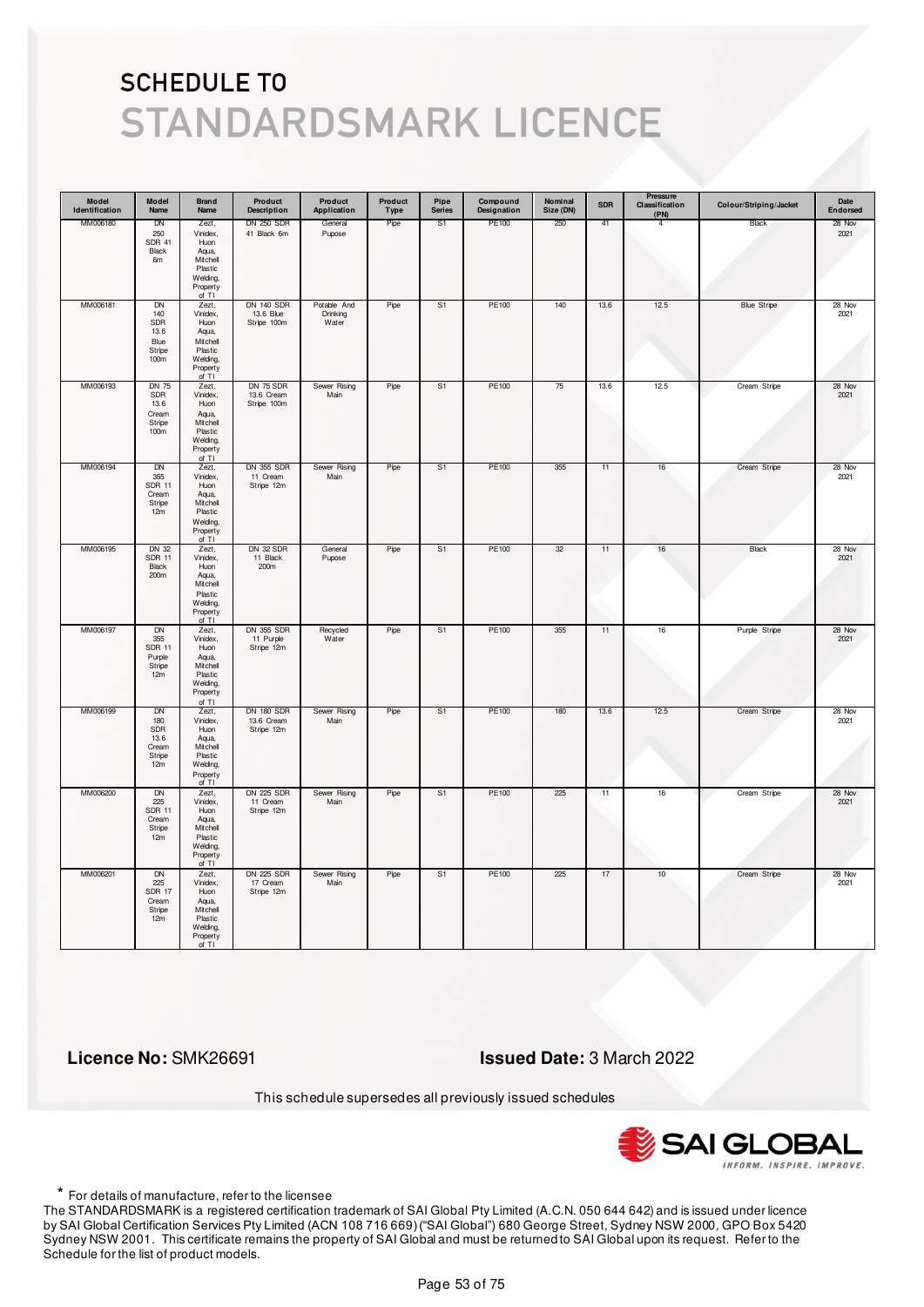| Model<br>Identification | Model<br>Name                                                    | <b>Brand</b><br>Name                                                                       | Product<br><b>Description</b>               | Product<br>Application | Product<br><b>Type</b> | Pipe<br><b>Series</b> | Compound<br>Designation | Nominal<br>Size (DN) | <b>SDR</b> | Pressure<br>Classification<br>(PN) | Colour/Striping/Jacket | Date<br>Endorsed |
|-------------------------|------------------------------------------------------------------|--------------------------------------------------------------------------------------------|---------------------------------------------|------------------------|------------------------|-----------------------|-------------------------|----------------------|------------|------------------------------------|------------------------|------------------|
| MM006203                | <b>DN 90</b><br>SDR 9<br>Black<br>100m                           | Zezt,<br>Vinidex,<br>Huon<br>Aqua,<br>Mitchell<br>Plastic<br>Welding,<br>Property<br>of TI | DN 90 SDR 9<br>Black 100m                   | General<br>Pupose      | Pipe                   | S1                    | PE100                   | 90                   | 9          | 20                                 | Black                  | 28 Nov<br>2021   |
| MM006206                | DN 90<br><b>SDR 21</b><br>Black<br>6m                            | Zezt,<br>Vinidex,<br>Huon<br>Aqua,<br>Mitchell<br>Plastic<br>Welding,<br>Property<br>of TI | DN 90 SDR<br>21 Black 6m                    | General<br>Pupose      | Pipe                   | S <sub>1</sub>        | PE100                   | 90                   | 21         | 8                                  | Black                  | 28 Nov<br>2021   |
| MM006211                | <b>DN</b><br>225<br><b>SDR 11</b><br>Red<br>Stripe<br>12m        | Zezt,<br>Vinidex,<br>Huon<br>Aqua,<br>Mitchell<br>Plastic<br>Welding,<br>Property<br>of TI | <b>DN 225 SDR</b><br>11 Red Stripe<br>12m   | Fire Service           | Pipe                   | S1                    | PE100                   | 225                  | 11         | 16                                 | Red Stripe             | 28 Nov<br>2021   |
| MM006212                | DN 63<br><b>SDR 17</b><br>Black<br>300m                          | Zezt,<br>Vinidex,<br>Huon<br>Aqua,<br>Mitchell<br>Plastic<br>Welding,<br>Property<br>of TI | DN 63 SDR<br>17 Black<br>300m               | General<br>Pupose      | Pipe                   | S1                    | PE100                   | 63                   | 17         | 10                                 | Black                  | 28 Nov<br>2021   |
| MM006215                | DN<br>110<br><b>SDR 17</b><br>Black<br>380m                      | Zezt,<br>Vinidex,<br>Huon<br>Aqua,<br>Mitchell<br>Plastic<br>Welding,<br>Property<br>of TI | <b>DN 110 SDR</b><br>17 Black<br>380m       | General<br>Pupose      | Pipe                   | S1                    | PE100                   | 110                  | 17         | $10$                               | Black                  | 28 Nov<br>2021   |
| MM006216                | <b>DN</b><br>160<br><b>SDR 11</b><br>Cream<br>Stripe<br>12m      | Zezt,<br>Vinidex,<br>Huon<br>Aqua,<br>Mitchell<br>Plastic<br>Welding,<br>Property<br>of TI | <b>DN 160 SDR</b><br>11 Cream<br>Stripe 12m | Sewer Rising<br>Main   | Pipe                   | S <sub>1</sub>        | PE100                   | 160                  | 11         | 16                                 | Cream Stripe           | 28 Nov<br>2021   |
| MM006217                | DN<br>160<br><b>SDR 11</b><br>Cream<br>Stripe<br>20 <sub>m</sub> | Zezt,<br>Vinidex,<br>Huon<br>Aqua,<br>Mitchell<br>Plastic<br>Welding,<br>Property<br>of TI | <b>DN 160 SDR</b><br>11 Cream<br>Stripe 20m | Sewer Rising<br>Main   | Pipe                   | S1                    | PE100                   | 160                  | 11         | 16                                 | Cream Stripe           | 28 Nov<br>2021   |
| MM006219                | <b>DN 50</b><br><b>SDR 11</b><br>Black<br>250m                   | Zezt,<br>Vinidex,<br>Huon<br>Aqua,<br>Mitchell<br>Plastic<br>Welding,<br>Property<br>of TI | DN 50 SDR<br>11 Black<br>250m               | General<br>Pupose      | Pipe                   | S <sub>1</sub>        | PE100                   | 50                   | 11         | 16                                 | <b>Black</b>           | 28 Nov<br>2021   |
| MM006220                | <b>DN</b><br>140<br><b>SDR 11</b><br>Cream<br>Stripe<br>20m      | Zezt,<br>Vinidex,<br>Huon<br>Aqua,<br>Mitchell<br>Plastic<br>Welding,<br>Property<br>of TI | <b>DN 140 SDR</b><br>11 Cream<br>Stripe 20m | Sewer Rising<br>Main   | Pipe                   | S1                    | PE100                   | 140                  | 11         | 16                                 | Cream Stripe           | 28 Nov<br>2021   |

 **Licence No:** SMK26691 **Issued Date:** 3 March 2022

This schedule supersedes all previously issued schedules



\* For details of manufacture, refer to the licensee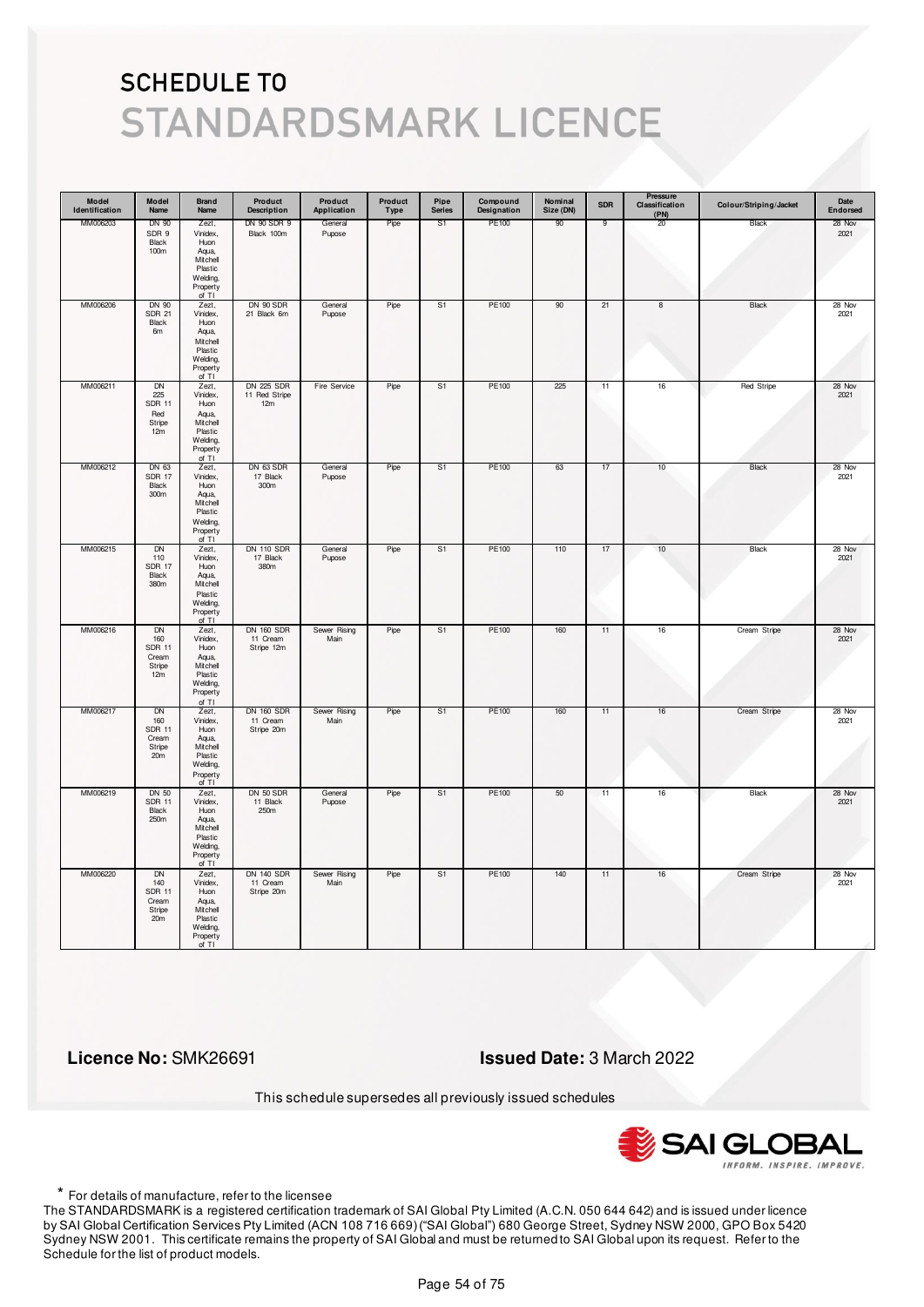| Model<br>Identification | Model<br>Name                                              | <b>Brand</b><br>Name                                                                       | Product<br><b>Description</b>                 | Product<br>Application           | Product<br>Type | Pipe<br><b>Series</b> | Compound<br>Designation | Nominal<br>Size (DN) | <b>SDR</b> | Pressure<br>Classification<br>(PN) | Colour/Striping/Jacket | Date<br>Endorsed |
|-------------------------|------------------------------------------------------------|--------------------------------------------------------------------------------------------|-----------------------------------------------|----------------------------------|-----------------|-----------------------|-------------------------|----------------------|------------|------------------------------------|------------------------|------------------|
| MM006221                | DN<br>250<br>SDR<br>13.6<br>Cream<br>Stripe<br>12m         | Zezt,<br>Vinidex,<br>Huon<br>Aqua,<br>Mitchell<br>Plastic<br>Welding,<br>Property<br>of TI | <b>DN 250 SDR</b><br>13.6 Cream<br>Stripe 12m | Sewer Rising<br>Main             | Pipe            | S <sub>1</sub>        | PE100                   | 250                  | 13.6       | 12.5                               | Cream Stripe           | 28 Nov<br>2021   |
| MM006232                | DN 63<br>SDR<br>7.4<br>Blue<br>Stripe<br>100 <sub>m</sub>  | Zezt,<br>Vinidex,<br>Huon<br>Aqua,<br>Mitchell<br>Plastic<br>Welding,<br>Property<br>of TI | DN 63 SDR<br>7.4 Blue<br>Stripe 100m          | Potable And<br>Drinking<br>Water | Pipe            | S1                    | PE100                   | 63                   | 7.4        | 25                                 | <b>Blue Stripe</b>     | 28 Nov<br>2021   |
| MM006233                | <b>DN 75</b><br><b>SDR 26</b><br>Black<br>6m               | Zezt,<br>Vinidex,<br>Huon<br>Aqua,<br>Mitchell<br>Plastic<br>Welding,<br>Property<br>of TI | DN 75 SDR<br>26 Black 6m                      | General<br>Pupose                | Pipe            | S1                    | PE100                   | 75                   | 26         | 6.3                                | Black                  | 28 Nov<br>2021   |
| MM006237                | DN<br>225<br><b>SDR 11</b><br>Blue<br>Stripe<br>12m        | Zezt,<br>Vinidex.<br>Huon<br>Aqua,<br>Mitchell<br>Plastic<br>Welding,<br>Property<br>of TI | DN 225 SDR<br>11 Blue Stripe<br>12m           | Potable And<br>Drinking<br>Water | Pipe            | S1                    | PE100                   | 225                  | 11         | 16                                 | <b>Blue Stripe</b>     | 28 Nov<br>2021   |
| MM006242                | <b>DN</b><br>225<br><b>SDR 11</b><br>Black<br>12m          | Zezt,<br>Vinidex,<br>Huon<br>Aqua,<br>Mitchell<br>Plastic<br>Welding,<br>Property<br>of TI | <b>DN 225 SDR</b><br>11 Black 12m             | General<br>Pupose                | Pipe            | S1                    | PE100                   | 225                  | 11         | 16                                 | Black                  | 28 Nov<br>2021   |
| MM006246                | <b>DN</b><br>180<br><b>SDR 17</b><br>Blue<br>Stripe<br>12m | Zezt,<br>Vinidex,<br>Huon<br>Aqua,<br>Mitchell<br>Plastic<br>Welding,<br>Property<br>of TI | <b>DN 180 SDR</b><br>17 Blue Stripe<br>12m    | Potable And<br>Drinking<br>Water | Pipe            | S <sub>1</sub>        | PE100                   | 180                  | 17         | 10                                 | <b>Blue Stripe</b>     | 28 Nov<br>2021   |
| MM006247                | <b>DN 90</b><br>SDR<br>7.4<br>Black<br>12m                 | Zezt,<br>Vinidex,<br>Huon<br>Aqua,<br>Mitchell<br>Plastic<br>Welding,<br>Property<br>of TI | DN 90 SDR<br>7.4 Black 12m                    | General<br>Pupose                | Pipe            | S1                    | PE100                   | 90                   | 7.4        | 25                                 | Black                  | 28 Nov<br>2021   |
| MM006248                | DN<br>315<br><b>SDR 11</b><br>Black<br>20m                 | Zezt,<br>Vinidex,<br>Huon<br>Aqua,<br>Mitchell<br>Plastic<br>Welding,<br>Property<br>of TI | <b>DN 315 SDR</b><br>11 Black 20m             | General<br>Pupose                | Pipe            | S1                    | PE100                   | 315                  | 11         | 16                                 | <b>Black</b>           | 28 Nov<br>2021   |
| MM006254                | <b>DN</b><br>140<br><b>SDR 11</b><br>Black<br>20m          | Zezt,<br>Vinidex,<br>Huon<br>Aqua,<br>Mitchell<br>Plastic<br>Welding,<br>Property<br>of TI | <b>DN 140 SDR</b><br>11 Black 20m             | General<br>Pupose                | Pipe            | S1                    | PE100                   | 140                  | 11         | 16                                 | Black                  | 28 Nov<br>2021   |

 **Licence No:** SMK26691 **Issued Date:** 3 March 2022

This schedule supersedes all previously issued schedules



\* For details of manufacture, refer to the licensee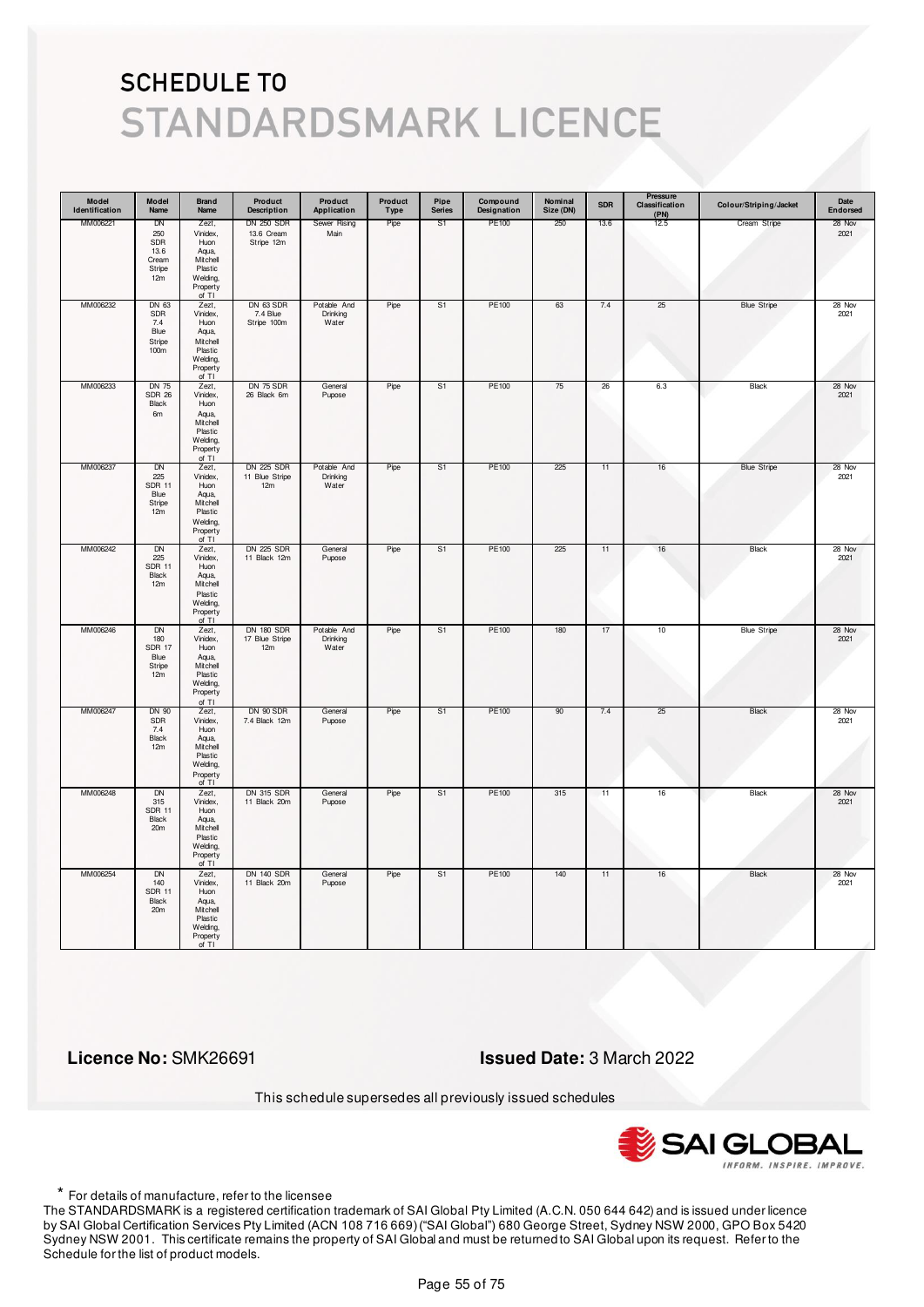| Model<br>Identification | Model<br>Name                                                            | Brand<br>Name                                                                                | Product<br><b>Description</b>                | Product<br>Application           | Product<br><b>Type</b> | Pipe<br><b>Series</b> | Compound<br>Designation | Nominal<br>Size (DN) | <b>SDR</b>     | Pressure<br>Classification<br>(PN) | Colour/Striping/Jacket | Date<br>Endorsed |
|-------------------------|--------------------------------------------------------------------------|----------------------------------------------------------------------------------------------|----------------------------------------------|----------------------------------|------------------------|-----------------------|-------------------------|----------------------|----------------|------------------------------------|------------------------|------------------|
| MM006255                | DN<br>125<br><b>SDR 11</b><br>Black<br>12m                               | Zezt,<br>Vinidex,<br>Huon<br>Aqua,<br>Mitchell<br>Plastic<br>Welding,<br>Property<br>of TI   | <b>DN 125 SDR</b><br>11 Black 12m            | General<br>Pupose                | Pipe                   | S1                    | PE100                   | 125                  | 11             | 16                                 | Black                  | 28 Nov<br>2021   |
| MM006257                | DN 90<br><b>SDR 21</b><br>Blue<br>Stripe<br>6m                           | Zezt,<br>Vinidex,<br>Huon<br>Aqua,<br>Mitchell<br>Plastic<br>Welding,<br>Property<br>of TI   | <b>DN 90 SDR</b><br>21 Blue Stripe<br>6m     | Potable And<br>Drinking<br>Water | Pipe                   | S <sub>1</sub>        | PE100                   | 90                   | 21             | 8                                  | <b>Blue Stripe</b>     | 28 Nov<br>2021   |
| MM006261                | <b>DN</b><br>250<br><b>SDR 26</b><br>Purple<br>Stripe<br>20 <sub>m</sub> | Zezt,<br>Vinidex,<br>Huon<br>Aqua,<br>Mitchell<br>Plastic<br>Welding,<br>Property<br>of TI   | <b>DN 250 SDR</b><br>26 Purple<br>Stripe 20m | Recycled<br>Water                | Pipe                   | S1                    | PE100                   | 250                  | 26             | 6.3                                | Purple Stripe          | 28 Nov<br>2021   |
| MM006262                | DN<br>900<br><b>SDR 41</b><br>Black<br>20m                               | Zezt,<br>Vinidex,<br>Huon<br>Aqua,<br>Mitchell<br>Plastic<br>Welding,<br>Property<br>of $TI$ | <b>DN 900 SDR</b><br>41 Black 20m            | General<br>Pupose                | Pipe                   | S1                    | PE100                   | 900                  | 41             | 4                                  | Black                  | 28 Nov<br>2021   |
| MM006263                | DN<br>225<br><b>SDR 41</b><br>Black<br>20m                               | Zezt,<br>Vinidex,<br>Huon<br>Aqua,<br>Mitchell<br>Plastic<br>Welding,<br>Property<br>of TI   | <b>DN 225 SDR</b><br>41 Black 20m            | General<br>Pupose                | Pipe                   | S1                    | PE100                   | 225                  | 41             | $\overline{4}$                     | Black                  | 28 Nov<br>2021   |
| MM006264                | <b>DN</b><br>140<br>SDR 9<br>Black<br>12m                                | Zezt,<br>Vinidex,<br>Huon<br>Aqua,<br>Mitchell<br>Plastic<br>Welding,<br>Property<br>of TI   | <b>DN 140 SDR</b><br>9 Black 12m             | General<br>Pupose                | Pipe                   | S <sub>1</sub>        | PE100                   | 140                  | $\overline{9}$ | 20                                 | <b>Black</b>           | 28 Nov<br>2021   |
| MM006265                | DN<br>900<br><b>SDR 26</b><br>Black<br>20m                               | Zezt,<br>Vinidex,<br>Huon<br>Aqua,<br>Mitchell<br>Plastic<br>Welding,<br>Property<br>of TI   | <b>DN 900 SDR</b><br>26 Black 20m            | General<br>Pupose                | Pipe                   | S1                    | PE100                   | 900                  | 26             | 6.3                                | Black                  | 28 Nov<br>2021   |
| MM006266                | <b>DN</b><br>900<br><b>SDR 21</b><br>Black<br>20m                        | Zezt,<br>Vinidex,<br>Huon<br>Aqua,<br>Mitchell<br>Plastic<br>Welding,<br>Property<br>of TI   | <b>DN 900 SDR</b><br>21 Black 20m            | General<br>Pupose                | Pipe                   | S <sub>1</sub>        | PE100                   | 900                  | 21             | 8                                  | <b>Black</b>           | 28 Nov<br>2021   |
| MM006267                | <b>DN</b><br>200<br><b>SDR 41</b><br>Black<br>20m                        | Zezt,<br>Vinidex,<br>Huon<br>Aqua,<br>Mitchell<br>Plastic<br>Welding,<br>Property<br>of TI   | <b>DN 200 SDR</b><br>41 Black 20m            | General<br>Pupose                | Pipe                   | S1                    | PE100                   | 200                  | 41             | $\overline{4}$                     | <b>Black</b>           | 28 Nov<br>2021   |

 **Licence No:** SMK26691 **Issued Date:** 3 March 2022

This schedule supersedes all previously issued schedules



\* For details of manufacture, refer to the licensee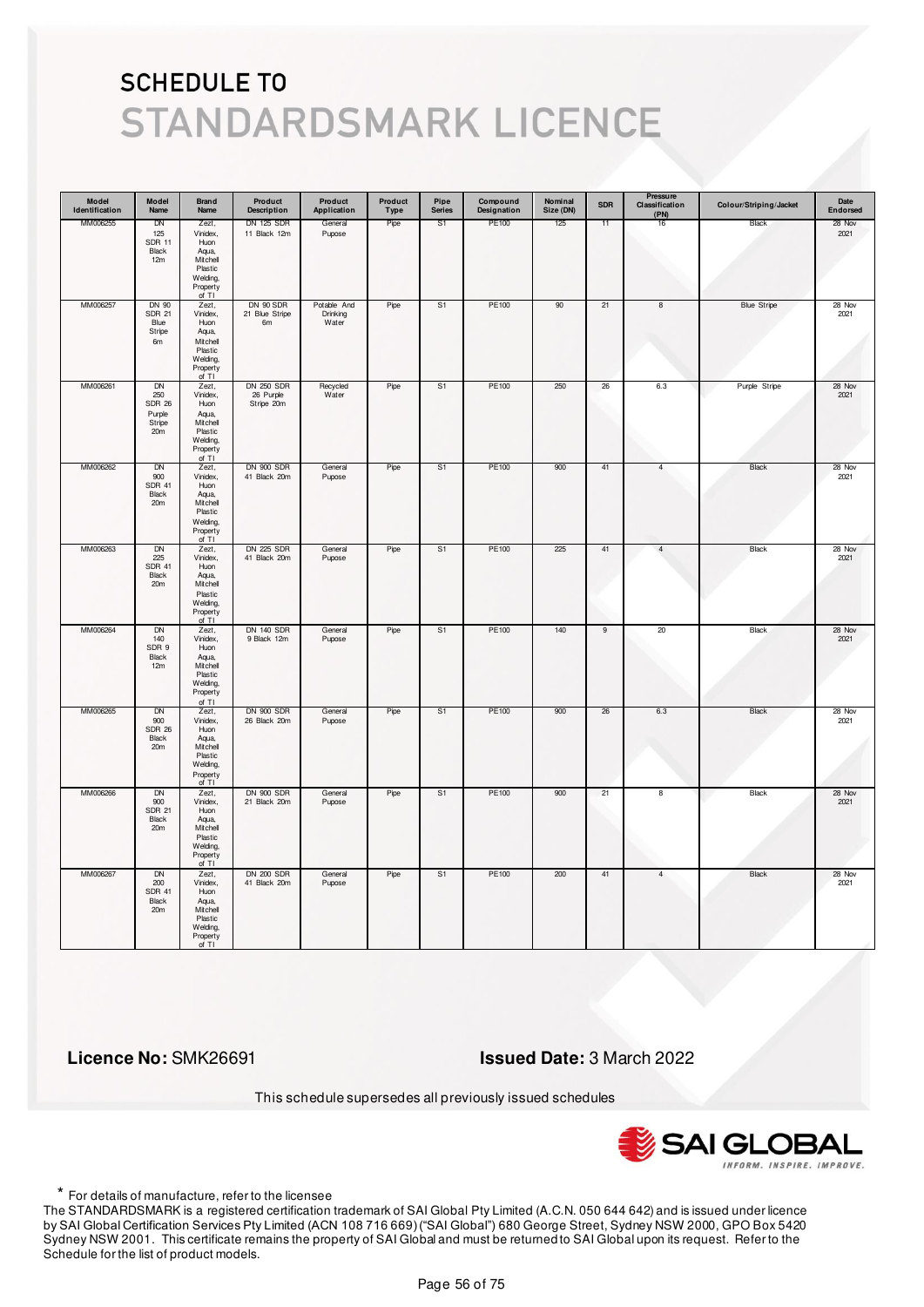| Model<br>Identification | Model<br>Name                                                        | <b>Brand</b><br>Name                                                                       | Product<br><b>Description</b>                 | Product<br>Application           | Product<br>Type | Pipe<br><b>Series</b> | Compound<br>Designation | Nominal<br>Size (DN) | <b>SDR</b> | Pressure<br>Classification<br>(PN) | Colour/Striping/Jacket | Date<br>Endorsed |
|-------------------------|----------------------------------------------------------------------|--------------------------------------------------------------------------------------------|-----------------------------------------------|----------------------------------|-----------------|-----------------------|-------------------------|----------------------|------------|------------------------------------|------------------------|------------------|
| MM006268                | DN<br>900<br><b>SDR 26</b><br>Black<br>12m                           | Zezt,<br>Vinidex,<br>Huon<br>Aqua,<br>Mitchell<br>Plastic<br>Welding,<br>Property<br>of TI | <b>DN 900 SDR</b><br>26 Black 12m             | General<br>Pupose                | Pipe            | S1                    | PE100                   | 900                  | 26         | 6.3                                | Black                  | 28 Nov<br>2021   |
| MM006272                | DN<br>200<br><b>SDR 11</b><br>Blue<br>Stripe<br>12m                  | Zezt,<br>Vinidex,<br>Huon<br>Aqua,<br>Mitchell<br>Plastic<br>Welding,<br>Property<br>of TI | <b>DN 200 SDR</b><br>11 Blue Stripe<br>12m    | Potable And<br>Drinking<br>Water | Pipe            | S1                    | PE100                   | 200                  | 11         | $16\,$                             | <b>Blue Stripe</b>     | 28 Nov<br>2021   |
| MM006273                | <b>DN</b><br>110<br>SDR<br>13.6<br>Blue<br>Stripe<br>20 <sub>m</sub> | Zezt,<br>Vinidex,<br>Huon<br>Aqua,<br>Mitchell<br>Plastic<br>Welding,<br>Property<br>of TI | <b>DN 110 SDR</b><br>13.6 Blue<br>Stripe 20m  | Potable And<br>Drinking<br>Water | Pipe            | S1                    | PE100                   | 110                  | 13.6       | 12.5                               | <b>Blue Stripe</b>     | 28 Nov<br>2021   |
| MM006285                | <b>DN 50</b><br><b>SDR 11</b><br><b>Black</b><br>210m                | Zezt,<br>Vinidex,<br>Huon<br>Aqua,<br>Mitchell<br>Plastic<br>Welding,<br>Property<br>of TI | DN 50 SDR<br>11 Black<br>210m                 | General<br>Pupose                | Pipe            | S1                    | PE100                   | 50                   | 11         | 16                                 | Black                  | 28 Nov<br>2021   |
| MM006286                | <b>DN</b><br>125<br><b>SDR 26</b><br>Black<br>12m                    | Zezt,<br>Vinidex,<br>Huon<br>Aqua,<br>Mitchell<br>Plastic<br>Welding,<br>Property<br>of TI | <b>DN 125 SDR</b><br>26 Black 12m             | General<br>Pupose                | Pipe            | S1                    | PE100                   | 125                  | 26         | 6.3                                | Black                  | 28 Nov<br>2021   |
| MM006288                | <b>DN 90</b><br>SDR<br>13.6<br>Cream<br>Stripe<br>12m                | Zezt,<br>Vinidex,<br>Huon<br>Aqua,<br>Mitchell<br>Plastic<br>Welding,<br>Property<br>of TI | DN 90 SDR<br>13.6 Cream<br>Stripe 12m         | Sewer Rising<br>Main             | Pipe            | S <sub>1</sub>        | <b>PE100</b>            | 90                   | 13.6       | 12.5                               | Cream Stripe           | 28 Nov<br>2021   |
| MM006289                | DN<br>110<br>SDR<br>13.6<br>Cream<br>Stripe<br>12m                   | Zezt,<br>Vinidex,<br>Huon<br>Aqua,<br>Mitchell<br>Plastic<br>Welding,<br>Property<br>of TI | <b>DN 110 SDR</b><br>13.6 Cream<br>Stripe 12m | Sewer Rising<br>Main             | Pipe            | S1                    | PE100                   | 110                  | 13.6       | 12.5                               | Cream Stripe           | 28 Nov<br>2021   |
| MM006291                | <b>DN</b><br>110<br><b>SDR 21</b><br>Black<br>200m                   | Zezt,<br>Vinidex,<br>Huon<br>Aqua,<br>Mitchell<br>Plastic<br>Welding,<br>Property<br>of TI | <b>DN 110 SDR</b><br>21 Black<br>200m         | General<br>Pupose                | Pipe            | S <sub>1</sub>        | <b>PE100</b>            | 110                  | 21         | 8                                  | <b>Black</b>           | 28 Nov<br>2021   |
| MM006293                | <b>DN</b><br>355<br>SDR 9<br>Black<br>12m                            | Zezt,<br>Vinidex,<br>Huon<br>Aqua,<br>Mitchell<br>Plastic<br>Welding,<br>Property<br>of TI | DN 355 SDR<br>9 Black 12m                     | General<br>Pupose                | Pipe            | S <sub>1</sub>        | PE100                   | 355                  | 9          | 20                                 | Black                  | 28 Nov<br>2021   |

 **Licence No:** SMK26691 **Issued Date:** 3 March 2022

This schedule supersedes all previously issued schedules



\* For details of manufacture, refer to the licensee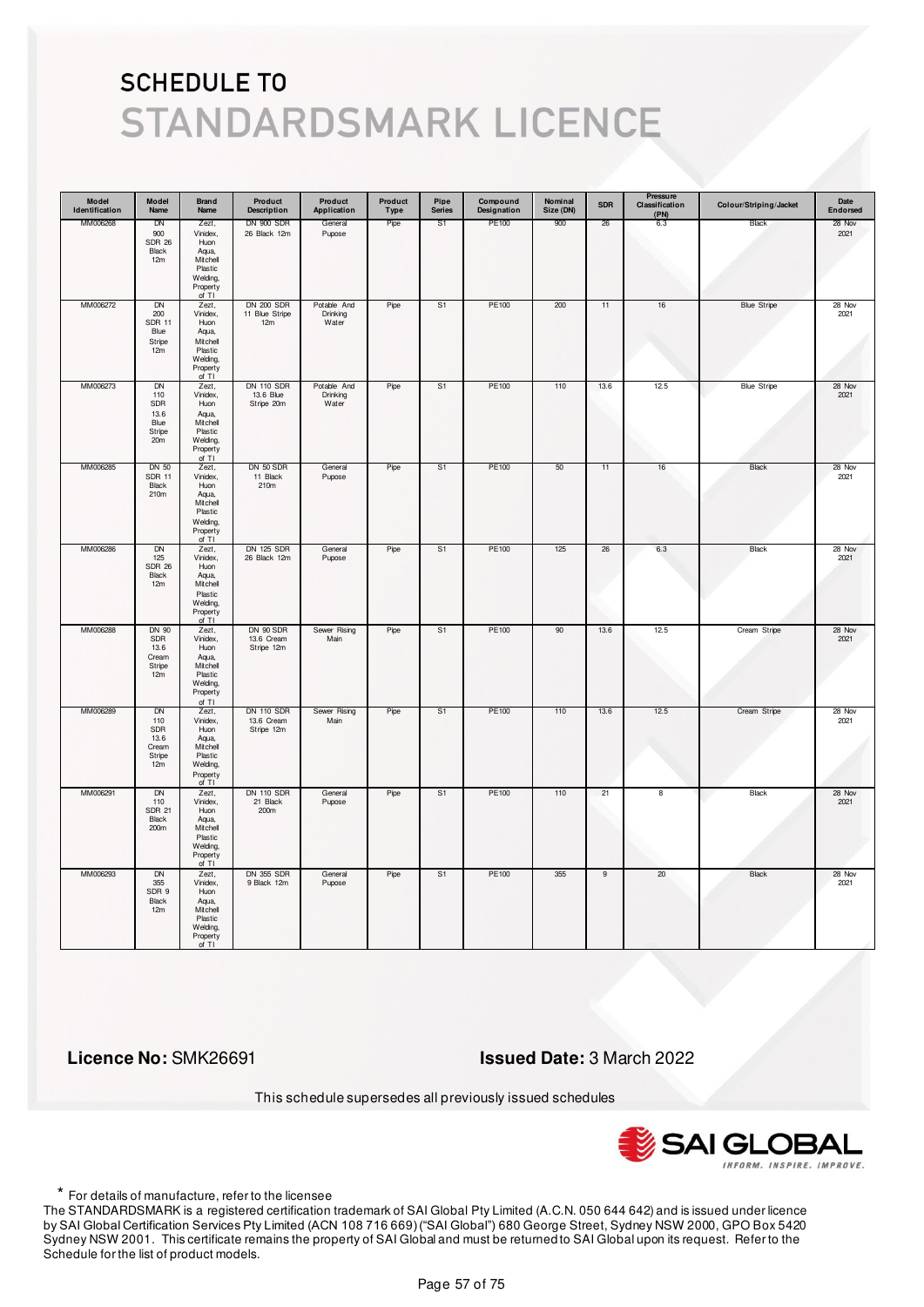| Model<br>Identification | Model<br>Name                                                    | <b>Brand</b><br>Name                                                                       | Product<br><b>Description</b>                | Product<br>Application                         | Product<br>Type | Pipe<br><b>Series</b> | Compound<br>Designation | Nominal<br>Size (DN) | <b>SDR</b>     | Pressure<br>Classification<br>(PN) | Colour/Striping/Jacket | Date<br>Endorsed |
|-------------------------|------------------------------------------------------------------|--------------------------------------------------------------------------------------------|----------------------------------------------|------------------------------------------------|-----------------|-----------------------|-------------------------|----------------------|----------------|------------------------------------|------------------------|------------------|
| MM006300                | <b>DN 50</b><br><b>SDR 11</b><br>Black<br>130m                   | Zezt,<br>Vinidex,<br>Huon<br>Aqua,<br>Mitchell<br>Plastic<br>Welding,<br>Property<br>of TI | DN 50 SDR<br>11 Black<br>130m                | General<br>Pupose                              | Pipe            | S1                    | PE100                   | 50                   | 11             | 16                                 | Black                  | 28 Nov<br>2021   |
| MM006301                | DN 63<br><b>SDR 11</b><br>Cream<br>Stripe<br>120m                | Zezt,<br>Vinidex,<br>Huon<br>Aqua,<br>Mitchell<br>Plastic<br>Welding,<br>Property<br>of TI | DN 63 SDR<br>11 Cream<br>Stripe 120m         | Sewer Rising<br>Main                           | Pipe            | S1                    | PE100                   | 63                   | 11             | $16\,$                             | Cream Stripe           | 28 Nov<br>2021   |
| MM006302                | DN 90<br>SDR<br>13.6<br>Black<br>200m                            | Zezt,<br>Vinidex,<br>Huon<br>Aqua,<br>Mitchell<br>Plastic<br>Welding,<br>Property<br>of TI | DN 90 SDR<br>13.6 Black<br>200m              | General<br>Pupose                              | Pipe            | S1                    | PE100                   | 90                   | 13.6           | 12.5                               | Black                  | 28 Nov<br>2021   |
| MM006303                | DN<br>225<br><b>SDR 11</b><br>Cream<br>Stripe<br>20 <sub>m</sub> | Zezt,<br>Vinidex,<br>Huon<br>Aqua,<br>Mitchell<br>Plastic<br>Welding,<br>Property<br>of TI | <b>DN 225 SDR</b><br>11 Cream<br>Stripe 20m  | Sewer Rising<br>Main                           | Pipe            | S1                    | PE100                   | 225                  | 11             | 16                                 | Cream Stripe           | 28 Nov<br>2021   |
| MM006308                | DN<br>200<br><b>SDR 17</b><br>Yellow<br>Stripe<br>12m            | Zezt,<br>Vinidex,<br>Huon<br>Aqua,<br>Mitchell<br>Plastic<br>Welding,<br>Property<br>of TI | <b>DN 200 SDR</b><br>17 Yellow<br>Stripe 12m | Gas-Town<br>Main and<br>Fuel, Coal<br>seam Gas | Pipe            | S3                    | PE100                   | 200                  | 17             | 10                                 | Yellow Stripe          | 28 Nov<br>2021   |
| MM006310                | <b>DN</b><br>125<br>SDR 9<br>Black<br>12m                        | Zezt,<br>Vinidex,<br>Huon<br>Aqua,<br>Mitchell<br>Plastic<br>Welding,<br>Property<br>of TI | <b>DN 125 SDR</b><br>9 Black 12m             | General<br>Pupose                              | Pipe            | S <sub>1</sub>        | <b>PE100</b>            | 125                  | $\overline{9}$ | 20                                 | <b>Black</b>           | 28 Nov<br>2021   |
| MM006311                | DN 90<br><b>SDR 17</b><br>Black<br>150m                          | Zezt,<br>Vinidex,<br>Huon<br>Aqua,<br>Mitchell<br>Plastic<br>Welding,<br>Property<br>of TI | DN 90 SDR<br>17 Black<br>150m                | General<br>Pupose                              | Pipe            | S1                    | PE100                   | 90                   | 17             | 10                                 | Black                  | 28 Nov<br>2021   |
| MM006314                | <b>DN</b><br>200<br><b>SDR 11</b><br>Red<br>Stripe<br>12m        | Zezt,<br>Vinidex,<br>Huon<br>Aqua,<br>Mitchell<br>Plastic<br>Welding,<br>Property<br>of TI | <b>DN 200 SDR</b><br>11 Red Stripe<br>12m    | Fire Service                                   | Pipe            | S <sub>1</sub>        | <b>PE100</b>            | 200                  | 11             | 16                                 | <b>Red Stripe</b>      | 28 Nov<br>2021   |
| MM006315                | <b>DN</b><br>560<br><b>SDR 11</b><br>Black<br>12m                | Zezt,<br>Vinidex,<br>Huon<br>Aqua,<br>Mitchell<br>Plastic<br>Welding,<br>Property<br>of TI | <b>DN 560 SDR</b><br>11 Black 12m            | General<br>Pupose                              | Pipe            | S <sub>1</sub>        | PE100                   | 560                  | 11             | 16                                 | <b>Black</b>           | 28 Nov<br>2021   |

 **Licence No:** SMK26691 **Issued Date:** 3 March 2022

This schedule supersedes all previously issued schedules



\* For details of manufacture, refer to the licensee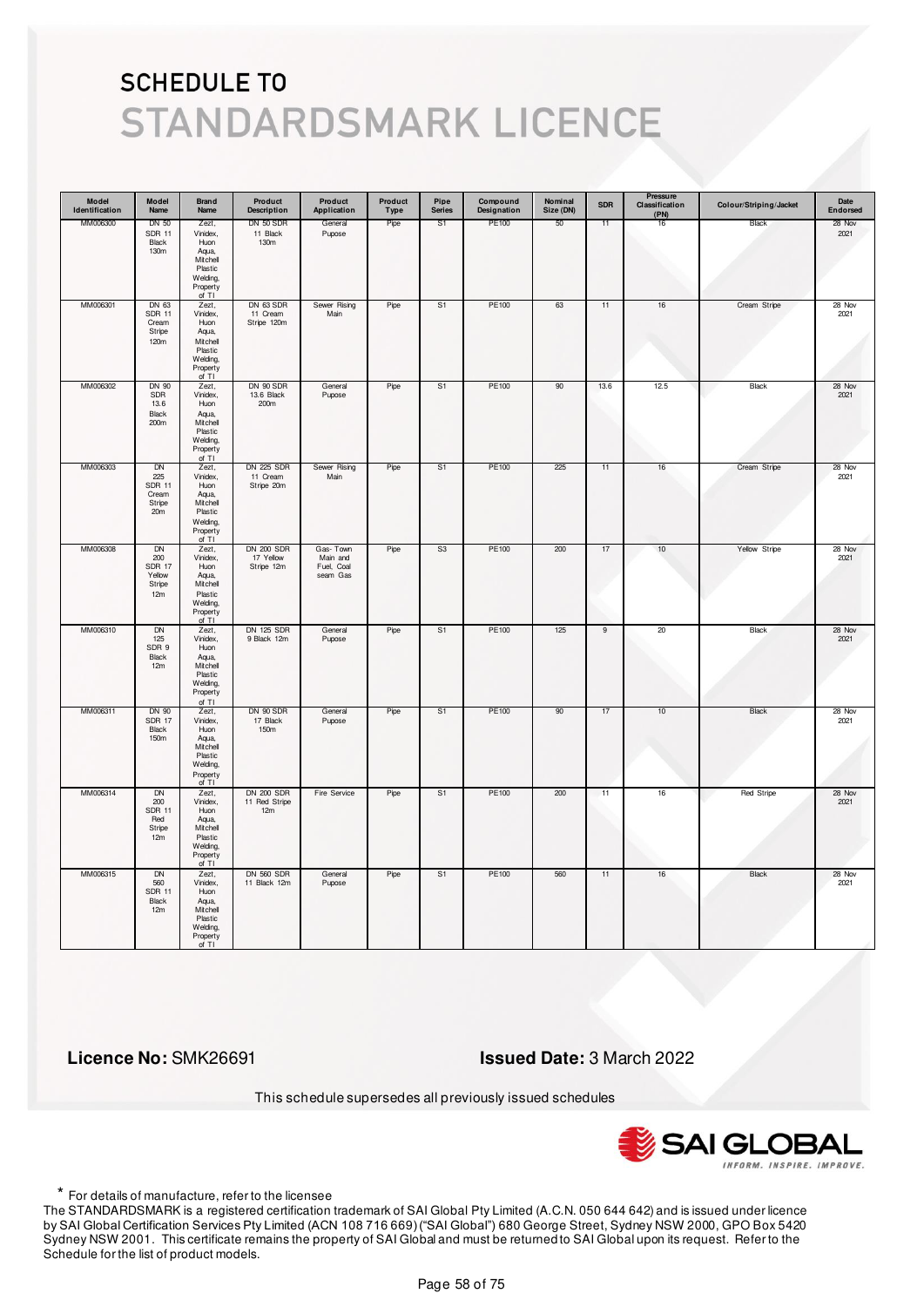| Model<br>Identification | Model<br>Name                                                           | <b>Brand</b><br>Name                                                                       | Product<br><b>Description</b>                  | Product<br>Application                         | Product<br>Type | Pipe<br><b>Series</b> | Compound<br>Designation | Nominal<br>Size (DN) | <b>SDR</b>     | Pressure<br>Classification<br>(PN) | Colour/Striping/Jacket | Date<br>Endorsed |
|-------------------------|-------------------------------------------------------------------------|--------------------------------------------------------------------------------------------|------------------------------------------------|------------------------------------------------|-----------------|-----------------------|-------------------------|----------------------|----------------|------------------------------------|------------------------|------------------|
| MM006316                | DN<br>110<br>SDR<br>13.6<br>Black<br>150m                               | Zezt,<br>Vinidex,<br>Huon<br>Aqua,<br>Mitchell<br>Plastic<br>Welding,<br>Property<br>of TI | <b>DN 110 SDR</b><br>13.6 Black<br>150m        | General<br>Pupose                              | Pipe            | S1                    | PE100                   | 110                  | 13.6           | 12.5                               | Black                  | 28 Nov<br>2021   |
| MM006319                | <b>DN</b><br>315<br>SDR<br>13.6<br>Blue<br>Stripe<br>12m                | Zezt,<br>Vinidex,<br>Huon<br>Aqua,<br>Mitchell<br>Plastic<br>Welding,<br>Property<br>of TI | DN 315 SDR<br>13.6 Blue<br>Stripe 12m          | Potable And<br>Drinking<br>Water               | Pipe            | S1                    | PE100                   | 315                  | 13.6           | 12.5                               | <b>Blue Stripe</b>     | 28 Nov<br>2021   |
| MM006329                | <b>DN</b><br>355<br><b>SDR 11</b><br>Cream<br>Stripe<br>20 <sub>m</sub> | Zezt,<br>Vinidex,<br>Huon<br>Aqua,<br>Mitchell<br>Plastic<br>Welding,<br>Property<br>of TI | <b>DN 355 SDR</b><br>11 Cream<br>Stripe 20m    | Sewer Rising<br>Main                           | Pipe            | S1                    | PE100                   | 355                  | 11             | $16\,$                             | Cream Stripe           | 28 Nov<br>2021   |
| MM006341                | DN 63<br><b>SDR 17</b><br>Yellow<br>Stripe<br>100 <sub>m</sub>          | Zezt,<br>Vinidex,<br>Huon<br>Aqua,<br>Mitchell<br>Plastic<br>Welding,<br>Property<br>of TI | DN 63 SDR<br>17 Yellow<br>Stripe 100m          | Gas-Town<br>Main and<br>Fuel, Coal<br>seam Gas | Pipe            | S3                    | PE100                   | 63                   | 17             | 10                                 | Yellow Stripe          | 28 Nov<br>2021   |
| MM006342                | <b>DN</b><br>125<br><b>SDR 17</b><br>Yellow<br>Stripe<br>12m            | Zezt,<br>Vinidex,<br>Huon<br>Aqua,<br>Mitchell<br>Plastic<br>Welding,<br>Property<br>of TI | <b>DN 125 SDR</b><br>17 Yellow<br>Stripe 12m   | Gas-Town<br>Main and<br>Fuel, Coal<br>seam Gas | Pipe            | S3                    | PE100                   | 125                  | 17             | 10                                 | Yellow Stripe          | 28 Nov<br>2021   |
| MM006347                | <b>DN</b><br>180<br>SDR 9<br>Red<br>Stripe<br>12m                       | Zezt,<br>Vinidex,<br>Huon<br>Aqua,<br>Mitchell<br>Plastic<br>Welding,<br>Property<br>of TI | <b>DN 180 SDR</b><br>9 Red Stripe<br>12m       | Fire Service                                   | Pipe            | S <sub>1</sub>        | <b>PE100</b>            | 180                  | $\overline{9}$ | 20                                 | <b>Red Stripe</b>      | 28 Nov<br>2021   |
| MM006348                | DN<br>180<br>SDR 9<br>Blue<br>Stripe<br>12m                             | Zezt,<br>Vinidex,<br>Huon<br>Aqua,<br>Mitchell<br>Plastic<br>Welding,<br>Property<br>of TI | <b>DN 180 SDR</b><br>9 Blue Stripe<br>12m      | Potable And<br>Drinking<br>Water               | Pipe            | S1                    | PE100                   | 180                  | 9              | 20                                 | <b>Blue Stripe</b>     | 28 Nov<br>2021   |
| MM006349                | <b>DN</b><br>125<br>SDR 9<br>Red<br>Stripe<br>12m                       | Zezt,<br>Vinidex,<br>Huon<br>Aqua,<br>Mitchell<br>Plastic<br>Welding,<br>Property<br>of TI | <b>DN 125 SDR</b><br>9 Red Stripe<br>12m       | Fire Service                                   | Pipe            | S <sub>1</sub>        | PE100                   | 125                  | $\overline{9}$ | 20                                 | Red Stripe             | 28 Nov<br>2021   |
| MM006356                | <b>DN</b><br>315<br>SDR<br>13.6<br>Purple<br>Stripe<br>12m              | Zezt,<br>Vinidex,<br>Huon<br>Aqua,<br>Mitchell<br>Plastic<br>Welding,<br>Property<br>of TI | <b>DN 315 SDR</b><br>13.6 Purple<br>Stripe 12m | Recycled<br>Water                              | Pipe            | S <sub>1</sub>        | PE100                   | 315                  | 13.6           | 12.5                               | Purple Stripe          | 28 Nov<br>2021   |

 **Licence No:** SMK26691 **Issued Date:** 3 March 2022

This schedule supersedes all previously issued schedules



\* For details of manufacture, refer to the licensee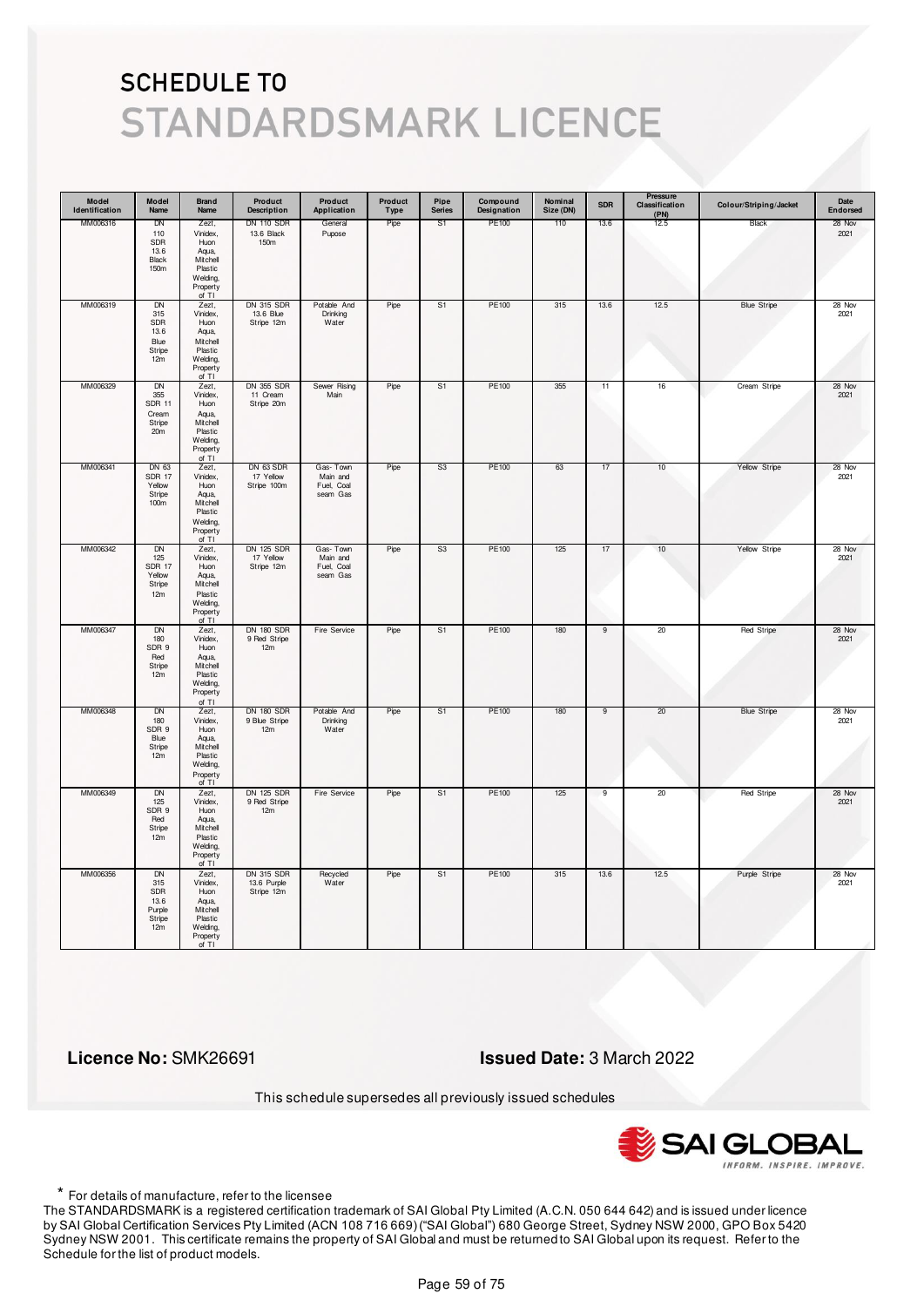| Model<br>Identification | Model<br>Name                                                         | <b>Brand</b><br>Name                                                                       | Product<br><b>Description</b>                 | Product<br>Application           | Product<br>Type | Pipe<br><b>Series</b> | Compound<br>Designation | Nominal<br>Size (DN) | <b>SDR</b> | <b>Pressure</b><br>Classification<br>(PN) | Colour/Striping/Jacket | Date<br>Endorsed |
|-------------------------|-----------------------------------------------------------------------|--------------------------------------------------------------------------------------------|-----------------------------------------------|----------------------------------|-----------------|-----------------------|-------------------------|----------------------|------------|-------------------------------------------|------------------------|------------------|
| MM006358                | DN<br>315<br><b>SDR 17</b><br>Cream<br>Stripe<br>20m                  | Zezt,<br>Vinidex,<br>Huon<br>Aqua,<br>Mitchell<br>Plastic<br>Welding,<br>Property<br>of TI | <b>DN 315 SDR</b><br>17 Cream<br>Stripe 20m   | Sewer Rising<br>Main             | Pipe            | S <sub>1</sub>        | PE100                   | 315                  | 17         | 10                                        | Cream Stripe           | 28 Nov<br>2021   |
| MM006360                | <b>DN</b><br>200<br><b>SDR 17</b><br>Cream<br>Stripe<br>12m           | Zezt,<br>Vinidex,<br>Huon<br>Aqua,<br>Mitchell<br>Plastic<br>Welding,<br>Property<br>of TI | <b>DN 200 SDR</b><br>17 Cream<br>Stripe 12m   | Sewer Rising<br>Main             | Pipe            | S <sub>1</sub>        | PE100                   | 200                  | 17         | 10                                        | Cream Stripe           | 28 Nov<br>2021   |
| MM006361                | DN<br>160<br><b>SDR 17</b><br>Cream<br>Stripe<br>12m                  | Zezt,<br>Vinidex,<br>Huon<br>Aqua,<br>Mitchell<br>Plastic<br>Welding,<br>Property<br>of TI | <b>DN 160 SDR</b><br>17 Cream<br>Stripe 12m   | Sewer Rising<br>Main             | Pipe            | S <sub>1</sub>        | PE100                   | 160                  | 17         | 10                                        | Cream Stripe           | 28 Nov<br>2021   |
| MM006362                | DN 63<br>SDR<br>13.6<br>Cream<br>Stripe<br>100m                       | Zezt,<br>Vinidex,<br>Huon<br>Aqua,<br>Mitchell<br>Plastic<br>Welding,<br>Property<br>of TI | DN 63 SDR<br>13.6 Cream<br>Stripe 100m        | Sewer Rising<br>Main             | Pipe            | S1                    | PE100                   | 63                   | 13.6       | 12.5                                      | Cream Stripe           | 28 Nov<br>2021   |
| MM006363                | <b>DN 50</b><br><b>SDR 21</b><br>Cream<br>Stripe<br>250m              | Zezt,<br>Vinidex,<br>Huon<br>Aqua,<br>Mitchell<br>Plastic<br>Welding,<br>Property<br>of TI | DN 50 SDR<br>21 Cream<br>Stripe 250m          | Sewer Rising<br>Main             | Pipe            | S <sub>1</sub>        | PE100                   | 50                   | 21         | $\bf8$                                    | Cream Stripe           | 28 Nov<br>2021   |
| MM006364                | <b>DN</b><br>225<br><b>SDR 17</b><br>Black<br>6 <sub>m</sub>          | Zezt,<br>Vinidex,<br>Huon<br>Aqua,<br>Mitchell<br>Plastic<br>Welding,<br>Property<br>of TI | <b>DN 225 SDR</b><br>17 Black 6m              | General<br>Pupose                | Pipe            | S <sub>1</sub>        | <b>PE100</b>            | 225                  | 17         | 10                                        | <b>Black</b>           | 28 Nov<br>2021   |
| MM006365                | DN<br>125<br>SDR<br>13.6<br>Blue<br>Stripe<br>110m                    | Zezt,<br>Vinidex,<br>Huon<br>Aqua,<br>Mitchell<br>Plastic<br>Welding,<br>Property<br>of TI | <b>DN 125 SDR</b><br>13.6 Blue<br>Stripe 110m | Potable And<br>Drinking<br>Water | Pipe            | S1                    | PE100                   | 125                  | 13.6       | 12.5                                      | <b>Blue Stripe</b>     | 28 Nov<br>2021   |
| MM006367                | <b>DN</b><br>125<br><b>SDR 17</b><br>Black<br>6m                      | Zezt,<br>Vinidex,<br>Huon<br>Aqua,<br>Mitchell<br>Plastic<br>Welding,<br>Property<br>of TI | <b>DN 125 SDR</b><br>17 Black 6m              | General<br>Pupose                | Pipe            | S <sub>1</sub>        | PE100                   | 125                  | 17         | 10                                        | <b>Black</b>           | 28 Nov<br>2021   |
| MM006369                | <b>DN 75</b><br><b>SDR 11</b><br>Purple<br>Stripe<br>100 <sub>m</sub> | Zezt,<br>Vinidex,<br>Huon<br>Aqua,<br>Mitchell<br>Plastic<br>Welding,<br>Property<br>of TI | DN 75 SDR<br>11 Purple<br>Stripe 100m         | Recycled<br>Water                | Pipe            | S <sub>1</sub>        | PE100                   | 75                   | 11         | 16                                        | Purple Stripe          | 28 Nov<br>2021   |

 **Licence No:** SMK26691 **Issued Date:** 3 March 2022

This schedule supersedes all previously issued schedules



\* For details of manufacture, refer to the licensee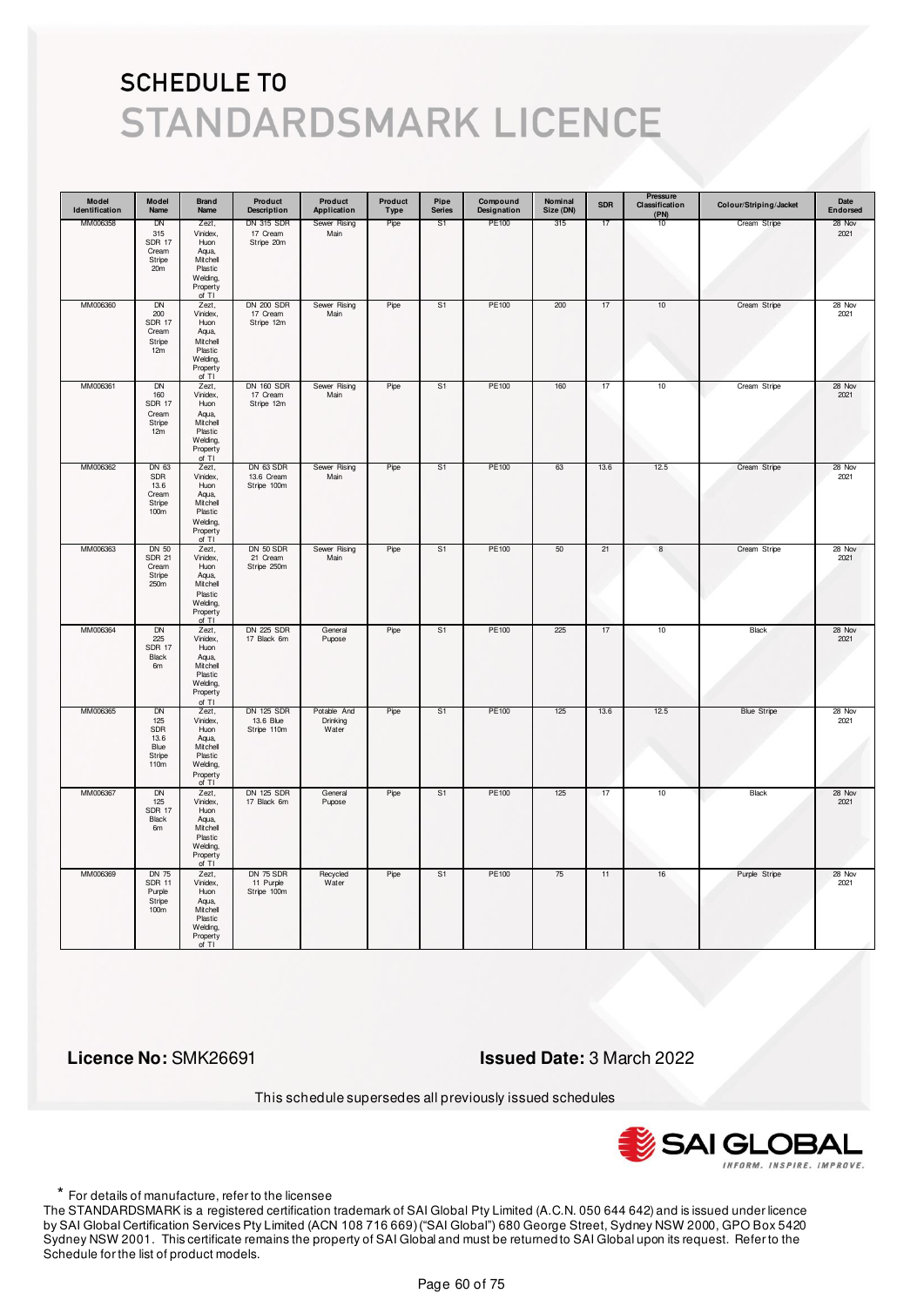| Model<br>Identification | Model<br>Name                                                 | Brand<br>Name                                                                              | Product<br><b>Description</b>                         | Product<br>Application           | Product<br>Type | Pipe<br><b>Series</b> | Compound<br>Designation | Nominal<br>Size (DN) | <b>SDR</b> | Pressure<br>Classification<br>(PN) | Colour/Striping/Jacket | Date<br>Endorsed |
|-------------------------|---------------------------------------------------------------|--------------------------------------------------------------------------------------------|-------------------------------------------------------|----------------------------------|-----------------|-----------------------|-------------------------|----------------------|------------|------------------------------------|------------------------|------------------|
| MM006370                | DN 75<br><b>SDR 11</b><br>Purple<br>Stripe<br>50 <sub>m</sub> | Zezt,<br>Vinidex,<br>Huon<br>Aqua,<br>Mitchell<br>Plastic<br>Welding,<br>Property<br>of TI | DN 75 SDR<br>11 Purple<br>Stripe 50m                  | Recycled<br>Water                | Pipe            | S1                    | PE100                   | 75                   | 11         | 16                                 | Purple Stripe          | 28 Nov<br>2021   |
| MM006371                | <b>DN 75</b><br><b>SDR 11</b><br>Blue<br>Stripe<br>50m        | Zezt,<br>Vinidex,<br>Huon<br>Aqua,<br>Mitchell<br>Plastic<br>Welding,<br>Property<br>of TI | <b>DN 75 SDR</b><br>11 Blue Stripe<br>50 <sub>m</sub> | Potable And<br>Drinking<br>Water | Pipe            | S <sub>1</sub>        | PE100                   | 75                   | 11         | $16\,$                             | <b>Blue Stripe</b>     | 28 Nov<br>2021   |
| MM006374                | DN<br>110<br><b>SDR 17</b><br>Cream<br>Stripe<br>12m          | Zezt,<br>Vinidex,<br>Huon<br>Aqua,<br>Mitchell<br>Plastic<br>Welding,<br>Property<br>of TI | <b>DN 110 SDR</b><br>17 Cream<br>Stripe 12m           | Sewer Rising<br>Main             | Pipe            | S1                    | PE100                   | 110                  | 17         | 10                                 | Cream Stripe           | 28 Nov<br>2021   |
| MM006382                | DN<br>110<br>SDR 17<br>Black<br>150m                          | Zezt,<br>Vinidex,<br>Huon<br>Aqua,<br>Mitchell<br>Plastic<br>Welding,<br>Property<br>of TI | <b>DN 110 SDR</b><br>17 Black<br>150m                 | General<br>Pupose                | Pipe            | S1                    | PE100                   | 110                  | 17         | 10                                 | Black                  | 28 Nov<br>2021   |
| MM006383                | DN 63<br><b>SDR 11</b><br>Black<br>12m                        | Zezt,<br>Vinidex,<br>Huon<br>Aqua,<br>Mitchell<br>Plastic<br>Welding,<br>Property<br>of TI | DN 63 SDR<br>11 Black 12m                             | General<br>Pupose                | Pipe            | S1                    | PE100                   | 63                   | 11         | 16                                 | <b>Black</b>           | 28 Nov<br>2021   |
| MM006384                | <b>DN 32</b><br>SDR<br>7.4<br>Black<br>120m                   | Zezt,<br>Vinidex,<br>Huon<br>Aqua,<br>Mitchell<br>Plastic<br>Welding,<br>Property<br>of TI | DN 32 SDR<br>7.4 Black<br>120m                        | General<br>Pupose                | Pipe            | S <sub>1</sub>        | <b>PE100</b>            | 32                   | 7.4        | 25                                 | <b>Black</b>           | 28 Nov<br>2021   |
| MM006392                | DN 50<br><b>SDR 21</b><br>Blue<br>Stripe<br>6m                | Zezt,<br>Vinidex,<br>Huon<br>Aqua,<br>Mitchell<br>Plastic<br>Welding,<br>Property<br>of TI | DN 50 SDR<br>21 Blue Stripe<br>6 <sub>m</sub>         | Potable And<br>Drinking<br>Water | Pipe            | S1                    | PE100                   | 50                   | 21         | 8                                  | <b>Blue Stripe</b>     | 28 Nov<br>2021   |
| MM006394                | <b>DN</b><br>110<br><b>SDR 11</b><br>Blue<br>Stripe<br>20m    | Zezt,<br>Vinidex,<br>Huon<br>Aqua,<br>Mitchell<br>Plastic<br>Welding,<br>Property<br>of TI | <b>DN 110 SDR</b><br>11 Blue Stripe<br>20m            | Potable And<br>Drinking<br>Water | Pipe            | S <sub>1</sub>        | PE100                   | 110                  | 11         | 16                                 | <b>Blue Stripe</b>     | 28 Nov<br>2021   |
| MM006396                | <b>DN</b><br>110<br><b>SDR 11</b><br>Black<br>20 <sub>m</sub> | Zezt,<br>Vinidex,<br>Huon<br>Aqua,<br>Mitchell<br>Plastic<br>Welding,<br>Property<br>of TI | <b>DN 110 SDR</b><br>11 Black 20m                     | General<br>Pupose                | Pipe            | S <sub>1</sub>        | <b>PE100</b>            | 110                  | 11         | 16                                 | <b>Black</b>           | 28 Nov<br>2021   |

 **Licence No:** SMK26691 **Issued Date:** 3 March 2022

This schedule supersedes all previously issued schedules



\* For details of manufacture, refer to the licensee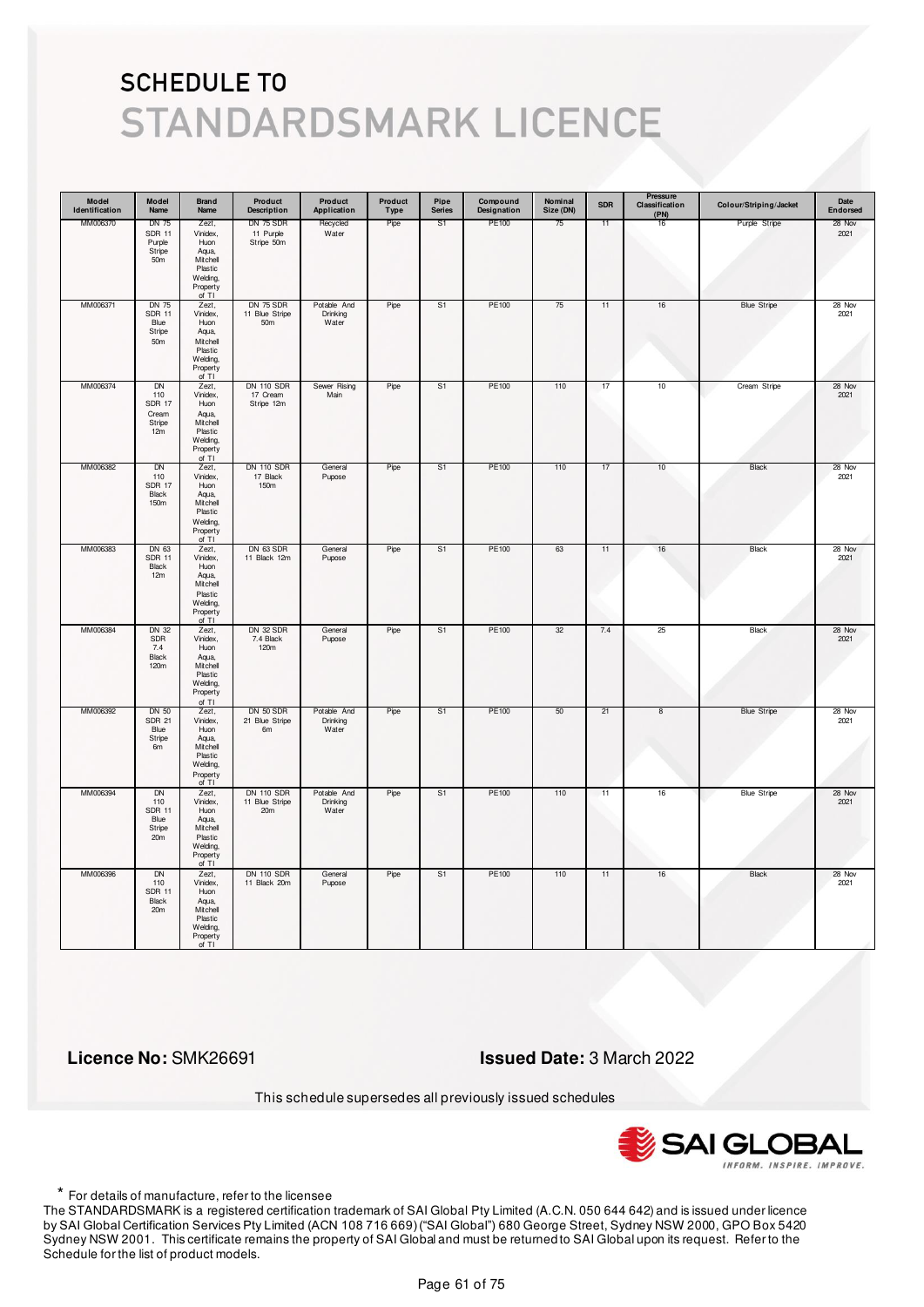| Model<br>Identification | Model<br>Name                                        | Brand<br>Name                                                                                | Product<br><b>Description</b>               | Product<br>Application                         | Product<br><b>Type</b> | Pipe<br><b>Series</b> | Compound<br>Designation | Nominal<br>Size (DN) | <b>SDR</b>     | Pressure<br>Classification<br>(PN) | Colour/Striping/Jacket | Date<br>Endorsed |
|-------------------------|------------------------------------------------------|----------------------------------------------------------------------------------------------|---------------------------------------------|------------------------------------------------|------------------------|-----------------------|-------------------------|----------------------|----------------|------------------------------------|------------------------|------------------|
| MM006402                | DN 63<br>SDR 17<br>Yellow<br>Stripe<br>12m           | Zezt,<br>Vinidex,<br>Huon<br>Aqua,<br>Mitchell<br>Plastic<br>Welding,<br>Property<br>of TI   | DN 63 SDR<br>17 Yellow<br>Stripe 12m        | Gas-Town<br>Main and<br>Fuel, Coal<br>seam Gas | Pipe                   | S3                    | PE100                   | 63                   | 17             | 10                                 | Yellow Stripe          | 28 Nov<br>2021   |
| MM006404                | DN<br>110<br><b>SDR 11</b><br>Cream<br>Stripe<br>20m | Zezt,<br>Vinidex,<br>Huon<br>Aqua,<br>Mitchell<br>Plastic<br>Welding,<br>Property<br>of $TI$ | <b>DN 110 SDR</b><br>11 Cream<br>Stripe 20m | Sewer Rising<br>Main                           | Pipe                   | S <sub>1</sub>        | PE100                   | 110                  | 11             | $16\,$                             | Cream Stripe           | 28 Nov<br>2021   |
| MM006408                | DN<br>250<br><b>SDR 11</b><br>Black<br>12m           | Zezt,<br>Vinidex,<br>Huon<br>Aqua,<br>Mitchell<br>Plastic<br>Welding,<br>Property<br>of TI   | <b>DN 250 SDR</b><br>11 Black 12m           | General<br>Pupose                              | Pipe                   | S <sub>1</sub>        | PE100                   | 250                  | 11             | $16\,$                             | Black                  | 28 Nov<br>2021   |
| MM006409                | DN<br>355<br><b>SDR 11</b><br>Cream<br>Stripe<br>6m  | Zezt,<br>Vinidex.<br>Huon<br>Aqua,<br>Mitchell<br>Plastic<br>Welding,<br>Property<br>of TI   | <b>DN 355 SDR</b><br>11 Cream<br>Stripe 6m  | Sewer Rising<br>Main                           | Pipe                   | S1                    | PE100                   | 355                  | 11             | 16                                 | Cream Stripe           | 28 Nov<br>2021   |
| MM006411                | <b>DN</b><br>900<br><b>SDR 11</b><br>Black<br>12m    | Zezt,<br>Vinidex,<br>Huon<br>Aqua,<br>Mitchell<br>Plastic<br>Welding,<br>Property<br>of TI   | <b>DN 900 SDR</b><br>11 Black 12m           | General<br>Pupose                              | Pipe                   | S1                    | PE100                   | 900                  | 11             | 16                                 | Black                  | 28 Nov<br>2021   |
| MM006412                | DN<br>710<br>SDR 9<br>Black<br>12m                   | Zezt,<br>Vinidex,<br>Huon<br>Aqua,<br>Mitchell<br>Plastic<br>Welding,<br>Property<br>of TI   | <b>DN 710 SDR</b><br>9 Black 12m            | General<br>Pupose                              | Pipe                   | S <sub>1</sub>        | PE100                   | 710                  | $\overline{9}$ | 20                                 | Black                  | 28 Nov<br>2021   |
| MM006414                | DN<br>900<br><b>SDR 41</b><br>Black<br>12m           | Zezt,<br>Vinidex,<br>Huon<br>Aqua,<br>Mitchell<br>Plastic<br>Welding,<br>Property<br>of TI   | <b>DN 900 SDR</b><br>41 Black 12m           | General<br>Pupose                              | Pipe                   | S1                    | PE100                   | 900                  | 41             | 4                                  | Black                  | 28 Nov<br>2021   |
| MM006415                | <b>DN</b><br>125<br><b>SDR 21</b><br>Black<br>20m    | Zezt,<br>Vinidex,<br>Huon<br>Aqua,<br>Mitchell<br>Plastic<br>Welding,<br>Property<br>of TI   | <b>DN 125 SDR</b><br>21 Black 20m           | General<br>Pupose                              | Pipe                   | S1                    | PE100                   | 125                  | 21             | $\overline{\mathbf{8}}$            | <b>Black</b>           | 28 Nov<br>2021   |
| MM006416                | DN<br>125<br><b>SDR 17</b><br>Black<br>20m           | Zezt,<br>Vinidex,<br>Huon<br>Aqua,<br>Mitchell<br>Plastic<br>Welding,<br>Property<br>of TI   | <b>DN 125 SDR</b><br>17 Black 20m           | General<br>Pupose                              | Pipe                   | S1                    | PE100                   | 125                  | 17             | 10                                 | Black                  | 28 Nov<br>2021   |

 **Licence No:** SMK26691 **Issued Date:** 3 March 2022

This schedule supersedes all previously issued schedules



\* For details of manufacture, refer to the licensee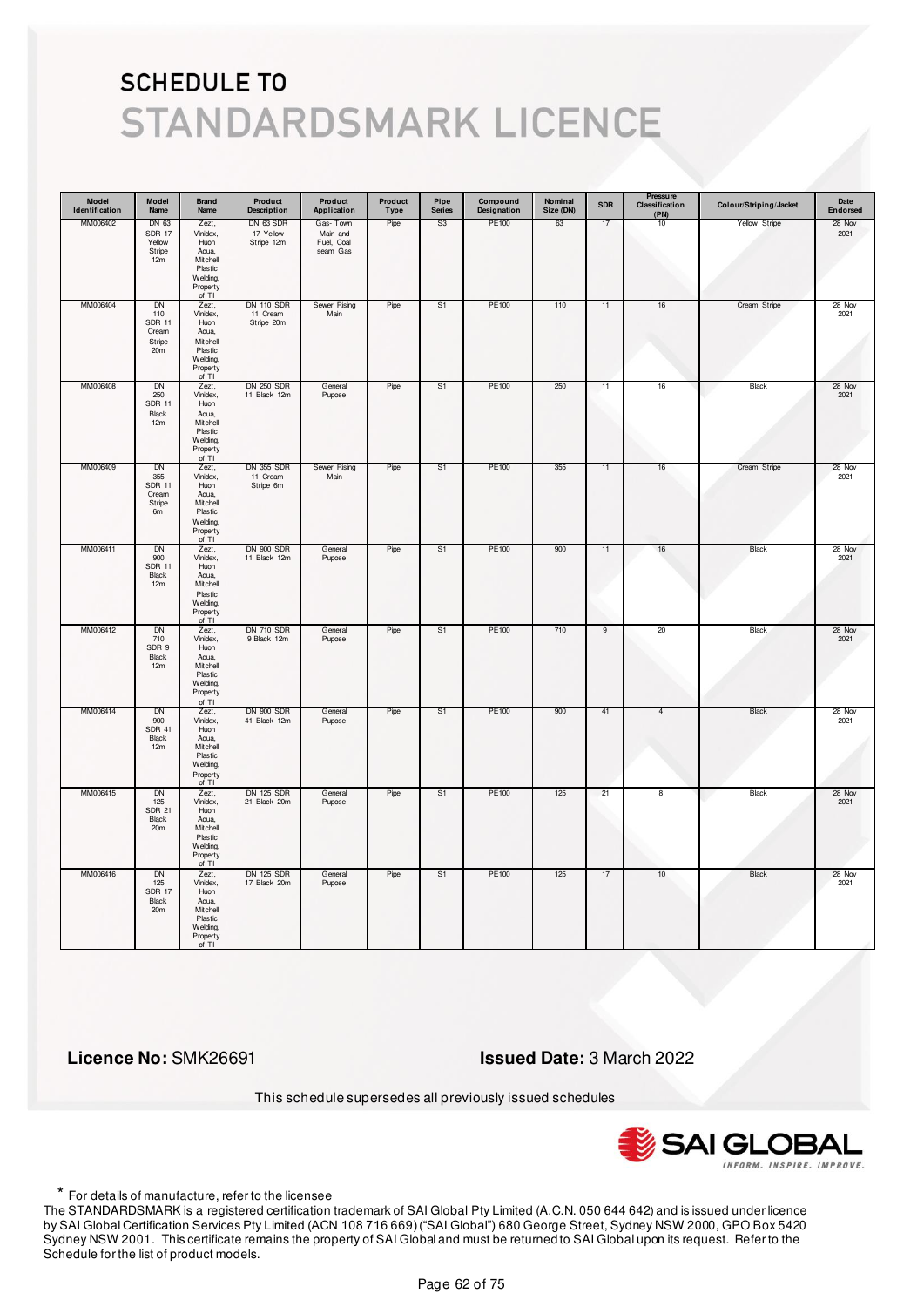| Model<br>Identification | Model<br>Name                                              | <b>Brand</b><br>Name                                                                       | Product<br><b>Description</b>              | Product<br>Application           | Product<br>Type | Pipe<br><b>Series</b> | Compound<br>Designation | Nominal<br>Size (DN) | <b>SDR</b> | Pressure<br>Classification<br>(PN) | Colour/Striping/Jacket | Date<br>Endorsed |
|-------------------------|------------------------------------------------------------|--------------------------------------------------------------------------------------------|--------------------------------------------|----------------------------------|-----------------|-----------------------|-------------------------|----------------------|------------|------------------------------------|------------------------|------------------|
| MM006419                | DN 63<br>SDR 9<br>Black<br>12m                             | Zezt,<br>Vinidex,<br>Huon<br>Aqua,<br>Mitchell<br>Plastic<br>Welding,<br>Property<br>of TI | DN 63 SDR 9<br>Black 12m                   | General<br>Pupose                | Pipe            | S1                    | PE100                   | 63                   | 9          | 20                                 | Black                  | 28 Nov<br>2021   |
| MM006433                | DN 32<br><b>SDR 11</b><br>Cream<br>Stripe<br>100m          | Zezt,<br>Vinidex,<br>Huon<br>Aqua,<br>Mitchell<br>Plastic<br>Welding,<br>Property<br>of TI | DN 32 SDR<br>11 Cream<br>Stripe 100m       | Sewer Rising<br>Main             | Pipe            | S1                    | PE100                   | 32                   | 11         | $16\,$                             | Cream Stripe           | 28 Nov<br>2021   |
| MM006437                | DN 90<br><b>SDR 21</b><br>Blue<br>Stripe<br>160m           | Zezt,<br>Vinidex,<br>Huon<br>Aqua,<br>Mitchell<br>Plastic<br>Welding,<br>Property<br>of TI | DN 90 SDR<br>21 Blue Stripe<br>160m        | Potable And<br>Drinking<br>Water | Pipe            | S <sub>1</sub>        | PE100                   | 90                   | 21         | 8                                  | <b>Blue Stripe</b>     | 28 Nov<br>2021   |
| MM006438                | DN<br>125<br>SDR<br>7.4<br>Black<br>12m                    | Zezt,<br>Vinidex,<br>Huon<br>Aqua,<br>Mitchell<br>Plastic<br>Welding,<br>Property<br>of TI | <b>DN 125 SDR</b><br>7.4 Black 12m         | General<br>Pupose                | Pipe            | S1                    | PE100                   | 125                  | 7.4        | 25                                 | Black                  | 28 Nov<br>2021   |
| MM006439                | DN<br>110<br><b>SDR 11</b><br>Black<br>140m                | Zezt,<br>Vinidex,<br>Huon<br>Aqua,<br>Mitchell<br>Plastic<br>Welding,<br>Property<br>of TI | <b>DN 110 SDR</b><br>11 Black<br>140m      | General<br>Pupose                | Pipe            | S1                    | PE100                   | 110                  | 11         | 16                                 | Black                  | 28 Nov<br>2021   |
| MM006441                | <b>DN</b><br>315<br><b>SDR 11</b><br>Blue<br>Stripe<br>12m | Zezt,<br>Vinidex,<br>Huon<br>Aqua,<br>Mitchell<br>Plastic<br>Welding,<br>Property<br>of TI | <b>DN 315 SDR</b><br>11 Blue Stripe<br>12m | Potable And<br>Drinking<br>Water | Pipe            | S <sub>1</sub>        | <b>PE100</b>            | 315                  | 11         | 16                                 | <b>Blue Stripe</b>     | 28 Nov<br>2021   |
| MM006442                | DN<br>710<br><b>SDR 11</b><br>Black<br>12m                 | Zezt,<br>Vinidex,<br>Huon<br>Aqua,<br>Mitchell<br>Plastic<br>Welding,<br>Property<br>of TI | <b>DN 710 SDR</b><br>11 Black 12m          | General<br>Pupose                | Pipe            | S1                    | PE100                   | 710                  | 11         | 16                                 | Black                  | 28 Nov<br>2021   |
| MM006443                | <b>DN</b><br>160<br><b>SDR 11</b><br>Red<br>Stripe<br>12m  | Zezt,<br>Vinidex,<br>Huon<br>Aqua,<br>Mitchell<br>Plastic<br>Welding,<br>Property<br>of TI | <b>DN 160 SDR</b><br>11 Red Stripe<br>12m  | Fire Service                     | Pipe            | S <sub>1</sub>        | PE100                   | 160                  | 11         | 16                                 | <b>Red Stripe</b>      | 28 Nov<br>2021   |
| MM006444                | <b>DN 32</b><br><b>SDR 11</b><br>Red<br>Stripe<br>6m       | Zezt,<br>Vinidex,<br>Huon<br>Aqua,<br>Mitchell<br>Plastic<br>Welding,<br>Property<br>of TI | <b>DN 32 SDR</b><br>11 Red Stripe<br>6m    | Fire Service                     | Pipe            | S <sub>1</sub>        | PE100                   | 32                   | 11         | 16                                 | Red Stripe             | 28 Nov<br>2021   |

 **Licence No:** SMK26691 **Issued Date:** 3 March 2022

This schedule supersedes all previously issued schedules



\* For details of manufacture, refer to the licensee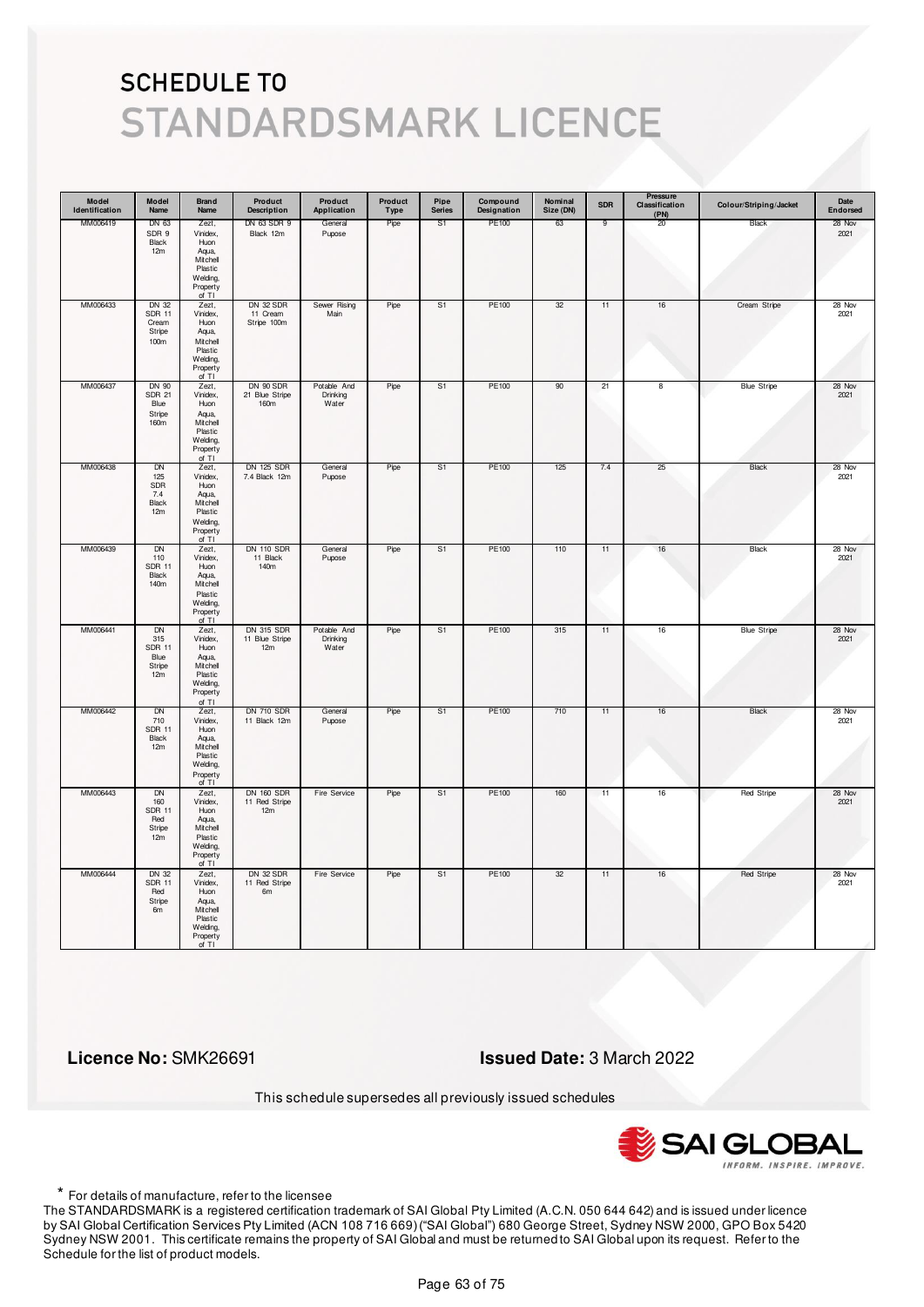| Model<br>Identification | Model<br>Name                                           | <b>Brand</b><br>Name                                                                       | Product<br><b>Description</b>         | Product<br>Application           | Product<br>Type | Pipe<br><b>Series</b> | Compound<br>Designation | Nominal<br>Size (DN) | <b>SDR</b> | Pressure<br>Classification<br>(PN) | Colour/Striping/Jacket | Date<br>Endorsed |
|-------------------------|---------------------------------------------------------|--------------------------------------------------------------------------------------------|---------------------------------------|----------------------------------|-----------------|-----------------------|-------------------------|----------------------|------------|------------------------------------|------------------------|------------------|
| MM006445                | DN 40<br><b>SDR 11</b><br>Red<br>Stripe<br>6m           | Zezt,<br>Vinidex,<br>Huon<br>Aqua,<br>Mitchell<br>Plastic<br>Welding,<br>Property<br>of TI | DN 40 SDR<br>11 Red Stripe<br>6m      | Fire Service                     | Pipe            | S1                    | PE100                   | 40                   | 11         | 16                                 | Red Stripe             | 28 Nov<br>2021   |
| MM006446                | <b>DN 50</b><br><b>SDR 11</b><br>Red<br>Stripe<br>6m    | Zezt,<br>Vinidex,<br>Huon<br>Aqua,<br>Mitchell<br>Plastic<br>Welding,<br>Property<br>of TI | DN 50 SDR<br>11 Red Stripe<br>6m      | Fire Service                     | Pipe            | S <sub>1</sub>        | PE100                   | 50                   | 11         | 16                                 | <b>Red Stripe</b>      | 28 Nov<br>2021   |
| MM006447                | DN 63<br><b>SDR 11</b><br>Red<br>Stripe<br>6m           | Zezt,<br>Vinidex,<br>Huon<br>Aqua,<br>Mitchell<br>Plastic<br>Welding,<br>Property<br>of TI | DN 63 SDR<br>11 Red Stripe<br>6m      | Fire Service                     | Pipe            | S <sub>1</sub>        | PE100                   | 63                   | 11         | 16                                 | Red Stripe             | 28 Nov<br>2021   |
| MM006451                | DN<br>110<br><b>SDR 17</b><br>Black<br>350m             | Zezt,<br>Vinidex,<br>Huon<br>Aqua,<br>Mitchell<br>Plastic<br>Welding,<br>Property<br>of TI | <b>DN 110 SDR</b><br>17 Black<br>350m | General<br>Pupose                | Pipe            | S1                    | PE100                   | 110                  | 17         | 10                                 | Black                  | 28 Nov<br>2021   |
| MM006452                | <b>DN 32</b><br><b>SDR 11</b><br>Blue<br>Stripe<br>100m | Zezt,<br>Vinidex,<br>Huon<br>Aqua,<br>Mitchell<br>Plastic<br>Welding,<br>Property<br>of TI | DN 32 SDR<br>11 Blue Stripe<br>100m   | Potable And<br>Drinking<br>Water | Pipe            | S <sub>1</sub>        | <b>PE100</b>            | 32                   | 11         | 16                                 | <b>Blue Stripe</b>     | 28 Nov<br>2021   |
| MM006453                | <b>DN</b><br>180<br><b>SDR 17</b><br>Black<br>20m       | Zezt,<br>Vinidex,<br>Huon<br>Aqua,<br>Mitchell<br>Plastic<br>Welding,<br>Property<br>of TI | <b>DN 180 SDR</b><br>17 Black 20m     | General<br>Pupose                | Pipe            | S <sub>1</sub>        | PE100                   | 180                  | 17         | 10                                 | Black                  | 28 Nov<br>2021   |
| MM006454                | DN<br>1000<br><b>SDR 17</b><br>Black<br>20m             | Zezt,<br>Vinidex,<br>Huon<br>Aqua,<br>Mitchell<br>Plastic<br>Welding,<br>Property<br>of TI | <b>DN 1000 SDR</b><br>17 Black 20m    | General<br>Pupose                | Pipe            | S1                    | PE100                   | 1000                 | 17         | 10                                 | Black                  | 28 Nov<br>2021   |
| MM006456                | <b>DN</b><br>125<br><b>SDR 26</b><br>Black<br>20m       | Zezt,<br>Vinidex,<br>Huon<br>Aqua,<br>Mitchell<br>Plastic<br>Welding,<br>Property<br>of TI | <b>DN 125 SDR</b><br>26 Black 20m     | General<br>Pupose                | Pipe            | S1                    | <b>PE100</b>            | 125                  | 26         | 6.3                                | <b>Black</b>           | 28 Nov<br>2021   |
| MM006457                | <b>DN 75</b><br><b>SDR 17</b><br>Black<br>6m            | Zezt,<br>Vinidex,<br>Huon<br>Aqua,<br>Mitchell<br>Plastic<br>Welding,<br>Property<br>of TI | <b>DN 75 SDR</b><br>17 Black 6m       | General<br>Pupose                | Pipe            | S <sub>1</sub>        | PE100                   | 75                   | 17         | 10                                 | <b>Black</b>           | 28 Nov<br>2021   |

 **Licence No:** SMK26691 **Issued Date:** 3 March 2022

This schedule supersedes all previously issued schedules



\* For details of manufacture, refer to the licensee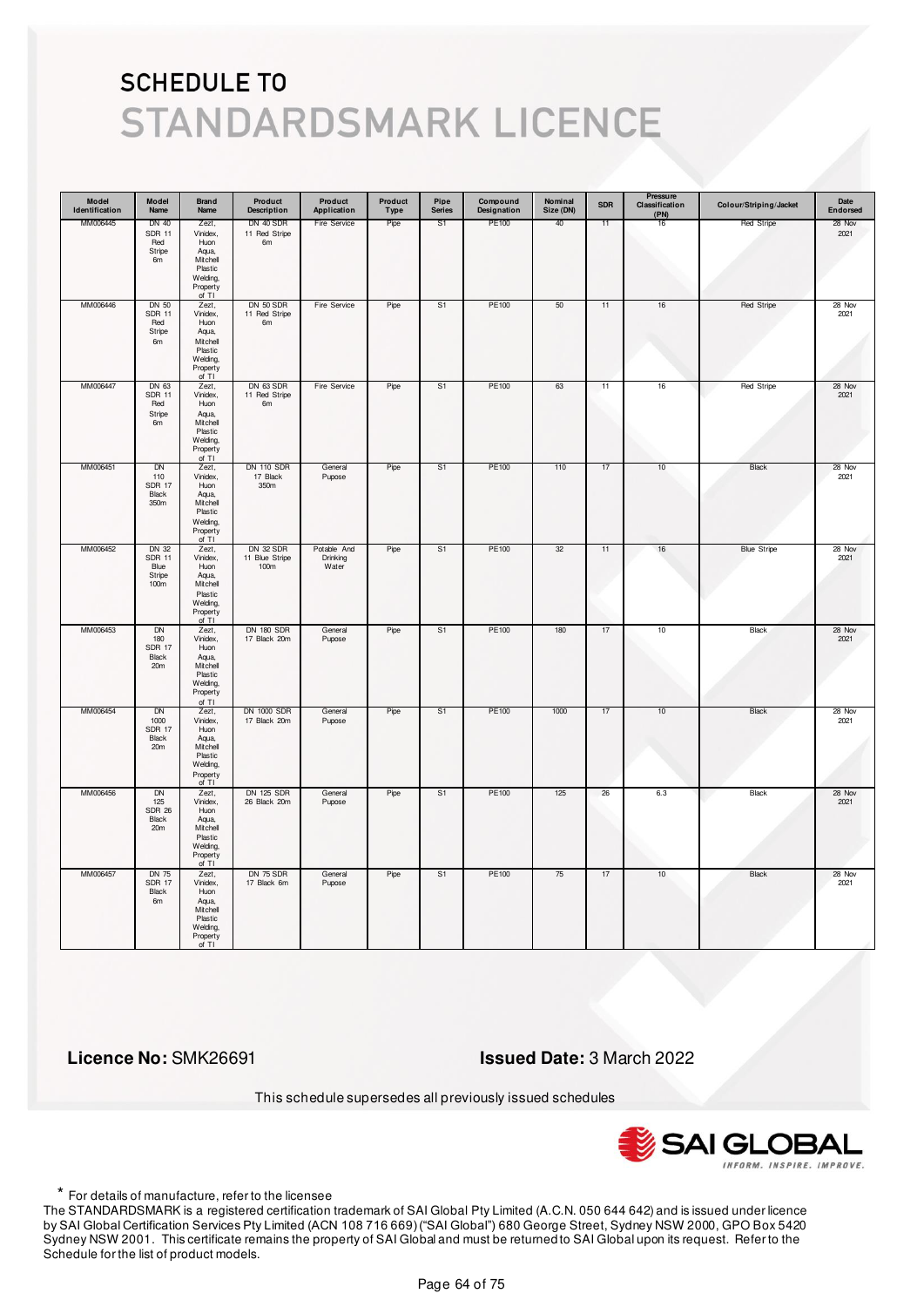| Model<br>Identification | Model<br>Name                                                          | <b>Brand</b><br>Name                                                                         | Product<br><b>Description</b>                         | Product<br>Application           | Product<br>Type | Pipe<br><b>Series</b> | Compound<br>Designation | Nominal<br>Size (DN) | <b>SDR</b> | Pressure<br>Classification<br>(PN) | Colour/Striping/Jacket | Date<br>Endorsed |
|-------------------------|------------------------------------------------------------------------|----------------------------------------------------------------------------------------------|-------------------------------------------------------|----------------------------------|-----------------|-----------------------|-------------------------|----------------------|------------|------------------------------------|------------------------|------------------|
| MM006462                | DN 63<br><b>SDR 11</b><br>Purple<br>Stripe<br>6m                       | Zezt,<br>Vinidex,<br>Huon<br>Aqua,<br>Mitchell<br>Plastic<br>Welding,<br>Property<br>of TI   | DN 63 SDR<br>11 Purple<br>Stripe 6m                   | Recycled<br>Water                | Pipe            | S1                    | PE100                   | 63                   | 11         | 16                                 | Purple Stripe          | 28 Nov<br>2021   |
| MM006464                | <b>DN</b><br>500<br>SDR<br>7.4<br>Black<br>12m                         | Zezt,<br>Vinidex,<br>Huon<br>Aqua,<br>Mitchell<br>Plastic<br>Welding,<br>Property<br>of TI   | <b>DN 500 SDR</b><br>7.4 Black 12m                    | General<br>Pupose                | Pipe            | S1                    | PE100                   | 500                  | 7.4        | 25                                 | Black                  | 28 Nov<br>2021   |
| MM006469                | <b>DN</b><br>180<br><b>SDR 11</b><br>Blue<br>Stripe<br>20 <sub>m</sub> | Zezt,<br>Vinidex,<br>Huon<br>Aqua,<br>Mitchell<br>Plastic<br>Welding,<br>Property<br>of TI   | <b>DN 180 SDR</b><br>11 Blue Stripe<br>20m            | Potable And<br>Drinking<br>Water | Pipe            | S <sub>1</sub>        | PE100                   | 180                  | 11         | $16\,$                             | <b>Blue Stripe</b>     | 28 Nov<br>2021   |
| MM006470                | DN<br>180<br>SDR 9<br>Blue<br>Stripe<br>20 <sub>m</sub>                | Zezt,<br>Vinidex,<br>Huon<br>Aqua,<br>Mitchell<br>Plastic<br>Welding,<br>Property<br>of TI   | <b>DN 180 SDR</b><br>9 Blue Stripe<br>20 <sub>m</sub> | Potable And<br>Drinking<br>Water | Pipe            | S1                    | PE100                   | 180                  | 9          | 20                                 | <b>Blue Stripe</b>     | 28 Nov<br>2021   |
| MM006476                | <b>DN 50</b><br><b>SDR 26</b><br>Black<br>150m                         | Zezt,<br>Vinidex,<br>Huon<br>Aqua,<br>Mitchell<br>Plastic<br>Welding,<br>Property<br>of TI   | DN 50 SDR<br>26 Black<br>150m                         | General<br>Pupose                | Pipe            | S1                    | PE100                   | 50                   | 26         | 6.3                                | Black                  | 28 Nov<br>2021   |
| MM006484                | <b>DN</b><br>500<br><b>SDR 11</b><br>Blue<br>Stripe<br>12m             | Zezt,<br>Vinidex,<br>Huon<br>Aqua,<br>Mitchell<br>Plastic<br>Welding,<br>Property<br>of $TI$ | <b>DN 500 SDR</b><br>11 Blue Stripe<br>12m            | Potable And<br>Drinking<br>Water | Pipe            | S <sub>1</sub>        | <b>PE100</b>            | 500                  | 11         | 16                                 | <b>Blue Stripe</b>     | 28 Nov<br>2021   |
| MM006485                | DN<br>500<br><b>SDR 11</b><br>Purple<br>Stripe<br>12m                  | Zezt,<br>Vinidex,<br>Huon<br>Aqua,<br>Mitchell<br>Plastic<br>Welding,<br>Property<br>of TI   | <b>DN 500 SDR</b><br>11 Purple<br>Stripe 12m          | Recycled<br>Water                | Pipe            | S1                    | PE100                   | 500                  | 11         | 16                                 | Purple Stripe          | 28 Nov<br>2021   |
| MM006486                | <b>DN</b><br>125<br><b>SDR 11</b><br>Red<br>Stripe<br>6m               | Zezt,<br>Vinidex,<br>Huon<br>Aqua,<br>Mitchell<br>Plastic<br>Welding,<br>Property<br>of TI   | <b>DN 125 SDR</b><br>11 Red Stripe<br>6m              | Fire Service                     | Pipe            | S <sub>1</sub>        | <b>PE100</b>            | 125                  | 11         | 16                                 | <b>Red Stripe</b>      | 28 Nov<br>2021   |
| MM006489                | DN<br>125<br><b>SDR 11</b><br>Black<br>20m                             | Zezt,<br>Vinidex,<br>Huon<br>Aqua,<br>Mitchell<br>Plastic<br>Welding,<br>Property<br>of TI   | <b>DN 125 SDR</b><br>11 Black 20m                     | General<br>Pupose                | Pipe            | S <sub>1</sub>        | PE100                   | 125                  | 11         | 16                                 | <b>Black</b>           | 28 Nov<br>2021   |

 **Licence No:** SMK26691 **Issued Date:** 3 March 2022

This schedule supersedes all previously issued schedules



\* For details of manufacture, refer to the licensee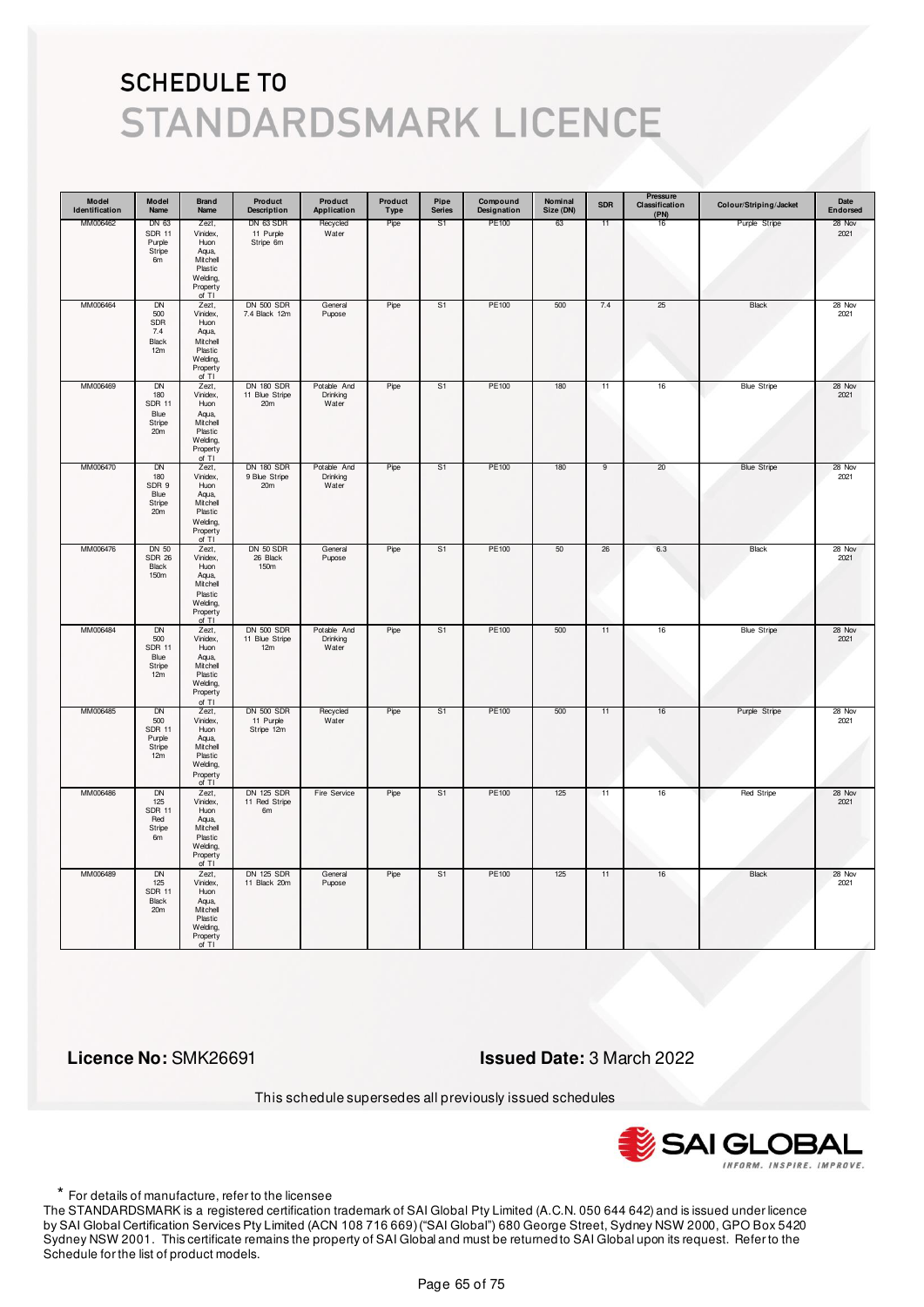| Model<br>Identification | Model<br>Name                                                           | <b>Brand</b><br>Name                                                                       | Product<br><b>Description</b>                          | Product<br>Application           | Product<br>Type | Pipe<br><b>Series</b> | Compound<br>Designation | Nominal<br>Size (DN) | <b>SDR</b> | <b>Pressure</b><br>Classification<br>(PN) | Colour/Striping/Jacket | Date<br>Endorsed |
|-------------------------|-------------------------------------------------------------------------|--------------------------------------------------------------------------------------------|--------------------------------------------------------|----------------------------------|-----------------|-----------------------|-------------------------|----------------------|------------|-------------------------------------------|------------------------|------------------|
| MM006490                | DN<br>250<br><b>SDR 11</b><br>Cream<br>Stripe<br>20m                    | Zezt,<br>Vinidex,<br>Huon<br>Aqua,<br>Mitchell<br>Plastic<br>Welding,<br>Property<br>of TI | <b>DN 250 SDR</b><br>11 Cream<br>Stripe 20m            | Sewer Rising<br>Main             | Pipe            | S1                    | PE100                   | 250                  | 11         | 16                                        | Cream Stripe           | 28 Nov<br>2021   |
| MM006492                | <b>DN</b><br>250<br><b>SDR 11</b><br>Purple<br>Stripe<br>20m            | Zezt,<br>Vinidex,<br>Huon<br>Aqua,<br>Mitchell<br>Plastic<br>Welding,<br>Property<br>of TI | <b>DN 250 SDR</b><br>11 Purple<br>Stripe 20m           | Recycled<br>Water                | Pipe            | S <sub>1</sub>        | PE100                   | 250                  | 11         | $16\,$                                    | Purple Stripe          | 28 Nov<br>2021   |
| MM006493                | <b>DN</b><br>280<br><b>SDR 11</b><br>Cream<br>Stripe<br>20 <sub>m</sub> | Zezt,<br>Vinidex,<br>Huon<br>Aqua,<br>Mitchell<br>Plastic<br>Welding,<br>Property<br>of TI | <b>DN 280 SDR</b><br>11 Cream<br>Stripe 20m            | Sewer Rising<br>Main             | Pipe            | S1                    | PE100                   | 280                  | 11         | 16                                        | Cream Stripe           | 28 Nov<br>2021   |
| MM006496                | DN<br>160<br><b>SDR</b><br>13.6<br>Purple<br>Stripe<br>12m              | Zezt,<br>Vinidex,<br>Huon<br>Aqua,<br>Mitchell<br>Plastic<br>Welding,<br>Property<br>of TI | <b>DN 160 SDR</b><br>13.6 Purple<br>Stripe 12m         | Recycled<br>Water                | Pipe            | S1                    | PE100                   | 160                  | 13.6       | 12.5                                      | Purple Stripe          | 28 Nov<br>2021   |
| MM006497                | DN<br>355<br><b>SDR 11</b><br>Purple<br>Stripe<br>20m                   | Zezt,<br>Vinidex,<br>Huon<br>Aqua,<br>Mitchell<br>Plastic<br>Welding,<br>Property<br>of TI | <b>DN 355 SDR</b><br>11 Purple<br>Stripe 20m           | Recycled<br>Water                | Pipe            | S <sub>1</sub>        | PE100                   | 355                  | 11         | 16                                        | Purple Stripe          | 28 Nov<br>2021   |
| MM006498                | <b>DN</b><br>355<br><b>SDR 11</b><br>Blue<br>Stripe<br>20 <sub>m</sub>  | Zezt,<br>Vinidex,<br>Huon<br>Aqua,<br>Mitchell<br>Plastic<br>Welding,<br>Property<br>of TI | <b>DN 355 SDR</b><br>11 Blue Stripe<br>20 <sub>m</sub> | Potable And<br>Drinking<br>Water | Pipe            | S <sub>1</sub>        | <b>PE100</b>            | 355                  | 11         | 16                                        | <b>Blue Stripe</b>     | 28 Nov<br>2021   |
| MM006501                | <b>DN 90</b><br>SDR<br>13.6<br>Blue<br>Stripe<br>300m                   | Zezt,<br>Vinidex,<br>Huon<br>Aqua,<br>Mitchell<br>Plastic<br>Welding,<br>Property<br>of TI | DN 90 SDR<br>13.6 Blue<br>Stripe 300m                  | Potable And<br>Drinking<br>Water | Pipe            | S1                    | PE100                   | 90                   | 13.6       | 12.5                                      | <b>Blue Stripe</b>     | 28 Nov<br>2021   |
| MM006502                | DN 63<br><b>SDR 11</b><br>Black<br>200m                                 | Zezt,<br>Vinidex,<br>Huon<br>Aqua,<br>Mitchell<br>Plastic<br>Welding,<br>Property<br>of TI | DN 63 SDR<br>11 Black<br>200m                          | General<br>Pupose                | Pipe            | S <sub>1</sub>        | <b>PE100</b>            | 63                   | 11         | 16                                        | <b>Black</b>           | 28 Nov<br>2021   |
| MM006503                | <b>DN 32</b><br>SDR<br>7.4<br>Black<br>300m                             | Zezt,<br>Vinidex,<br>Huon<br>Aqua,<br>Mitchell<br>Plastic<br>Welding,<br>Property<br>of TI | DN 32 SDR<br>7.4 Black<br>300m                         | General<br>Pupose                | Pipe            | S <sub>1</sub>        | PE100                   | 32                   | 7.4        | 25                                        | <b>Black</b>           | 28 Nov<br>2021   |

 **Licence No:** SMK26691 **Issued Date:** 3 March 2022

This schedule supersedes all previously issued schedules



\* For details of manufacture, refer to the licensee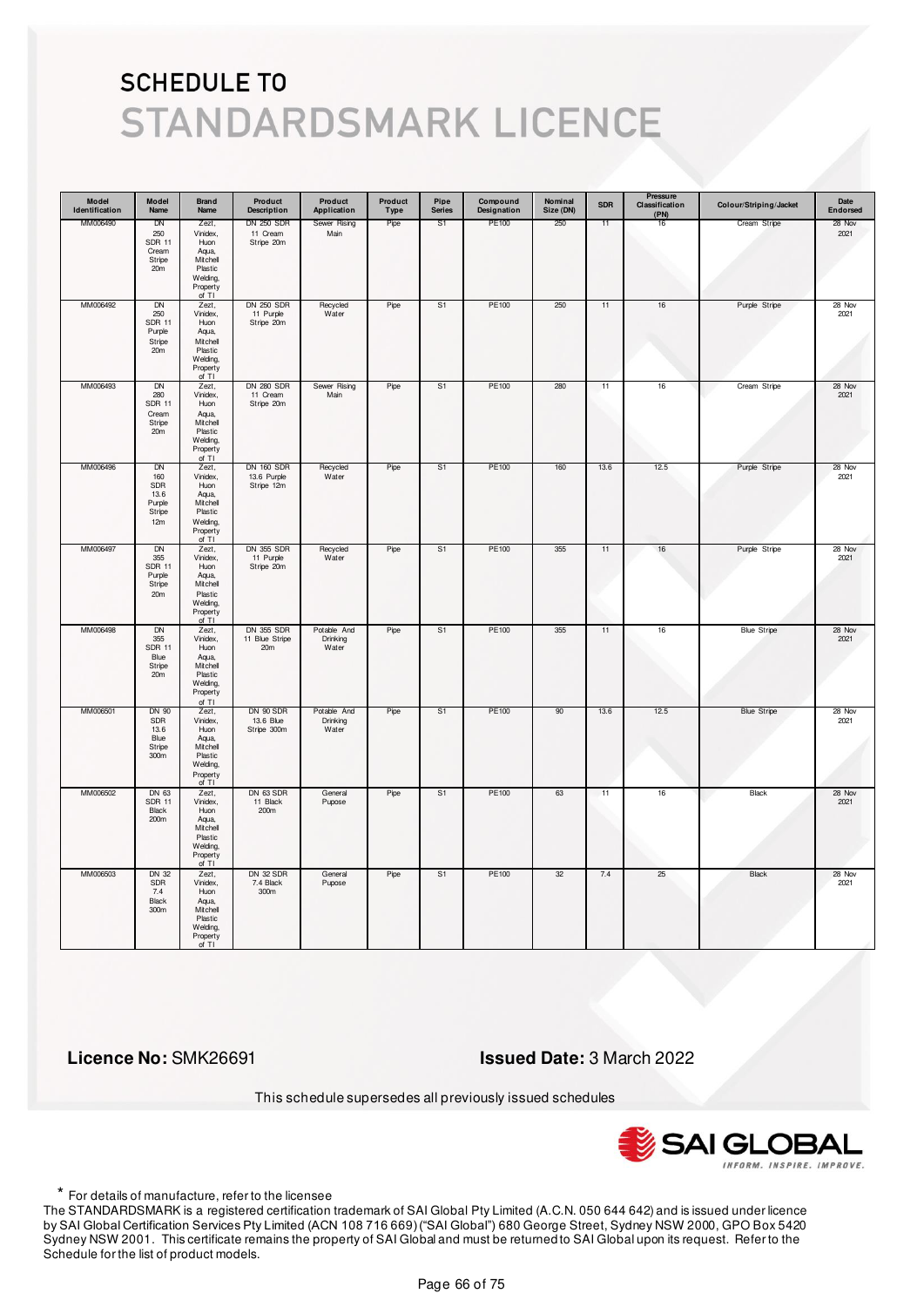| Model<br>Identification | Model<br>Name                                     | <b>Brand</b><br>Name                                                                                 | Product<br><b>Description</b>             | Product<br>Application           | Product<br>Type | Pipe<br><b>Series</b> | Compound<br>Designation | Nominal<br>Size (DN) | <b>SDR</b>     | Pressure<br>Classification<br>(PN) | Colour/Striping/Jacket | Date<br>Endorsed |
|-------------------------|---------------------------------------------------|------------------------------------------------------------------------------------------------------|-------------------------------------------|----------------------------------|-----------------|-----------------------|-------------------------|----------------------|----------------|------------------------------------|------------------------|------------------|
| MM006504                | DN 75<br><b>SDR 11</b><br>Purple<br>Stripe<br>6m  | Zezt,<br>Vinidex,<br>Huon<br>Aqua,<br>Mitchell<br>Plastic<br>Welding,<br>Property<br>of TI           | DN 75 SDR<br>11 Purple<br>Stripe 6m       | Recycled<br>Water                | Pipe            | S1                    | PE100                   | 75                   | 11             | 16                                 | Purple Stripe          | 28 Nov<br>2021   |
| MM006505                | <b>DN 75</b><br><b>SDR 17</b><br>Black<br>100m    | Zezt,<br>Vinidex,<br>Huon<br>Aqua,<br>Mitchell<br>Plastic<br>Welding,<br>Property<br>of TI           | DN 75 SDR<br>17 Black<br>100m             | General<br>Pupose                | Pipe            | S <sub>1</sub>        | PE100                   | 75                   | 17             | 10                                 | Black                  | 28 Nov<br>2021   |
| MM006507                | DN<br>180<br><b>SDR 11</b><br>Red<br>Stripe<br>6m | Zezt,<br>Vinidex,<br>Huon<br>Aqua,<br>Mitchell<br>Plastic<br>Welding,<br>Property<br>of TI           | <b>DN 180 SDR</b><br>11 Red Stripe<br>6m  | Fire Service                     | Pipe            | S <sub>1</sub>        | PE100                   | 180                  | 11             | 16                                 | Red Stripe             | 28 Nov<br>2021   |
| MM006508                | DN 25<br><b>SDR 11</b><br>Blue<br>Stripe<br>150m  | Zezt,<br>Vinidex,<br>H <sub>U</sub><br>Aqua,<br>Mitchell<br>Plastic<br>Welding,<br>Property<br>of TI | DN 25 SDR<br>11 Blue Stripe<br>150m       | Potable And<br>Drinking<br>Water | Pipe            | S1                    | PE100                   | 25                   | 11             | 16                                 | <b>Blue Stripe</b>     | 28 Nov<br>2021   |
| MM006510                | DN 90<br><b>SDR 21</b><br>Black<br>200m           | Zezt,<br>Vinidex,<br>Huon<br>Aqua,<br>Mitchell<br>Plastic<br>Welding,<br>Property<br>of TI           | DN 90 SDR<br>21 Black<br>200m             | General<br>Pupose                | Pipe            | S <sub>1</sub>        | PE100                   | 90                   | 21             | $\bf8$                             | Black                  | 28 Nov<br>2021   |
| MM006511                | DN 63<br><b>SDR 21</b><br>Black<br>200m           | Zezt,<br>Vinidex,<br>Huon<br>Aqua,<br>Mitchell<br>Plastic<br>Welding,<br>Property<br>of TI           | DN 63 SDR<br>21 Black<br>200m             | General<br>Pupose                | Pipe            | S <sub>1</sub>        | PE100                   | 63                   | 21             | 8                                  | <b>Black</b>           | 28 Nov<br>2021   |
| MM006513                | DN<br>400<br>SDR 9<br>Blue<br>Stripe<br>12m       | Zezt,<br>Vinidex,<br>Huon<br>Aqua,<br>Mitchell<br>Plastic<br>Welding,<br>Property<br>of TI           | <b>DN 400 SDR</b><br>9 Blue Stripe<br>12m | Potable And<br>Drinking<br>Water | Pipe            | S1                    | PE100                   | 400                  | 9              | 20                                 | <b>Blue Stripe</b>     | 28 Nov<br>2021   |
| MM006521                | <b>DN</b><br>125<br>SDR 9<br>Black<br>20m         | Zezt,<br>Vinidex,<br>Huon<br>Aqua,<br>Mitchell<br>Plastic<br>Welding,<br>Property<br>of TI           | <b>DN 125 SDR</b><br>9 Black 20m          | General<br>Pupose                | Pipe            | S <sub>1</sub>        | <b>PE100</b>            | 125                  | $\overline{9}$ | 20                                 | <b>Black</b>           | 28 Nov<br>2021   |
| MM006528                | <b>DN 50</b><br><b>SDR 11</b><br>Black<br>6m      | Zezt,<br>Vinidex,<br>Huon<br>Aqua,<br>Mitchell<br>Plastic<br>Welding,<br>Property<br>of TI           | DN 50 SDR<br>11 Black 6m                  | General<br>Pupose                | Pipe            | S <sub>1</sub>        | PE100                   | 50                   | 11             | 16                                 | <b>Black</b>           | 28 Nov<br>2021   |

 **Licence No:** SMK26691 **Issued Date:** 3 March 2022

This schedule supersedes all previously issued schedules



\* For details of manufacture, refer to the licensee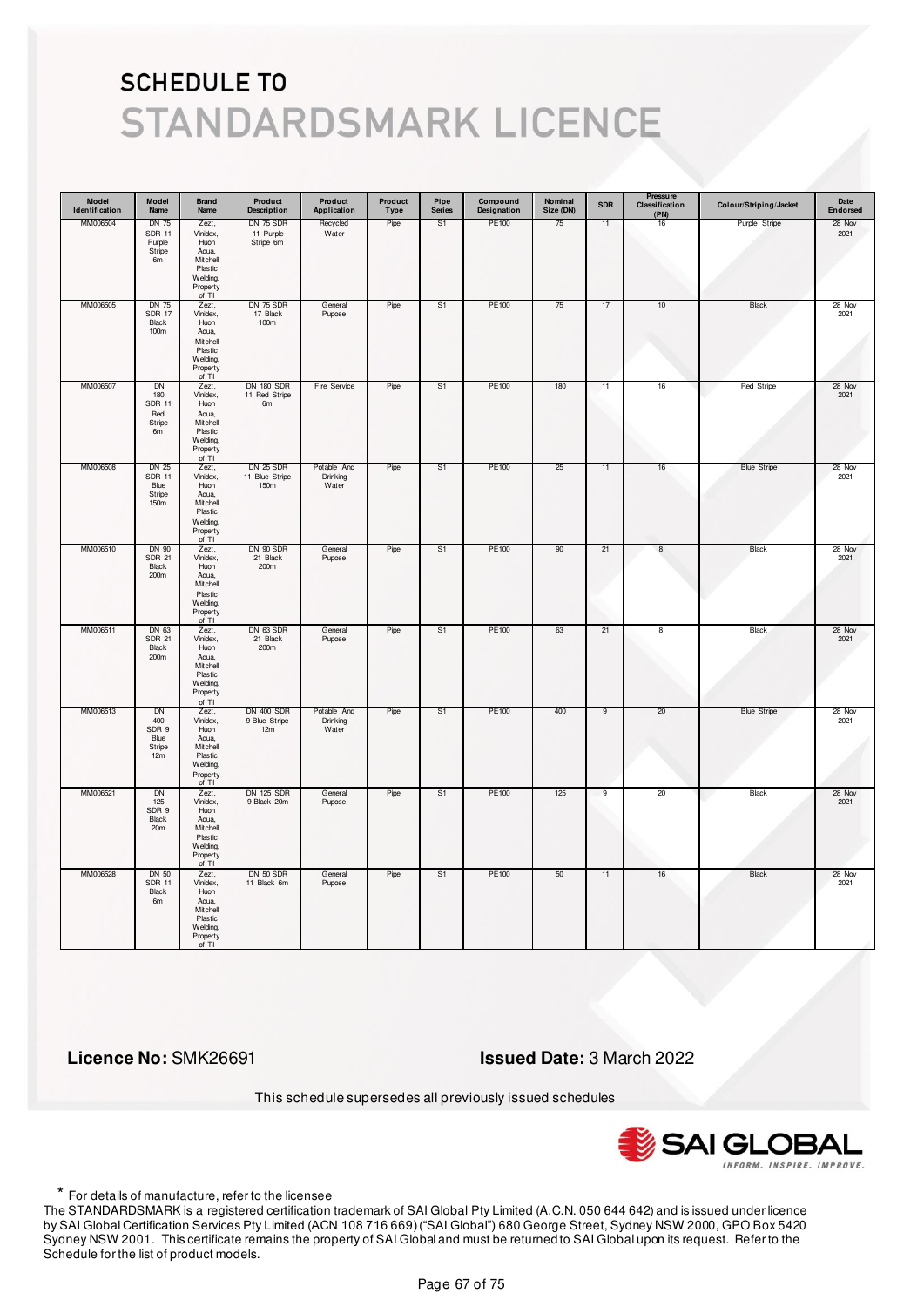| Model<br>Identification | Model<br>Name                                                      | <b>Brand</b><br>Name                                                                       | Product<br><b>Description</b>                          | Product<br>Application           | Product<br>Type | Pipe<br><b>Series</b> | Compound<br>Designation | Nominal<br>Size (DN) | <b>SDR</b>     | Pressure<br>Classification<br>(PN) | Colour/Striping/Jacket | Date<br>Endorsed |
|-------------------------|--------------------------------------------------------------------|--------------------------------------------------------------------------------------------|--------------------------------------------------------|----------------------------------|-----------------|-----------------------|-------------------------|----------------------|----------------|------------------------------------|------------------------|------------------|
| MM006537                | DN<br>125<br><b>SDR 17</b><br>Purple<br>Stripe<br>100 <sub>m</sub> | Zezt,<br>Vinidex,<br>Huon<br>Aqua,<br>Mitchell<br>Plastic<br>Welding,<br>Property<br>of TI | <b>DN 125 SDR</b><br>17 Purple<br>Stripe 100m          | Recycled<br>Water                | Pipe            | S1                    | PE100                   | 125                  | 17             | 10                                 | Purple Stripe          | 28 Nov<br>2021   |
| MM006538                | DN<br>125<br><b>SDR 11</b><br>Blue<br>Stripe<br>150m               | Zezt,<br>Vinidex,<br>Huon<br>Aqua,<br>Mitchell<br>Plastic<br>Welding,<br>Property<br>of TI | DN 125 SDR<br>11 Blue Stripe<br>150m                   | Potable And<br>Drinking<br>Water | Pipe            | S1                    | PE100                   | 125                  | 11             | 16                                 | <b>Blue Stripe</b>     | 28 Nov<br>2021   |
| MM006558                | DN 63<br><b>SDR 17</b><br>Blue<br>Stripe<br>6m                     | Zezt,<br>Vinidex,<br>Huon<br>Aqua,<br>Mitchell<br>Plastic<br>Welding,<br>Property<br>of TI | DN 63 SDR<br>17 Blue Stripe<br>6m                      | Potable And<br>Drinking<br>Water | Pipe            | S <sub>1</sub>        | PE100                   | 63                   | 17             | 10                                 | <b>Blue Stripe</b>     | 28 Nov<br>2021   |
| MM006559                | DN<br>400<br><b>SDR 11</b><br>Blue<br>Stripe<br>20m                | Zezt,<br>Vinidex,<br>Huon<br>Aqua,<br>Mitchell<br>Plastic<br>Welding,<br>Property<br>of TI | <b>DN 400 SDR</b><br>11 Blue Stripe<br>20m             | Potable And<br>Drinking<br>Water | Pipe            | S1                    | PE100                   | 400                  | 11             | 16                                 | <b>Blue Stripe</b>     | 28 Nov<br>2021   |
| MM006560                | DN<br>560<br><b>SDR 11</b><br>Blue<br>Stripe<br>20m                | Zezt,<br>Vinidex,<br>Huon<br>Aqua,<br>Mitchell<br>Plastic<br>Welding,<br>Property<br>of TI | <b>DN 560 SDR</b><br>11 Blue Stripe<br>20 <sub>m</sub> | Potable And<br>Drinking<br>Water | Pipe            | S1                    | PE100                   | 560                  | 11             | 16                                 | <b>Blue Stripe</b>     | 28 Nov<br>2021   |
| MM006561                | DN<br>560<br><b>SDR 11</b><br>Purple<br>Stripe<br>20m              | Zezt,<br>Vinidex,<br>Huon<br>Aqua,<br>Mitchell<br>Plastic<br>Welding,<br>Property<br>of TI | <b>DN 560 SDR</b><br>11 Purple<br>Stripe 20m           | Recycled<br>Water                | Pipe            | S <sub>1</sub>        | PE100                   | 560                  | 11             | 16                                 | Purple Stripe          | 28 Nov<br>2021   |
| MM006562                | <b>DN 50</b><br>SDR<br>13.6<br>Purple<br>Stripe<br>50m             | Zezt,<br>Vinidex,<br>Huon<br>Aqua,<br>Mitchell<br>Plastic<br>Welding,<br>Property<br>of TI | DN 50 SDR<br>13.6 Purple<br>Stripe 50m                 | Recycled<br>Water                | Pipe            | S1                    | PE100                   | 50                   | 13.6           | 12.5                               | Purple Stripe          | 28 Nov<br>2021   |
| MM006565                | <b>DN</b><br>315<br>SDR 9<br>Black<br>20m                          | Zezt,<br>Vinidex,<br>Huon<br>Aqua,<br>Mitchell<br>Plastic<br>Welding,<br>Property<br>of TI | <b>DN 315 SDR</b><br>9 Black 20m                       | General<br>Pupose                | Pipe            | S1                    | PE100                   | 315                  | $\overline{9}$ | 20                                 | Black                  | 28 Nov<br>2021   |
| MM006566                | <b>DN</b><br>140<br><b>SDR 11</b><br>Red<br>Stripe<br>12m          | Zezt,<br>Vinidex,<br>Huon<br>Aqua,<br>Mitchell<br>Plastic<br>Welding,<br>Property<br>of TI | <b>DN 140 SDR</b><br>11 Red Stripe<br>12m              | Fire Service                     | Pipe            | S <sub>1</sub>        | <b>PE100</b>            | 140                  | 11             | 16                                 | <b>Red Stripe</b>      | 28 Nov<br>2021   |

 **Licence No:** SMK26691 **Issued Date:** 3 March 2022

This schedule supersedes all previously issued schedules



\* For details of manufacture, refer to the licensee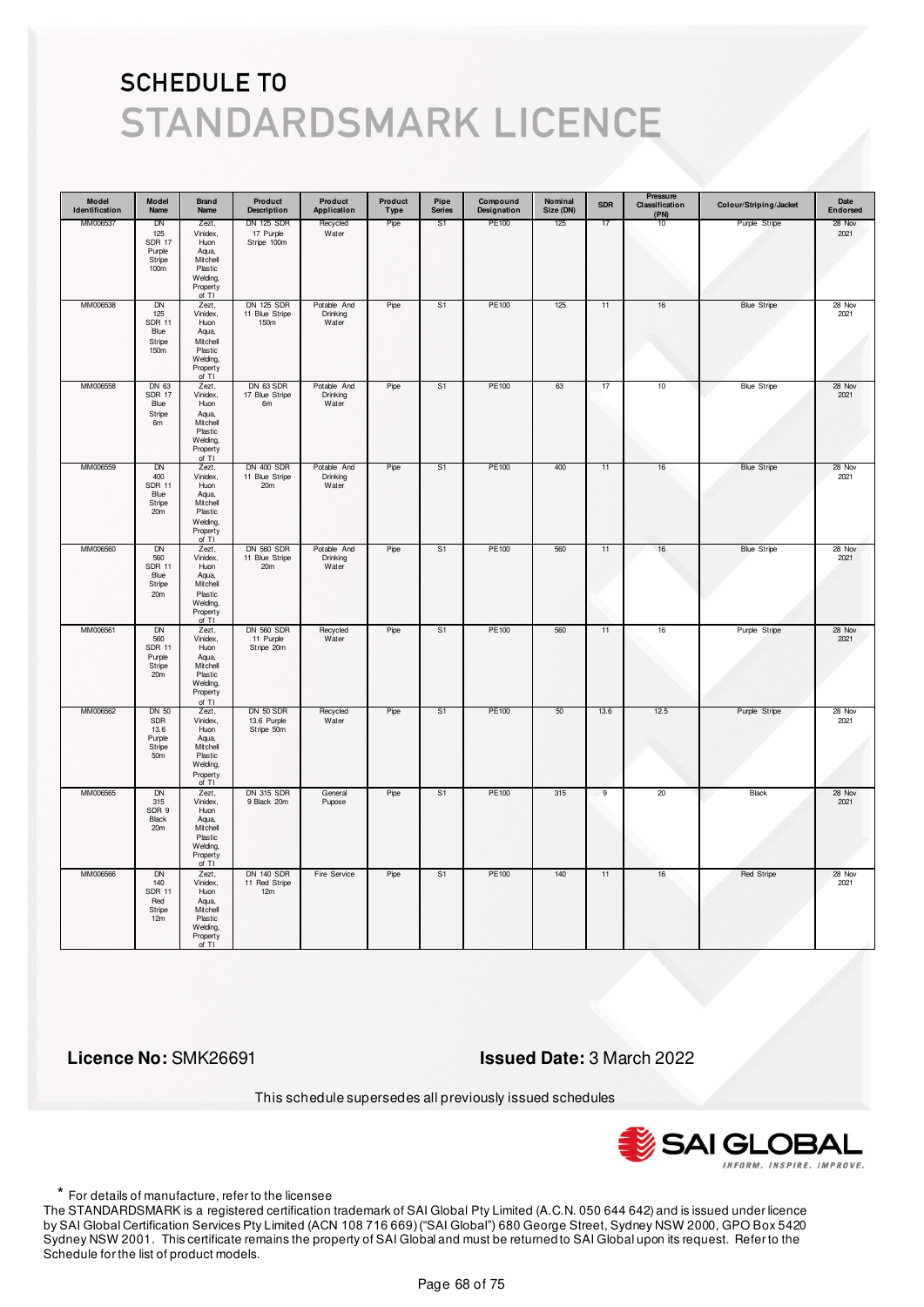| Model<br>Identification | Model<br>Name                                                      | <b>Brand</b><br>Name                                                                       | Product<br><b>Description</b>               | Product<br>Application                         | Product<br>Type | Pipe<br><b>Series</b> | Compound<br>Designation | Nominal<br>Size (DN) | <b>SDR</b>     | Pressure<br>Classification<br>(PN) | Colour/Striping/Jacket | Date<br>Endorsed |
|-------------------------|--------------------------------------------------------------------|--------------------------------------------------------------------------------------------|---------------------------------------------|------------------------------------------------|-----------------|-----------------------|-------------------------|----------------------|----------------|------------------------------------|------------------------|------------------|
| MM006567                | DN<br>560<br><b>SDR 11</b><br>Blue<br>Stripe<br>12m                | Zezt,<br>Vinidex,<br>Huon<br>Aqua,<br>Mitchell<br>Plastic<br>Welding,<br>Property<br>of TI | <b>DN 560 SDR</b><br>11 Blue Stripe<br>12m  | Potable And<br>Drinking<br>Water               | Pipe            | S1                    | PE100                   | 560                  | 11             | 16                                 | <b>Blue Stripe</b>     | 28 Nov<br>2021   |
| MM006568                | <b>DN 32</b><br>SDR<br>7.4<br>Black<br>6m                          | Zezt,<br>Vinidex,<br>Huon<br>Aqua,<br>Mitchell<br>Plastic<br>Welding,<br>Property<br>of TI | <b>DN 32 SDR</b><br>7.4 Black 6m            | General<br>Pupose                              | Pipe            | S <sub>1</sub>        | PE100                   | 32                   | 7.4            | 25                                 | Black                  | 28 Nov<br>2021   |
| MM006570                | DN<br>110<br><b>SDR 17</b><br>Black<br>200m                        | Zezt,<br>Vinidex,<br>Huon<br>Aqua,<br>Mitchell<br>Plastic<br>Welding,<br>Property<br>of TI | <b>DN 110 SDR</b><br>17 Black<br>200m       | General<br>Pupose                              | Pipe            | S <sub>1</sub>        | PE100                   | 110                  | 17             | 10                                 | Black                  | 28 Nov<br>2021   |
| MM006572                | DN 16<br><b>SDR 17</b><br>Yellow<br>Stripe<br>400m                 | Zezt,<br>Vinidex,<br>Huon<br>Aqua,<br>Mitchell<br>Plastic<br>Welding,<br>Property<br>of TI | DN 16 SDR<br>17 Yellow<br>Stripe 400m       | Gas-Town<br>Main and<br>Fuel, Coal<br>seam Gas | Pipe            | S3                    | PE100                   | 16                   | 17             | 10                                 | Yellow Stripe          | 28 Nov<br>2021   |
| MM006574                | <b>DN</b><br>180<br><b>SDR 11</b><br>Cream<br>Stripe<br>12m        | Zezt,<br>Vinidex,<br>Huon<br>Aqua,<br>Mitchell<br>Plastic<br>Welding,<br>Property<br>of TI | <b>DN 180 SDR</b><br>11 Cream<br>Stripe 12m | Sewer Rising<br>Main                           | Pipe            | S <sub>1</sub>        | PE100                   | 180                  | 11             | 16                                 | Cream Stripe           | 28 Nov<br>2021   |
| MM006576                | <b>DN</b><br>110<br>SDR 9<br>Black<br>12m                          | Zezt,<br>Vinidex,<br>Huon<br>Aqua,<br>Mitchell<br>Plastic<br>Welding,<br>Property<br>of TI | <b>DN 110 SDR</b><br>9 Black 12m            | General<br>Pupose                              | Pipe            | S <sub>1</sub>        | <b>PE100</b>            | 110                  | $\overline{9}$ | 20                                 | <b>Black</b>           | 28 Nov<br>2021   |
| MM006583                | <b>DN 40</b><br>SDR<br>13.6<br>Purple<br>Stripe<br>50 <sub>m</sub> | Zezt,<br>Vinidex,<br>Huon<br>Aqua,<br>Mitchell<br>Plastic<br>Welding,<br>Property<br>of TI | DN 40 SDR<br>13.6 Purple<br>Stripe 50m      | Recycled<br>Water                              | Pipe            | S1                    | PE100                   | 40                   | 13.6           | 12.5                               | Purple Stripe          | 28 Nov<br>2021   |
| MM006584                | <b>DN</b><br>1200<br><b>SDR 17</b><br>Black<br>20m                 | Zezt,<br>Vinidex,<br>Huon<br>Aqua,<br>Mitchell<br>Plastic<br>Welding,<br>Property<br>of TI | <b>DN 1200 SDR</b><br>17 Black 20m          | General<br>Pupose                              | Pipe            | S <sub>1</sub>        | <b>PE100</b>            | 1200                 | 17             | 10                                 | <b>Black</b>           | 28 Nov<br>2021   |
| MM006585                | <b>DN</b><br>1200<br>SDR<br>13.6<br><b>Black</b><br>20m            | Zezt,<br>Vinidex,<br>Huon<br>Aqua,<br>Mitchell<br>Plastic<br>Welding,<br>Property<br>of TI | <b>DN 1200 SDR</b><br>13.6 Black<br>20m     | General<br>Pupose                              | Pipe            | S1                    | PE100                   | 1200                 | 13.6           | 12.5                               | <b>Black</b>           | 28 Nov<br>2021   |

 **Licence No:** SMK26691 **Issued Date:** 3 March 2022

This schedule supersedes all previously issued schedules



\* For details of manufacture, refer to the licensee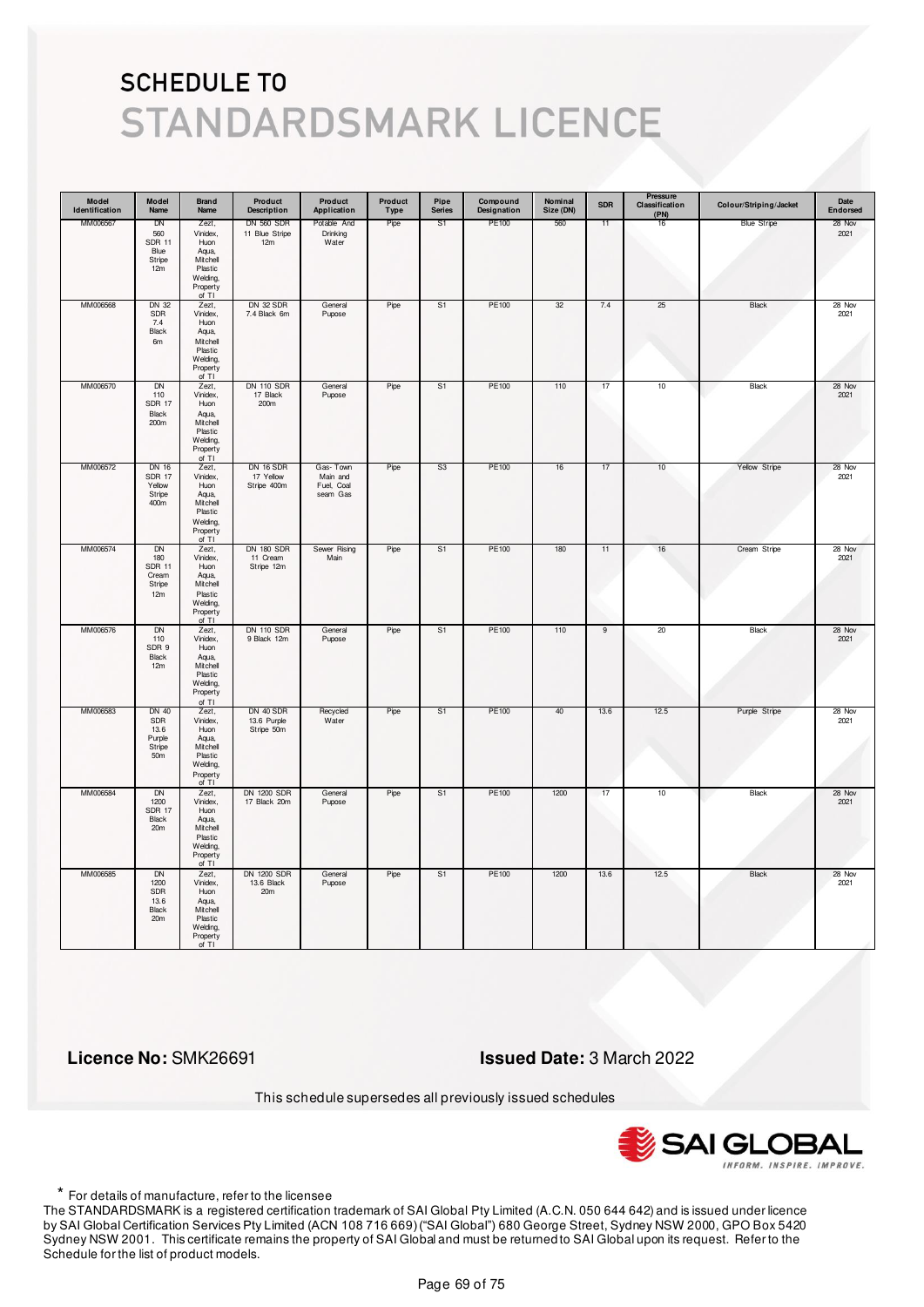| Model<br>Identification | Model<br>Name                                                 | <b>Brand</b><br>Name                                                                       | Product<br><b>Description</b>                | Product<br>Application           | Product<br>Type | Pipe<br><b>Series</b> | Compound<br>Designation | Nominal<br>Size (DN) | <b>SDR</b> | Pressure<br>Classification<br>(PN) | Colour/Striping/Jacket | Date<br>Endorsed |
|-------------------------|---------------------------------------------------------------|--------------------------------------------------------------------------------------------|----------------------------------------------|----------------------------------|-----------------|-----------------------|-------------------------|----------------------|------------|------------------------------------|------------------------|------------------|
| MM006586                | DN<br>1200<br><b>SDR 11</b><br>Black<br>20 <sub>m</sub>       | Zezt,<br>Vinidex,<br>Huon<br>Aqua,<br>Mitchell<br>Plastic<br>Welding,<br>Property<br>of TI | <b>DN 1200 SDR</b><br>11 Black 20m           | General<br>Pupose                | Pipe            | S <sub>1</sub>        | PE100                   | 1200                 | 11         | 16                                 | Black                  | 28 Nov<br>2021   |
| MM006587                | <b>DN</b><br>1000<br>SDR<br>13.6<br>Black<br>20m              | Zezt,<br>Vinidex,<br>Huon<br>Aqua,<br>Mitchell<br>Plastic<br>Welding,<br>Property<br>of TI | <b>DN 1000 SDR</b><br>13.6 Black<br>20m      | General<br>Pupose                | Pipe            | S <sub>1</sub>        | PE100                   | 1000                 | 13.6       | 12.5                               | Black                  | 28 Nov<br>2021   |
| MM006588                | DN<br>1000<br><b>SDR 11</b><br>Black<br>20m                   | Zezt,<br>Vinidex,<br>Huon<br>Aqua,<br>Mitchell<br>Plastic<br>Welding,<br>Property<br>of TI | DN 1000 SDR<br>11 Black 20m                  | General<br>Pupose                | Pipe            | S <sub>1</sub>        | PE100                   | 1000                 | 11         | 16                                 | Black                  | 28 Nov<br>2021   |
| MM006589                | DN<br>900<br><b>SDR 17</b><br>Black<br>20m                    | Zezt,<br>Vinidex,<br>Huon<br>Aqua,<br>Mitchell<br>Plastic<br>Welding,<br>Property<br>of TI | <b>DN 900 SDR</b><br>17 Black 20m            | General<br>Pupose                | Pipe            | S1                    | PE100                   | 900                  | 17         | 10                                 | Black                  | 28 Nov<br>2021   |
| MM006590                | DN<br>900<br>SDR<br>13.6<br>Black<br>20m                      | Zezt,<br>Vinidex,<br>Huon<br>Aqua,<br>Mitchell<br>Plastic<br>Welding,<br>Property<br>of TI | <b>DN 900 SDR</b><br>13.6 Black<br>20m       | General<br>Pupose                | Pipe            | S <sub>1</sub>        | PE100                   | 900                  | 13.6       | 12.5                               | Black                  | 28 Nov<br>2021   |
| MM006591                | <b>DN</b><br>900<br><b>SDR 11</b><br>Black<br>20 <sub>m</sub> | Zezt,<br>Vinidex,<br>Huon<br>Aqua,<br>Mitchell<br>Plastic<br>Welding,<br>Property<br>of TI | <b>DN 900 SDR</b><br>11 Black 20m            | General<br>Pupose                | Pipe            | S <sub>1</sub>        | <b>PE100</b>            | 900                  | 11         | 16                                 | <b>Black</b>           | 28 Nov<br>2021   |
| MM006593                | DN<br>800<br><b>SDR 11</b><br>Black<br>20m                    | Zezt,<br>Vinidex,<br>Huon<br>Aqua,<br>Mitchell<br>Plastic<br>Welding,<br>Property<br>of TI | <b>DN 800 SDR</b><br>11 Black 20m            | General<br>Pupose                | Pipe            | S1                    | PE100                   | 800                  | 11         | 16                                 | Black                  | 28 Nov<br>2021   |
| MM006594                | <b>DN</b><br>710<br><b>SDR 11</b><br>Black<br>20m             | Zezt,<br>Vinidex,<br>Huon<br>Aqua,<br>Mitchell<br>Plastic<br>Welding,<br>Property<br>of TI | <b>DN 710 SDR</b><br>11 Black 20m            | General<br>Pupose                | Pipe            | S <sub>1</sub>        | <b>PE100</b>            | 710                  | 11         | 16                                 | <b>Black</b>           | 28 Nov<br>2021   |
| MM006598                | DN<br>140<br>SDR<br>7.4<br>Blue<br>Stripe<br>100m             | Zezt,<br>Vinidex,<br>Huon<br>Aqua,<br>Mitchell<br>Plastic<br>Welding,<br>Property<br>of TI | <b>DN 140 SDR</b><br>7.4 Blue<br>Stripe 100m | Potable And<br>Drinking<br>Water | Pipe            | S <sub>1</sub>        | PE100                   | 140                  | 7.4        | 25                                 | <b>Blue Stripe</b>     | 28 Nov<br>2021   |

 **Licence No:** SMK26691 **Issued Date:** 3 March 2022

This schedule supersedes all previously issued schedules



\* For details of manufacture, refer to the licensee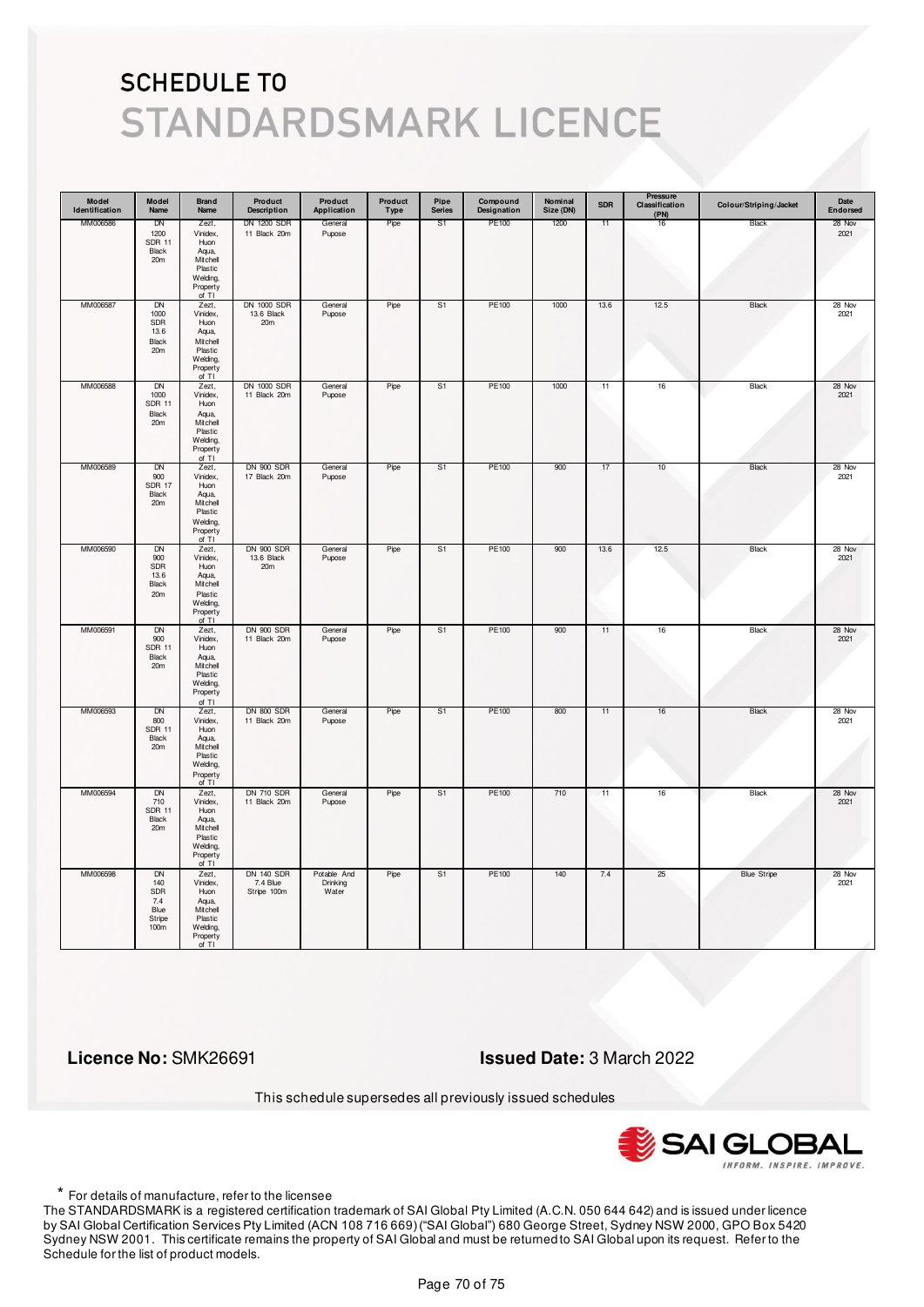| Model<br>Identification | Model<br>Name                                                   | <b>Brand</b><br>Name                                                                         | Product<br><b>Description</b>                | Product<br>Application           | Product<br>Type | Pipe<br><b>Series</b> | Compound<br>Designation | Nominal<br>Size (DN) | <b>SDR</b>     | Pressure<br>Classification<br>(PN) | Colour/Striping/Jacket | Date<br>Endorsed |
|-------------------------|-----------------------------------------------------------------|----------------------------------------------------------------------------------------------|----------------------------------------------|----------------------------------|-----------------|-----------------------|-------------------------|----------------------|----------------|------------------------------------|------------------------|------------------|
| MM006600                | DN 90<br>SDR 9<br>Blue<br>Stripe<br>6m                          | Zezt,<br>Vinidex,<br>Huon<br>Aqua,<br>Mitchell<br>Plastic<br>Welding,<br>Property<br>of TI   | DN 90 SDR 9<br><b>Blue Stripe</b><br>6m      | Potable And<br>Drinking<br>Water | Pipe            | S1                    | PE100                   | 90                   | 9              | 20                                 | <b>Blue Stripe</b>     | 28 Nov<br>2021   |
| MM006601                | DN 90<br><b>SDR 11</b><br>Blue<br>Stripe<br>130m                | Zezt,<br>Vinidex,<br>Huon<br>Aqua,<br>Mitchell<br>Plastic<br>Welding,<br>Property<br>of TI   | DN 90 SDR<br>11 Blue Stripe<br>130m          | Potable And<br>Drinking<br>Water | Pipe            | S1                    | PE100                   | 90                   | 11             | $16\,$                             | <b>Blue Stripe</b>     | 28 Nov<br>2021   |
| MM006602                | <b>DN</b><br>140<br>SDR 9<br>Blue<br>Stripe<br>100 <sub>m</sub> | Zezt,<br>Vinidex,<br>Huon<br>Aqua,<br>Mitchell<br>Plastic<br>Welding,<br>Property<br>of TI   | <b>DN 140 SDR</b><br>9 Blue Stripe<br>100m   | Potable And<br>Drinking<br>Water | Pipe            | S <sub>1</sub>        | PE100                   | 140                  | $\overline{9}$ | 20                                 | <b>Blue Stripe</b>     | 28 Nov<br>2021   |
| MM006603                | DN<br>140<br>SDR 9<br>Blue<br>Stripe<br>12m                     | Zezt,<br>Vinidex,<br>Huon<br>Aqua,<br>Mitchell<br>Plastic<br>Welding,<br>Property<br>of TI   | <b>DN 140 SDR</b><br>9 Blue Stripe<br>12m    | Potable And<br>Drinking<br>Water | Pipe            | S1                    | PE100                   | 140                  | 9              | 20                                 | <b>Blue Stripe</b>     | 28 Nov<br>2021   |
| MM006604                | DN<br>200<br><b>SDR 11</b><br>Blue<br>Stripe<br>20m             | Zezt,<br>Vinidex,<br>Huon<br>Aqua,<br>Mitchell<br>Plastic<br>Welding,<br>Property<br>of TI   | <b>DN 200 SDR</b><br>11 Blue Stripe<br>20m   | Potable And<br>Drinking<br>Water | Pipe            | S1                    | PE100                   | 200                  | 11             | 16                                 | <b>Blue Stripe</b>     | 28 Nov<br>2021   |
| MM006606                | <b>DN</b><br>125<br><b>SDR 17</b><br>Black<br>60m               | Zezt,<br>Vinidex,<br>Huon<br>Aqua,<br>Mitchell<br>Plastic<br>Welding,<br>Property<br>of $TI$ | <b>DN 125 SDR</b><br>17 Black 60m            | General<br>Pupose                | Pipe            | S <sub>1</sub>        | <b>PE100</b>            | 125                  | 17             | 10                                 | <b>Black</b>           | 28 Nov<br>2021   |
| MM006607                | DN<br>355<br>SDR<br>13.6<br>Blue<br>Stripe<br>12m               | Zezt,<br>Vinidex,<br>Huon<br>Aqua,<br>Mitchell<br>Plastic<br>Welding,<br>Property<br>of TI   | <b>DN 355 SDR</b><br>13.6 Blue<br>Stripe 12m | Potable And<br>Drinking<br>Water | Pipe            | S1                    | PE100                   | 355                  | 13.6           | 12.5                               | <b>Blue Stripe</b>     | 28 Nov<br>2021   |
| MM006609                | <b>DN</b><br>900<br><b>SDR 21</b><br>Black<br>12m               | Zezt,<br>Vinidex,<br>Huon<br>Aqua,<br>Mitchell<br>Plastic<br>Welding,<br>Property<br>of TI   | <b>DN 900 SDR</b><br>21 Black 12m            | General<br>Pupose                | Pipe            | S <sub>1</sub>        | PE100                   | 900                  | 21             | 8                                  | <b>Black</b>           | 28 Nov<br>2021   |
| MM006610                | DN 90<br><b>SDR 11</b><br>Blue<br>Stripe<br>120m                | Zezt,<br>Vinidex,<br>Huon<br>Aqua,<br>Mitchell<br>Plastic<br>Welding,<br>Property<br>of TI   | DN 90 SDR<br>11 Blue Stripe<br>120m          | Potable And<br>Drinking<br>Water | Pipe            | S <sub>1</sub>        | PE100                   | 90                   | 11             | 16                                 | <b>Blue Stripe</b>     | 28 Nov<br>2021   |

 **Licence No:** SMK26691 **Issued Date:** 3 March 2022

This schedule supersedes all previously issued schedules



\* For details of manufacture, refer to the licensee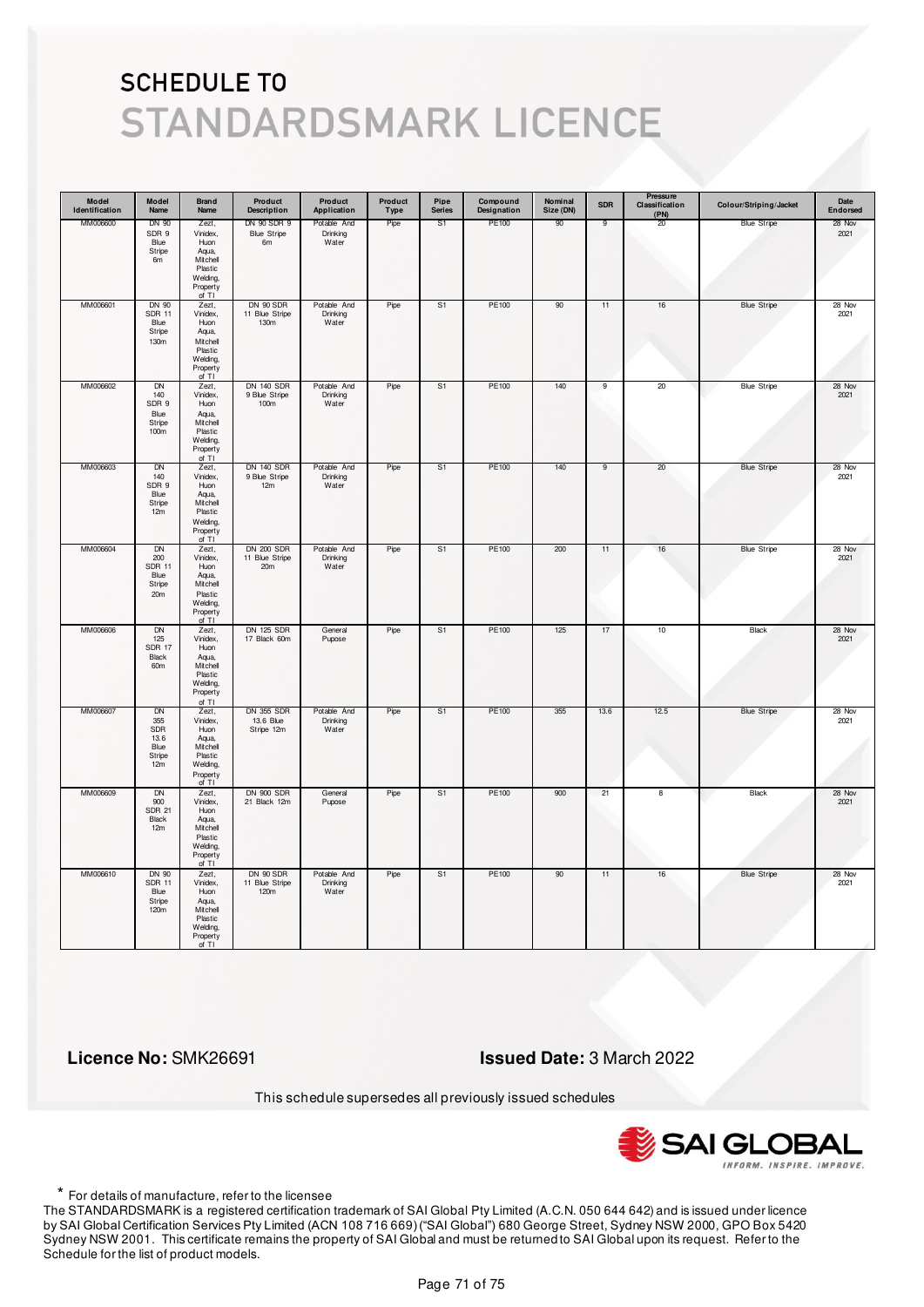| Model<br>Identification | Model<br>Name                                            | <b>Brand</b><br>Name                                                                       | Product<br><b>Description</b>               | Product<br>Application           | Product<br>Type | Pipe<br><b>Series</b> | Compound<br>Designation | Nominal<br>Size (DN) | <b>SDR</b> | Pressure<br>Classification<br>(PN) | Colour/Striping/Jacket | Date<br>Endorsed |
|-------------------------|----------------------------------------------------------|--------------------------------------------------------------------------------------------|---------------------------------------------|----------------------------------|-----------------|-----------------------|-------------------------|----------------------|------------|------------------------------------|------------------------|------------------|
| MM006614                | <b>DN 75</b><br><b>SDR 21</b><br>Black<br>12m            | Zezt,<br>Vinidex,<br>Huon<br>Aqua,<br>Mitchell<br>Plastic<br>Welding,<br>Property<br>of TI | DN 75 SDR<br>21 Black 12m                   | General<br>Pupose                | Pipe            | S1                    | PE100                   | 75                   | 21         | 8                                  | Black                  | 28 Nov<br>2021   |
| MM006616                | DN<br>250<br><b>SDR 11</b><br>Red<br>Stripe<br>12m       | Zezt,<br>Vinidex,<br>Huon<br>Aqua,<br>Mitchell<br>Plastic<br>Welding,<br>Property<br>of TI | <b>DN 250 SDR</b><br>11 Red Stripe<br>12m   | Fire Service                     | Pipe            | S1                    | PE100                   | 250                  | 11         | $16\,$                             | Red Stripe             | 28 Nov<br>2021   |
| MM006619                | <b>DN 75</b><br><b>SDR 21</b><br>Black<br>200m           | Zezt,<br>Vinidex,<br>Huon<br>Aqua,<br>Mitchell<br>Plastic<br>Welding,<br>Property<br>of TI | DN 75 SDR<br>21 Black<br>200m               | General<br>Pupose                | Pipe            | S <sub>1</sub>        | PE100                   | 75                   | 21         | 8                                  | Black                  | 28 Nov<br>2021   |
| MM006620                | <b>DN 75</b><br><b>SDR 21</b><br>Black<br>300m           | Zezt,<br>Vinidex,<br>Huon<br>Aqua,<br>Mitchell<br>Plastic<br>Welding,<br>Property<br>of TI | DN 75 SDR<br>21 Black<br>300m               | General<br>Pupose                | Pipe            | S1                    | PE100                   | 75                   | 21         | 8                                  | Black                  | 28 Nov<br>2021   |
| MM006621                | DN<br>140<br>SDR<br>7.4<br>Blue<br>Stripe<br>12m         | Zezt,<br>Vinidex,<br>Huon<br>Aqua,<br>Mitchell<br>Plastic<br>Welding,<br>Property<br>of TI | <b>DN 140 SDR</b><br>7.4 Blue<br>Stripe 12m | Potable And<br>Drinking<br>Water | Pipe            | S1                    | PE100                   | 140                  | 7.4        | 25                                 | <b>Blue Stripe</b>     | 28 Nov<br>2021   |
| MM006622                | <b>DN</b><br>315<br><b>SDR 26</b><br>Black<br>6m         | Zezt,<br>Vinidex,<br>Huon<br>Aqua,<br>Mitchell<br>Plastic<br>Welding,<br>Property<br>of TI | <b>DN 315 SDR</b><br>26 Black 6m            | General<br>Pupose                | Pipe            | S <sub>1</sub>        | <b>PE100</b>            | 315                  | 26         | 6.3                                | <b>Black</b>           | 28 Nov<br>2021   |
| MM006632                | DN<br>125<br>SDR 9<br>Black<br>100m                      | Zezt,<br>Vinidex,<br>Huon<br>Aqua,<br>Mitchell<br>Plastic<br>Welding,<br>Property<br>of TI | <b>DN 125 SDR</b><br>9 Black 100m           | General<br>Pupose                | Pipe            | S1                    | PE100                   | 125                  | 9          | 20                                 | Black                  | 28 Nov<br>2021   |
| MM006637                | <b>DN 32</b><br><b>SDR 11</b><br>Black<br>6 <sub>m</sub> | Zezt,<br>Vinidex,<br>Huon<br>Aqua,<br>Mitchell<br>Plastic<br>Welding,<br>Property<br>of TI | <b>DN 32 SDR</b><br>11 Black 6m             | General<br>Pupose                | Pipe            | S <sub>1</sub>        | PE100                   | 32                   | 11         | 16                                 | <b>Black</b>           | 28 Nov<br>2021   |
| MM006644                | <b>DN 75</b><br><b>SDR 11</b><br>Black<br>6m             | Zezt,<br>Vinidex,<br>Huon<br>Aqua,<br>Mitchell<br>Plastic<br>Welding,<br>Property<br>of TI | <b>DN 75 SDR</b><br>11 Black 6m             | General<br>Pupose                | Pipe            | S <sub>1</sub>        | PE100                   | 75                   | 11         | 16                                 | Black                  | 28 Nov<br>2021   |

 **Licence No:** SMK26691 **Issued Date:** 3 March 2022

This schedule supersedes all previously issued schedules



\* For details of manufacture, refer to the licensee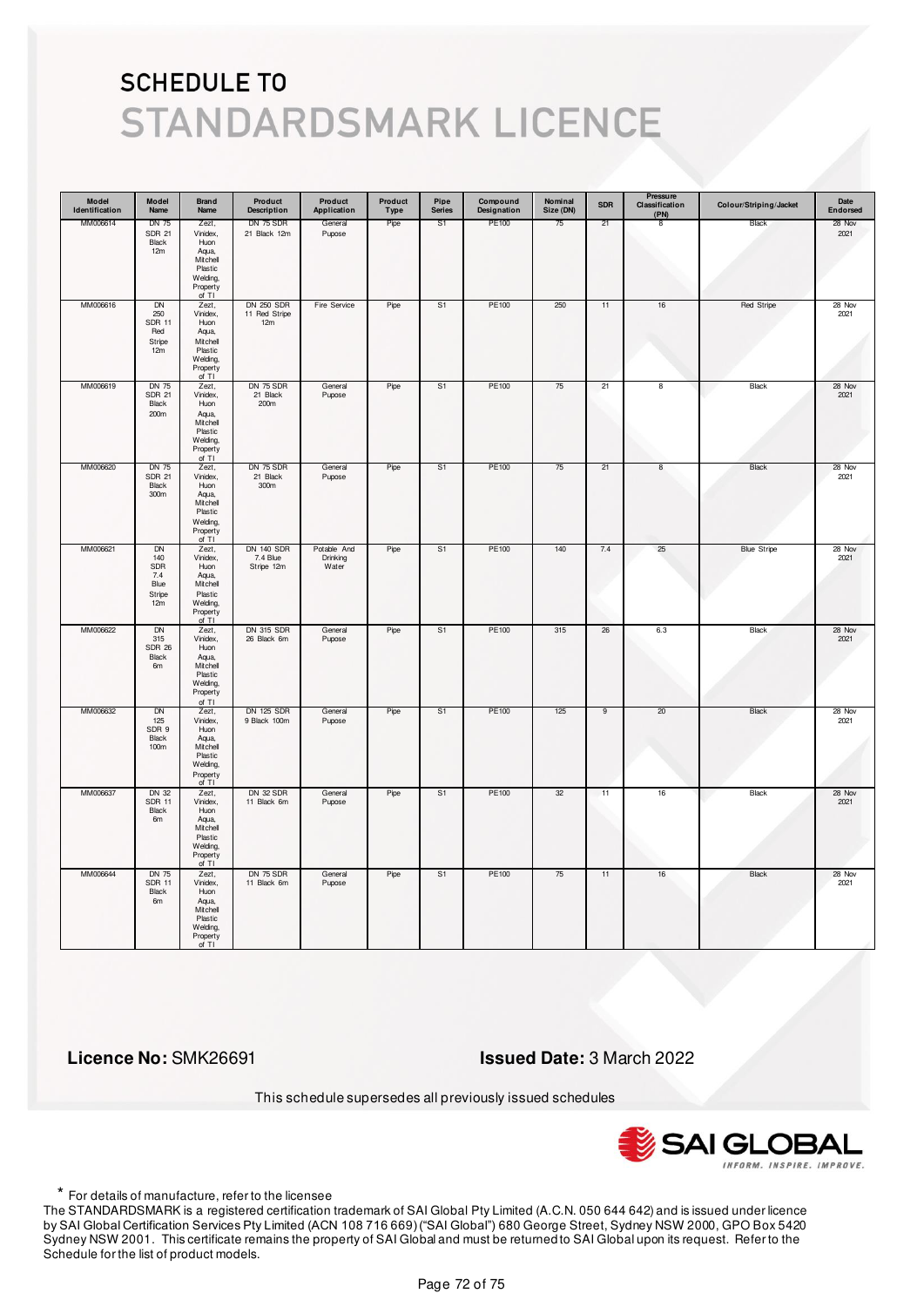| Model<br>Identification | Model<br>Name                                               | <b>Brand</b><br>Name                                                                       | Product<br><b>Description</b>               | Product<br>Application           | Product<br>Type | Pipe<br><b>Series</b> | Compound<br>Designation | Nominal<br>Size (DN) | <b>SDR</b> | Pressure<br>Classification<br>(PN) | Colour/Striping/Jacket | Date<br>Endorsed |
|-------------------------|-------------------------------------------------------------|--------------------------------------------------------------------------------------------|---------------------------------------------|----------------------------------|-----------------|-----------------------|-------------------------|----------------------|------------|------------------------------------|------------------------|------------------|
| MM006645                | DN<br>280<br><b>SDR 11</b><br>Blue<br>Stripe<br>6m          | Zezt,<br>Vinidex,<br>Huon<br>Aqua,<br>Mitchell<br>Plastic<br>Welding,<br>Property<br>of TI | <b>DN 280 SDR</b><br>11 Blue Stripe<br>6m   | Potable And<br>Drinking<br>Water | Pipe            | S <sub>1</sub>        | PE100                   | 280                  | 11         | 16                                 | <b>Blue Stripe</b>     | 28 Nov<br>2021   |
| MM006648                | <b>DN</b><br>140<br><b>SDR 11</b><br>Blue<br>Stripe<br>12m  | Zezt,<br>Vinidex,<br>Huon<br>Aqua,<br>Mitchell<br>Plastic<br>Welding,<br>Property<br>of TI | <b>DN 140 SDR</b><br>11 Blue Stripe<br>12m  | Potable And<br>Drinking<br>Water | Pipe            | S <sub>1</sub>        | PE100                   | 140                  | 11         | $16\,$                             | <b>Blue Stripe</b>     | 28 Nov<br>2021   |
| MM006654                | <b>DN</b><br>355<br>SDR<br>7.4<br><b>Black</b><br>12m       | Zezt,<br>Vinidex,<br>Huon<br>Aqua,<br>Mitchell<br>Plastic<br>Welding,<br>Property<br>of TI | DN 355 SDR<br>7.4 Black 12m                 | General<br>Pupose                | Pipe            | S <sub>1</sub>        | PE100                   | 355                  | 7.4        | 25                                 | Black                  | 28 Nov<br>2021   |
| MM006656                | DN<br>180<br>SDR 9<br>Black<br>20m                          | Zezt,<br>Vinidex,<br>Huon<br>Aqua,<br>Mitchell<br>Plastic<br>Welding,<br>Property<br>of TI | <b>DN 180 SDR</b><br>9 Black 20m            | General<br>Pupose                | Pipe            | S1                    | PE100                   | 180                  | 9          | 20                                 | Black                  | 28 Nov<br>2021   |
| MM006657                | <b>DN</b><br>250<br><b>SDR 11</b><br>Black<br>6m            | Zezt,<br>Vinidex,<br>Huon<br>Aqua,<br>Mitchell<br>Plastic<br>Welding,<br>Property<br>of TI | <b>DN 250 SDR</b><br>11 Black 6m            | General<br>Pupose                | Pipe            | S <sub>1</sub>        | PE100                   | 250                  | 11         | 16                                 | Black                  | 28 Nov<br>2021   |
| MM006659                | <b>DN</b><br>315<br><b>SDR 11</b><br>Red<br>Stripe<br>12m   | Zezt,<br>Vinidex,<br>Huon<br>Aqua,<br>Mitchell<br>Plastic<br>Welding,<br>Property<br>of TI | <b>DN 315 SDR</b><br>11 Red Stripe<br>12m   | Fire Service                     | Pipe            | S <sub>1</sub>        | <b>PE100</b>            | 315                  | 11         | 16                                 | Red Stripe             | 28 Nov<br>2021   |
| MM006667                | DN<br>180<br>SDR<br>13.6<br>Blue<br>Stripe<br>6m            | Zezt,<br>Vinidex,<br>Huon<br>Aqua,<br>Mitchell<br>Plastic<br>Welding,<br>Property<br>of TI | <b>DN 180 SDR</b><br>13.6 Blue<br>Stripe 6m | Potable And<br>Drinking<br>Water | Pipe            | S1                    | PE100                   | 180                  | 13.6       | 12.5                               | <b>Blue Stripe</b>     | 28 Nov<br>2021   |
| MM006669                | DN 90<br><b>SDR 26</b><br>Black<br>6 <sub>m</sub>           | Zezt,<br>Vinidex,<br>Huon<br>Aqua,<br>Mitchell<br>Plastic<br>Welding,<br>Property<br>of TI | DN 90 SDR<br>26 Black 6m                    | General<br>Pupose                | Pipe            | S <sub>1</sub>        | PE100                   | 90                   | 26         | 6.3                                | <b>Black</b>           | 28 Nov<br>2021   |
| MM006670                | <b>DN</b><br>180<br><b>SDR 11</b><br>Cream<br>Stripe<br>20m | Zezt,<br>Vinidex,<br>Huon<br>Aqua,<br>Mitchell<br>Plastic<br>Welding,<br>Property<br>of TI | <b>DN 180 SDR</b><br>11 Cream<br>Stripe 20m | Sewer Rising<br>Main             | Pipe            | S <sub>1</sub>        | PE100                   | 180                  | 11         | 16                                 | Cream Stripe           | 28 Nov<br>2021   |

 **Licence No:** SMK26691 **Issued Date:** 3 March 2022

This schedule supersedes all previously issued schedules



\* For details of manufacture, refer to the licensee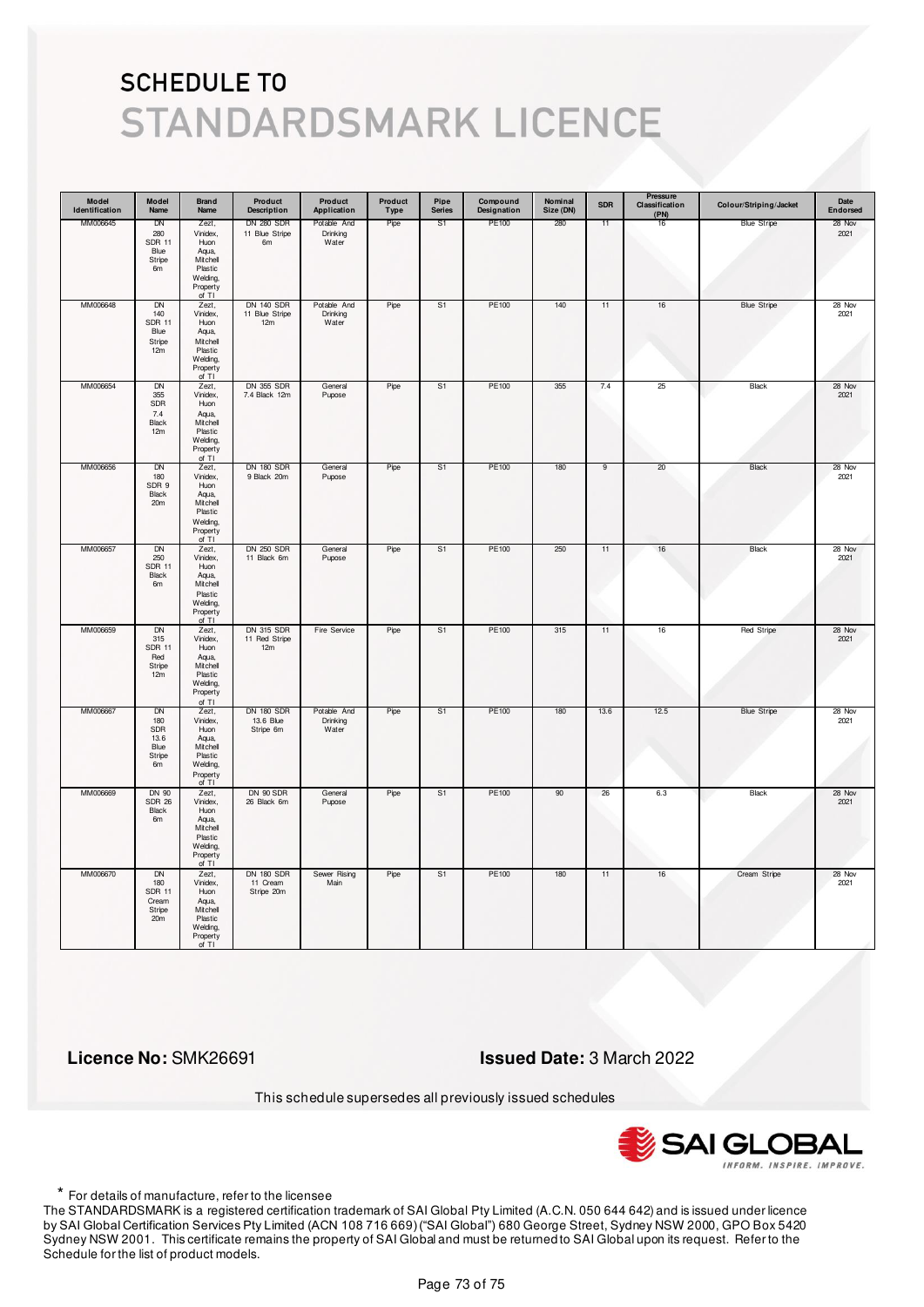| Model<br>Identification | Model<br>Name                                                          | <b>Brand</b><br>Name                                                                       | Product<br><b>Description</b>                         | Product<br>Application                         | Product<br>Type | Pipe<br><b>Series</b> | Compound<br>Designation | Nominal<br>Size (DN) | <b>SDR</b> | Pressure<br>Classification<br>(PN) | Colour/Striping/Jacket | Date<br>Endorsed |
|-------------------------|------------------------------------------------------------------------|--------------------------------------------------------------------------------------------|-------------------------------------------------------|------------------------------------------------|-----------------|-----------------------|-------------------------|----------------------|------------|------------------------------------|------------------------|------------------|
| MM006674                | DN<br>560<br>SDR 9<br>Cream<br>Stripe<br>12m                           | Zezt,<br>Vinidex,<br>Huon<br>Aqua,<br>Mitchell<br>Plastic<br>Welding,<br>Property<br>of TI | <b>DN 560 SDR</b><br>9 Cream<br>Stripe 12m            | Sewer Rising<br>Main                           | Pipe            | S1                    | PE100                   | 560                  | 9          | 20                                 | Cream Stripe           | 28 Nov<br>2021   |
| MM006675                | <b>DN</b><br>250<br><b>SDR 11</b><br>Blue<br>Stripe<br>12m             | Zezt,<br>Vinidex,<br>Huon<br>Aqua,<br>Mitchell<br>Plastic<br>Welding,<br>Property<br>of TI | <b>DN 250 SDR</b><br>11 Blue Stripe<br>12m            | Potable And<br>Drinking<br>Water               | Pipe            | S1                    | PE100                   | 250                  | 11         | $16\,$                             | <b>Blue Stripe</b>     | 28 Nov<br>2021   |
| MM006678                | <b>DN</b><br>250<br><b>SDR 11</b><br>Blue<br>Stripe<br>20 <sub>m</sub> | Zezt,<br>Vinidex,<br>Huon<br>Aqua,<br>Mitchell<br>Plastic<br>Welding,<br>Property<br>of TI | <b>DN 250 SDR</b><br>11 Blue Stripe<br>20m            | Potable And<br>Drinking<br>Water               | Pipe            | S <sub>1</sub>        | PE100                   | 250                  | 11         | $16\,$                             | <b>Blue Stripe</b>     | 28 Nov<br>2021   |
| MM006679                | DN<br>200<br><b>SDR 11</b><br>Red<br>Stripe<br>20 <sub>m</sub>         | Zezt,<br>Vinidex,<br>Huon<br>Aqua,<br>Mitchell<br>Plastic<br>Welding,<br>Property<br>of TI | <b>DN 200 SDR</b><br>11 Red Stripe<br>20 <sub>m</sub> | Fire Service                                   | Pipe            | S1                    | PE100                   | 200                  | 11         | 16                                 | <b>Red Stripe</b>      | 28 Nov<br>2021   |
| MM006805                | DN 63<br><b>SDR 17</b><br>Black<br>12m                                 | Zezt,<br>Vinidex,<br>Huon<br>Aqua,<br>Mitchell<br>Plastic<br>Welding,<br>Property<br>of TI | DN 63 SDR<br>17 Black 12m                             | General<br>Pupose                              | Pipe            | S1                    | PE100                   | 63                   | 17         | 10                                 | Black                  | 28 Nov<br>2021   |
| MM006807                | <b>DN</b><br>160<br><b>SDR 11</b><br>Blue<br>Stripe<br>300m            | Zezt,<br>Vinidex,<br>Huon<br>Aqua,<br>Mitchell<br>Plastic<br>Welding,<br>Property<br>of TI | <b>DN 160 SDR</b><br>11 Blue Stripe<br>300m           | Potable And<br>Drinking<br>Water               | Pipe            | S <sub>1</sub>        | <b>PE100</b>            | 160                  | 11         | 16                                 | <b>Blue Stripe</b>     | 28 Nov<br>2021   |
| MM006809                | DN 63<br><b>SDR 17</b><br>Blue<br>Stripe<br>150 <sub>m</sub>           | Zezt,<br>Vinidex,<br>Huon<br>Aqua,<br>Mitchell<br>Plastic<br>Welding,<br>Property<br>of TI | DN 63 SDR<br>17 Blue Stripe<br>150m                   | Potable And<br>Drinking<br>Water               | Pipe            | S1                    | PE100                   | 63                   | 17         | 10                                 | <b>Blue Stripe</b>     | 28 Nov<br>2021   |
| MM006811                | <b>DN</b><br>900<br><b>SDR 17</b><br>Black<br>12m                      | Zezt,<br>Vinidex,<br>Huon<br>Aqua,<br>Mitchell<br>Plastic<br>Welding,<br>Property<br>of TI | <b>DN 900 SDR</b><br>17 Black 12m                     | General<br>Pupose                              | Pipe            | S <sub>1</sub>        | PE100                   | 900                  | 17         | 10                                 | <b>Black</b>           | 28 Nov<br>2021   |
| MM006816                | <b>DN 25</b><br><b>SDR 17</b><br>Yellow<br>Stripe<br>100 <sub>m</sub>  | Zezt,<br>Vinidex,<br>Huon<br>Aqua,<br>Mitchell<br>Plastic<br>Welding,<br>Property<br>of TI | <b>DN 25 SDR</b><br>17 Yellow<br>Stripe 100m          | Gas-Town<br>Main and<br>Fuel, Coal<br>seam Gas | Pipe            | S <sub>3</sub>        | PE100                   | 25                   | 17         | 10                                 | Yellow Stripe          | 28 Nov<br>2021   |

 **Licence No:** SMK26691 **Issued Date:** 3 March 2022

This schedule supersedes all previously issued schedules



\* For details of manufacture, refer to the licensee